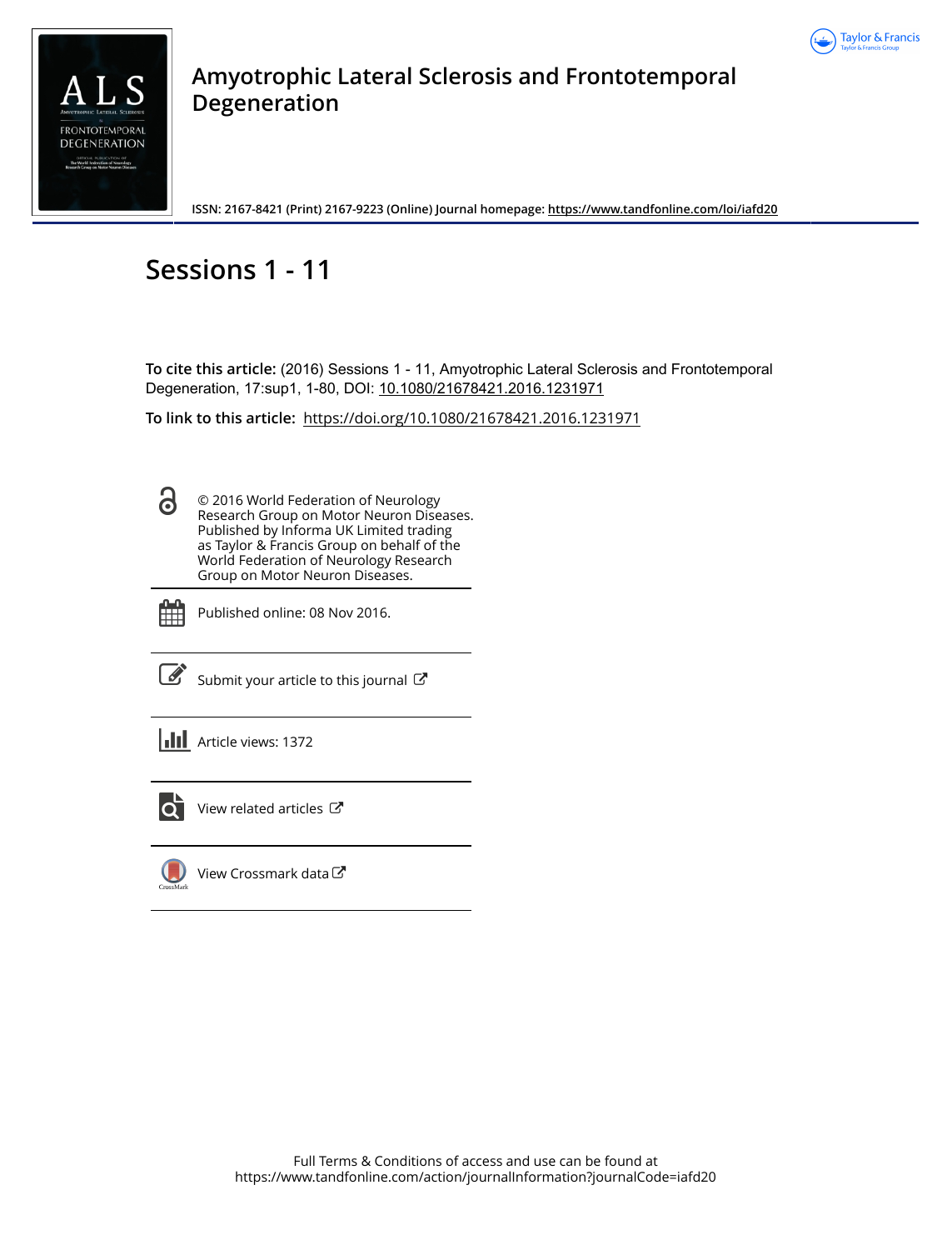

# Session 1 Joint Opening Session

# C1 INSIGHTS INTO THE ALS/MND EXPOSOME27th International Symposium on ALS/MND

R Vermeulen $^{1,2,3}$ 

<sup>1</sup>Institute for Risk Assessment Sciences (IRAS), Utrecht University, Utrecht, The Netherlands, <sup>2</sup>Julius Center for Health Sciences and Primary Care, University Medical Center Utrecht, Utrecht, The Netherlands, <sup>3</sup>School of Public Health, Imperial College London, London, UK

Email address for correspondence: R.C.H.Vermeulen@uu.nl

Keywords: exposome, modifiable risk factors, OMICs

Major technological advancements in the last decade have resulted in extensive new insights in the role of genomics and biology in health. While these advances are impressive, they have not necessarily translated into large-scale public health improvements. At the same time, there has been increasing recognition of the crucial and significant role that the environment, in interaction with genomics, plays in health, particularly for common diseases such as cancer, cardiovascular and neurodegenerative diseases. This might also be true for the sporadic form of amyotrophic lateral sclerosis (sALS), where both genetic and environmental risk factors are at play with a twinbased estimated heritability of 61%. Thus, with a contribution of  $\sim$ 40%, the contribution of the environment to the risk of sALS may be substantial.

Our understanding of the full impact of environmental stressors on health and disease is however limited by the fragmentation and compartmentalization inherent to approaches so far that examine single or small subsets of environmental stressors at a time. Recognizing this disparity, the EXPOSOME concept was developed reflecting the totality of a person's environmental exposures in space and time, including where we live, the air we breathe, our social interactions and lifestyle such as smoking and exercise, and the extent to which these affect inherent biological functions encoded by our genome. The Exposome is composed of the cumulative measure of environmental influences and associated biological responses throughout the lifespan. It requires the consideration of the kind of exposures (Specific External Exposome), the wider behavioural and social context in which these exposures occur and which can lead to selection of specific external environments (General External Exposome), their impact on the internal environment (Internal Exposome) and their changes over time.

In this presentation I will introduce the concept of the Exposome, discuss methods for quantifying the totality of environmental exposures, and reflect on statistical

methods for analyzing Exposome-wide association studies and causal inference using a recently conducted casecontrol study on sALS.

DOI: 10.1080/21678421.2016.1231971/001

### C2 UNTANGLING THE ALS X-FILES

R Bedlack

Duke University, Durham, NC, USA

Email address for correspondence: richard.bedlack@duke.edu

Keywords: ALS untangled, alternative-therapies, reversals

People with ALS (PALS) often consider alternative and off label treatments (AOTs) they find on the Internet. Internet information about AOTs is not always accurate. Harms can occur when PALS try AOTs, even those advertised as ''perfectly safe''. On the other hand, there are also rare examples of PALS experiencing periods of stability (plateaus) or even dramatic improvements in their function (reversals) that coincide with starting AOTs. Clinicians must decide how they are going to interact with PALS regarding AOTs. Scientists must decide what these individual ALS plateaus and reversals might mean, and how they might be further studied.

Using a case-based format, the first part of this presentation will review the evolution and experiences of ALSUntangled (ALSU), an international program that utilizes shared-decision making to assist PALS considering AOTs. ALSU's unique method will be highlighted, including its Table of Evidence by which each AOT is graded in 5 categories: Mechanism, Pre-Clinical Data, Case Reports, Trials and Risks. ALSU metrics will be presented including its number of Twitter followers, list of requested and completed reviews, and numbers of review downloads. Surprising lessons learned will be shared regarding AOT proponents and the AOTs themselves. While some AOT proponents are clearly ''snake oil salesmen", many are "true believers" and have specific, appealing mannerisms that mainstream ALS clinicians might consider including optimism, respect and responsiveness. While some AOTs are bogus, many have plausible mechanisms, and some even have PALS with validated diagnoses and improvements coinciding with their use.

The second part of this talk will focus on the Replication of ALS Reversals (ROAR) Program. This consists of small pilot trials of the exact AOT's associated with the abovedescribed anecdotal improvements. Precedents for serendipitous patient-discovered treatments in other fields will be reviewed. Justification for the first ROAR trial of an AOT called Lunasin will be presented. Patient-centric design features of the ROAR-Lunasin Trial will be highlighted, including wide inclusion criteria, use of

<sup>-</sup> 2016 World Federation of Neurology Research Group on Motor Neuron Diseases. Published by Informa UK Limited trading as Taylor & Francis Group on behalf of the World Federation of Neurology Research Group on Motor Neuron Diseases. This is an Open Access article distributed under the terms of the Creative Commons Attribution License (http://creativecommons.org/licenses/by/4.0/), which permits unrestricted use, distribution, and reproduction in any medium, provided the original work is properly cited.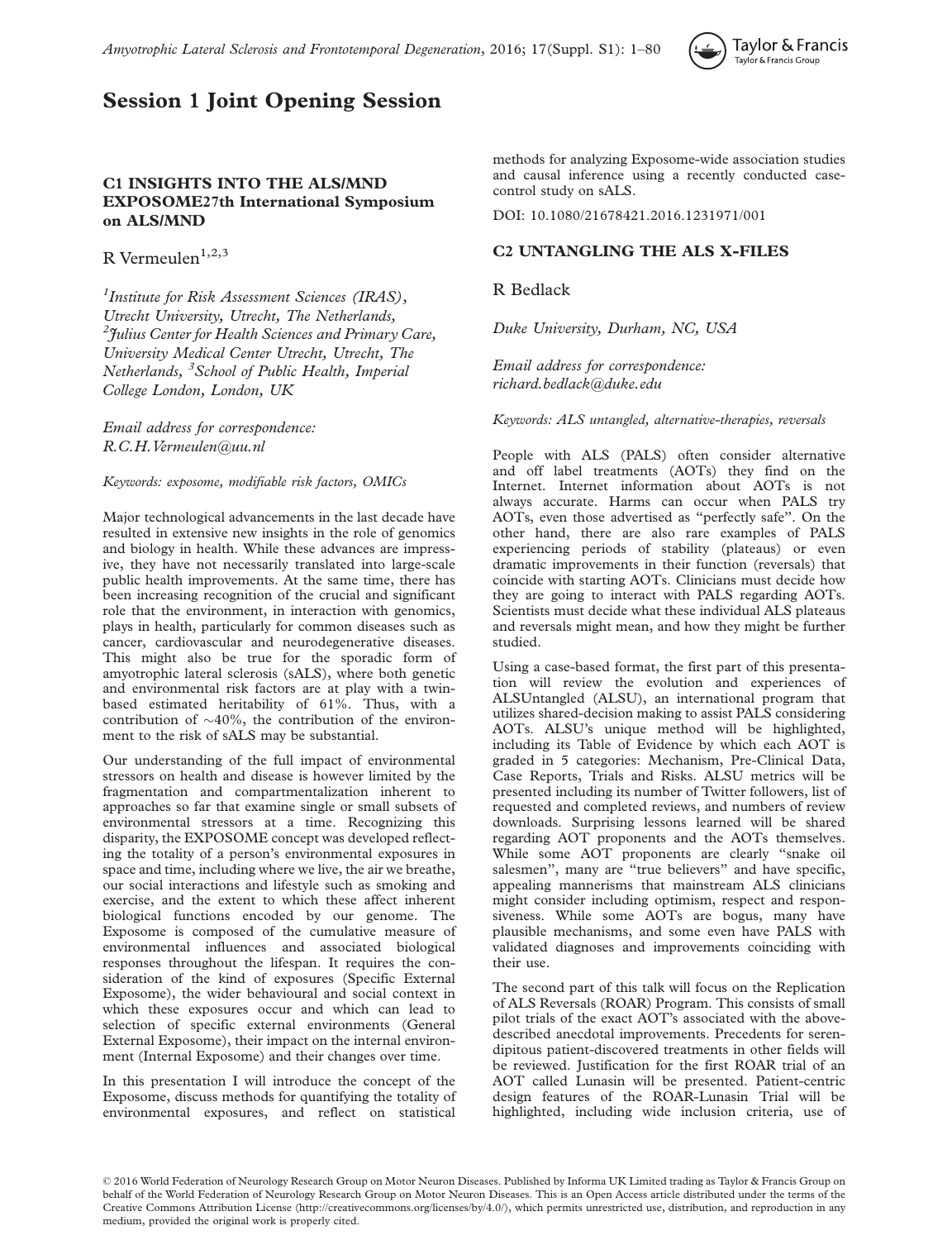historical controls, substitution of in-person study visits with virtual visits, and availability of results in real time. Preliminary data will be presented including enrollment and retention rates and biomarkers.

The last part of this talk will review the Study of ALS Reversals (StAR) Program. The variable natural history of ALS will be reviewed, including common and uncommon degrees of ALS plateau and reversal. Operational definitions of clinically meaningful ''ALS reversal'' and ''ALS

resistance'' will be proposed, as well as ways to potentially find more of them. Hypotheses for reversals and resistance and methods for working through these will be reviewed. Preliminary data will be presented, including the finding that ALS resistance appears to be anatomically regional, and is not explained by available demographics, labs or concomitant medications.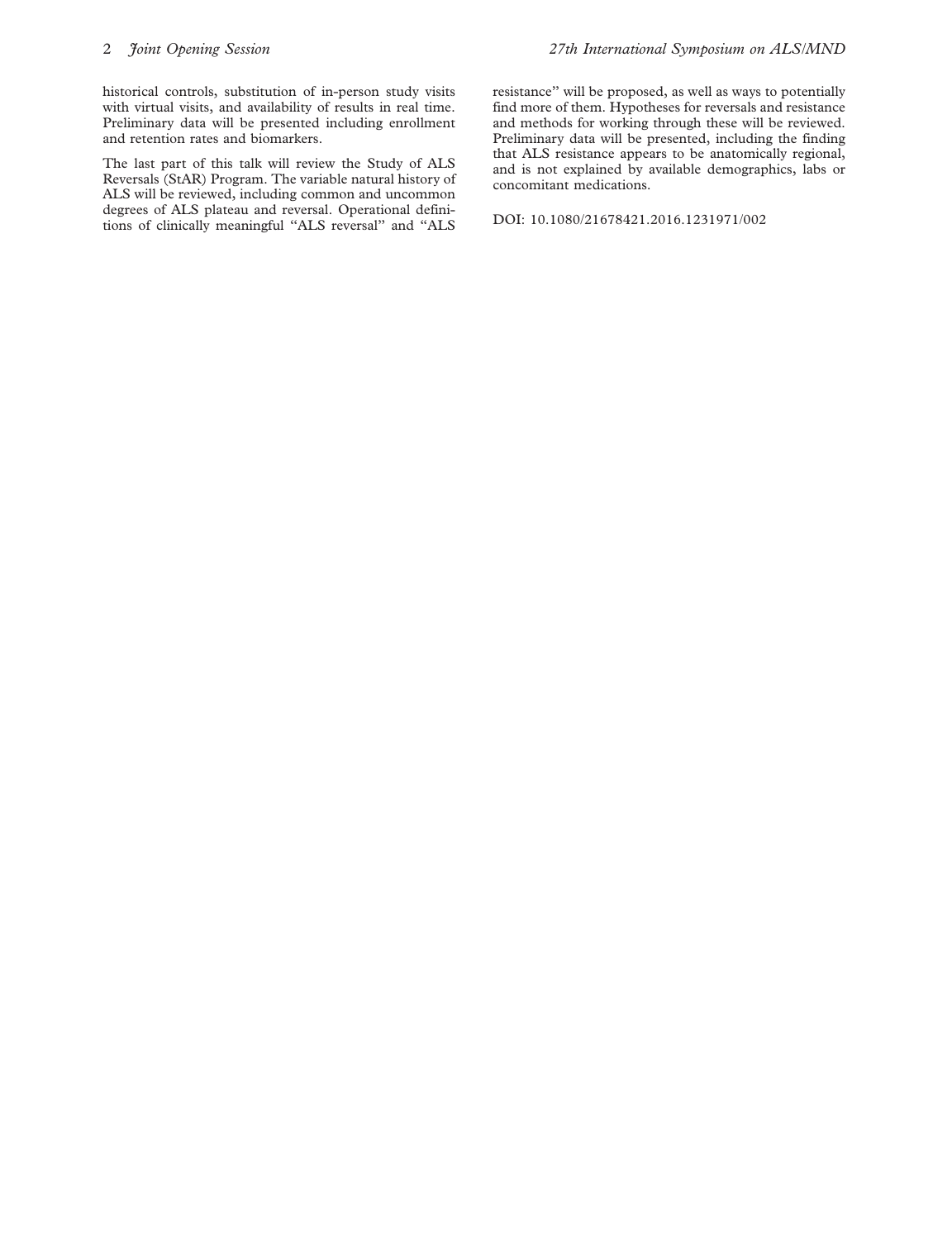# Session 2A RNA Processing and Dysregulation

# C3 USING ICLIP TO STUDY THE ASSEMBLY OF PROTEIN-RNA COMPLEXES ASSOCIATED WITH MND

M Hallegger<sup>1</sup>, I Huppertz<sup>1,2</sup>, N Haberman<sup>1</sup>, J Zagalak<sup>I</sup>, R Patani<sup>1</sup>, J Ule<sup>1</sup>

<sup>1</sup>The Francis Crick Institute and the Department of Molecular Neuroscience, UCL Institute of Neurology, Queen Square, London, UK, <sup>2</sup>European Molecular Biology Laboratory, Heidelberg, Germany

Email address for correspondence: j.ule@ucl.ac.uk

Keywords: TDP-43, iCLIP, protein-RNA complex

Motor Neuron Disease (MND) is an invariably fatal disease that leads to selective motor neuron (MN) degeneration, muscle wasting and rapid death typically within 25 years of onset. Mutations in several RNA binding proteins (RBPs) cause MND, including TDP43, hnRNPA1, hnRNPA2/B1, FUS and MATRIN3. Diseasecausing mutations are most often concentrated within the low-complexity (LC) of these RBPs. We examined how these RBPs assemble into larger protein-RNA complexes assessed with the use of individual-nucleotide resolution UV Cross-Linking and ImmunoPrecipitation (iCLIP), Mass Spectrometry, RNA-Seq and PolyA-Seq. We further focused on the role of the TDP-43 LC domain in proteinprotein and protein-RNA interactions, and the functions of these interactions in regulating pre-mRNA processing. Our study indicates that the LC domain serves as a docking platform for protein-protein interactions, which in turn affect the RNA binding properties of TDP-43.

DOI: 10.1080/21678421.2016.1231971/003

# C4 ALS AND ARTIFICIAL INTELLIGENCE: IBM WATSON SUGGESTS NOVEL RNA BINDING PROTEINS ALTERED IN ALS

N Bakkar<sup>1,2</sup>, I Lorenzini<sup>1,2</sup>, A Lacoste<sup>3</sup>, S Spangler<sup>4</sup>, A Boehringer<sup>1,2</sup>, M Collins<sup>1,2</sup>, P Ferrante<sup>1,2</sup>, E Argentinis<sup>3</sup>, R Sattler<sup>1,2</sup>, R Bowser $^{1,2}$ 

<sup>1</sup> Barrow Neurological Institute, Phoenix, AZ, USA, <sup>2</sup>St Joseph's Hospital and Medical Center, Phoenix, AZ, USA, <sup>3</sup>IBM Watson Health, New York, NY, USA, <sup>4</sup>IBM Research, Alamden, CA, USA

Email address for correspondence: nadine.bakkar@dignityhealth.org

Keywords: RNA binding proteins, artificial intelligence, cerebellum

Background: A number of RNA binding proteins (RBPs) are linked to amyotrophic lateral sclerosis (ALS), with mutations in 11 RBPs causing familial ALS and 5 RBPs associated with ALS pathology with no known genetic mutations. There are over 1450 RBPs in the human genome, and therefore other RBPs may also be linked to ALS.

Objectives: We sought to identify additional RBPs associated with ALS using computational methodologies that analyze prior published information to suggest new RBPs with a connection to ALS. The cognitive capabilities of IBM Watson enable it to extract domain-specific text features from published literature to identify new connections between entities of interest, such as genes, proteins, and diseases. This approach has been successfully applied to gain new insights into oncology, but has not been applied to neuroscience.

Methods: We used IBM Watson to identify RBPs linked to ALS via a training and validation exercise. IBM Watson analyzed published abstracts to learn the text patterns of known RBPs related to ALS, and then applied that learning to a candidate set of proteins ranking them by their text pattern similarity to the known RBP ''training set''. To test IBM Watson's ability to suggest new RBPs, we first restricted its knowledge to information prior to 2012 and evaluated whether Watson could identify the three RBPs discovered after 2012 (Matrin 3, GLE1, and ARHGEF28). IBM Watson rank ordered 1445 RBPs by semantic similarity to the 8 RBPs known to be involved in ALS prior to 2012.

Results: Matrin 3 was the top candidate in this retrospective analysis, with both ARHGEF28 and GLE1 within the top 10% of all RBPs. Having shown that such approach can successfully identify ALS-associated genes, we applied a training set of all 11 known RBPs mutated in ALS to predict other RBPs linked to ALS. Of the top 50 ranked genes, 5 have already been associated with ALS, with no disease-causing mutations known to date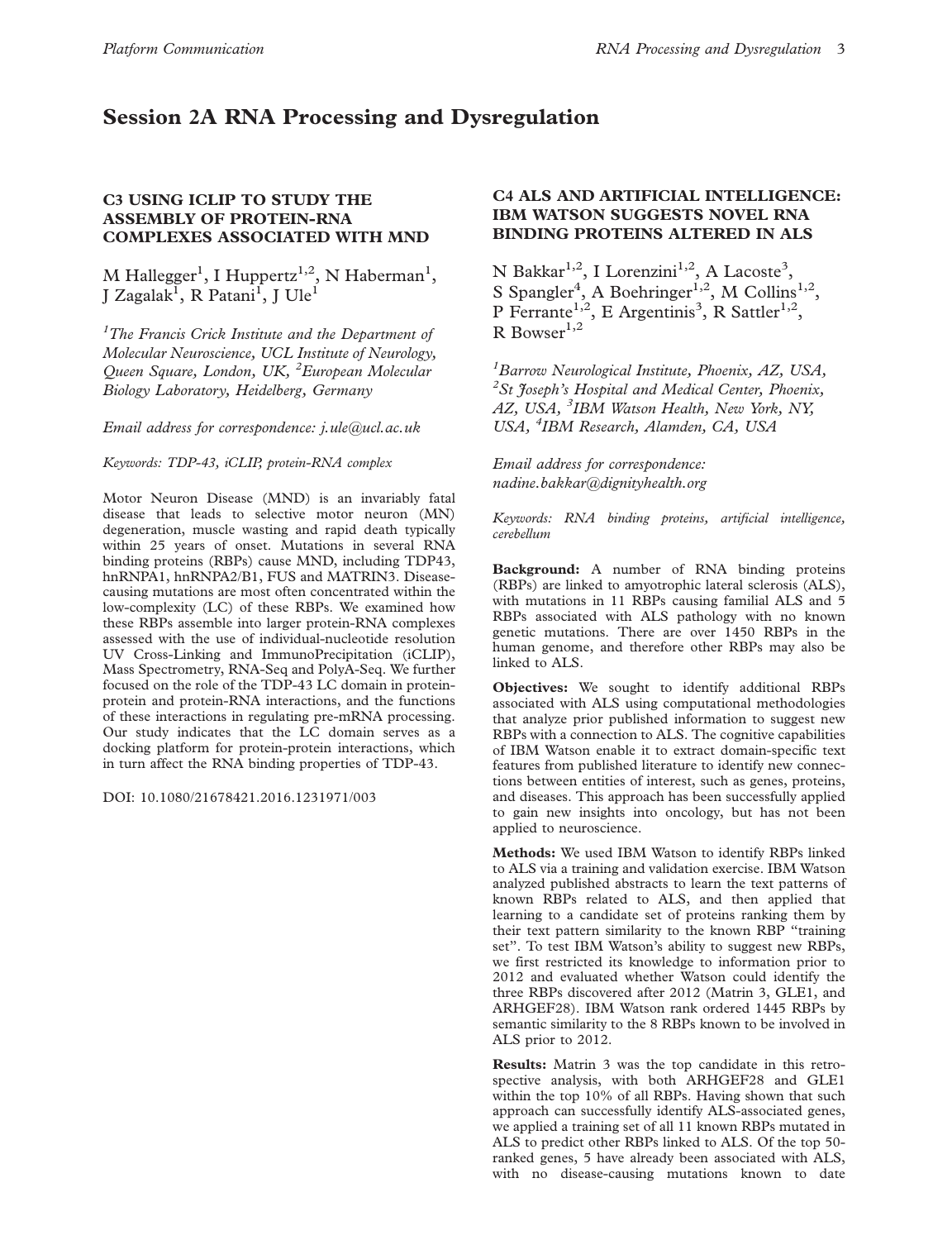(RBM45, MTHFSD, SMN2, EWSR1 and hnRNPA3). The top 10 predicted genes were hnRNPU, hnRNPH2, SRSF2, SYNCRIP and CAPRIN1. To validate Watson's predictions, we examined the subcellular distribution of these RBPs in post-mortem tissue samples from ALS and control subjects. We identified altered levels and distribution of SYNCRIP in ALS cerebellum. Specifically, SYNCRIP showed increased nuclear immunoreactivity in Purkinje cells in SALS  $(n=7)$  compared to controls  $(n=6)$ , while Purkinje cells from C9orf72-ALS patients exhibited increased cytoplasmic immunostaining for SYNCRIP  $(n=4)$ . SYNCRIP alterations were also observed in ALS spinal cord. SYNCRIP functions in mRNA maturation and transport, and interacts with TDP-43, FUS, and SMN.

Conclusions: Our approach using IBM Watson to mine scientific literature to find new ALS-linked RBPs has led to exciting findings and may further aid efforts to understand RNA-binding-protein-mediated mechanisms of disease.

DOI: 10.1080/21678421.2016.1231971/004

### C5 MATRIN-3 REGULATES TDP-43 LEVELS VIA ITS 3'UTR REGION

A Coomes, J Thomas, D Borchelt, M Swanson, O Rodriguez-Lebron

University of Florida, Gainesville, FL, USA

Email address for correspondence: edrod@ufl.edu

Keywords: Matrin-3, RNA, TDP-43

Background: The MATR3 gene encodes for a nuclear matrix DNA/RNA-binding protein known to regulate alternative-splicing and stability of cellular mRNAs. Five different MATR3 mutations have been recently linked to ALS. To date, very little is known of the role that Matrin-3 plays in central nervous system (CNS) function; much less of how these five different mutations lead to motor neuron disease.

Objectives: In this study we aimed to establish a transcriptome-wide map of Matrin-3 binding sites in human brain in an effort to better understand Matrin-3's role in the CNS.

Methods: Cerebellar gray matter from control (i.e. no known pathology) human post-mortem tissue  $(n=6)$ were dissected and processed using the well-established individual-nucleotide resolution Cross-Linking and ImmunoPrecipitation (iCLIP) protocol. Six different Matrin-3-specific iCLIP libraries were prepared and sequenced using an Illumina HiSeq machine. A custom, in-house bioinformatics pipeline was used to identify enriched clusters. Target validation was performed in human cultured cell lines using Dual-Luciferase vector systems. Finally, human Matrin-3 was delivered to the adult mouse CNS (FVB mice,  $n=10$ ) using a novel AAV capsid variant capable of achieving widespread CNS transduction in adult mice following a single IV injection.

**Results:** Our bioinformatics pipeline identified  $\sim$ 1400 transcripts bound by Matrin-3 in all six human brain samples. As previously reported, Matrin-3 binds primarily to intronic regions ( $\sim 70\%$ ) but also to 5' and 3'UTR regions (~20% combined). Intriguingly, Matrin-3 binding

was enriched in the 3'UTR of the TDP-43 transcript. To functionally validate this interaction, we fused the 3'UTR of TDP-43 to the Renilla Luciferase gene in the psicheck-2 vector (Dual-Luciferase System) and co-expressed it with Matrin-3 expressing plasmids. Renilla luciferase activity was reduced to 20% of control levels in the presence of Matrin-3. In contrast, co-expression of the renilla luciferase/TDP-43-3'UTR fusion transcript with an hnRNPA1 expressing plasmid (i.e. negative control) did not result in a loss of renilla luciferase expression when compared to controls. Moreover, deletion of the RNArecognition domain 2 (RRM2) or of a nuclear localization signal in Matrin-3 abrogates TDP-43 suppression. To further validate this unanticipated interaction we generated novel capsid AAV vector variants encoding for Matrin-3. Delivery of these vectors to adult FVB mice resulted in widespread expression of human Matrin-3 throughout the mouse CNS. Importantly, mouse TDP-43 levels were reduced in mice expressing high levels of AAVdelivered Matrin-3.

Discussion: We have produced the first transcriptomewide map of Matrin-3 binding sites in human brain. Our analysis shows that Matrin-3 binds the RNA transcripts of a number of ALS-related genes including TARDBP, HNRNPA1 and HNRNPA2B1. Our data also revealed a novel function of Matrin-3: regulation of TDP-43 transcripts. This novel finding has important implications in the molecular pathobiology of motor neuron disease.

DOI: 10.1080/21678421.2016.1231971/005

# C6 MUSCLEBLIND PROTECTS AGAINST TRANSCRIPTOMIC DYSREGULATION AND NEURODEGENERATION IN FUS MEDIATED ALS

I Casci<sup>1,2</sup>, N Ramesh<sup>1,2</sup>, K Krishnamurthy<sup>3</sup>, J Monaghan<sup>2</sup>, P Pasinelli<sup>3</sup>, D Johnson<sup>4</sup>, L Reiter<sup>4</sup>, U Pandey<sup>1,2</sup>

<sup>1</sup>Department of Human Genetics, University of Pittsburgh Graduate School of Public Health, Pittsburgh, PA, USA, <sup>2</sup> Division of Child Neurology, Department of Pediatrics, Children's Hospital of Pittsburgh, University of Pittsburgh Medical Center, Pittsburgh, PA, USA, <sup>3</sup>Frances and Joseph Weinberg Unit for ALS Research, Department of Neuroscience, Farber Institute for Neuroscience, Thomas Jefferson University, Philadelphia, PA, USA, <sup>4</sup>Department of Neurology, University of Tennessee School of Medicine, Memphis TN, USA

Email address for correspondence: udai.pandey@chp.edu

Keywords: animal models, genetic modifiers, FUS

Amyotrophic lateral sclerosis (ALS) is the most common form of Motor Neuron Disease, and is characterized by the loss of both upper and lower motor neurons. Recently, mutations in genes that encode for RNA-binding proteins have been linked to ALS pathology, suggesting that perturbation of RNA metabolism may be the linked with the disease pathogenesis. Mutations of the gene Fused in Sarcoma (FUS), which codes for the protein FUS, have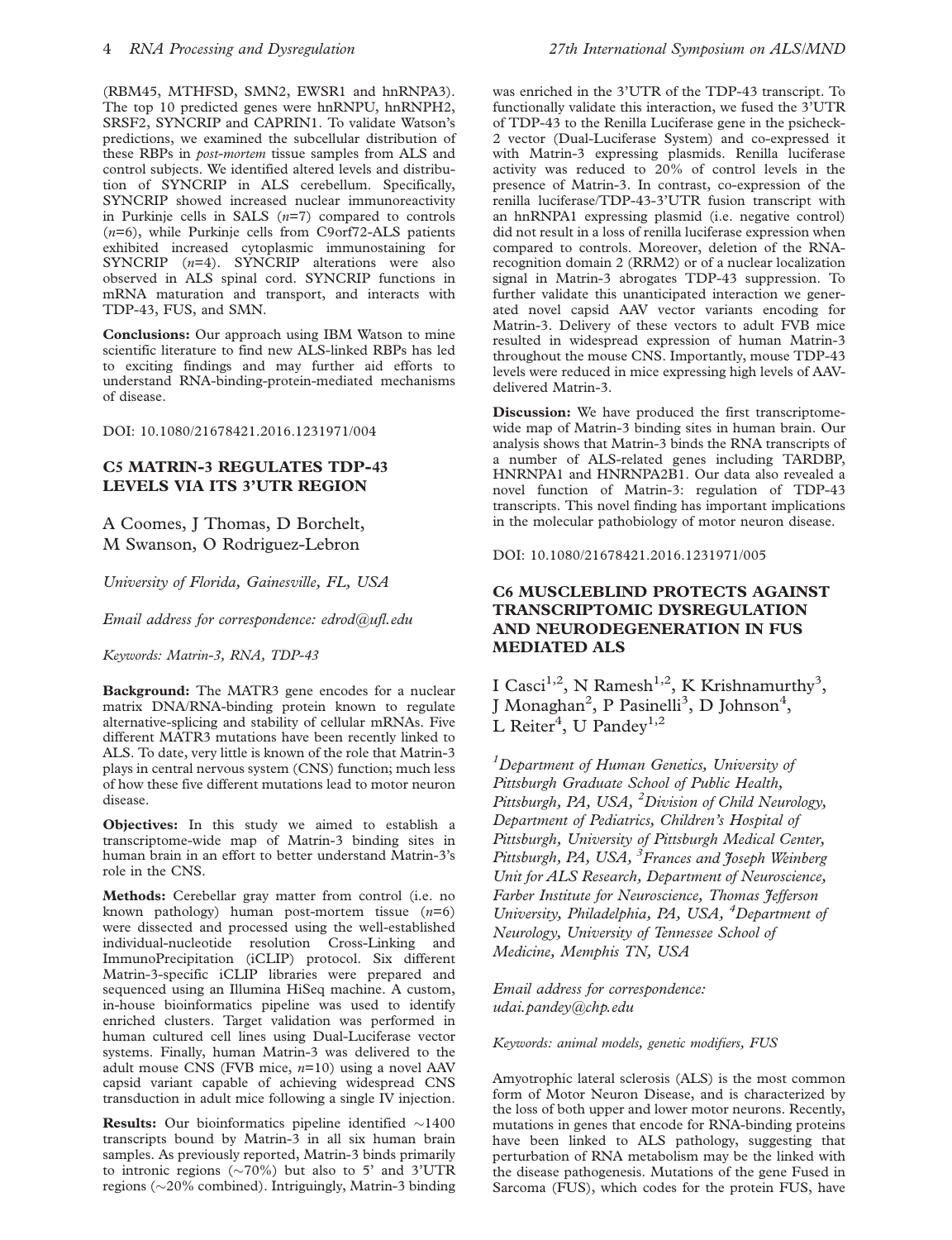been linked to both familial and sporadic forms of ALS. FUS is a DNA/RNA-binding protein that plays critical roles in RNA metabolism including RNA trafficking and alternative splicing.

Using a Drosophila melanogaster model for FUS-associated ALS that was developed by our laboratory, we performed an unbiased genetic screen to identify dominant modifiers of ALS-associated neurodegeneration. Unexpectedly, we identified muscleblind (mbl), the Drosophila homolog of human muscleblind-like (MBNL) as a strong suppressor of FUS-mediated neurodegeneration in vivo. We found that RNAi-mediated knockdown of endogenous Drosophila mbl rescues neurodegenerative phenotypes such as retinal degeneration, reduced life span and neuromuscular junction defects caused by ALS-associated mutations in FUS. In order to understand molecular mechanisms of mbl mediated suppression, we performed RNA sequencing using Drosophila brains expressing WT or mutant FUS with or without mbl. Our RNA sequencing approach identified several predominantly nuclear genes whose expression is altered by FUS expression, and subsequently returned to almost normal following knockdown of endogenous mbl. Quantitative, reverse transcription, polymerase chain reaction (Q-RT-PCR) confirmed expression changes of identified genes. Taken together, our data suggests an unexpected role of mbl in FUSmediated neurodegeneration and demonstrates that pathogenic mutations in FUS cause global transcriptomic alterations that can be reversed by depleting endogenous mbl.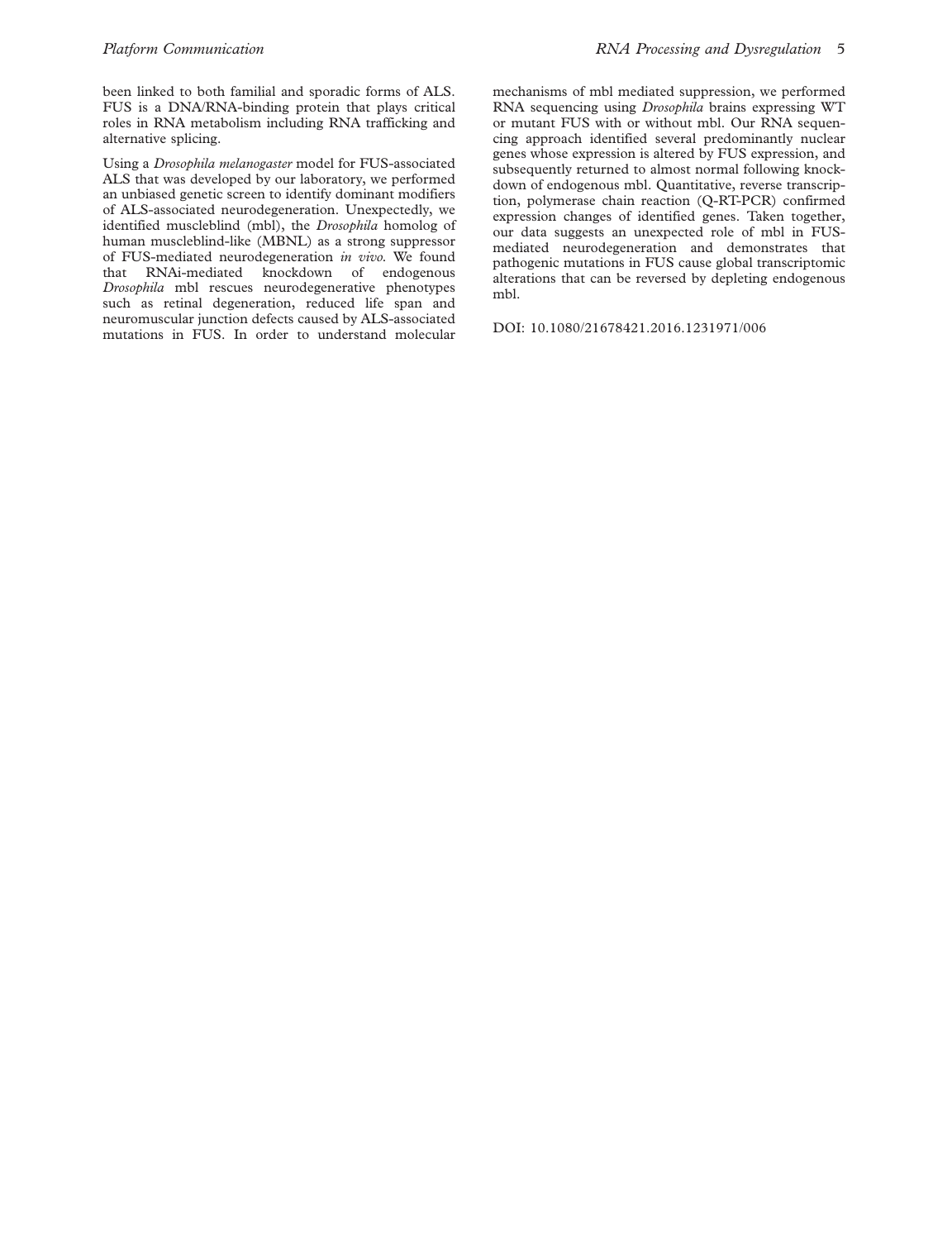# <span id="page-6-0"></span>Session 2B Multidisciplinary Management

### C7 DEVELOPING AND IMPLEMENTING THE NICE GUIDELINE ON MND

D Oliver

Tizard Centre, University of Kent, Canterbury, Kent, UK

Email address for correspondence: drdjoliver@gmail.com

Keywords: clinical guideline, cost effectiveness

Introduction: The UK National Institute of Health and Care Excellence have issued guidelines on the care of people with motor neurone disease/amyotrophic lateral sclerosis (MND/ALS) looking at riluzole (2001) and noninvasive ventilation (2010). This has now been extended to look at the care of people with MND/ALS using a comprehensive review approach (1).

Methods: Reviews were undertaken looking at information, prognostic factors, organization of care, psychosocial support, end of life care, symptom management, nutrition, communication, respiratory impairment and noninvasive ventilation. A multidisciplinary Guideline Development Group, including patient and carer representatives, made recommendations from the evidence using GRADE methodology, of randomized controlled trials and cohort studies. In the absence of evidence, recommendations were made by consensus.

Results: Recommendations were made for all areas, particularly:

- The diagnosis should be given by a neurologist with experience in MND care
- Information should be available for patients and families
- A clinic-based multidisciplinary approach should be used, allowing regular assessment of the patient and their needs. A cost effectiveness assessment showed that this approach was cost effective, with a cost of £26,672 per QALY
- Psychological and social aspects should be considered regularly
- Cognitive change should be considered and discussions tailored to the person's capacity, communication and cognitive state
- Symptom management should be assessed regularly—for muscle problems, saliva issues and cough
- Assessment of feeding and nutrition should be undertaken regularly and gastrostomy discussed from an early stage
- Communication needs should be assessed and equipment provided appropriately
- The person with MND should be offered the opportunity to discuss their concerns about the end of life particularly at diagnosis, if there are significant changes in their condition or if interventions are planned
- Equipment should be provided in a timely way, and should be able to be adaptable to cope with deterioration in the patient's abilities
- Regular assessment of respiratory function is essential and non-invasive ventilation should be offered if appropriate, and may be stopped at the patient's request
- Research recommendations were made on cognitive assessment, prognostication, management of sialorrhoea, diet after gastrostomy, provision of communication aids

The challenge is now to encourage all involved in the care of people with MND/ALS to implement these guidelines. This will include community services, neurology services, other supportive medical and allied health professional services, specialist palliative care, social care and the commissioners of these services. The Guidelines aim to provide a clear view of care, supported by the evidence of cost effectiveness.

Conclusion: The comprehensive clinic-based multidisciplinary approach effectively supports MND patients and families, improving both length and quality of life. The challenge is now implementation so that all people with MND/ALS can benefit.

### Reference

1. National Institute for Health and Care Excellence. Motor neurone disease: assessment and management. 2016. Available at: www.nice.org.uk/NG42

DOI: 10.1080/21678421.2016.1231971/007

# C8 LONGITUDINAL ANALYSIS OF PATIENT COMMUNICATION AND TREATMENT PREFERENCES IN AN ALS CLINIC

A Morris<sup>1</sup>, S Walsh<sup>2</sup>, D Raheja<sup>1</sup>, ME Kovacik-Eicher<sup>1</sup>, Z Simmons<sup>1</sup>

<sup>1</sup> Penn State Hershey Medical Center, Hershey, PA, USA, <sup>2</sup>ALS Association Greater Philadelphia Chapter, PA, USA

Email address for correspondence: amorris2@hmc.psu.edu

Keywords: advance directives, end of life care, goals of care

Background: The Penn State Hershey Communication and Treatment Preference Assessment (CTPA) was developed in an effort to document elements that would guide the ALS health care team in treatment and end of life discussions.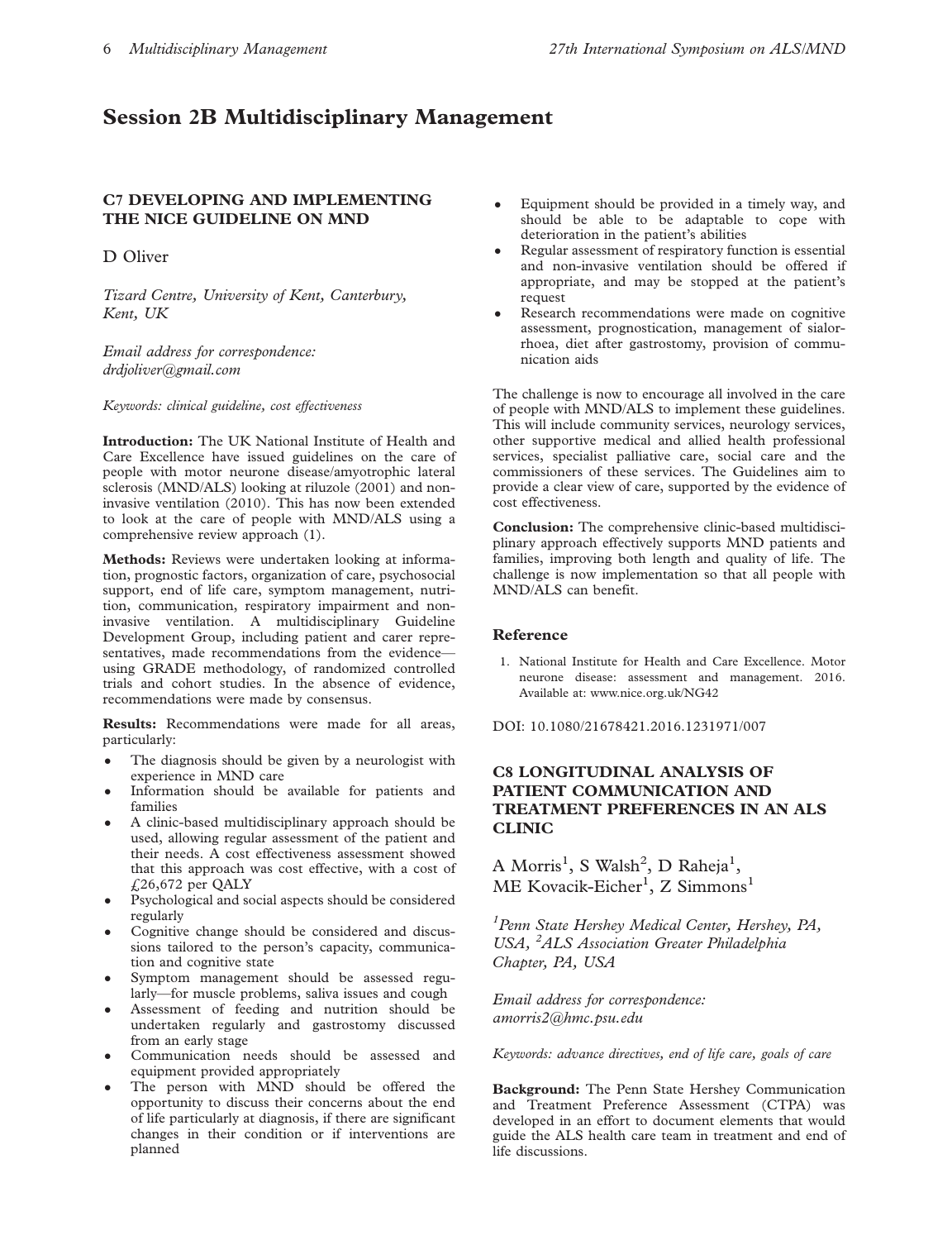**Objectives:** To describe the treatment preferences of patients in an ALS clinic over time as captured by the CTPA.

Methods: The CTPAs were completed by patients at each ALS clinic visit. Completed forms were reviewed for descriptive analysis.

Results: There were 122 patients who completed the CTPA at 27 visits (mean 3.6 visits, 62% men, mean ALSFRS-R score=29, average FVC 59%, and mean ALS-Specific QoL total score of 7.17/10). On their first CTPA, 58% of patients had a financial power of attorney (POA), 51% had a healthcare POA, 35% had an advanced care directive, and 13% had completed a POLST (physician orders for life-sustaining treatment) form. On their last CTPA, each of these increased (65% financial POA; 58% healthcare POA; 46% advanced directive; 28% POLST). On their first CTPA, patients wanted to discuss the following treatments: feeding tube (27%), diaphragm pacing (25%), ventilator support (19%), non-invasive ventilation (25%), and experimental research (39%). On their last CTPA, each of these were lower (16% feeding tube; 11% diaphragm pacing; 11% ventilator; 16% noninvasive ventilation; 28% experimental research). Treatment goals on the first CTPA were comfort (43%), life extension with selected treatments (53%), and extend life at all costs (20%). On the last CTPA, comfort and selected measures remained consistent (44% and 53%, respectively) but life extension at all costs decreased slightly (16%). In a sub-set of patients who completed at least 4 CTPAs (n=48, 52% men), extension of life at all costs at the 4th time point was half of what it was at the 1st (T1: 38% comfort;  $40\%$  extension with select treatments; 19% extension at all cost; T4: 40% comfort; 48% select treatments; 10% extension at all cost).

Discussion and conclusions: Although the number of patients whose primary goal is comfort remained stable over time, the number seeking life extension at all costs declined by half in a 9-month period. Experimental research was consistently the most requested treatment discussion despite their goal for care. The CTPA provides a consistent way to assess end of life legal documentation and guide discussions about treatment options that are consistent with the patient's goals for care.

DOI: 10.1080/21678421.2016.1231971/008

# C9 DETERMINANTS OF THERAPEUTIC DECISION MAKING IN ALS IN GERMANY, SWEDEN AND POLAND

M Kuzma-Kozakiewicz<sup>1</sup>, PM Andersen<sup>2,3</sup>, J Keller<sup>3</sup>, H Aho-Özhan<sup>3</sup>, K Ciecwierska<sup>1</sup>,  $\rm N$  Szejko $^1$ , C Vazquez $^3$ , S Böhm $^3$ , T Meyer $^4$ , S Petri<sup>5</sup>, K Linse<sup>6</sup>, A Hermann<sup>6</sup>, AC Ludolph<sup>3</sup>, D Lulé<sup>3</sup>

<sup>1</sup>Department of Neurology, Medical University of Warsaw, Warsaw, Poland, <sup>2</sup> Department of Neurology, Umeå University, Umeå, Sweden,  ${}^{3}$ Department of Neurology, Ulm University, Ulm, Germany, <sup>4</sup>Department of Neurology, Charité CVK, Berlin, Germany, <sup>5</sup>Department of Neurology, Hannover Medical School, Hannover, Germany,

6 Department of Neurology, University Hospital Dresden, Dresden, Germany

Email address for correspondence: dorothee.lule@uniulm.de

Keywords: therapeutic, palliative care, QoL

Background: During the course of the disease, ALS patients are forced to make a number of decisions on therapeutic options which may affect Quality of Life (QoL) and prognosis. Preferences may vary considerably between European countries due to legal, religious and cultural backgrounds.

Objective: To define determinants of decision making in a cross sectional comparison between Germany, Sweden and Poland with comparable legal but different cultural and religious backgrounds.

Methods: During 2014–2015 a total of 401 ALS patients were interviewed (Germany ( $n=265$ ), Sweden ( $n=71$ ) and Poland  $(n=65)$  on preferences to make use of therapeutic techniques (invasive and non-invasive ventilation (IV and NIV), and percutaneous endoscopic gastrostomy (PEG)) and on hypothetical ideation to terminate these techniques in the course of ALS. Clinical data (ALS-FRS, disease duration), data on wellbeing (quality of life (QoL) with ACSA and SEIQoL, depression with ADF12) religious background (Idler) and personal values (Schwartz Value Scale) were determined. Normal distribution of the data was tested with the Kolmogorov–Smirnov test. For comparison of preferences and wellbeing between countries, analysis of covariance (ANCOVA) with the Scheffé post-hoc analysis was computed with clinical data as covariates. To evaluate the relative impact of residency on preferences, multiple regression analyses were conducted with clinical data as covariates. All data were Bonferroni corrected. The significance threshold was set at  $p<0.05$ . We used SPSS 22.0 for statistical analyses.

Results: Patients' wellbeing was different between countries (in Sweden lower depression scores and in Sweden/ Germany higher QoL than Poland all  $p<0.05$ ). Swedish patients were the most autonomous and Polish patients most conservative. Patients had different preferences on therapeutic options in Germany, Sweden and Poland: NIV in Germany and PEG in Sweden were most commonly used in addition to highest preference for usage and ideation to turn off these devices (all  $p<0.05$ ). Polish patients were mostly undecided about the usage of NIV, IV and PEG and were the least likely to show ideation to turn off these devices. Preferences on therapeutic options was only partly explained by medical condition (the more advanced the medical condition the more likely they decided for PEG and NIV with both  $p<0.01$ ). A significant degree of variance was explained by residency  $(p<0.05$  for PEG and IV). Preferences for hypothetical ideation to terminate treatments in case of physical decline was determined by residency only  $(p<0.001$  for PEG, NIV and IV). Decision status on IV was determined by conservatism and on PEG by autonomy. Wellbeing was a determinant of decision for PEG only. Religiousness was a predictor for decisions for NIV ( $p<0.05$ ) and PEG ( $p<0.1$  trend only) and for preferences for hypothetical ideation to terminate treatments.

Discussion: Preferences on therapeutic options are primarily determined by medical condition. However, various other factors such as cultural background have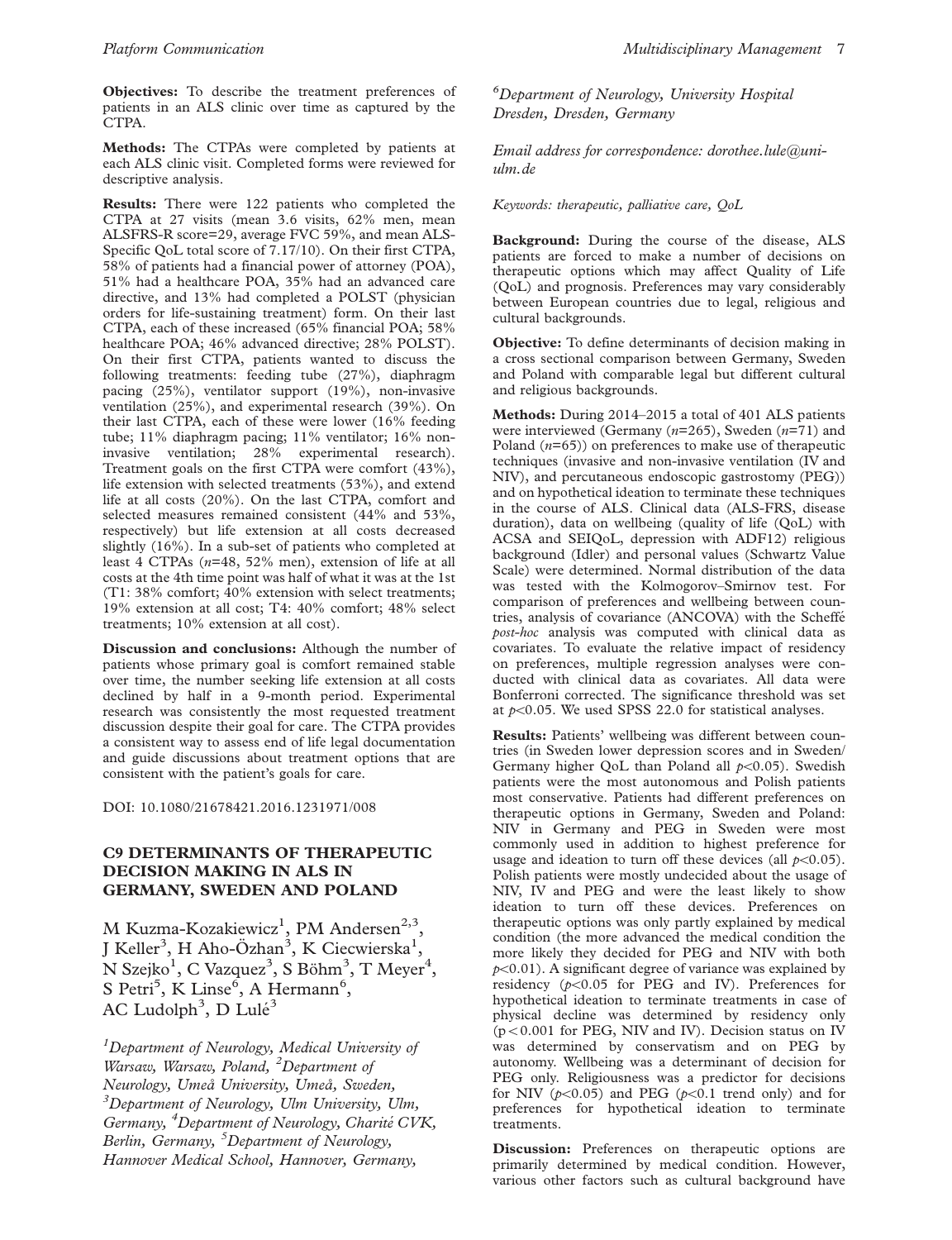major impact on decision making in ALS in different European countries.

DOI: 10.1080/21678421.2016.1231971/009

# C10 COMPARISON OF SURVIVAL OF PEOPLE WITH ALS BY DIAGNOSTIC **COHORT**

S Martin<sup>1</sup>, E Trevor-Jones<sup>1</sup>, A Kulka<sup>1</sup>, CE Shaw<sup>1</sup>, N Leigh<sup>2</sup>, C Ellis<sup>1</sup>, R Burman<sup>1</sup>, S Khan<sup>1</sup>, K Shaw<sup>1</sup>, D Tewkesbury<sup>1</sup>, A Al- $Chalabi<sup>1</sup>$ 

 ${}^{1}$ King's College London, London, UK,  ${}^{2}$ Trafford Centre for Biomedical Research, Brighton, UK

Email address for correspondence: sarah.martin@kcl.ac.uk

Keywords: multidisciplinary team, survival, specialist care

Background: Care for people with amyotrophic lateral sclerosis (ALS) has altered over the last 20 years with increased provision of multidisciplinary (MDT) care and specialist ALS clinics. We hypothesized that these changes would improve survival. The King's Motor Nerve Clinic has been a multidisciplinary, specialist, tertiary referral centre since 1995, but has only had a large, experienced team with integrated palliative and respiratory care since 2006. Education and sharing of experience with local care teams has been a priority.

Methods: Patients enrolled in the UK South East ALS population register who had been diagnosed with ALS at King's College Hospital, were studied. Comparison was made between those people diagnosed with definite, probable and possible ALS in the years 1995–1998 and those diagnosed in 2008–2011. Both cohorts were followed up for equivalent periods to avoid bias for very long survivors. Kaplan-Meier survival analysis and Cox multivariate regression were used to analyze the difference between groups.

Results: 546 cases were included in the Kaplan–Meier analysis. There was a significant increase in survival in the 2008–2011 cohort compared to the 1995–1998 cohort (log rank  $p$ -value=0.017). 520 cases with complete data were included in the Cox regression. Cohort was a significant predictor variable ( $p = 0.017$ ).

Conclusions: These results suggest that changes in care over the study period have improved ALS survival, and support the hypothesis that integrated specialist clinics, with multidisciplinary input from a wide range of professionals that provide interventional care, improve survival in ALS.

Acknowledgements: We are very grateful to Rachel Tuck for assistance in data preparation. We thank the ALS Association for support. SCM, AAC and CES receive salary support from the NIHR Biomedical Research Centre in Mental Health at the Maudsley Hospital and King's College Hospital. The research leading to these results has received funding from NIHR CLAHRC South London, the European Community's Seventh Framework Programme (FP7/2007–2013) under the Health Cooperation programme and the project.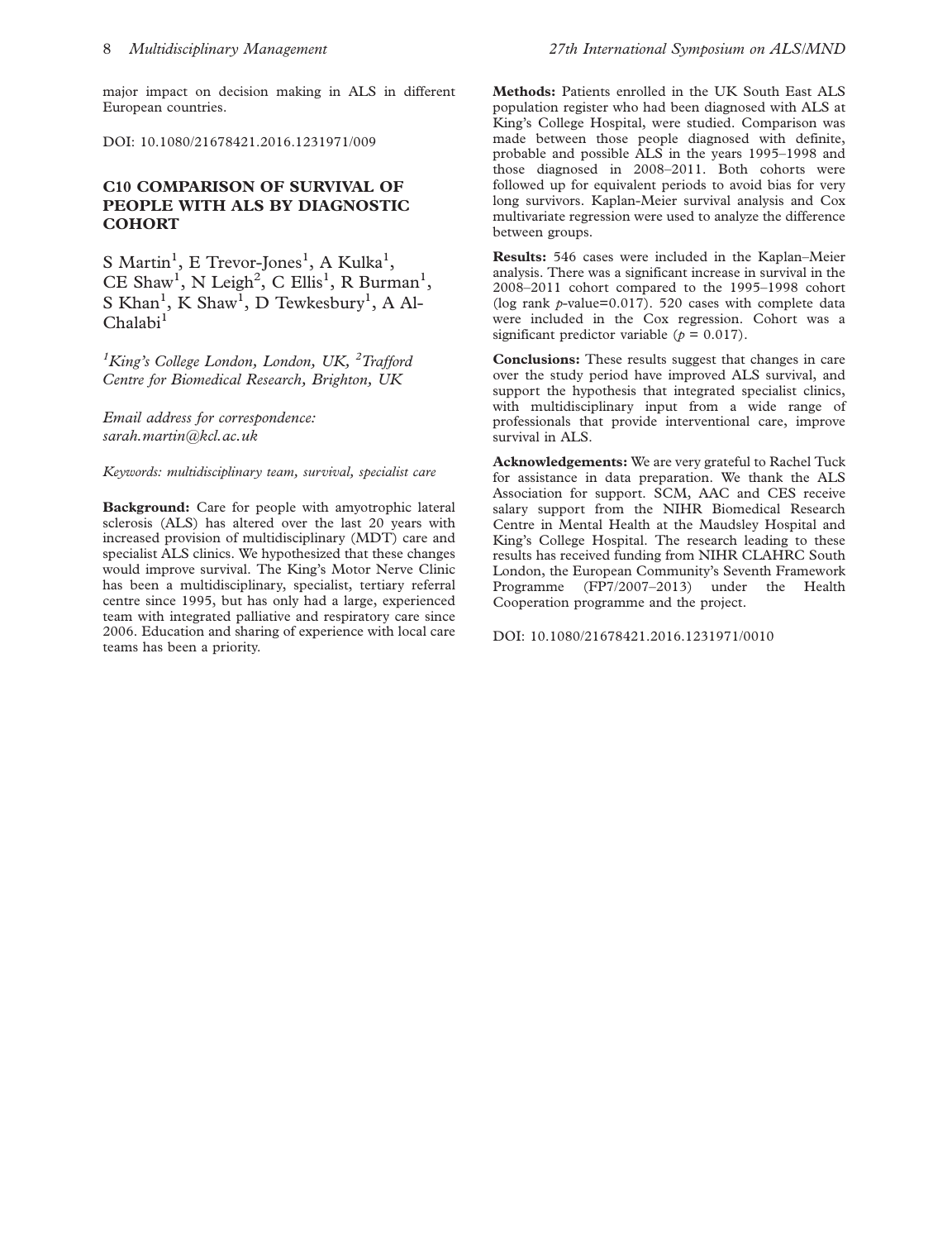# <span id="page-9-0"></span>Session 3A RNA and Neurodegeneration

# C11 VULNERABILITY OF MICRO RNAS IN FTD-ALS

# E Hornstein

Weizmann Institute of Science, Rehovot, Israel

Email address for correspondence: Eran.Hornstein@weizmann.ac.il

Keywords: microRNA, non coding RNA, dicer

The genetics of the neurodegenerative diseases, amyotrophic lateral sclerosis (ALS) and frontotemporal dementia (FTD), are turning scientific attention towards RNA metabolism. MicroRNAs (miRNAs) are endogenous noncoding RNAs that play critical roles in maintaining brain integrity. Accordingly, miRNA dysregulation is involved in several neurodegenerative diseases, including FTD-ALS. miRNAs are susceptible to fail when protein factors that are critical for miRNA biogenesis malfunction. Two ALS-causing proteins, TDP-43 and FUS affect miRNA biogenesis. Furthermore, insufficient activity of other miRNA biogenesis factors, including Dicer, might impair miRNA function in the disease. Specific miRNAs are involved in the regulation of pathways that are essential for neuronal survival or function. Any change in the expression of these specific miRNAs or in their ability to recognize their target sequences will have negative consequences on the motor neuron, exposing new facets of molecular pathogenesis.

DOI: 10.1080/21678421.2016.1231971/0011

# C12 TRANSCELLULAR SPREAD OF MOTOR NEURON DEGENERATION VIA MICRORNAS IN GENETIC MODELS OF ALS

J Veriepe<sup>1</sup>, C Bretonneau<sup>2</sup>, S Tavares<sup>2</sup>, A Parker<sup>2</sup>

<sup>1</sup>CRCHUM, Département de Pathologie et Biologie Cellulaire, <sup>2</sup>CRCHUM, Département de Neurosciences; Université de Montréal, Montréal, Québec, Canada

Email address for correspondence: ja.parker@umontreal.ca

Keywords: TDP-43, Sarm1, microRNA

Background: The progressive spread of cell death is a hallmark of many age-dependent neurodegenerative diseases including ALS, but the mechanisms remain unclear. Using our *Caenorhabditis elegans* ALS models, we previously discovered that the immune system is inappropriately activated via the protein TIR-1/Sarm1 and contributes to cell death. Inactivating this TIR-1/ Sarm1 signalling cascade, either genetically or with drugs alleviates neuronal degeneration caused by mutant human proteins linked to ALS (1). We hypothesize that the expression of mutant proteins linked to ALS leads to an inappropriate paracrine-like activation of the innate immune response via TIR-1/Sarm1 within motor neurons. We believe that an unknown molecule secreted from motor neurons contributes to proximal and distal neurodegeneration.

Objectives: To learn more about disease mechanisms and identify new therapeutic approaches we use the genetic system Caenorhabditis elegans, a nematode worm with powerful and rapid methodologies to model ALS. We wish to learn more about the signals involved in the spread of motor neuron degeneration in genetic models of ALS.

Results: To explore the spread of neurodegeneration we constructed a worm model based on the expression of mutant TDP-43 only within GABAergic motor neurons. We observed the degeneration of not only GABAergic motor neurons, but also neighbouring cholinergic motor neurons that do not express TDP-43. This system is suitable for investigating the transcellular transmission of proteotoxic stress and we have identified a micro-RNA essential for the progression of motor neuron degeneration.

Conclusions: We have identified an RNA molecule that is essential for the spread of motor neuron degeneration resulting from the expression of mutant TDP-43 in a discrete neuronal population. The molecular and genetic components of this mechanism are highly conserved and may be new therapeutic targets for ALS drug discovery and development. An update of our findings will be presented.

Acknowledgements: This work was supported by an ALS Canada-Brain Canada Discovery Grant, the Muscular Dystrophy Association (USA), and the Canadian Institutes for Health Research.

### Reference

1. Vérièpe J, Fossouo L, Parker JA. Nat Commun. 2015;6: 7319.

DOI: 10.1080/21678421.2016.1231971/0012

# C13 CIRCULAR RNA BIOGENESIS IS DEPENDENT ON FUS AND IS IMPAIRED IN AN ALS MODEL SYSTEM

S Dini Modigliani<sup>1</sup>, L Errichelli<sup>1,2</sup>, M Morlando<sup>2</sup>, P Laneve<sup>1</sup>, A Colantoni<sup>2</sup>, I Legnini<sup>2</sup>, R Scarfò<sup>2</sup>, D Capauto<sup>1</sup>, E Caffarelli<sup>1,3</sup>, I Bozzoni<sup>1,2</sup>

<sup>1</sup>Istituto Italiano di Tecnologia, Center for Life Nano Science at Sapienza, Roma, Italy, <sup>2</sup>Department of Biology and Biotechnology Charles Darwin,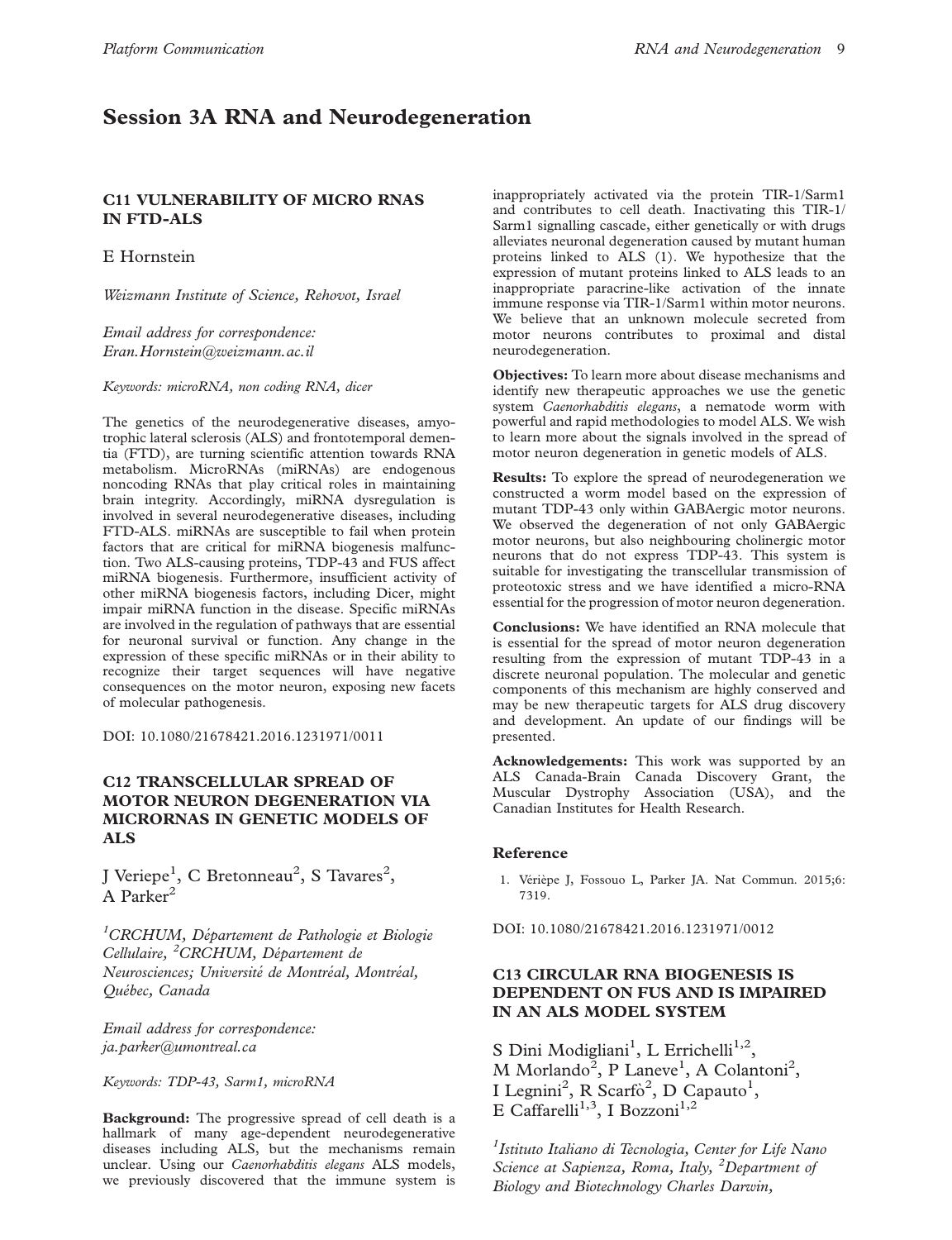<span id="page-10-0"></span>Sapienza University of Rome, Roma, Italy, <sup>3</sup>Institute of Molecular Biology and Pathology, CNR, Sapienza University of Rome, Roma, Italy

Email address for correspondence: stefano.dinimodigliani@uniroma1.it

Keywords: FUS, circRNA, motor neuron

Background: FUS is an RNA-binding protein involved in almost all steps of RNA metabolism, i.e. transcription, splicing, RNA transport and translation (1). Mutations of FUS gene are associated with the onset of Amyotrophic Lateral Sclerosis (ALS) and alterations in RNA metabolism have been described in ALS model systems [\(2](#page-9-0),3).

Objectives: Circular RNAs (CircRNAs) are a new class of RNA that have been recently described. circRNAs are enriched in neuronal tissues (4) and arise from a backsplicing reaction (5). Since FUS has a well-characterized role in splicing regulation, our aims are to understand the role of FUS in circRNAs biogenesis, and to analyse the deregulation of circRNAs in mouse motoneurons, carrying a deletion of FUS gene (FUS KO) or an ALSassociated FUS knock-in mutation (FUS P517L, homologous to human P525L mutation).

Methods: RNAseq of in vitro differentiated mouse motoneurons derived from WT, FUS KO and FUS P517L Embryonic Stem (ES) cells was performed. FUS role in circRNA abundance and biogenesis was further studied in differentiated mouse Neuro-2a (N2A) cells.

Results: RNAseq analysis in mouse motoneurons identified about 4000 circRNA species. Interestingly, 136 circRNAs were deregulated in FUS KO samples and 54 circRNAs were deregulated in FUS P517L samples. Notably the deregulation of some of these circRNAs was confirmed in differentiated N2A cells treated with siRNAs against FUS or overexpressing this protein, indicating a correlation between circRNA abundance and FUS levels. Interestingly, the overexpression of two ALS-associated mutant forms of FUS protein, mimic a nuclear loss-offunction of FUS impairing circRNA biogenesis. Cross-Linking and ImmunoPrecipitation (CLIP) experiments revealed that FUS binds the precursor molecules of these circRNAs. Altogether these data suggest a direct role of FUS protein in circRNA biogenesis.

Discussion and conclusions: circRNAs are a new class of RNA molecules with potential pivotal roles in cell homeostasis and differentiation. We identified a class of circRNAs whose expression and biogenesis is dependent on FUS levels and is altered when FUS is mutated. The characterization of the role of FUS in circRNA biogenesis and the identification of some circRNAs deregulated in an ALS-cellular model system open interesting opportunities for the study of this disease.

Acknowledgements: The project is founded by ARISLA, Istituto Pasteur-Fondazione Cenci Bolognetti, Epigen and PRIN.

#### References

- 1. Lagier-Tourenne C, Polymenidou M, Cleveland DW. Hum Mol Genet. 2010;19:R46–64.
- 2. Kwiatkowski TJ Jr, Bosco DA, Leclerc AL, et al Science. 2009;323:1205–8.
- 3. Vance C, Rogeli B, Hortobágyi T, et al. Science. 2009;323:1208–11.
- 4. You X, Vlatkovic I, Babic A, et al. Nat Neurosci. 2015;18:603–10.
- 5. Ashwal-Fluss R, Meyer M, Pamudurti NR, et al. Mol Cell. 2014;56:55–66.

DOI: 10.1080/21678421.2016.1231971/0013

# C14 LOSS OF TDP-43 CONTRIBUTES TO NON-CODING RNA MEDIATED **TOXICITY**

E Liu, J Russ, E Lee

University of Pennsylvania, Philadelphia, PA, USA

Email address for correspondence: edward.lee@uphs.upenn.edu

Keywords: TDP-43, RNA, C9orf72

Non-coding RNA species may be toxic via sequestering RNA binding proteins away from their site of action. Indeed, an intronic hexanucleotide repeat expansion in C9orf72, the most common genetic cause of amyotrophic lateral sclerosis and frontotemporal lobar degeneration, forms RNA foci that have been postulated to sequester RNA binding proteins. Importantly, C9orf72 expansion carriers develop TDP-43 pathology, manifest as the loss of nuclear TDP-43 into cytoplasmic aggregates. TDP-43 is a heterogeneous nuclear ribonucleoprotein (hnRNP) that regulates RNA processing. It is unclear how loss of nuclear TDP-43 contributes to neurodegeneration. To better understand the effects of nuclear TDP-43 loss and the C9orf72 mutation, we developed a novel method to fractionate post-mortem human brain to isolate neuronal nuclei with and without TDP-43 for RNA sequencing. Analysis of 1.6 billion uniquely mapped reads from fractionated frontal neocortex of 13 C9orf72 mutation carriers or controls demonstrated widespread transcriptome differences, including 5576 differentially expressed genes (DEGs) due to loss of TDP-43 compared to 323 DEGs linked to the C9orf72 mutation. Global gene expression changes linked to the C9orf72 mutation were highly correlated with reductions in C9orf72 RNA expression. DEG analysis also showed that loss of TDP-43 protein led to altered auto-regulation of the gene encoding TDP-43 (TARDBP). Further analysis showed that loss of TDP-43 was associated with 5337 differentially used genetic elements (DUGEs) with enrichment for non-coding intronic and 3' untranslated RNA segments. Of interest, loss of nuclear TDP-43 was associated with DUGEs that are highly enriched for hnRNP binding sites. Similar changes in non-coding RNA elements were recapitulated upon CRISPR-Cas9 knockout of TARDBP in 293T cells. Moreover, overexpression of non-coding RNA elements altered splicing of TDP-43-dependent CFTR minigene splicing, indicating that these non-coding RNA segments possess biological activity. We propose a model where loss of TDP-43 leads to aberrant non-coding RNA segment processing whereby these non-coding RNA segments contribute to cellular toxicity.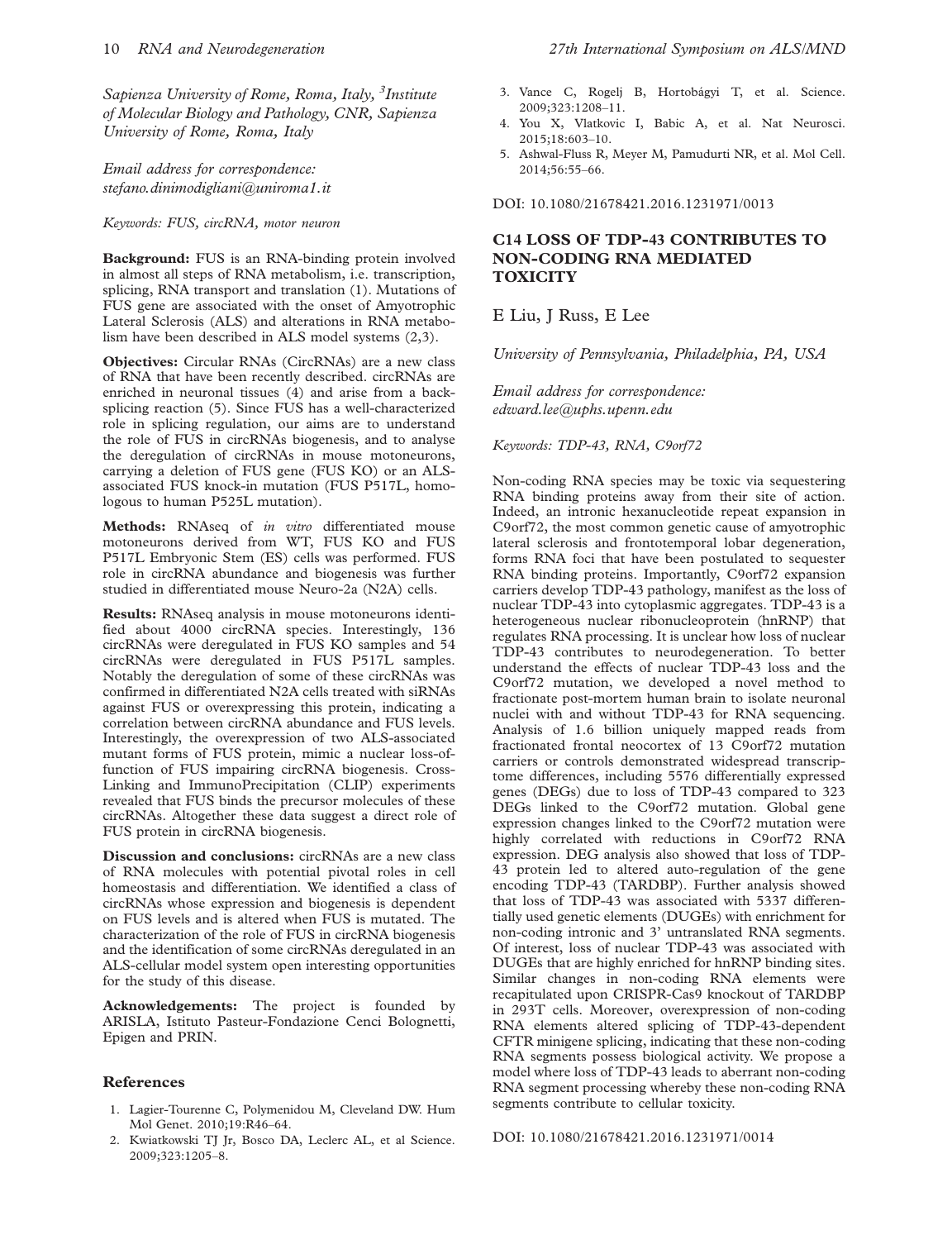# Session 3B ALS/FTD

# C15 ALS/FTD AS A DISORDER OF CONNECTIVITY: WHY ARE COGNITIVE SYMPTOMS AN INTEGRAL PART OF THE ALS SPECTRUM

# TH  $Bak^{1,2}$

<sup>1</sup> University of Edinburgh, Edinburgh, Scotland, UK, 2 Euan McDonald Centre for Motor Neurone Disease Research, Edinburgh, Scotland, UK

Email address for correspondence: thomas.bak@ed.ac.uk

#### Keywords: cognition, behaviour, FTD

For more than a century, our understanding of ALS has been characterized by a ''tension between the concept of a selective, purely motor degeneration and a growing realization of the high frequency and importance of cognitive symptoms that can culminate in dementia'' (1). The increasingly frequent reports of cognitive and behavioural symptoms in ALS patients seemed to contradict the very idea of a ''motor neurone disease'' (2). Since the discovery of C9ORF72 in 2011, there has been a remarkable proliferation of studies describing different combinations of frontal-executive, behavioural and language impairment in ALS patients. But in contrast to this wealth of empirical evidence, there have been so far only few attempts to integrate motor, cognitive and behavioural features of ALS into a coherent and unified model of the disease.

A crucial, albeit implicit assumption underlying this tension is that the motor system starts at the primary motor cortex (PMC). Accordingly, ALS can affect the upper and lower motor neurone, but should spare ''higher level'' cortical areas. In contrast, we propose that the PMC is not the end but the central functional unit of the motor system: the interface between motor cognition (all aspects of cognition which are connected to motor activity) and the execution of movement. If we imagine the motor system as a tree, the upper and lower motor neurons are like its visible trunk and leaves; the motor cognition, in turn, is its invisible but crucially important part, the roots without which the whole system would not be able to function. Once we conceptualize the motor system in this way, the cognitive and behavioural symptoms in ALS become not an unpredictable addition to an otherwise pure clinical picture, but rather an integral part of the dysfunction of the motor system. When examined in more detail, most neuropsychological symptoms in ALS are in some way related to motor cognition: inhibition and activation, judgement and decision making, action knowledge (including verb processing as its linguistic realization) and action planning. Thus, the Frontotemporal Dementia (FTD) encountered in association with ALS can be interpreted as a cognitive disorder of the motor system. The propagation of the disease in ALS/FTD follows these functional connections: ''what fires together, dies together'' (1). The proposed approach provides an explanation for the co-occurrence of ALS and FTD and builds a bridge between clinical phenotyping on one hand and basic research, from synaptic pathology to neuroimaging of brain connectivity on the other.

#### References

- 1. Bak TH, Chandran S. Cortex. 2012;48:936–44.
- 2. Bak TH. Ann Indian Acad Neurol. 2010;13:S81.

DOI: 10.1080/21678421.2016.1231971/0015

# C16 COGNITIVE AND BEHAVIOURAL PROFILES IN FRONTOTEMPORAL DEMENTIA WITH AND WITHOUT AMYOTROPHIC LATERAL SCLEROSIS

J Saxon<sup>1,2</sup>, J Thompson<sup>1,2</sup>, M Jones<sup>1,2</sup>, J Harris<sup>1,2</sup>, A Richardson<sup>1,2</sup>, T Langheinrich<sup>1,2</sup>, D Neary<sup>1,2</sup>, J Snowden<sup>1,2</sup>

<sup>1</sup> Cerebral Function Unit, Greater Manchester Neuroscience Centre, Salford, UK, <sup>2</sup>University of Manchester, Manchester, UK

Email address for correspondence: jennifer.adams@manchester.ac.uk

Keywords: frontotemporal dementia, cognitive, behaviour

Background: Approximately 15% of patients with amyotrophic lateral sclerosis (ALS) develop frontotemporal dementia (FTD). The link between the two disorders has led to the notion of a continuum between ALS and FTD. However, it remains an open question whether the cognitive and behavioural impairment in ALS/FTD is identical to that in FTD alone. To date, few direct comparisons have been made between FTD patients with and without ALS.

Objectives: This study aimed to compare patients with ALS/FTD and FTD alone, in order to determine whether the profiles of these conditions can be distinguished on cognitive and behavioural grounds.

Methods and materials: We examined a retrospective cohort of 236 patients with clinical diagnoses of FTD  $(n=179)$  or ALS/FTD  $(n=57)$  with respect to changes in behaviour, affect, cognition and psychotic symptoms. Features were rated as present or absent based on information recorded from clinical interviews and detailed neuropsychological assessment, carried out at the patients' initial visit.

Results: A number of behavioural and affective changes were reported more frequently in FTD than FTD/ALS: social disinhibition ( $p<0.001$ ), inertia ( $p<0.001$ ), loss of sympathy and empathy  $(p<0.001)$ , and dietary change  $(p<0.001)$ . Warmth of affect demonstrated in the clinic setting was reported more often in ALS/FTD than FTD  $(p=0.001)$ . Executive impairments were equally common in both groups. Language impairments were present more often in ALS/FTD than FTD: agrammatism  $(p<0.033)$ ,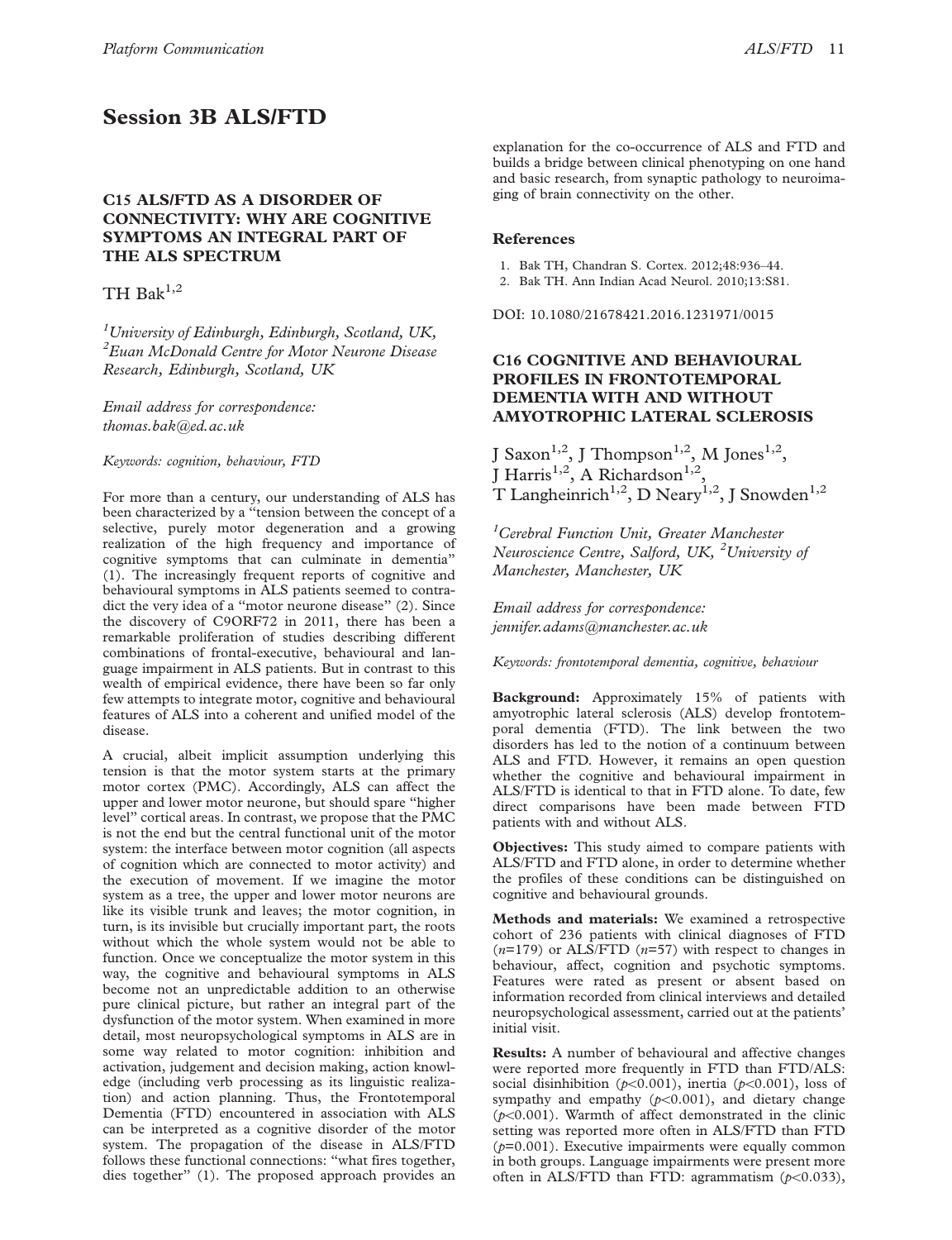impaired sentence comprehension  $(p<0.01)$  and word finding difficulties in conversation  $(p<0.049)$ . Psychotic features were relatively rare and did not differ significantly between groups.

Discussion and conclusions: Our findings suggest differences between FTD and ALS/FTD. In particular, whilst changes in social behaviour are prominent in FTD alone, there may be a comparatively greater degree of language impairment in ALS/FTD. Prospective exploration of the pattern of differences between these groups will be essential. Identification of a distinct neuropsychological phenotype in ALS/FTD would have clinical implications for early diagnosis, disease management and care planning and theoretical implications for our understanding of the relationship between ALS and FTD.

Acknowledgements: This work was carried out as part of a PhD investigation into the relationship between ALS/ FTD and FTD, which is funded by the Motor Neurone Disease Association.

DOI: 10.1080/21678421.2016.1231971/0016

# C17 COGNITIVE IMPAIRMENT IN MNDS: EXPANDING FROM ALS TO PLS & PMA

B De Vries, BI Den, LMM Rustemeijer, H-J Westeneng, R Walhout, CD Schröder, TCW Nijboer, JH Veldink, MA Van Es, LH Van Den Berg

UMC Utrecht, Utrecht, The Netherlands

Email address for correspondence: b.s.devries-6@umcutrecht.nl

Keywords: cognitive impairment, PLS, PMA

Background: The relationship between ALS and FTD is well known. There is, however, evidence that cognitive impairment not only occurs in ALS but also in the ALSrelated motor neuron diseases primary lateral sclerosis (PLS) and progressive muscular atrophy (PMA). Recently, multiple cases of PLS-FTD were identified in the national referral center for motor neuron disease in The Netherlands. The possible relation between PMA and cognitive impairment is especially interesting as PMA is commonly viewed as a motor neuron disease limited to the lower motor neurons.

Objectives: Exploring cognitive impairment in the ALSrelated diseases PLS and PMA.

Methods: In the national referral centers for motor neuron disease in The Netherlands cognitive screening has taken place in a research setting in PLS  $(n=66)$ , PMA  $(n=89)$ , ALS  $(n=355)$  and healthy controls  $(n=319)$ . The Edinburgh Cognitive and Behavioural Amyotrophic Lateral Sclerosis Screen (ECAS), ALS-FTD-Q and FAB were used as screening instruments.

Results: PLS, PMA and ALS patients performed worse in fluency, executive function and memory compared to healthy controls. Cognitive dysfunction ranged from 10% to 15% in all three motor neuron groups. The ECAS showed a similar cognitive profile in ALS, PLS and PMA patients, except for fluency which was hardly affected in PMA-patients. The behavioural screen of the ECAS was abnormal in 8.3% of the PLS patients and 9.7% of PMA patients. The ALS-FTD-Q showed severe behavioural disturbances in 15% of both PLS and PMA patients, while mild disturbances were found in 17.8% in the PLS group and 11.3% in the PMA group. A FAB score of 12 or lower (the cut-off value) was found in 14% of the PLS patients and 7% of the PMA patients.

Discussion and conclusions: Recently, multiple cases of PLS-FTD were identified in the national referral center for motor neuron disease in the Netherlands. Apart from these clinical findings, cognition was explored in research setting in the motor neuron disorders ALS, PLS and PMA. Interestingly, the percentage of PLS and PMA patients with cognitive dysfunction was in the same range of that of ALS patients (10–15%), emphasizing the importance for cognitive screening as part of routine clinical care in all these three MND patient groups. With a similar cognitive profile, in line with genetic and clinical overlap between the MNDs, the view that PLS is a motor neuron disease exclusively targeting the upper motor neurons and PMA exclusively targeting the lower motor neurons cannot be held. Therefore, our findings are in contrast to the recently revised El Escorial Criteria of 2015, where PLS and PMA are described as restricted phenotypes. We believe that PLS and PMA are multi domain diseases similar to ALS, or are even subtypes of ALS.

DOI: 10.1080/21678421.2016.1231971/0017

# C18 BEYOND THE MOTOR SYSTEM— EXPLORING PSYCHOSIS IN ALS

E Devenney<sup>1,2</sup>, R Ahmed<sup>1,2</sup>, S Hseih<sup>3</sup>, J Caga<sup>3</sup>, E Heighton-Williamson<sup>3</sup>, E Ramsey<sup>3</sup>, M Zoing<sup>3</sup>, J Hodges<sup>1,2</sup>, MC Kiernan $1,3$ 

<sup>1</sup>NeuRA, Sydney, Australia, <sup>2</sup>Brain and Mind Centre, University of Sydney, Sydney, Australia, <sup>3</sup>University of New South Wales, Sydney, Australia

Email address for correspondence: e.devenney@neura.edu.au

Keywords: psychosis, cognition, neuroimaging

Objectives: Psychotic symptoms are being increasingly recognized as a feature of ALS in combination with FTD, and are particularly common in those carrying the C9orf72 expansion. Much less is known of their prevalence in ALS alone, and also of the range of perceptual abnormalities experienced by these patients. This study aimed to (i) determine the rate and severity of psychotic symptoms and perceptual abnormalities in a cohort of patients with ALS with and without cognitive changes, (ii) determine the neural correlates of psychosis in ALS, (iii) examine the underlying cognitive and psychosocial factors involved in psychosis generation in ALS and (iv) examine whether neurodegenerative and psychiatric disorders co-occur within kindreds.

Methods: In total, 100 patients and their carers were enrolled in the study and all underwent a neuropsychiatric interview. In addition each patient completed a battery of questionnaires to determine the presence and absence of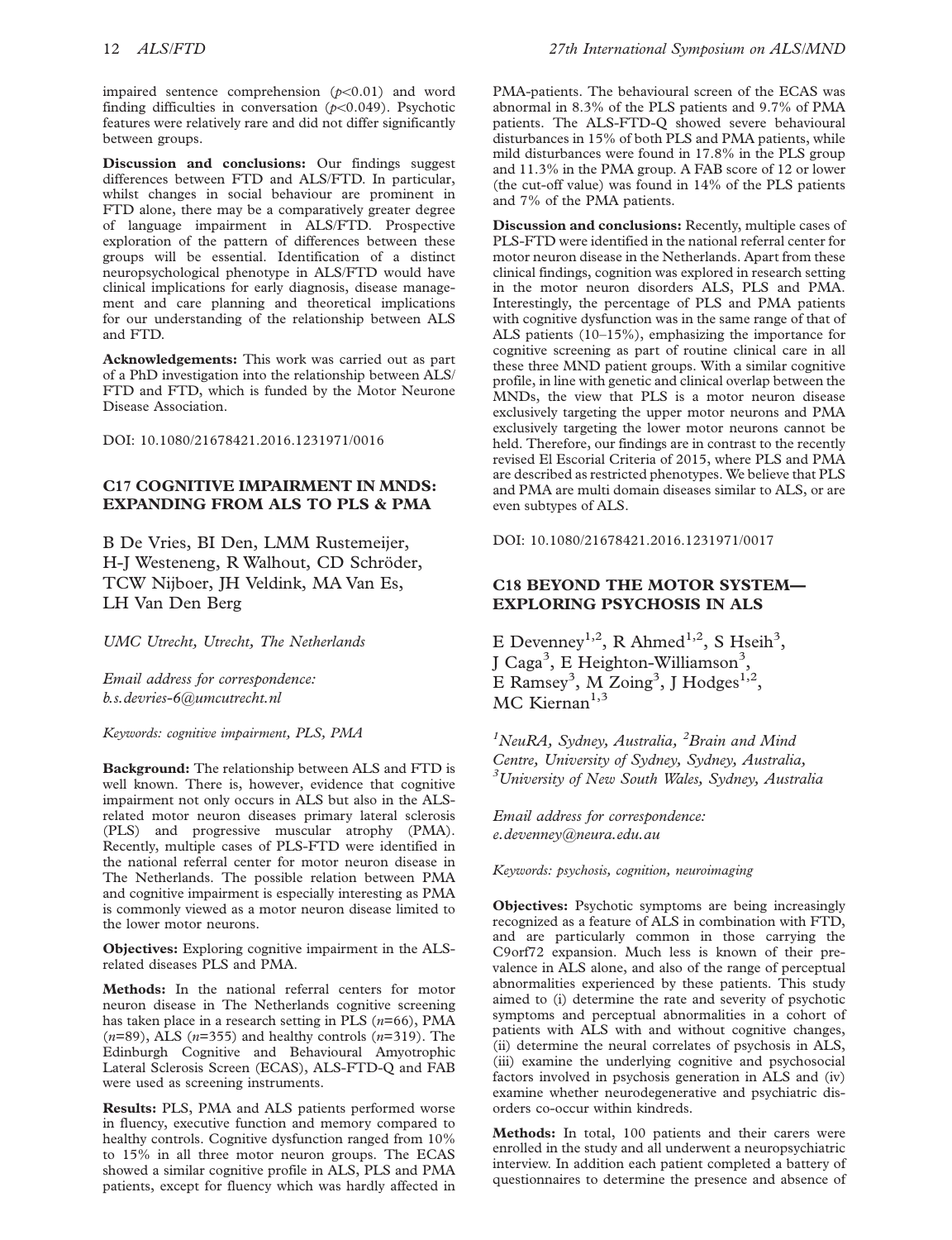psychosis, mood disorders, perceptual abnormalities and psychosocial factors. All patients underwent neuropsychological assessment and MRI brain scans. Voxel-based morphometric analysis and structural volumetric analysis established patterns of brain atrophy and volume reduction and determined correlations between psychotic symptoms and changes in grey matter. Finally, a familial aggregation study, by means of a validated semi-structured interview, which included 1143 relatives, determined the link between ALS, FTD, C9orf72 and psychiatric disorders.

Results: The rate of psychosis was high across the ALS-FTD continuum (40%) and included ALS patients without cognitive deficits (25%). C9orf72 expansion cases were more likely to exhibit psychotic features than non-carriers  $(p<0.01)$ . Similarly the rate of perceptual abnormalities was high across the spectrum and included abnormalities of perception in each of the five sense modalities. Neuroimaging linked psychosis with a network of frontal and subcortical structures including the

thalamus, striatum and frontal regions  $(p<0.01)$ . Regression models predicted that depression, social isolation and memory deficits account for 45% of the variance in psychosis scores. A markedly increased risk for schizophrenia, autism and suicide was found in relatives of C9orf72 carriers compared to non-carriers (HR—4.9, 2.7 and 2.7, respectively, all  $p<0.05$ ).

Conclusions: This study established that psychosis is not only common in ALS in association with FTD but is also present in ALS without cognitive change and is part of a spectrum of abnormal perceptual experiences. We hypothesize that the generation of psychosis in ALS is due to a complex interaction of brain network abnormalities, cognitive deficits and psychosocial factors. Furthermore, the link between psychosis, psychiatric disease and C9orf72 suggests a common genetic pathway and provides a platform for exploring the underlying biological processes in these conditions.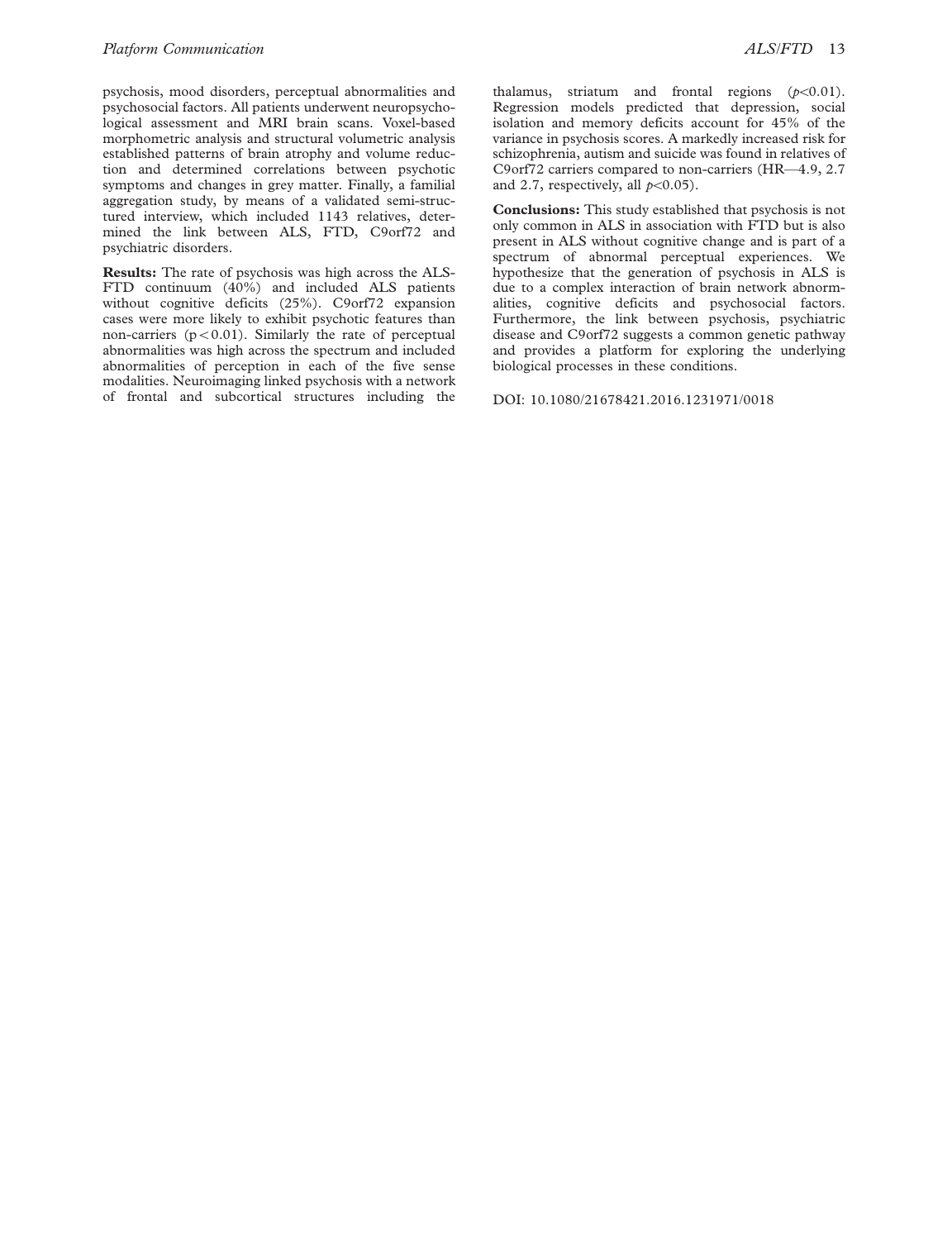# Session 4A Protein Misfolding and Aggregation

# C19 PROTEINS FOUND IN ALS INCLUSIONS ARE SUPERSATURATED INDICATING PROTEOSTASIS COLLAPSE IN MOTOR NEURONS

P Ciryam<sup>2</sup>, G Favrin<sup>2</sup>, R Morimoto<sup>3</sup>, C Dobson<sup>2</sup>, M Vendruscolo<sup>2</sup>, J Yerbury<sup>1</sup>

<sup>1</sup>University of Wollongong, Wollongong, Australia,  $^{2}$ University of Cambridge, Cambridge, UK, <sup>3</sup>Northwestern University, Chicago, IL, USA

Email address for correspondence: jyerbury@uow.edu.au

Keywords: proteostasis, protein inclusions, protein aggregate

Background: Amyotrophic lateral sclerosis (ALS) is a heterogeneous and degenerative motor neuron disease that has been linked to numerous genetic mutations in apparently unrelated proteins. These proteins, notably SOD1, TDP-43, and FUS, form a variety of intracellular inclusion bodies that are characteristic of different neuropathological subtypes of the disease. Although many unrelated proteins have been found to co-aggregate with these proteins, it is still unclear which features, if any, distinguish them from other proteins. Here, we show that the 73 proteins reported so far in inclusions of mutant SOD1, TDP-43 and FUS are largely distinct from the native interaction partners of these three ALS-related proteins.

Objectives: To increase our understanding as to why the large set of  $>70$  proteins end up associated with inclusions in ALS.

Methods: We used a data mining approach to identify 73 inclusion-associated proteins in ALS. We estimated the predicted aggregation propensities of each protein using the Zyggregator method, as previously described. Supersaturation is defined as  $= C + Z$ , where C is the logarithm of the mRNA/protein expression, and Z is the Zyggregator score. We calculated the supersaturation levels of the proteins in ALS aggregates from previously published experimental mRNA and protein concentrations as previously described and compared these scores to the scores of the entire proteome and to the scores of native interactors of SOD1, FUS and TDP-43.

Results: We observe that the particular proteins associated with ALS inclusions are up to  $\sim$  20 times more supersaturated than the proteome at large, meaning that they have high wild-type cellular concentrations relative to their solubilities. Interestingly, using our original method to calculate supersaturation we find no difference between native interactors of TDP-43, FUS and SOD1 and their co-aggregators, indicating this score alone does not explain their presence in aggregates. However, we then recalculated the supersaturation score using expression data specifically sourced from micro dissected motor neurons or spinal cord tissue data. Here, we find that co-aggregating proteins have an average supersaturation

greater than that of the native interaction partners of the main aggregating protein (SOD1, FUS or TDP-43) in motor neurons but not in human tissue at large, indicating that the supersaturation signal in ALS is tissue specific.

Discussion and conclusions: Proteins with a high cellular concentration compared to their predicted solubility (supersaturated) are prone to aggregation when a cellular stress is imposed. One might predict that if protein homeostasis is disturbed, in these specific cells, the supersaturated subset of the proteome would aggregate first. Our results suggest that inclusion bodies in various forms of ALS are produced from a set of proteins that are significantly supersaturated in motor neurons, consistent with a catastrophic protein homeostasis collapse specifically in this cell type.

DOI: 10.1080/21678421.2016.1231971/0019

# C20 TDP-43 AND SOD1: A TOXIC PAS DE DEUX IN ALS

E Pokrishevsky, T Airey, J Nan, D Lu-Cleary, N Cashman

The University of British Columbia, Vancouver, BC, Canada

Email address for correspondence: edikpok@gmail.com

Keywords: SOD1, TDP-43, protein misfolding

Background: Misfolded Cu/Zn superoxide dismutase (SOD1) has been detected in all ALS patients, despite SOD1 mutations accounting for only 2% of total cases, while the presence of pathological TDP-43 is a hallmark of all non-SOD1 FALS. We previously reported that SOD1 misfolding is propagated through a tryptophan-32 dependent process ([1,2](#page-15-0)). We also discovered that pathological TDP-43 can trigger the propagated protein misfolding of human wild-type SOD1 in living cells ([3,4](#page-15-0)), but the mechanism has not been elucidated.

Objective: To test the hypothesis that seeding of propagated misfolding of SOD1 is mediated through a homophilic interaction between solvent-exposed tryptophans in TDP-43 and human wild-type SOD1.

Methods: To study the tryptophan-dependence of the intermolecular protein-protein interaction, we synthesized a tryptophan-less cytoplasmic mutant of TDP-43 (TDP-43DNLS-Trpless) and assessed its ability to induce misfolding and aggregation of SOD1 in HEK293 cells. We identified misfolded SOD1 using immunofluorescence and quantitative ELISA studies using SOD1 misfoldingspecific antibodies. To monitor induced aggregation, we developed a fluorescence-based assay which enables us to monitor SOD1 aggregate formation in living cells. We used small molecules to block this inducible SOD1 misfolding and aggregation.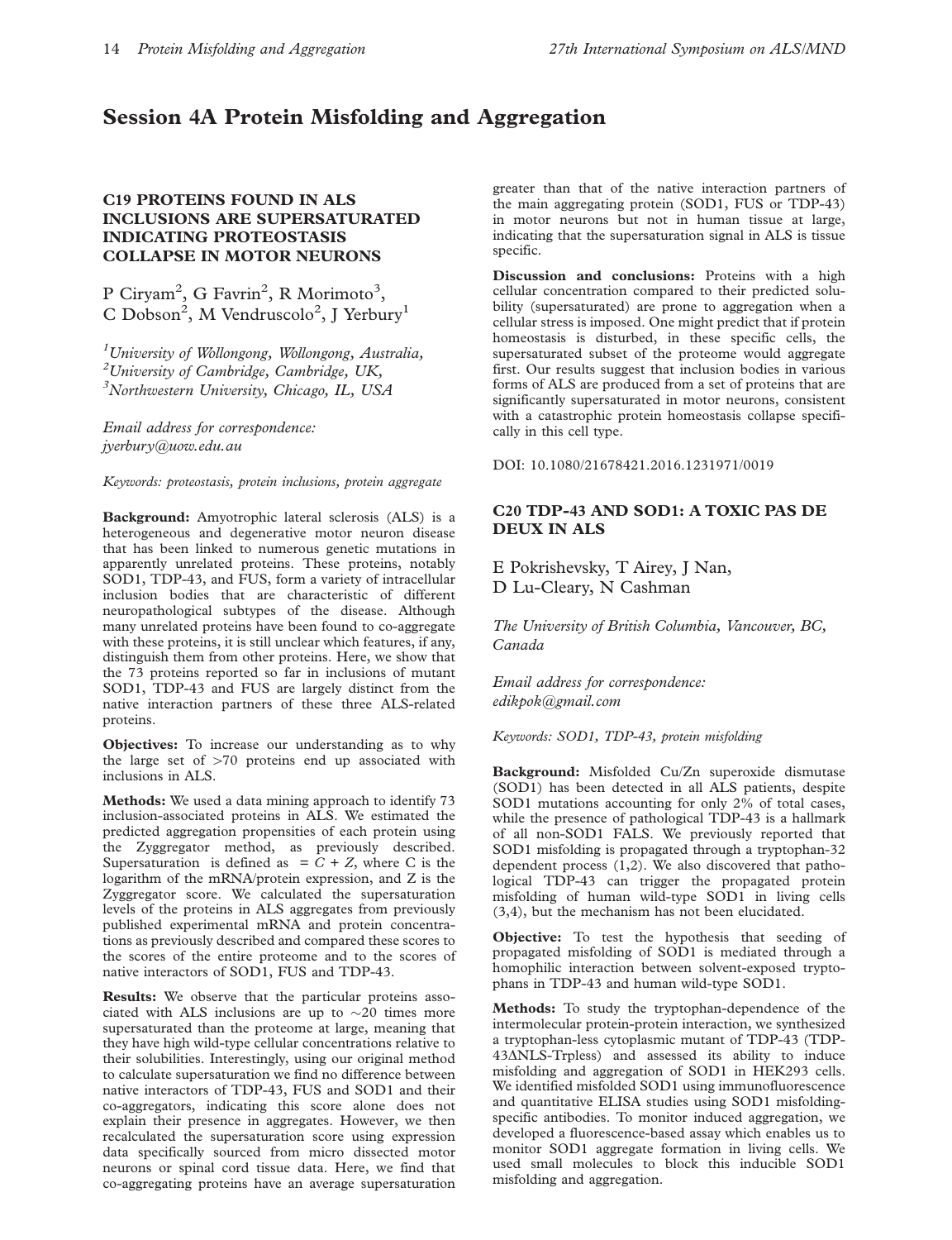<span id="page-15-0"></span>Results: Immunocytochemical staining, ELISA and flow cytometry reveal that mutant TDP-43 (TDP-43 $\triangle NLS$ ), but not its tryptophan-less version (TDP-43 $\triangle$ NLS-Trpless), can induce significant misfolding of endogenous wild-type SOD1, as well as aggregation of the fluorescence-based reporter protein. Furthermore, a time-course analysis of aggregate formation reveals that tryptophancontaining mutant TDP-43 induces aggregation 6 times faster than the tryptophan-less variant. Notably, TDP-43 $\triangle$ NLS cannot trigger misfolding of tryptophan-less SOD1. Using immunofluorescence and flow cytometry, we demonstrated that sub-micromolecular levels of 5-fluorouridine, a small molecule binding tryptophan-32 in SOD1 (5), can efficiently block induced misfolding and aggregation of SOD1.

Conclusion: Pathological TDP-43 can trigger misfolding and aggregation of wild-type SOD1 through protein interaction mediated by their respective tryptophan residues. This interaction can be blocked using small molecules targeting the tryptophan in SOD1, which represents a viable target for ALS therapy. Furthermore, the exposed tryptophan residues in TDP-43 themselves should be identified and explored as potential therapeutic targets. Finally, it is key to recognize that elucidation of the pathogenic role of a simple structural motif in ALS may provide a framework for understanding other neurodegenerative diseases in which propagated protein misfolding is shown to occur (e.g. frontotemporal dementia, Alzheimer's, and Parkinson's diseases).

#### References

- 1. Grad L, Guest W, Yanai A, et al. PNAS. 2011;108(39): 16398–403.
- 2. Grad L, Yerbury J, Turner B, et al. PNAS 2014;111(9): 3620–5.
- 3. Pokrishevsky E, Grad L, Cashman N. Sci Rep. 2016;6: 22155.
- 4. Pokrishevsky E, Grad L, Yousefi et al. PLoS One. 2012; e35050.
- 5. Wright G, Antonyuk S, Kershaw N, et al. Nat Commun. 2013;4:1758.

DOI: 10.1080/21678421.2016.1231971/0020

# C21 CCNF MUTATIONS IN ALS AND FTD LEAD TO DYSFUNCTIONAL PROTEIN **HOMEOSTASIS**

K Williams<sup>1</sup>, S Yang<sup>1</sup>, N Farrawell<sup>2</sup>, A Lee<sup>1</sup>, A García-Redondo<sup>3,4</sup>, A Rábano<sup>5</sup>, R Chung<sup>1</sup>, J Yerbury<sup>2</sup>, I Blair<sup>1</sup>

<sup>1</sup> Faculty of Medicine and Health Sciences, Macquarie University, Sydney, New South Wales, Australia, <sup>2</sup>Illawarra Health and Medical Research Institute, University of Wollongong, Wollongong, New South Wales, Australia, <sup>3</sup>Centro de Investigación Biomédica en Red de Enfermedades Raras, Madrid, Spain, <sup>4</sup>Instituto de Investigación Hospital 12 de Octubre de Madrid, Unidad de ELA, Sermas, Spain, <sup>5</sup>Banco de Tejidos, Centro Alzheimer,

Fundación Reina Sofia, Fundación CIEN, Madrid, Spain

Email address for correspondence: kelly.williams@mq.edu.au

Keywords: mutation, CCNF, proteostasis

Background: The only proven causes of ALS are gene mutations that lead to motor neuron death. Much of our understanding of ALS disease mechanisms has stemmed from gene discovery efforts in ALS and ALS/FTD families, highlighting the importance of identifying new causal genes in ALS.

Objectives: We sought to determine the pathogenic role of mutant CCNF through genetic and functional studies, specifically by investigating the functional consequences of the encoded protein in cell models and post-mortem tissue.

Methods: We combined linkage analysis and next-generation sequencing technologies in a large ALS/FTD family. Further mutation screening of the causal gene was performed in familial and sporadic ALS and FTD patients. A GFPu reporter assay was used to assess the *in vitro* functional effects on the ubiquitin proteasome system (UPS). We also conducted immunohistochemical staining of post-mortem brain stem and spinal motor neurons of an ALS patient with a causal mutation in this gene.

Results: Our previous genome-wide linkage analysis in a large Australian ALS/FTD family identified a novel 7.5 Mb disease locus on chromosome 16p13.3. Subsequent whole-exome sequencing of four affected individuals in the family identified a shared causal missense mutation at this locus, in the CCNF gene, encoding cyclin F (1). Analysis of large international ALS/FTD cohorts identified an additional 14 novel CCNF variants in both familial and sporadic ALS and FTD patients at frequencies ranging from 0.6% to 3.3%. An enrichment of rare protein-altering variants in CCNF was observed among sporadic ALS patients (1.39%) when compared with controls  $(0.67\%)$ ,  $p=6.58 \times 10-4$ . Functional studies indicated that the presence of mutant cyclin F, but neither wild type cyclin F, nor known SNPs in cyclin F, caused the UPS reporter GFPu to aggregate in the cytoplasm, and cyclin F was consistently present in these aggregates. Staining of *post-mortem* brain stem and spinal motor neurons showed mislocalization of TDP-43 from the nucleus to cytoplasm, and ubiquitin- and TDP-43 positive cytoplasmic inclusions in the ALS patient harbouring a CCNF mutation.

Discussion and conclusions: We have reported CCNF mutations in familial and sporadic ALS and FTD cases from diverse geographical locations worldwide. Ongoing functional studies continue to demonstrate that aberrant cyclin F leads to abnormal ubiquitination and UPS dysfunction, implicating common mechanisms, linked to abnormal proteostasis, which underlie neurodegeneration in ALS and FTD.

#### Reference

1. Williams KW, Topp S, Yang S, et al. Nat Commun. 2016;7:11253.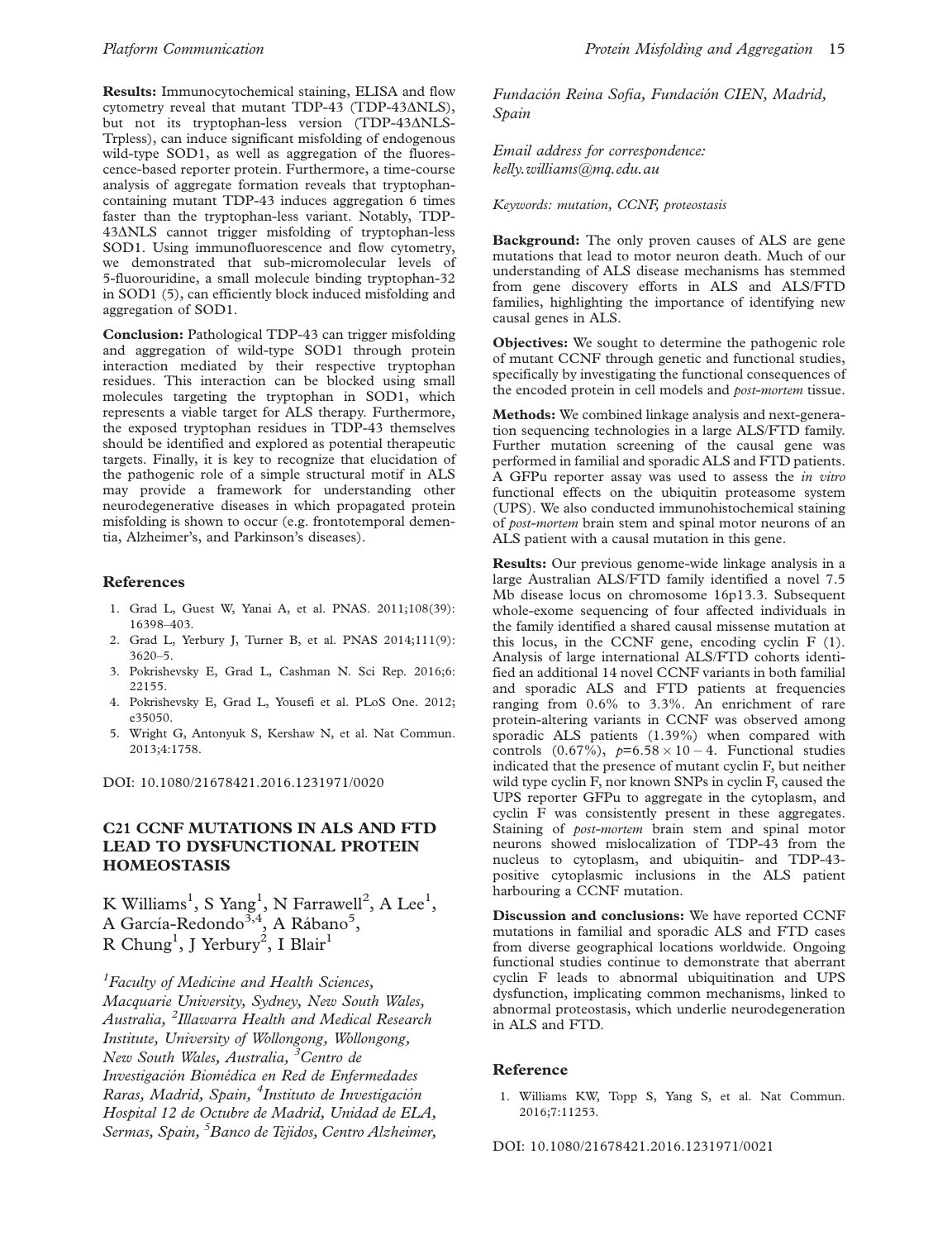### C22 TRANSFER OF ALS PROTEIN AGGREGATES BETWEEN MOTOR NEURONS IN THE ZEBRAFISH SPINAL **CORD**

M Morsch<sup>1</sup>, R Radford<sup>1</sup>, J Stoddart<sup>1</sup>, A Lee<sup>1,2</sup>, E Don<sup>1</sup>, S Gwee<sup>1</sup>, A Svahn<sup>1</sup>, N Cole<sup>1</sup>, R Chung<sup>1</sup>

<sup>1</sup>Department of Biomedical Sciences, Faculty of Medicine and Health Sciences, Macquarie University, Sydney, NSW, Australia, <sup>2</sup>Australian Proteome Analysis Facility, Macquarie University, Sydney, NSW, Australia

Email address for correspondence: marco.morsch@mq.edu.au

Keywords: progression, zebrafish, microglia

Background: The clinical progression of ALS suggests a pathological spread of neurodegeneration through the nervous system (1,2). The mechanisms that are responsible for the spread of neurodegeneration are not known, but are of intense interest because they represent a feasible therapeutic target to halt or delay disease progression. Evidence for a transmissibility or spread of these aggregates is beginning to emerge but limited to *in vitro* studies (3–6).

Objectives: This study investigated the hypothesis that ALS proteins have propagating characteristics, such that insoluble aggregates can transfer between cells and seed aggregation and degeneration in non-affected cells. Our aim was to explore in a living animal model  $(in \, vivo)$  the propagation and clearance of ALS aggregates.

Methods: We have expressed ALS aggregates in single motor neurons by injecting zebrafish embryos with DNA constructs of fluorescent wild type and mutant TDP-43 (M337V mutation), or SOD1 (G93A). We applied a UV laser ablation assay to kill the expressing neurons and observe their fate in the spinal cord of zebrafish (6). This novel approach allowed us to visualize the enduring ALS aggregates after ablation and track their movement and progression throughout the spinal cord in real-time.

Results: Our data provides strong evidence that ALS aggregates can survive after the death of a motor neuron. We furthermore demonstrate the intercellular transfer of these aggregates within the spinal cord. Microglial cells get rapidly recruited to the dying neuron and clear the neuronal debris including ALS proteins. We visualized this clearance of neuronal remnants by microglia in real time and characterized the process of microglial engulfment, involving the formation of phagosomes by activated microglia.

Discussion and conclusions: Our novel approach (single neuron ablation and selective expression of ALS aggregates) allowed us to systematically evaluate the fate of released ALS aggregates and their impact on neighbouring neurons and glial cells. We demonstrate in vivo the transfer of the persistent ALS aggregates into surrounding cells and reveal their survival after ablation of expressing motor neurons. This real-time visualization of the spread of ALS aggregates in a living organism

provides important insights into the pathogenic mechanisms underlying ALS-mediated neurodegeneration and how these aggregates may lead to inflammation and progression of the disease from a focal starting point.

Acknowledgements: This research was supported by grants from MNDRIA (1638) and ARC (DP140103233).

#### References

- 1. Polymenidou M,Cleveland DW. Cell. 2011;147:498–508.
- 2. Ravits JM, La Spada AR. Neurology. 2009; 73:805–11.
- 3. Feiler MS, et al. J Cell Biol. 2015;211:897–911.
- 4. Grad LI, et al. Prion. 2014;8:331–5.
- 5. NonakaT, et al. Cell Rep. 2013;4:124–34.
- 6. Morsch M, et al. Front Cell Neurosci. 2015; 9:321.

DOI: 10.1080/21678421.2016.1231971/0022

# C23 MODELING NEUROANATOMIC PROPAGATION OF ALS IN THE SPINAL CORD

B Drawert<sup>1</sup>, N Thakore<sup>2</sup>, B Mitchell<sup>1</sup>, E Pioro<sup>2</sup>, J Ravits<sup>3</sup>, L Petzold<sup>1</sup>

1 University of California, Santa Barbara, Santa Barbara, CA, USA, <sup>2</sup>Cleveland Clinic, Cleveland, OH, USA, <sup>3</sup>UC San Diego School of Medicine, La Jolla, CA, USA

Email address for correspondence: bdrawert@cs.ucsb.edu

Keywords: stochasticity, computational models, anatomical progression

Background: Recent hypotheses of amyotrophic lateral sclerosis (ALS) progression have posited a point-source origin of motor neuron death with neuroanatomic propagation either contiguously to adjacent regions, or along networks via axonal and synaptic connections. Although the molecular mechanism(s) of propagation is(are) unknown, one leading hypothesis is a ''prion-like'' spread of misfolded and aggregated proteins, including SOD1 and TDP-43.

Aim: To develop a mathematical model representing the cellular and molecular spread of ALS in the human spinal cord.

Methods: Our model is based on the stochastic reactiondiffusion master equation approach using a tetrahedral discretized space to capture the complex geometry of the spinal cord. Domain dimension and shape was obtained by reconstructing human spinal cord from high-resolution magnetic resonance (MR) images and known gross and histological neuroanatomy. Our anatomical model utilizes a stochastic SIR approach (3 states: Susceptible, Infected, Removed) borrowed from spatial epidemiology of infection. In this manner, we modeled neuronal clusters in spinal cord gray matter with a density of 10 cells per volume unit. We then assigned parameters for: ([1\)](#page-6-0) probability of a neuron being affected (''infected'') on contact by a misfolded protein, [\(2](#page-9-0)) amplification rate (generation of additional misfolded proteins by affected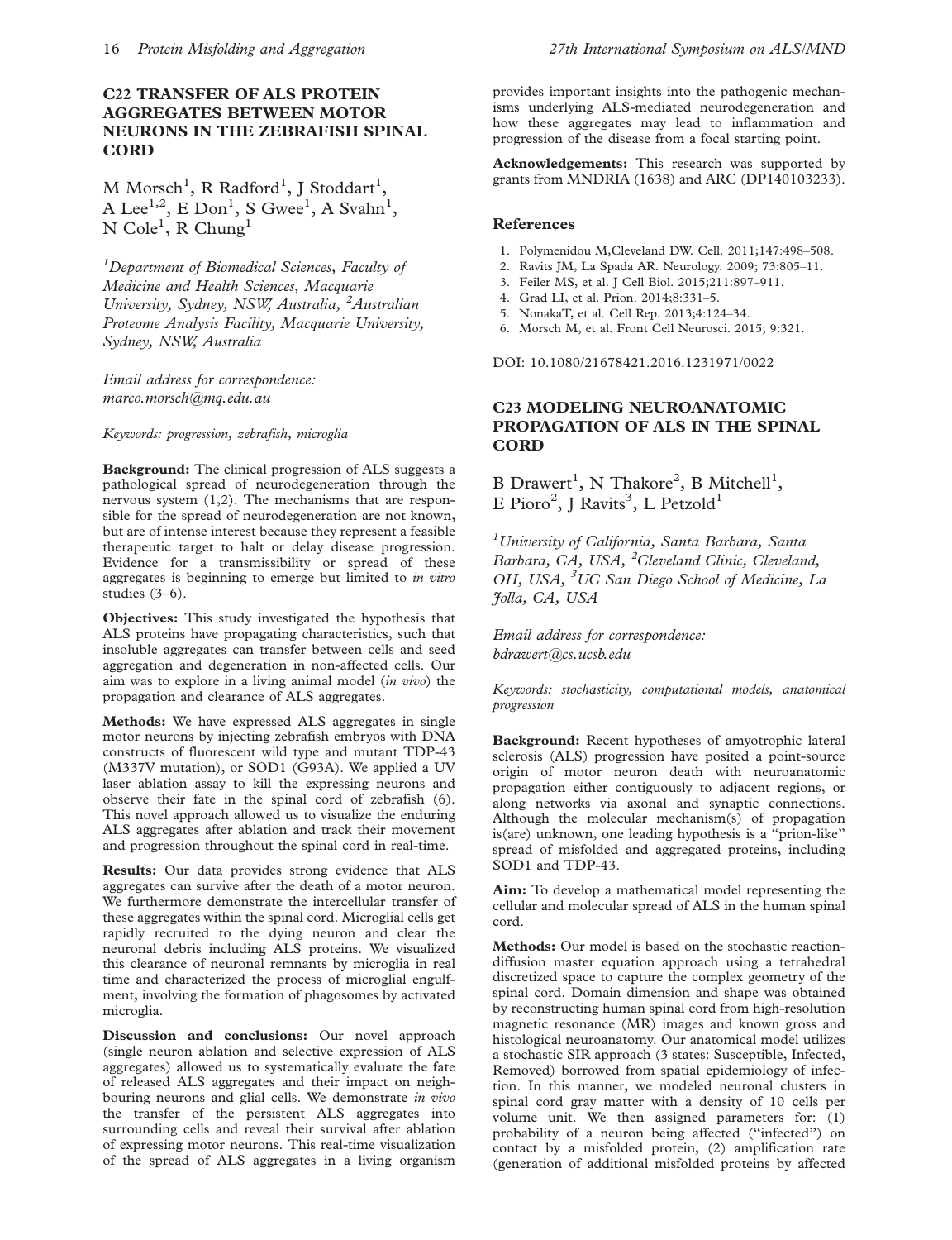neurons), ([3\)](#page-10-0) protein diffusivity and degradation, and [\(4](#page-10-0)) rate of the affected neuron's death. We developed this spatial stochastic model in our advanced computational software environment, StochSS (Stochastic Simulation as a Service), which visualizes simulation results with 3D animation videos.

Results: Our model appears to realistically recapitulate the clinical and pathological spread of ALS in human spinal cord. Of note, the speed of longitudinal spread remains constant despite an exponential increase in the amount of misfolded protein. The geometric shape and physical dimensions of spinal cord white and gray matter regions constrain the lateral spread of pathogenic particles and mitigate what would be exponential acceleration. Our results also identify key parameters that require quantification, including the rate of spread of misfolding proteins and the growth rate of protein aggregates.

Conclusion: Future studies will extend our model to: ([1\)](#page-6-0) examine spread of misfolded proteins in the cerebral cortex; [\(2](#page-9-0)) superimpose spinal and cortical spread; ([3\)](#page-10-0) predict the relative contributions of network and contiguous spread to ALS progression; ([4\)](#page-10-0) determine whether different initiation locations and distributions lead to disease variability; and ([5\)](#page-10-0) examine differential cellular vulnerability in various topographical CNS regions. We will also fit the model parameters to MR imaging data. Finally we anticipate our modeling framework of disease progression will be useful in developing pharmacotherapies (e.g. that inhibit production and/or accelerate degradation/clearance of abnormal proteins) in ALS and possibly other neurodegenerative disorders.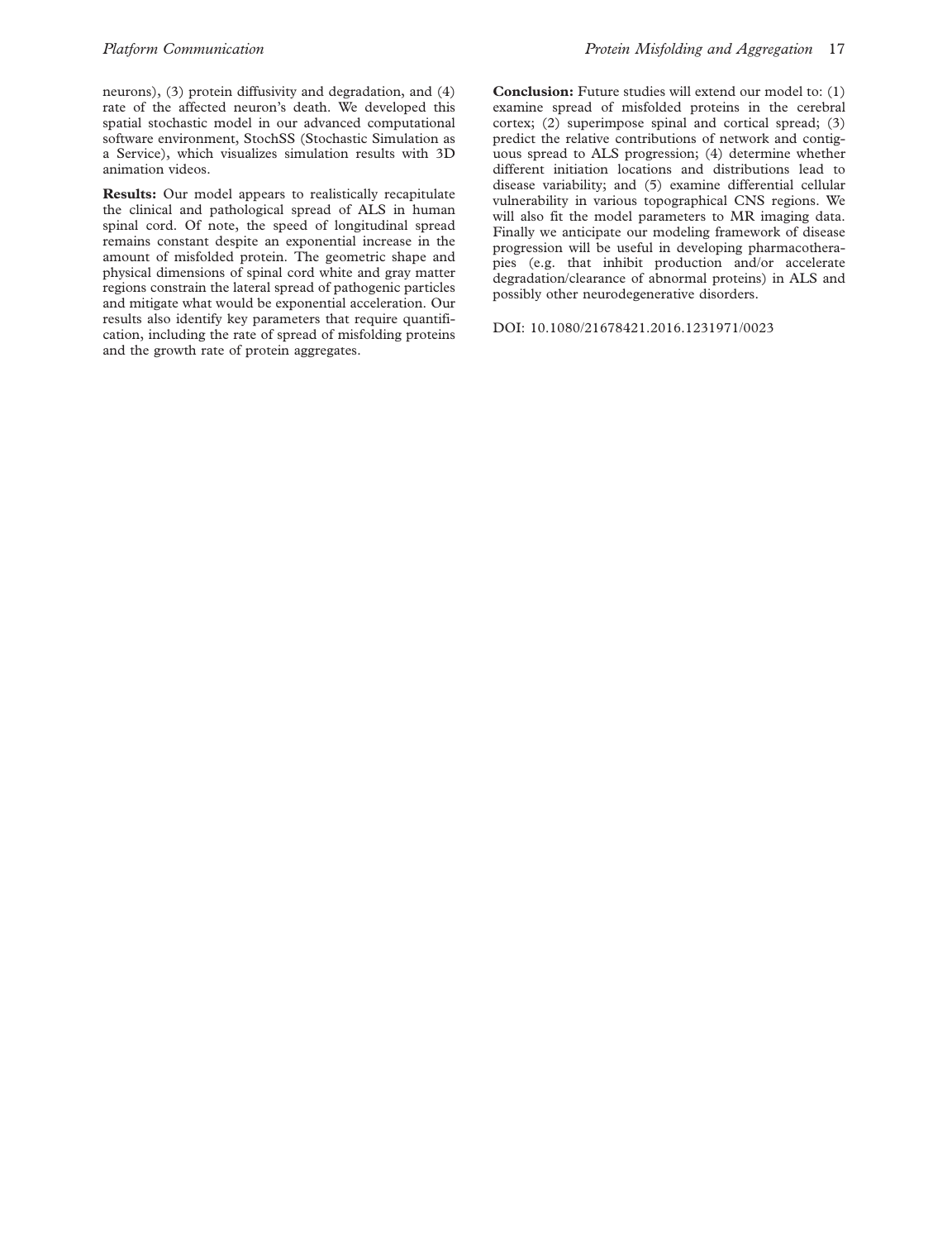# Session 4B Management of Cognitive and Psychological Change

### C24 COGNITION IN ALS: EVOLUTION, INSIGHTS, AND KEY EMERGING **TRENDS**

NP Pender<sup>1,2,3</sup>

 ${}^{1}$ Beaumont Hospital, Dublin, Ireland,  ${}^{2}$ Trinity College Dublin, Dublin, Ireland, <sup>3</sup>Royal College of Surgeons in Ireland, Dublin, Ireland

Email address for correspondence: niallpender@beaumont.ie

Keywords: cognition, behaviour, caregivers

Cognitive dysfunction is a significant clinical presentation in Amyotrophic Lateral Sclerosis. Interest in, and awareness of, cognitive dysfunction has grown considerably in recent year and our understanding of ALS as a multisystem disease has coincided with genetic and clinical advances linking the continuum of ALS and frontotemporal dementia (FTD). Insights into the heterogeneous cognitive and behavioural profile of ALS patients has not only led to significant clinical and prognostic developments, but also to the recognition of the ever evolving syndrome of cognitive impairment in ALS with recent emerging evidence for social cognitive and language deficits in ALS. Furthermore, the impact of cognitive and behavioural dysfunction on patients and their caregivers is growing, with interest building on the need for caregiver-based interventions. This paper will review the development and rise in our understanding of cognitive and behavioural impairment in ALS and will discuss emerging areas for future development.

DOI: 10.1080/21678421.2016.1231971/0024

# C25 THE RELATIONSHIP BETWEEN COGNITION, BEHAVIOUR, AND DISEASE STAGING IN ALS

C Crockford<sup>1,2</sup>, K Lonergan<sup>3,4</sup>, T Chiwera<sup>5</sup>, J Newton<sup>1,6</sup>, M Pinto-Grau<sup>3,4</sup>, I Mays<sup>3</sup>, A Vajda<sup>3</sup>, R Radakovic<sup>1,6</sup>, L Stephenson<sup>6</sup>, M Heverin<sup>3</sup>, C Shaw<sup>5</sup>, S Colville<sup>6</sup>, R Swingler<sup>6</sup>, S Chandran<sup>6</sup>, S Pal<sup>6</sup>, N Pender<sup>4</sup>, A Al-Chalabi<sup>5</sup>, O Hardiman<sup>5,7</sup>, S Abrahams $^{1,6}$ 

<sup>1</sup>Department of Psychology, University of Edinburgh, Edinburgh, UK, <sup>2</sup>The Euan MacDonald Centre for Motor Neurone Disease Research, University of Edinburgh, Edinburgh, UK, <sup>3</sup>Academic Division of Neurology, Trinity College Dublin, Dublin, Ireland, <sup>4</sup>Department of Psychology, Beaumont Hospital, Dublin, Ireland, <sup>5</sup>Institute of Psychiatry, Psychology and Neuroscience, King's College London, London, UK, <sup>6</sup> Anne Rowling Regenerative Neurology Clinic, Royal Infirmary of Edinburgh, Edinburgh, UK, <sup>7</sup>Department of Neurology, Beaumont Hospital, Dublin, Ireland

Email address for correspondence: c.crockford@sms.ed.ac.uk

Keywords: cognition, behaviour, disease staging

Background: While cognitive and behavioural symptoms have been clearly demonstrated in patients with ALS, what remains unclear is whether these symptoms decline with disease progression. A recent population-based longitudinal study has suggested a relationship between cognition and functional decline [\(1](#page-19-0)). However, previous research has focused on whether cognitive and behavioural symptoms related to functional disease severity or time, rather than disease spread.

Objective: To explore whether cognition and behaviour are related to physical disease spread in ALS.

Methods: 169 incident ALS patients and 81 matched controls were recruited into a prospective multi-centre study. Cognitive and behavioural status was measured using the Edinburgh Cognitive and Behavioural ALS Screen (ECAS), containing ALS-Specific measures of cognition (executive, fluency, and language), and ALS Non-Specific functions (memory and visuospatial). Disease spread was measured using the 4-point King's Staging System.

Results: 25% of patients were in Stage 1, 30% in Stage 2, 12% in Stage 3, and 32% in Stage 4. Analysis of variance of the patient groups and control group reveal significant differences in the ALS-Specific domain of the ECAS  $(F(4,226) = 7.219, p<0.001)$  as well as ECAS total score  $(F(3,225) = 7.73, p<0.001)$ . *Post-hoc* analysis corrected for multiple comparisons revealed that for ALS-Specific scores, patients in Stages 3 and 4 significantly differ from controls, while patients in Stages 1, 3, and 4 differ significantly from controls for ECAS Total score. Behavioural impairment, as defined by the presence of two or more ECAS behavioural features, significantly differed across disease stages ( $\chi$ ([3\)](#page-10-0) = 10.85, p=0.013). The presence of behavioural impairment in Stage 4 made a significant contribution to the effect with a standardized residual of 2.39.

Discussion and conclusions: While global cognitive impairment was observed in early and late stages of the disease, impairment in ALS-Specific functions were restricted to latter stages. No significant differences were found between disease stages. Conversely, behavioural impairment significantly different between patient groups, with the presence of behavioural impairment in Stage 4 being the most significant contributor. As such, no significant relationship was found between cognition and disease stage, however, behavioural impairment appears to be more prevalent in late-stage patients. Future research should consider disease stage in measuring cognition and behaviour in ALS.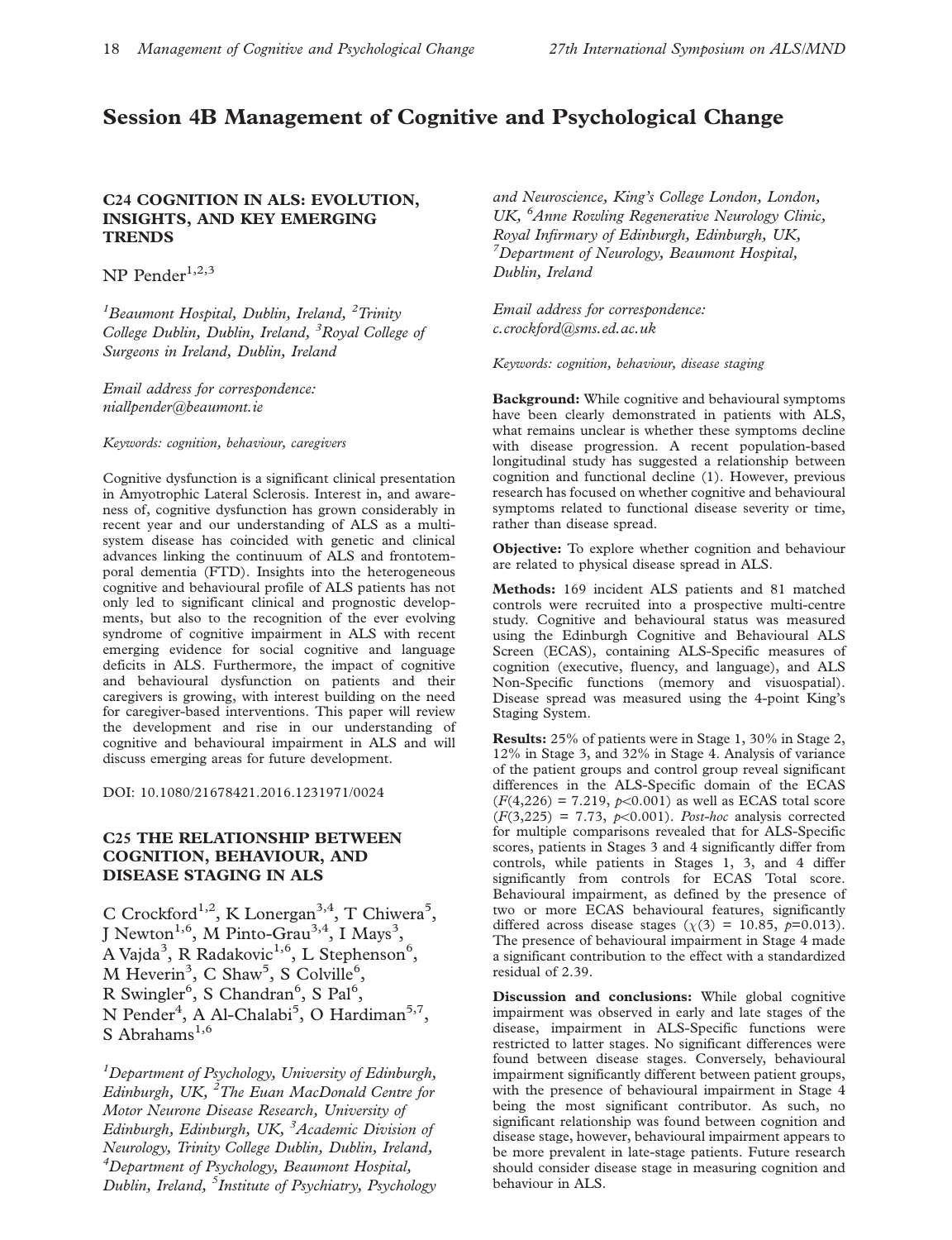<span id="page-19-0"></span>Acknowledgements: This research was supported by a generous grant from the ALS Association and the University of Edinburgh's Innovative Initiative Grant. Additionally, this project was supported by the JPND STRENGTH, SOPHIA and ALS-CarE projects under the auspices of the MRC (UK) and ESRC. AAC and CES receive salary support from the NIHR BRC at the Maudsley and King's College Hospital NHS Trusts.

#### Reference

1. Elamin M, Bede P, Byrne S, et al. Neurology. 2013;80: 1590–7.

DOI: 10.1080/21678421.2016.1231971/0025

### C26 PREDICTORS OF WELLBEING IN THE COURSE OF ONE YEAR IN ALS

C Vázquez, J Keller, H Aho-Özhan, S Böhm, I Uttner, AC Ludolph, D Lule´

University of Ulm, Ulm, Germany

Email address for correspondence: cyn.vzz@gmail.com

Keywords: depression, quality of life, predictor

Background: The clinical spectrum of ALS is broad and the same is true for wellbeing: some patients develop depressive symptoms and experience low quality of life, whereas a majority provide evidence for satisfactory wellbeing. The evolution of wellbeing in the clinical context of progressive loss of mobility is scarcely understood.

Objective: To determine predictors of wellbeing in a cross-sectional and longitudinal sample.

**Method:** In a cross-sectional study,  $n=276$  patients (mean age  $60.50 \pm 11.85$  years) were included within  $11.21 \pm 15.6$  months after diagnosis. Of these,  $n=54$  were measured longitudinally after  $12 \pm 3.9$  months. Clinical data were determined with state of physical function (ALS-FRS), progression of physical function loss, time since onset and time since diagnosis. Depression (ALS depression inventory-12 items, ADI-12), quality of life (QoL: Anamnestic Comparative Self Assessment, ACSA) and wish for hasten death (WHD: Schedule of Attitudes Toward Hastened death, SAHD) were determined as measures of wellbeing. For longitudinal analysis, a pairwise t-test analysis was performed. A linear regression analysis including curve fitting was used for analysis of association of wellbeing (depression, QoL, WHD) and clinical data. The significant threshold was set at  $p<0.05$ . SPSS 21.0 was used for statistical analyses.

Results: In the longitudinal set, wellbeing was stable within 12 months as there was no significant change in quality of life  $(p=0.856)$  or wish for hastened death ( $p=0.666$ ), whilst depression increased ( $p=0.01$ ). For the cross-sectional regression analysis, physical function was a significant predictor of wellbeing (QoL  $R^2$ =0.048,  $\beta = 0.219$ ; depression  $R^2 = 0.093$ ,  $\beta = -0.306$ ; WHD  $R^2 = 0.044$ ,  $\beta = -0.211$  all  $p < 0.05$ , linear curve fitting), in addition to progression rate (QoL  $R^2$ =0.043,  $\beta$ = -0.659 and depression  $R^2 = 0.089$ ,  $\beta = 0.625$  all  $p < 0.05$ , cubic curve fitting; WHD  $R^2 = 0.036$ ,  $\beta = 0.191$   $p < 0.05$ , linear

curve fitting). Time since diagnosis was a significant predictor for quality of life only  $(R^2=0.060, \beta=-1.116,$  $p<0.05$ , cubic curve fitting with an increase in QoL after 20 months). Months since symptom onset was no significant predictor (QoL, depression, WHD all  $p>0.05$ ).

Discussion: Within the first two years after being confronted with the fatal diagnosis, ALS patients show an increase of depressive symptoms, whereas other factors of wellbeing (QoL, WHD) were rather stable. Those patients with fast progression rate and low physical function state were at risk for low wellbeing. For those patients with about two years' time after diagnosis, QoL increased again as this subgroup includes only long survivors with slow progression with enough time to adapt to the changed circumstances of ALS.

Conclusion: Within the first two years after diagnosis communication, especially fast progressors are at hazard for low wellbeing. In this crisis-loaded period, these patients need special attention in clinical counseling.

Acknowledgements: This work was supported by JPND (NEEDSinALS) and BMBF #01GM1103A (MND-Net).

DOI: 10.1080/21678421.2016.1231971/0026

# C27 CAREGIVER BURDEN IN AMYOTROPHIC LATERAL SCLEROSIS: ELUCIDATING THE TRAJECTORY OF PSYCHOLOGICAL DISTRESS IN BURDEN

T Burke<sup>1,2</sup>, M Galvin<sup>1</sup>, K Tobin<sup>1</sup>, M Pinto-Grau<sup>1,2</sup>, K Lonergan<sup>1,2</sup>, I Mays<sup>1</sup>, A Staines<sup>3</sup>, O Hardiman<sup>1,2</sup>, NP Pender<sup>1,2</sup>

<sup>1</sup> Trinity Biomedical Sciences Institute, Dublin, Ireland, <sup>2</sup>Beaumont Hospital, Dublin, Ireland,<br><sup>3</sup>Dublin City University, Dublin, Ireland  ${}^{3}$ Dublin City University, Dublin, Ireland

Email address for correspondence: burket2@tcd.ie

Keywords: caregiver burden, longitudinal, cognition and behaviour

Objective: Caregiver burden is a recognized consequence of caring for someone suffering from a neurodegenerative condition. Amyotrophic Lateral Sclerosis (ALS) is rapidly progressive and can impair cognitive function, movement, and behaviour. This rapid disease trajectory separates it from other neurodegenerative conditions. The role of psychological distress in the early stage of the disease, and across the disease trajectory, is unclear.

**Methods:** Patients with ALS  $(n=99)$  and their primary caregivers  $(n=90)$  completed serial evaluations investigating the impact of providing care for ALS on caregivers. Anxiety and Depression were evaluated using the Hospital Anxiety and Depression Scale (HADS). The Edinburgh Cognitive and Behavioural ALS Screen (ECAS) was used to measure cognitive function. The ALS Functional Rating Scale (ALSFRS-R) measured disease progression.

Results: Caregivers were categorized as high or low burden, based on statistically derived cut-off scores. In the low-burden group the anxiety score from the HADS (HADS-A) was the only measure predictive of burden  $(r=0.410, F=3.73, p=0.033)$ . The HADS-D was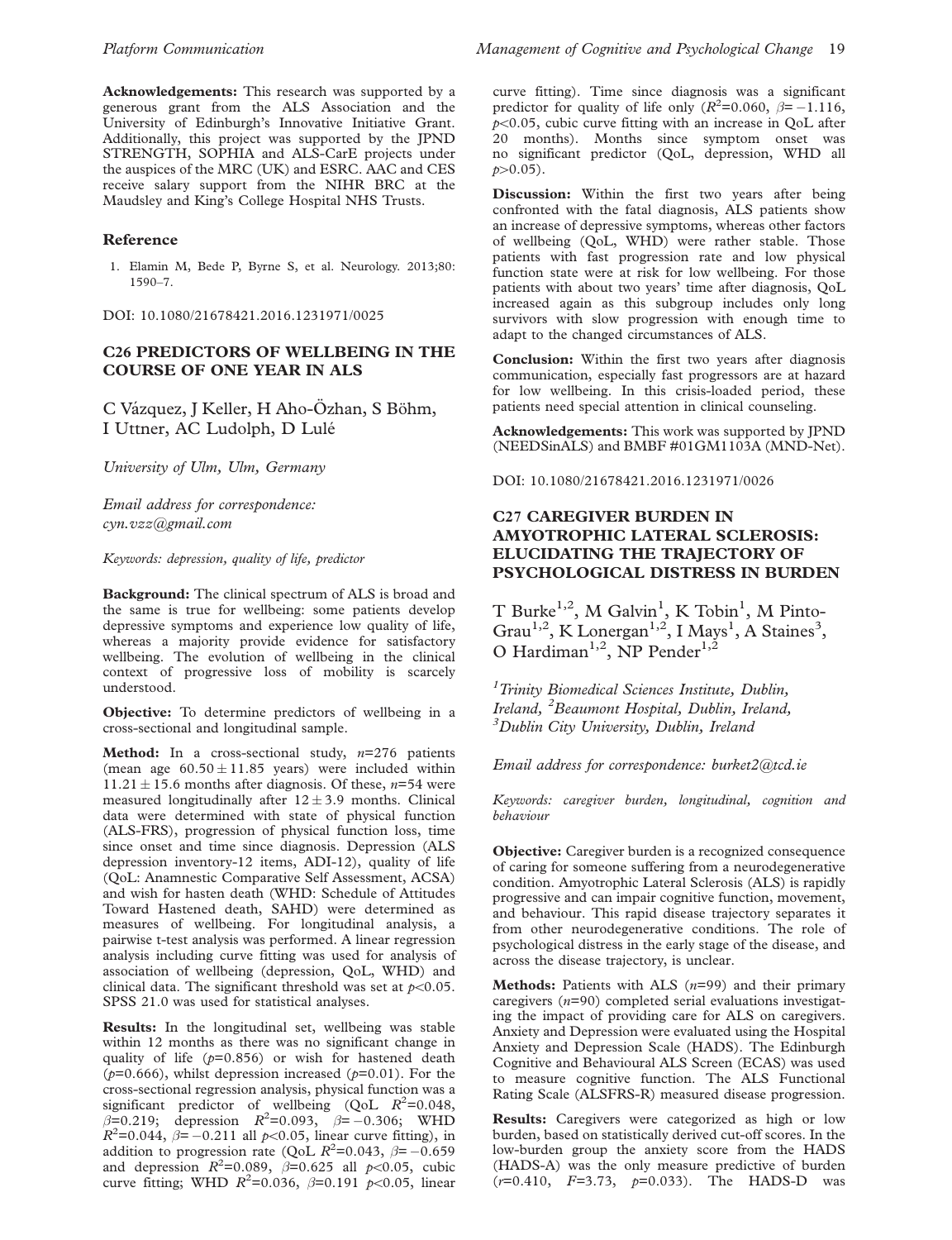predictive of caregiver burden in the high burden group  $(r=0.501, F=5.87, p=0.006)$ , and these findings were consistent on serial assessment.

Discussion: In a patient cohort with relatively preserved cognitive and behavioural function, anxiety was the best

predictor of caregiver burden. Anxiety was apparent in the low burden group of caregivers, prior to clinically significant burden being present.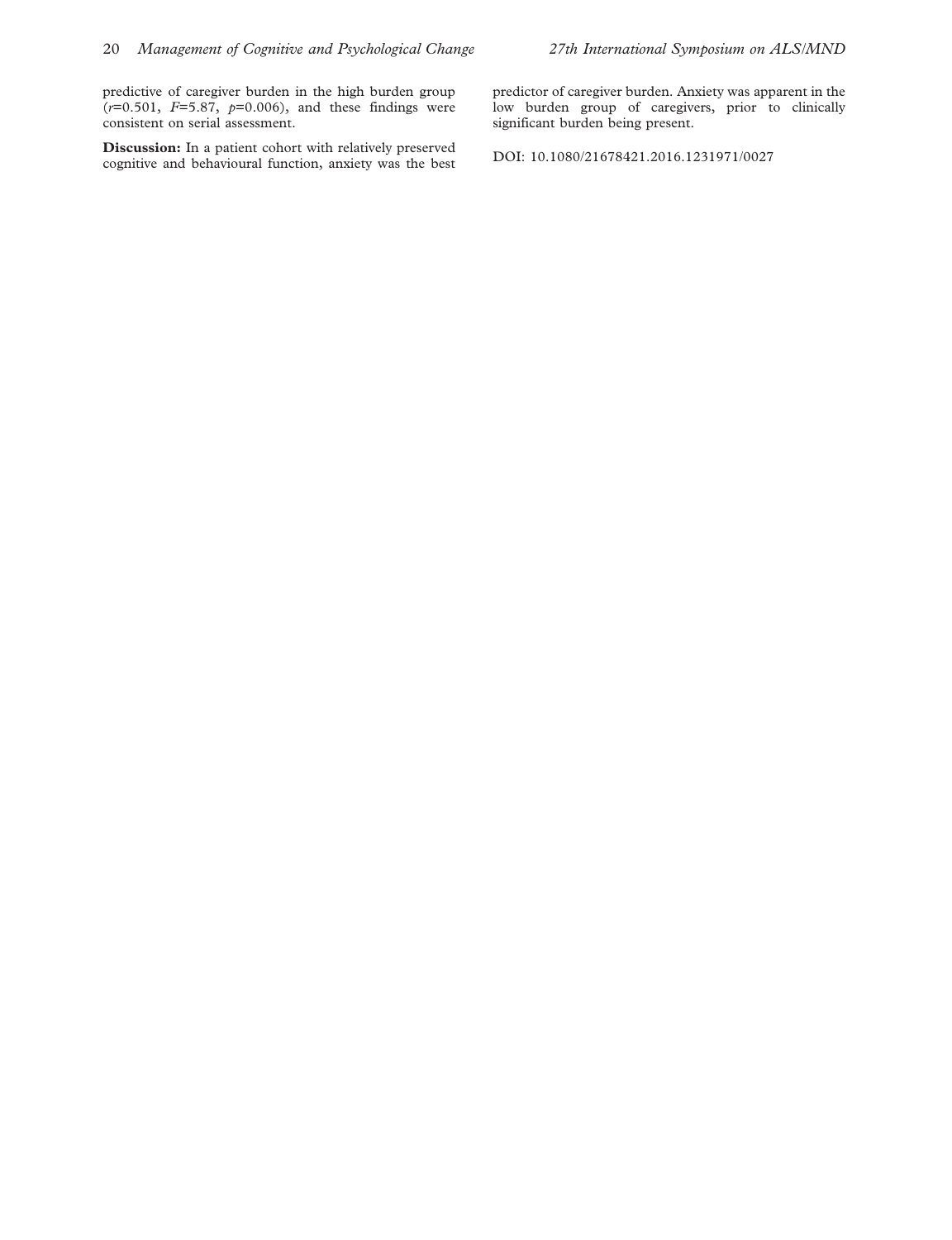# Session 5A Therapeutic Strategies

# C28 DESIGNING KINASE INHIBITORS TO COMBAT ER STRESS-MEDIATED APOPTOSIS IN A STEM CELL MODEL OF ALS

E Lowry<sup>1</sup>, S Thams<sup>1,2</sup>, P Bos<sup>1</sup>, A Zask<sup>1</sup>, J Costa<sup>1</sup>, S Lee<sup>1</sup>, B Stockwell<sup>1</sup>, H Wichterle<sup>1</sup>

1 Columbia University, New York, New York, USA,  ${}^{2}$ Karolinska Institutet, Stockholm, Sweden

Email address for correspondence: el2139@cumc.columbia.edu

Keywords: ER stress, stem cells, neurodegeneration

Background: ALS-causing mutations have been identified in more than a dozen genes; however, emerging theories on the etiology of ALS suggest a role for misfolding, rather than loss-of-function, of the mutant proteins. Insoluble proteinaceous aggregates are a pathological hallmark of motor neurons (MNs) from both familial and sporadic ALS patients (1). Furthermore, there is mounting evidence for the activation of the unfolded protein response (UPR) and endoplasmic reticulum (ER) stress pathways in ALS MNs. These pathways are triggered by misfolded proteins and are initially protective: the UPR halts the synthesis of new proteins and degrades misfolded proteins, and potentiating the UPR increases lifespan in mouse models of ALS (2). If the UPR fails to clear misfolded proteins, it is superseded by ER stress, which triggers apoptosis. Though the precise sequence of events leading from ER stress to apoptosis is still unclear, markers of ER stress have been observed in post-mortem patients, as well as in pre-symptomatic ALS mice (3,4). Together, these findings support the idea ER stress is central to ALS.

Objectives: Our aims are (i) to map the molecular cascades that lead to MN degeneration in the context of ER stress, and (ii) to use these maps to develop new therapeutic compounds for the treatment of ALS.

Methods: Using stem cell-derived MNs, we performed high-throughput screens of small molecules to identify those that selectively kill MNs over other cell types, and found that MNs are particularly sensitive to compounds that trigger ER stress. We then performed secondary screens where we pre-treated MNs with ER stressors, and looked for compounds that rescued their toxic effects.

Results: We identified a family of kinase inhibitors that strongly prevented ER stress-induced apoptosis. Further computational analysis pointed to mixed lineage kinases (MLKs) as their shared putative target. We selected PHB1014, a kinase inhibitor that is highly specific for MLK3 (IC50 = 14 nM) and was particularly potent in our survival assays, to serve as a scaffold for the synthesis of more potent and selective analogs. We synthesized and screened 63 analogs of PHB1014, and found 11 with favorable pharmacokinetic properties that matched or

exceeded the capacity of the parental compound to rescue MNs from ER stress.

Discussion and conclusions: We have developed a promising selection of compounds that reverse the toxic effects of ER stress in vitro, and are prime candidates for further testing in vivo models of ALS.

### References

- 1. Neumann M, Sampathu D, Kwong L, et al. Science. 2006;314;130–3.
- 2. Wang L, Popko B, Roos R. Hum Mol Genet. 2014;23;2629– 38.
- 3. Atkin J, Farg M, Walker A, et al. Neurobiol Dis. 2008 30;400–7.
- 4. Saxena S, Cabuy E, Caroni P. Nature. 2009; 12;627–36.

DOI: 10.1080/21678421.2016.1231971/0028

# C29 MODULATION OF UPR RESPONSE IN IPS CELL-DERIVED MOTOR NEURONS FROM ALS-PATIENTS

Y Rudhard<sup>1</sup>, S Lubitz<sup>1</sup>, K Eggan<sup>2</sup>, L Rubin<sup>2</sup>, L Kling<sup>1</sup>, C Obieglo<sup>1</sup>, C Thiede<sup>1</sup>, B Chilian<sup>1</sup>, T James<sup>3</sup>, I Sternberger<sup>1</sup>, A Scheel<sup>1</sup>, C Dohrmann<sup>1</sup>, R Kuhn<sup>1</sup>

<sup>1</sup> Evotec AG, Hamburg, Germany, <sup>2</sup>HSCI, Harvard University, Cambridge, MA, USA, <sup>3</sup>Evotec (UK) Ltd., Abingdon, UK

Email address for correspondence: york.rudhard@evotec.com

Keywords: unfolded protein response, human induced pluripotent stem cells, phenotypic drug discovery

One pathway strongly activated in ALS is the unfolded protein response (UPR), a signalling network that orchestrates the recovery of homoeostasis or triggers apoptosis depending on the level of protein folding demand in the lumen of the endoplasmic reticulum (ER). Familiar and sporadic ALS patients show accumulation of misfolded proteins and elevated levels of UPR markers. In ALS model mice, studies indicate upregulation of UPR markers early in disease and provide evidence that ER stress correlates with selective vulnerability of specific motor neuron populations. This has generated widespread interest in targeting the UPR response as a therapeutic strategy in ALS. First small molecules targeting different nodes of the UPR are under investigation but highlight the need for molecules with more efficacy, lower risk of adverse events, and a mechanism of action that prevents apoptosis but enhances the buffering capacity of the proteostasis network. We have used motor neurons derived from a panel of well characterized human induced pluripotent stem cell lines, both from familial and sporadic ALS patients, as basic models of disease. In SOD1A4V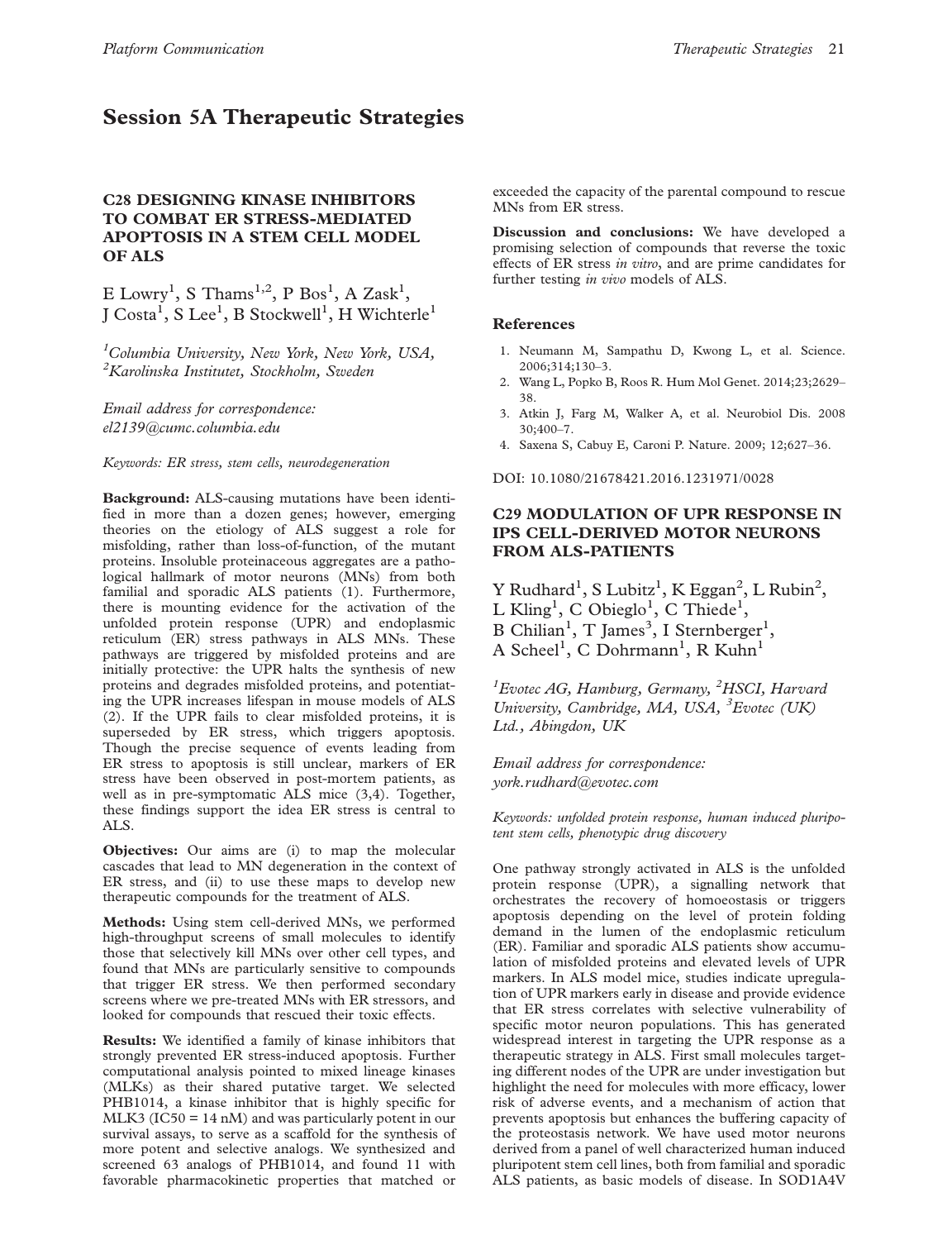motor neurons we show an upregulation of ER stress markers and evidence for electrophysiological differences between mutant motor neurons and isogenic controls. Standardization and upscaling of motor neuron differentiation in 384 well plates allows us to phenotypically screen thousands of small molecule compounds from focused sets ranging from bioannotated known drugs and tools compounds to high chemical diversity and natural product derivatives. Here we present on our phenotypic drug discovery strategy including validation of hits in multiple secondary *in vitro* assays of the UPR pathway, progression towards identification of the underlying molecular targets of selected hits, assessment of selected hits on ALS-specific phenotypes of patient motor neurons, and the testing of selected hits on motor neurons of multiple familiar ALS genotypes. As a result, selected compounds may progress to a lead optimization program and the development of novel drug candidates for the treatment of ALS and further neurodegenerative diseases.

DOI: 10.1080/21678421.2016.1231971/0029

# C30 IDENTIFICATION OF THERAPEUTIC TARGETS FOR CYTOSKELETAL DEFECTS IN ALS

A Javaherian<sup>1</sup>, P Goyal<sup>1</sup>, M Hsiao<sup>1</sup>, K Shah<sup>1</sup>, S Broski<sup>1</sup>, E Mount<sup>1</sup>, C Fallini<sup>2</sup>, E Danielson<sup>2</sup>, J Landers<sup>2</sup>, S Finkbeiner<sup>1,3</sup>

<sup>1</sup>J. David Gladstone Institutes, San Francisco, CA, USA, <sup>2</sup> University of Massachusetts Medical School, Worcester, MA, USA, <sup>3</sup>University of California San Francisco, San Francisco, CA, USA

Email address for correspondence: ashkanjavaherian@gmail.com

Keywords: cytoskeleton, neurodegeneration, drug target

Background: The pathogenesis of ALS and the mechanisms that lead to selective motor neuron degeneration are still unknown. This lack of knowledge hinders the development of an effective therapy to prevent or stop progression of the disease. Identification of ALS causative genes has helped to identify potential pathogenic pathways involved in the development of familial and sporadic ALS that can be targeted for therapeutic intervention. We recently identified mutations in two cytoskeletal genes, the actin binding protein profilin 1 (PFN1) and the microtubule subunit  $\alpha$ -tubulin 4A (TUBA4A) as causative for familial ALS. These observations suggest that alterations affecting the cytoskeleton architecture, dynamics, and function are important in ALS pathogenesis. Our central hypothesis is that alterations to cytoskeleton structure and dynamics disrupt essential cellular functions, such as synaptic plasticity, vesicle recycling, axonal transport, and neuronal plasticity, which are necessary for the maintenance of motor neurons.

Method: We have developed novel primary neuron cellular models of ALS based on TUBA4A and PFN1 mutations using a custom-built automated longitudinal imaging platform. We apply these cellular models to screen a subset of the druggable genome siRNA library focused on cytoskeletal genes and genes that have direct interactions with known ALS-linked cytoskeletal genes. Screening this RNAi library allows us to identify genes that play a role in the cytoskeleton pathway and act as disease modifiers.

Results and discussion: We have found several modifiers that rescue neurodegeneration caused by mutant PFN1, TUBA4A and TDP43 and could reveal common mechanisms underlying neurodegeneration caused by these mutations. Furthermore, these genes could serve as potential therapeutic targets.

DOI: 10.1080/21678421.2016.1231971/0030

# C31 CHALLENGES IN CNS DRUG **DISCOVERY**

P Brennan

University of Oxford, Oxford, UK

Email address for correspondence: paul.brennan@sgc.ox.ac.uk

Keywords: small molecule drugs, drug discovery, blood-brain barrier

The blood–brain barrier stops many small molecules and most proteins from entering the central nervous system. Fortunately an understanding of the key CNS efflux transporters and how physicochemical properties affect CNS exposure allows the design of small molecule drugs for CNS targets. The discovery of agonists for the 5HT2C receptor will be highlighted to show how physicochemical property optimization and early in vitro testing can be used to find CNS active drugs (1). Although historically antibodies and other large proteins have been thought to be completely excluded from the CNS, there is emerging evidence that some therapeutic antibodies can achieve sufficient exposure in the CNS to be effective. Recent examples of the utility of therapeutic antibodies for CNS diseases will be presented.

#### Reference

1. Storer RI, Brennan PE, Brown AD, et al. J Med Chem. 2014;57:5258–69.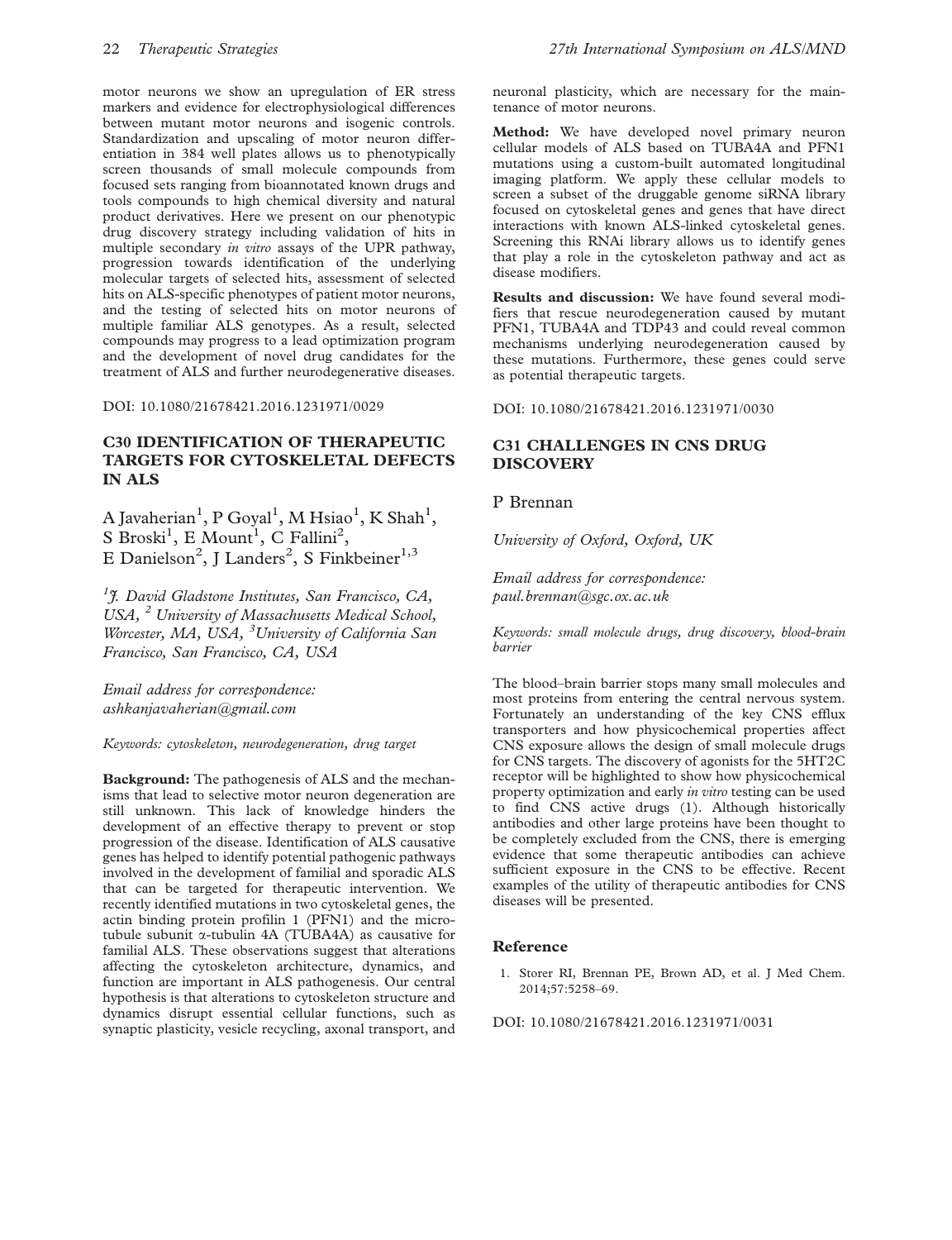# Session 5B Pre/Early Symptomatic Disease

# C32 DETECTING EARLY CHANGES IN FTD

J Rohrer

Dementia Research Centre, UCL Institute of Neurology, London, UK

Email address for correspondence: j.rohrer@ucl.ac.uk

Keywords: frontotemporal dementia, cognition, neuroimaging

Frontotemporal dementia (FTD) is a common cause of young onset dementia, approximately equal in frequency to Alzheimer's disease in people below the age of 65. The only known risk factors for FTD are genetic, and around a third of FTD is familial, with three genes accounting for the majority of autosomal dominant FTD: progranulin (GRN), microtubule-associated protein tau (MAPT) and the chromosome 9 open reading frame 72 (C9orf72). Genetic FTD offers a useful model for studying the FTD spectrum, as the underlying pathology is known (inclusions containing the protein TDP-43 in progranulin and C9orf72 mutations and tau inclusions in MAPT mutations) and it allows a window into the earliest changes in the disease process by studying pre-manifest family members who are at risk of developing genetic FTD. However, until recently studies of presymptomatic genetic FTD have been mostly limited to individual case reports or relatively small case series making it difficult to evaluate the pattern of biomarker changes and how they link together. To begin to address this problem, we formed the Genetic FTD Initiative (GENFI), an international multicentre cohort study across Europe and Canada, aiming to facilitate the creation of a common clinical, imaging and biomarkers methodological platform to study a group of individuals affected or at-risk of developing the major genetic forms of FTD. Cognitive, imaging and fluid biomarker studies performed so far have shown that cognitive impairment can be detected around five years prior to symptom onset and structural imaging changes can be seen at least ten years before estimated onset. For the individual genetic subtypes, different gene-specific patterns of neuroanatomical involvement are seen with a medial temporal predominant picture in MAPT mutations, insula and striatal involvement in GRN mutations and thalamus and cerebellar atrophy in C9orf72 mutations. Changes in structural and functional connectivity networks can be seen earlier than grey matter atrophy. Few fluid biomarkers have been investigated but both serum and CSF neurofilament light chain concentrations appear to correlate with disease intensity in genetic FTD. GENFI has now recruited over 500 individuals and will continue in the current phase until 2020. The key outcomes from the study will be: robust markers of disease onset; markers indicative of optimal time to start disease-modifying therapy; robust markers of disease progression that can be used as outcome measures in trials, and creation of a large cohort of presymptomatic at-risk genetic FTD participants available to participate in clinical trials.

# C33 QUANTITATIVE MOTOR TESTING: BIOMARKER OF PRE-SYMPTOMATIC ALS?

M Benatar<sup>1</sup>, R Reilmann<sup>2</sup>, R Schubert<sup>2</sup>, E Reyes<sup>1</sup>, C Seleski<sup>1</sup>, A Cooley<sup>1</sup>, J Wuu<sup>1</sup>

<sup>1</sup>University of Miami, Miami, FL, USA, <sup>2</sup>George-Huntington-Institute, Muenster, Germany

Email address for correspondence: mbenatar@med.miami.edu

Keywords: pre-symptomatic, quantitative motor, biomarker

Background: It is widely believed that there is a presymptomatic/pre-manifest phase in ALS, in which the disease process unfolds prior to the emergence of symptoms. Since pre-symptomatic disease is, by definition, characterized by the absence of overt clinical manifestations, measures that are sensitive to early motor neuron loss are essential to exploring the onset and progression of disease in the pre-symptomatic population. Quantitative-motor (Q-Motor) paradigms, originally developed for Huntington's disease (HD), have been shown to detect and longitudinally track motor dysfunction in pre-manifest HD gene carriers up to two decades prior to HD onset. They are objective and have been standardized across centers, exhibiting no placebo effects in HD clinical trials. Consequently Q-Motor measures are currently in use as outcomes in several HD trials.

Objectives: To investigate the utility of Q-Motor measures in detecting pre-symptomatic motor dysfunction in unaffected individuals at-genetic-risk for developing ALS (participants in the Pre-Symptomatic Familial ALS (PrefALS) study), including the small subset who phenoconverted (progressed to clinically manifest disease) during longitudinal follow-up.

Methods: Q-Motor tasks were performed longitudinally in at-risk individuals, ALS patients, and healthy controls. The clinical burden of motor pathology in ALS patients was graded based on the presence of atrophy, changes in muscle tone and reflexes, and the degree of weakness. Specific Q-Motor tests included grasping, tapping and force matching tasks using a pre-calibrated force-transducer (Mini-40, ATI) assessing the coordination, speed and variability of voluntary movements. During the lifting tasks an electromagnetic 3D sensor (Fastrack, Polhemus) recorded the object's position in the  $x-y-z$  (positionindex) and roll–pitch–yaw axes (orientation-index).

**Results:** Study population includes  $n=45$  controls (64) person-visits),  $n=78$  at-risk individuals  $(n=52$  SOD1+,  $n=20$  C9ORF72+,  $n=6$  other genetic mutation; 152 person-visits), and  $n=38$  affected individuals (63 personvisits). Preliminary analysis of lifting task data has been completed and is presented here. Position- and orientation-indices (reflecting motor performance in holding the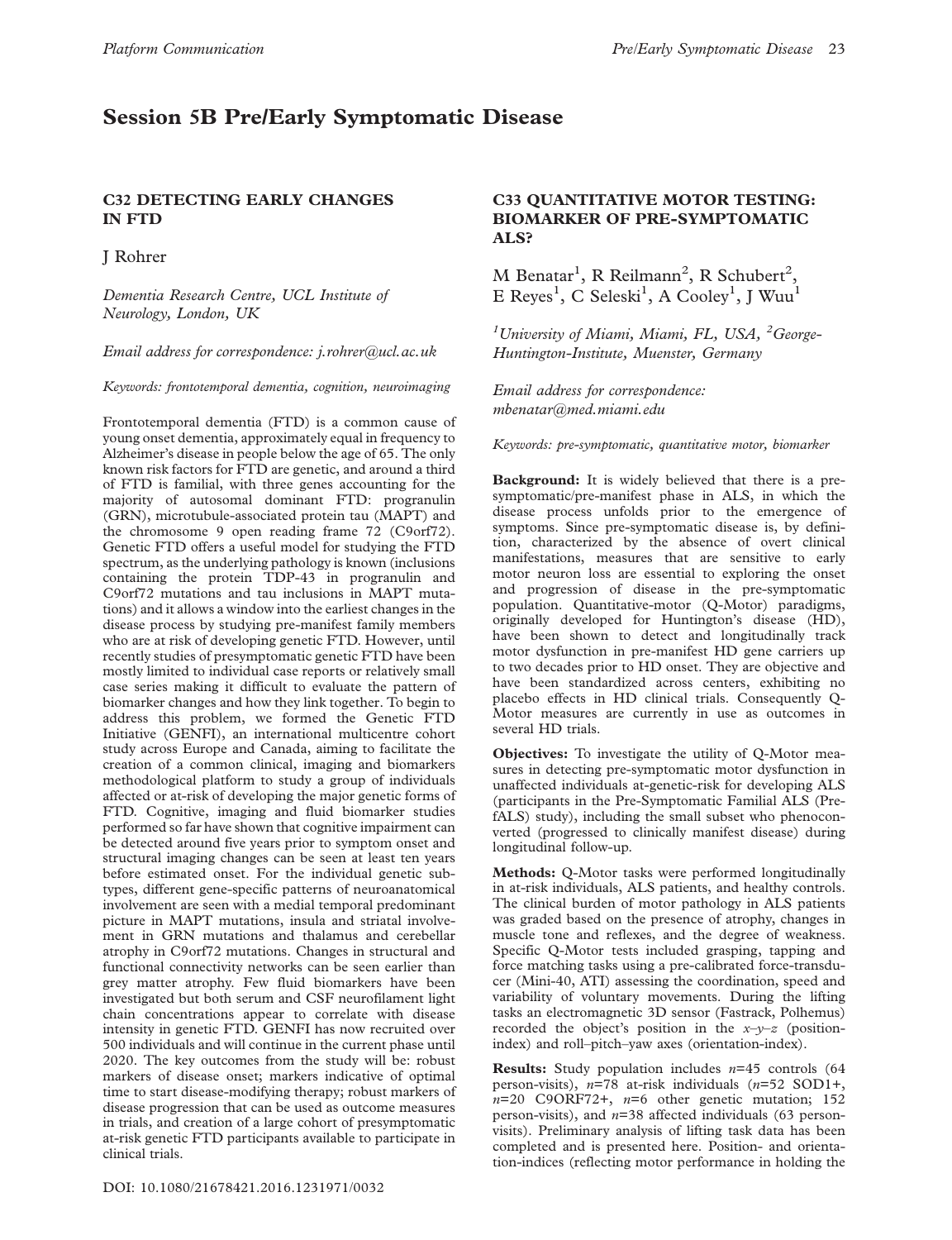object steady in space) showed a gradient of worsening performance across the spectrum of controls, at-risk individuals, and ALS patients with increasing clinical burden of motor pathology. In longitudinal analysis, these indices improved slightly over time (suggesting a possible practice effect) in control and at-risk individuals, but declined over time in the ALS population. In three at-risk individuals who developed ALS (none with arm onset) and in whom Q-Motor data were available before and after symptom onset, motor performance declined prior to phenoconversion. Moreover, their motor regions unaffected at the time of phenoconversion also displayed impaired motor performance in Q-Motor measures.

Discussion: While data analyses from other Q-Motor tasks are still ongoing, these preliminary observations already suggest that Q-Motor testing may reveal subtle motor dysfunction in the clinically (as yet) unaffected motor region(s) of patients with early ALS—and perhaps even in at-risk individuals before phenoconversion.

DOI: 10.1080/21678421.2016.1231971/0033

### C34 CORTICAL DYSFUNCTION IS A GLOBAL PHENOMENON IN ALS

P Menon<sup>1,2</sup>, N Geevasinga<sup>1,2</sup>, C Yiannikas<sup>2,3</sup>, M Kiernan<sup>2,4,5</sup>, S Vucic<sup>1,2</sup>

<sup>1</sup> Westmead Hospital, Sydney, NSW, Australia, <sup>2</sup>University of Sydney, Sydney, NSW, Australia, <sup>3</sup> Royal North Shore Hospital, Sydney, NSW, Australia, <sup>4</sup>Royal Prince Alfred Hospital, Sydney, NSW, Australia, <sup>5</sup> Brain and Mind Centre, Sydney, NSW, Australia

Email address for correspondence: parmenon2010@gmail.com

#### Keywords: global, cortical dysfunction,

Background: Amyotrophic lateral sclerosis (ALS) is characterized by upper and lower motor neuron dysfunction, with disease progression evolving rapidly across body regions. Although cortical hyperexcitability has been identified as an early and intrinsic feature of ALS, linked to neurodegeneration, the issue of whether cortical dysfunction is a focal or global cortical phenomenon remains unresolved.

Objectives: The present study attempted to assess the focal or global nature of cortical dysfunction which could be of pathogenic significance, potentially accounting for the patterns of disease spread, as well as providing guidance for novel therapeutic significance.

Methods: Assessment of cortical function was undertaken in 50 ALS patients (32 males, 18 females, mean age 60 years), diagnosed according to the Awaji Criteria, utilizing the threshold tracking transcranial magnetic stimulation (TMS) technique. Motor evoked potential responses were recoded over the abductor pollicis brevis (APB) muscle bilaterally and all patients were longitudinally monitored.

Results: Cortical hyperexcitability was evident in both motor cortical hemispheres, and evidenced by a significant reduction of SICI (SICI CONTROL  $10.4 \pm 0.7\%$ ; SICI RAPB  $4 \pm 1.3\%$ ,  $p<0.001$ ; SICI LAPB  $4.9 \pm 1.2\%$ ,  $p<0.001$ ). The reduction of SICI was accompanied by an increase in MEP amplitude (MEP CONTROL 24.7 ± 1.7%; MEP RAPB  $40.9 \pm 4.5$ %,  $p<0.005$ ; MEP LAPB 31.8  $\pm$  3.2, p<0.05) and reduction of cortical silent period duration (CSP) (CSP CONTROL  $208.2 \pm 3.0$  ms; CSP RAPB  $180.0 \pm 5.7$  ms,  $p<0.001$ ; CSP LAPB  $185.8 \pm 5.5$  ms,  $p<0.005$ ). The degree of cortical hyperexcitability was comparable over both hemispheres in limb-onset ALS patients, irrespective of site of disease onset or extent of lower motor neuron dysfunction  $(p=0.4)$ . In bulbar-onset ALS patients, cortical hyperexcitability was more prominent when recoded over the dominant limb (SICI DOMINANT  $3.0 \pm 2.6\%$ ; SICI NON DOMINANT 7.0  $\pm$  1.9; p<0.05), despite a comparable degree of lower motor neuron dysfunction between the sides.

Discussion: Cortical hyperexcitability appears to be a global cortical phenomenon, occurring at early stages in the disease process. Although the degree of cortical hyperexcitability was comparable between the hemispheres in limb onset ALS, it appeared to be more prominent in the dominant hemisphere in bulbar onset ALS, suggesting heterogeneity of the cortical dysfunction. Strategies aimed at modulating global motor cortical function in both motor cortices are likely to prove therapeutically effective.

Conclusion: Cortical hyperexcitability appears to be a global and early feature in ALS, potentially underlying the clinical pattern of spread in ALS.

Acknowledgements: This study was supported by research grant from the Motor Neuron Disease Research Institute of Australia (MNDRIA), National Health and Medical Research Council of Australia (Project grant numbers 510233, 1024915, 1055778). Dr Menon has received the MNDRIA Beryl Bayley Postdoctoral Fellowship.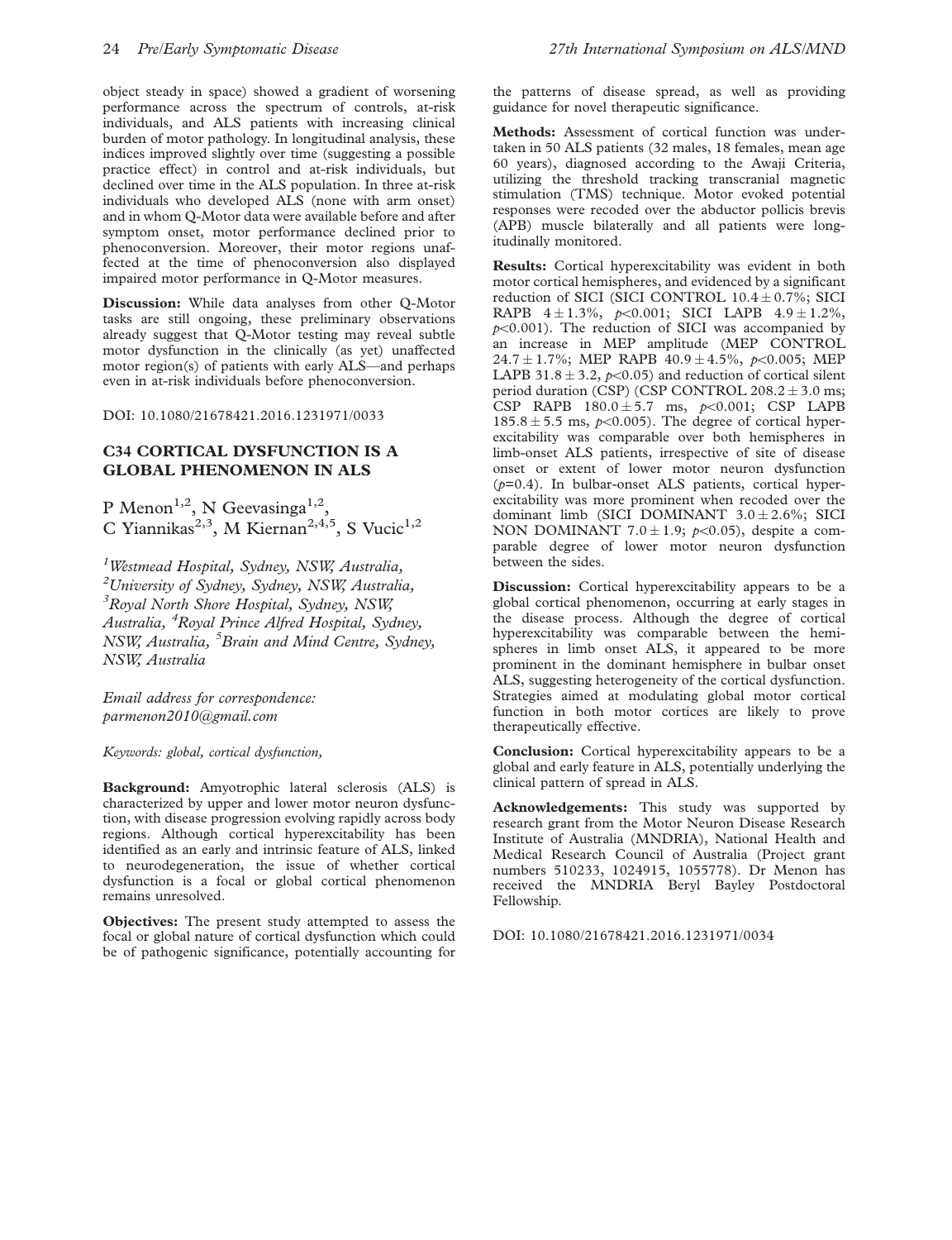# C35 BLOOD BIOMARKERS OF CARBOHYDRATE, LIPID AND APOLIPOPROTEIN METABOLISM AND RISK OF AMYOTROPHIC LATERAL SCLEROSIS: A MORE THAN 20 YEAR FOLLOW-UP OF THE SWEDISH AMORIS **COHORT**

D Mariosa<sup>1</sup>, N Hammar<sup>2,3</sup>, H Malmström<sup>2</sup>, C Ingre<sup>4</sup>, I Jungner<sup>2</sup>, W Ye<sup>1</sup>, F Fang<sup>1</sup>,  $G$  Walldius<sup>5</sup>

<sup>1</sup>Department of Medical Epidemiology and Biostatistics, Karolinska Institute, Stockholm, Sweden, <sup>2</sup>Unit of Epidemiology, Institute of Environmental Medicine, Karolinska Institute, Stockholm, Sweden, <sup>3</sup>Global Medical Affairs, AstraZeneca, Mölndal, Sweden, <sup>4</sup>Department of Clinical Neuroscience, Karolinska Institute, Stockholm, Sweden, <sup>5</sup>Unit of Cardiovascular Epidemiology, Institute of Environmental Medicine, Karolinska Institute, Stockholm, Sweden

Email address for correspondence: daniela.mariosa@ki.se

Keywords: metabolism, lipids, blood biomarkers

Background: Impaired carbohydrate and lipid metabolism have been suggested to precede motor symptoms in animal models of ALS. Corresponding evidence in humans is lacking.

Objectives: The aim of this prospective cohort study of more than 20 years of follow-up was to assess the associations of several carbohydrate and lipid biomarkers with the future risk of ALS, and to specifically examine for the first time the associations of apolipoprotein B (apoB) and apolipoprotein A-I (apoA-I) with the future risk of ALS.

Methods: In the Apolipoprotein-related MOrtality RISk (AMORIS) study, we enrolled 636,407 men and women during 1985–1996 in Stockholm, Sweden with

measurements of serum glucose, fructosamine, total cholesterol, LDL-C, HDL-C, triglycerides, apoB and apoA-I. The cohort was followed until the end of 2011 and incident cases of ALS were identified from the Swedish Patient Register. We used Cox models and mixed-effects models to first estimate hazard ratios (HRs) for the associations between these blood biomarkers and ALS incidence, and secondly to assess the temporal changes of these biomarkers during the 20 years before ALS diagnosis.

Results: One unit increase of LDL-C (HR=1.14, 95% CI=1.02–1.27), apoB (HR=1.68, 95% CI=1.17–2.42) and apoB/apoA-I ratio (HR=1.90, 95% CI=1.29–2.78) was associated with a higher incidence of ALS. High glucose level  $(>6.11 \text{ mmol/L})$  was associated with a lower incidence (HR= $0.62$ , 95% CI= $0.42-0.93$ ), whereas high LDL-C/HDL-C ( $\geq$ 3.50; HR=1.50, 95% CI 1.15–1.96) and high apoB/apoA-I ( $\geq$ 0.90 for men and  $\geq$ 0.8 for women; HR=1.41, 95% CI 1.04–1.90) ratios were associated with a higher incidence of ALS. During the 20 years before diagnosis, ALS patients had lower levels of glucose, whereas higher levels of LDL-C, the LDL-C/ HDL-C ratio, apoB and the apoB/apoA-I ratio compared to individuals without ALS. During the 10 years before diagnosis, ALS patients tended to have increasing levels of LDL-C, HDL-C, apoB and apoA-I, whereas quickly decreasing levels of LDL-C/HDL-C and apoB/apoA-I ratios.

Discussion and conclusions: The temporal patterns noted during the 20 years before diagnosis suggest that altered energy metabolism might be both a preceding and succeeding event to neuro-degeneration in ALS. The importance of balances between LDL-C and HDL-C as well as between apoB and apoA-I on ALS development needs to be further studied.

Acknowledgements: The study was supported by the Swedish Research Council (grant No. 2015-03170), the Swedish Research Council for Health, Working Life and Welfare (grant No. 2011-0172), the EU Joint Programme - Neurodegenerative Disease Research (JPND) (www.jpnd.eu), the Swedish Society for Medical Research, the Jungner foundation, and the Karolinska Institute.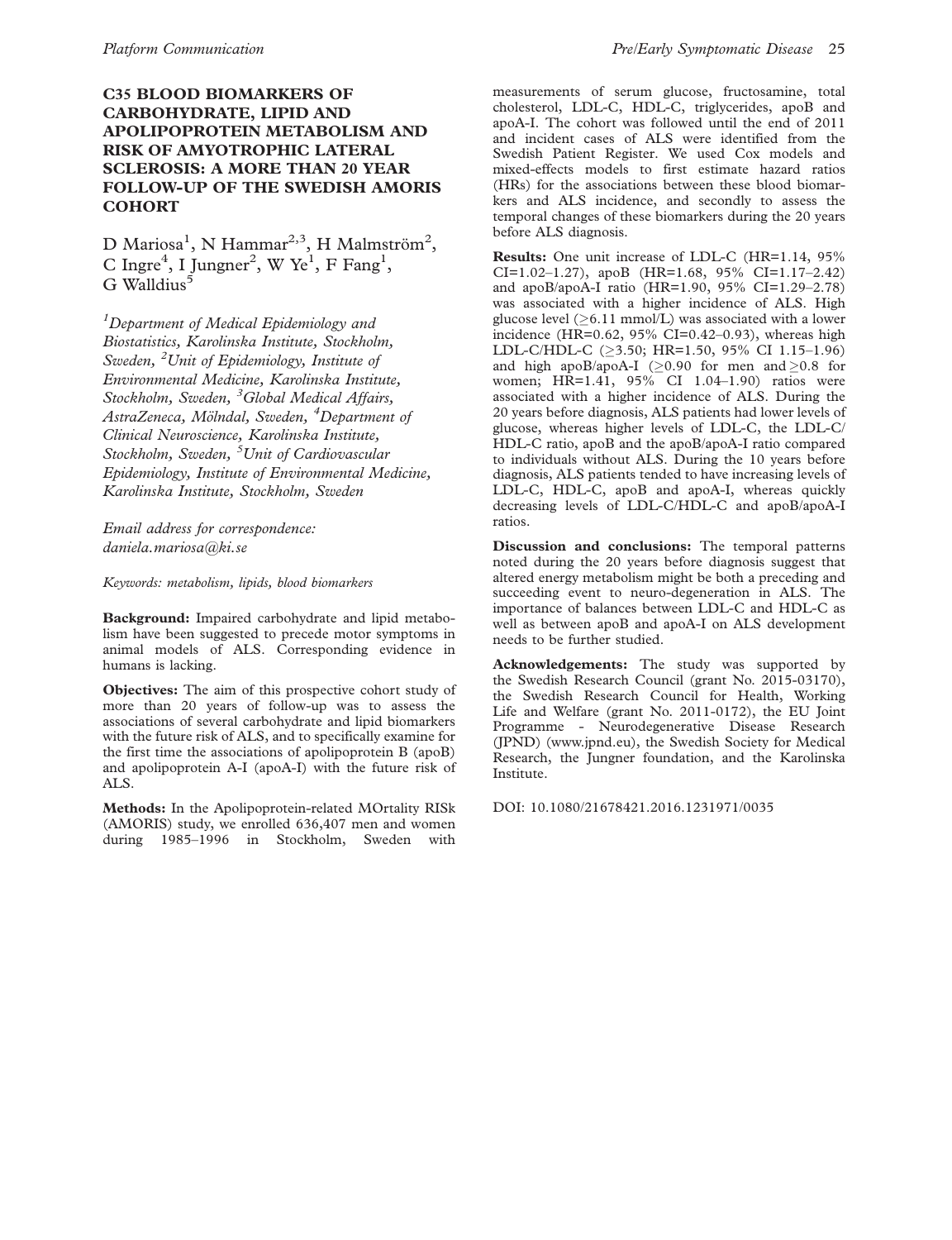# Session 5C Autonomy and Quality of Life: The Patient–Carer Dyad

# C36 PHYSICAL AND PSYCHOLOGICAL INFLUENCES UPON QUALITY OF LIFE IN MOTOR NEURONE DISEASE/ALS

CA Young<sup>1,2</sup>, RJ Mills<sup>3</sup>, A Tennant<sup>4</sup>, on behalf of The Tonic Group<sup>1</sup>

<sup>1</sup> Walton NHS Foundation Trust, Liverpool, UK, <sup>2</sup> University of Liverpool, Liverpool, UK, <sup>3</sup> Royal Preston NHS Trust, Preston, UK, <sup>4</sup>Swiss Paraplegic Research, Nottwil, Switzerland

Email address for correspondence: profcyoung@gmail.com

Keywords: quality of life, self-esteem, self efficacy

Background: Both psychological and physical factors may be expected to influence quality of life (QoL) in MND/ALS; for example, self-esteem has been demonstrated to predict well-being in the condition (1). Self efficacy, the confidence in one's ability to manage the condition, has been shown to mediate pain (2).

Objectives: To assess the associations between selfesteem, self efficacy, physical aspects and QoL of those with MND/ALS in a large population-based sample.

Methods: The Rosenberg Self-Esteem Scale (RSES), Generalised Perceived Self Efficacy Scale (GPSE), ALS Functional Rating Scale-revised (ALSFRS-R), and WHO QoL-Bref were collected as part of the TONiC study, a multicentre, UK study of factors affecting QoL in MND. Both the RSES and GPSE scores were grouped into tertiles representing low-medium-high levels of the respective constructs. The single item of the WHO QoL-Bref, which summarized the overall perception of QoL, was grouped into either (1) very poor/poor/neutral, or (2) good/very good, and used as a dependent variable in a conditional logistic regression to predict good QoL. The Bulbar, Motor and Respiratory scores of the ALSFRS-R were also included in the model, along with demographic and clinical variables.

Results: 465 records were available for analysis by March 2016. Mean age was 64.9 years, median disease duration 11 months, 60.6% were male. There was a strong association between self-esteem and self efficacy ( $\chi^2$  = 120.9:  $p<0.001$ ). Over a third (36.9%) displayed high levels of both self efficacy and self-esteem, whereas 10% displayed low levels of both constructs. A conditional forward Regression (Hosmer and Lemeshow 0.286; Nagelkerke  $\bar{R}^2 = 0.3480$ , correctly allocating to a good/ very good QoL in 74.4% of cases, showed that selfesteem, self efficacy, and the Motor subscale of the ALSFRS-R were all significant predictors. A high selfefficacy increased the odds of good QoL (compared with low) by 20.5 (95% CI: 2.6–161.8), and high self-esteem increased the odds of good QoL (compared with low) by 17.6 (95% CI: 2.1–149.2). Each point on the ALSFRS-R Motor subscale (where a high score is good) increased the odds of a good QoL by 1.067 (95% CI: 1.02–1.11). Age,

gender, time since diagnosis and site of onset, together with Respiratory and Bulbar scores from the ALSFRS-R, did not reach significance in the model.

Conclusion: Both self efficacy and self-esteem are shown to independently contribute to a good QoL in those with MND/ALS, adjusted for each other and the level of mobility. This suggests they could be targeted for intervention to support continuing good QoL.

Acknowledgements: We thank the participants, without whom this study would not be possible, and also MND Association UK and NIHR CRN for support.

#### References

- 1. Goldstein L, Atkins L, Landau S, et al. Neurology. 2006;67:1652–8.
- 2. Stephens H, Lehman E, Raheja D, et al. Amyotroph Lateral Scler Frontotemporal Degener. 2016;17:206–12.

DOI: 10.1080/21678421.2016.1231971/0036

### C37 SUBJECTIVE PERCEPTION OF HEALTH IN ALS: A MOVING TARGET?

N Thakore, E Pioro

Cleveland Clinic, Cleveland, OH, USA

Email address for correspondence: thakorn@ccf.org

Keywords: EQ-5D, ALSFRS-R, depression

Background: There is no consensus on the optimal instrument to measure quality of life (QoL) in ALS. Distinctions may be made between individual quality of life (QoL), subjective health-related QoL (HR-QoL), and objective (i.e. societal perception) HR-QoL in single or multiple domains.

Objective: To examine determinants and course of subjective perception of health in a large cohort of ALS patients.

Methods: Subjective perception of health on a visual analog scale (EQoL-VAS, marked from 0 to 100, a part of the Euro-QoL EQ-5D) and other self-report measures were obtained during routine clinical care by employing a software system (Knowledge Program) on tablet devices. Uni- and multi-variable linear models, mixed effect models and structural equation models were used for analysis.

Results: Between 2010 and 2015, 578 ALS patients recorded at least one EQoL-VAS. Median initial EQoL-VAS was 60 (inter-quartile range 47–77). EQoL-VAS diminished with ALSFRS-R, although the slope of decline decreased at lower ALSFRS-R. In bulbar-onset disease, EQoL-VAS was about 10 points higher, adjusting for ALSFRS-R. In multivariable models, decreasing gross motor and respiratory subscores of ALSFRS-R, and increasing depression (measured by PHQ-9) had large,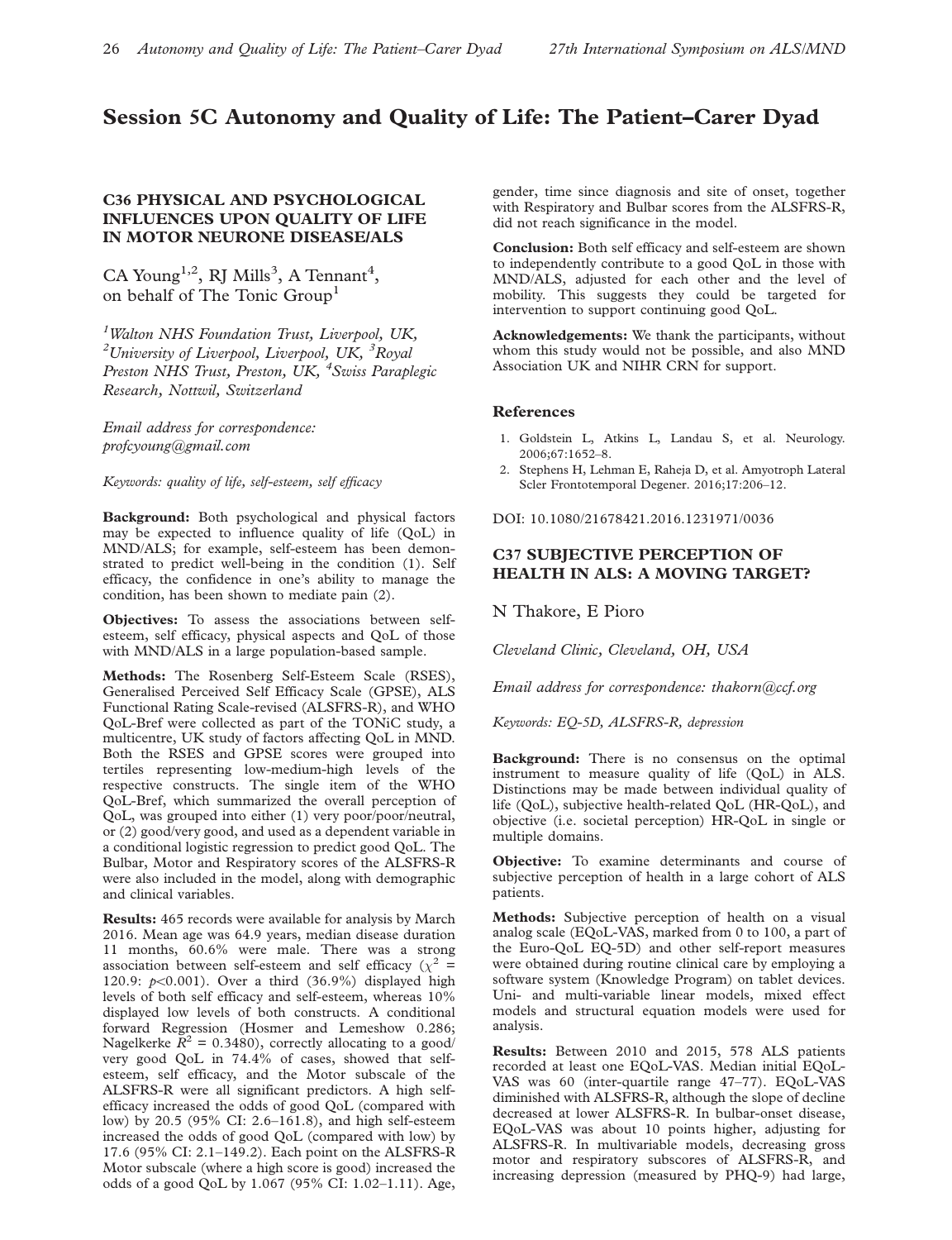highly significant and monotonous negative effects on EQoL-VAS. The effect of decreasing fine motor subscore was non-linear, whereas the effect of decreasing bulbar subscore was paradoxical, causing an increase in EQoL-VAS after adjusting for other variables. EQoL-VAS declined at an average rate of 0.6 points a month on follow-up. The EQ-5D index, a unidimensional measure of objective HR-QoL, ignored and underestimated contributions of the respiratory subscore and depression on QoL, respectively.

Conclusion: Subjective perception of health in ALS measures physical and psychological impairment, and declines with progression of disease. Among physical factors, the paradoxical effect of bulbar impairment on improving subjective perception of health requires further study.

DOI: 10.1080/21678421.2016.1231971/0037

# C38 ARE CAREGIVERS ABLE TO CORRECTLY PREDICT ALS PATIENTS' WISH FOR HASTENED DEATH AND THEIR WELL-BEING?

J Keller<sup>1</sup>, H Aho-Özhan<sup>1</sup>, C Vazquez<sup>1</sup>, S Böhm<sup>1</sup>, B Koch<sup>2</sup>, T Meyer<sup>2</sup>, S Petri<sup>3</sup>, K Linse<sup>4</sup>, A Hermann<sup>4</sup>, Ludolph AC<sup>1</sup>,  $D$  Lulé<sup>1</sup>

<sup>1</sup>Department of Neurology, Ulm University, Ulm, Germany, <sup>2</sup>Department of Neurology, Charité CVK, Berlin, Germany, <sup>3</sup>Department of Neurology, Hannover Medical School, Hannover, Germany, <sup>4</sup>Department of Neurology, University Hospital Dresden, Dresden, Germany

Email address for correspondence: juergen.keller@ uni-ulm.de

Keywords: caregiver, SAHD, quality of life

Background: ALS patients and their caregivers are confronted with existential decisions concerning lifeprolonging and -shortening measures during the course of the disease. Ideally, these decisions are the results of interactions between patients, physicians and caregivers. In case of inability to decide (e.g. due to progressive paralysis) physicians and caregivers are asked to decide on behalf of the patient in the sense of surrogate decision making. Important factors of patients' preferences are their wish for hastened death and their well-being, which need to be taken into account by surrogates to best meet the patients' will in decision making.

**Objective:** To investigate the extent of caregivers ability to correctly predict ALS patients' wish for hastened death and their overall well-being.

**Methods:** 61 patients with ALS and their caregivers ( $N =$ 35 spouses/life partners,  $N = 11$  children,  $N = 2$  good friends,  $N = 13$  other relatives) were recruited from four different German ALS clinics. Patients and caregivers completed the German versions of the Schedule of Attitudes toward Hastened Death (SAHD; patients only), the ALS Depression Inventory (ADI-12) and the Anamnestic Comparative Self Assessment (ACSA).

Additionally caregivers were asked to complete these questionnaires from the patient's perspective.

Results: ALS patients' desire for hastened death, rated on a scale from  $\hat{0}$  = non-existent to 20 = very strong, was rather weak (mean SAHD-score: 5.57; standard deviation: 3.85; range: 1–20). Caregivers rated patients' desire for hastened death in a similar range on average (SAHDscore: 5.84; standard deviation: 3.91; range 1–19). However, for pairwise comparison caregivers' rating was completely independent of patients' and did not correlate with their actual desire for hastened death ( $R^2 = 0.04$ ;  $p =$ 0.175). The average deviation was at 3.29 and we observed severe over- and underestimations, i.e. patients SAHD-score and their caregivers prediction of it differed between  $+12$  and  $-12$ . Quality of life and depressiveness were not significantly different between patients and their caregivers. Yet, caregivers estimated patients' depressiveness as significantly higher  $(p<0.001)$  and their quality of life as significantly lower  $(p<0.01)$  than actually reported.

Discussion and conclusions: Caregivers' estimation of ALS patients' attitude toward hastened death bears no relation to their actual desire. There is a comparably large discrepancy between these two measures and patients' wish for hastened death has been strongly over- and underestimated by their caregivers. Also, caregivers rated their diseased relatives' well-being significantly worse than patients did themselves. This finding has considerable consequences in the context of surrogate decision making, as a good communication between ALS patients and their caregivers, especially about life-prolonging and -shortening measures is vital to ensure adequate realization of patient's will concerning these decisions.

Acknowledgments: This work was supported by JPND and BMBF #01GM1103A (MND-Net).

DOI: 10.1080/21678421.2016.1231971/0038

### C39 JOURNEY TO ALS DIAGNOSIS – CAREGIVER PERSPECTIVES

M Galvin<sup>1</sup>, R Gaffney<sup>1</sup>, I Mays<sup>1</sup>, B Corr<sup>2</sup>, M Heverin<sup>1</sup>, O Hardiman<sup>1,2</sup>

<sup>1</sup> Academic Unit of Neurology, Trinity College Dublin, Dublin, Ireland, <sup>2</sup>National ALS Clinic, Beaumont Hospital, Dublin, Ireland

Email address for correspondence: galvinmi@tcd.ie

Keywords: caregiver, symptoms, diagnosis

Background: A considerable amount of care for people with ALS is provided in the community by family members. The diagnosis of a terminal illness not only affects the life of the patients but also can have a dramatic impact on the lives of the family members, some of whom will become caregivers, and can impact on their ability to prepare and transition into their new role.

Objectives: To explore the journey from first symptoms to diagnosis from the perspective of informal caregivers of people with ALS in Ireland.

Methods: Caregiver participants were recruited as part of a longitudinal study of people with ALS, and their primary informal caregiver attending a multidisciplinary clinic in Dublin. In a semi-structured interview, caregivers were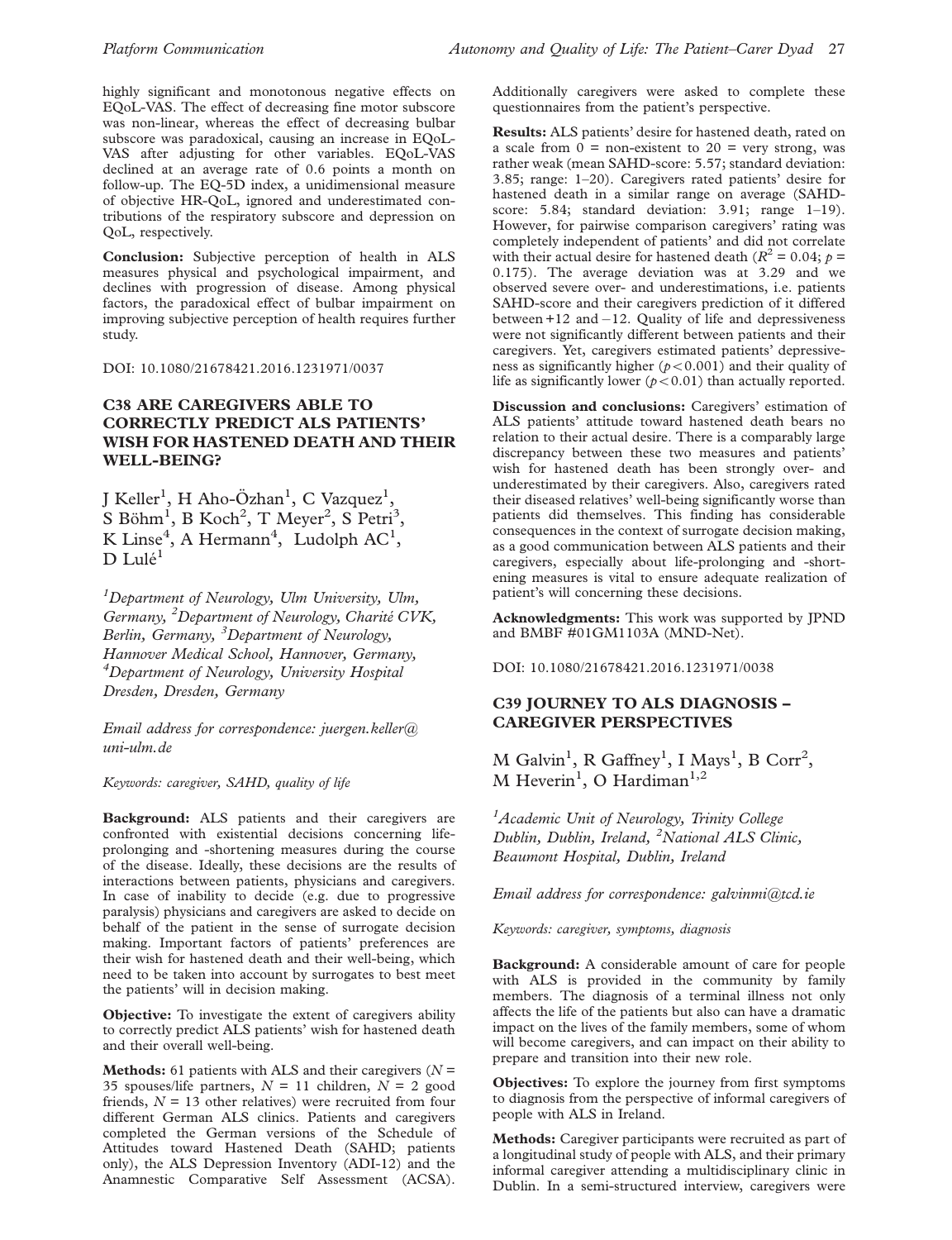asked about their experiences from the time of symptom onset to ALS diagnosis. Thematic analysis is used to identify, analyse and report themes from caregiver responses.

Results: This analysis is based on data from 76 caregivers. This group is predominantly female (70%), a majority are spouses/partners of ALS patients (71%) and 21% are adult children. The average age is 55 years. Themes developed include: ([1\)](#page-6-0) noticing problems/symptoms e.g. difficulties with walking and swallowing ([2](#page-9-0)) responding to these problems e.g. avoidance, denial, fear, worry, frustration, seeking information and help [\(3](#page-10-0)) interaction with health care services and engagement with health care professionals.

Discussion and conclusions: Caregivers recalled early problems which were often attributed to other conditions, and retrospectively recognized an evolving pattern of symptoms. Realizing something was wrong provoked fear,

worry, and frustration, while others denied or avoided confronting a deteriorating situation. Interaction with the health services involved getting referrals and relevant interventions, and communication with health care professionals which was recalled as less than optimal for many. Family caregivers are key figures in care provision, and provide emotional and physical support for patients and often play a central role in clinical decision-making. The time from first symptom to diagnosis with ALS/MND is a crucial time for future caregivers, and their experiences could impact on their ability to cope with their future role in a progressive and rapidly changing condition with increasing demands on time and personal resources.

Acknowledgements: The project is funded by the Health Research Board (HRB) Dublin as part of the HRB Interdisciplinary Capacity Enhancement Awards.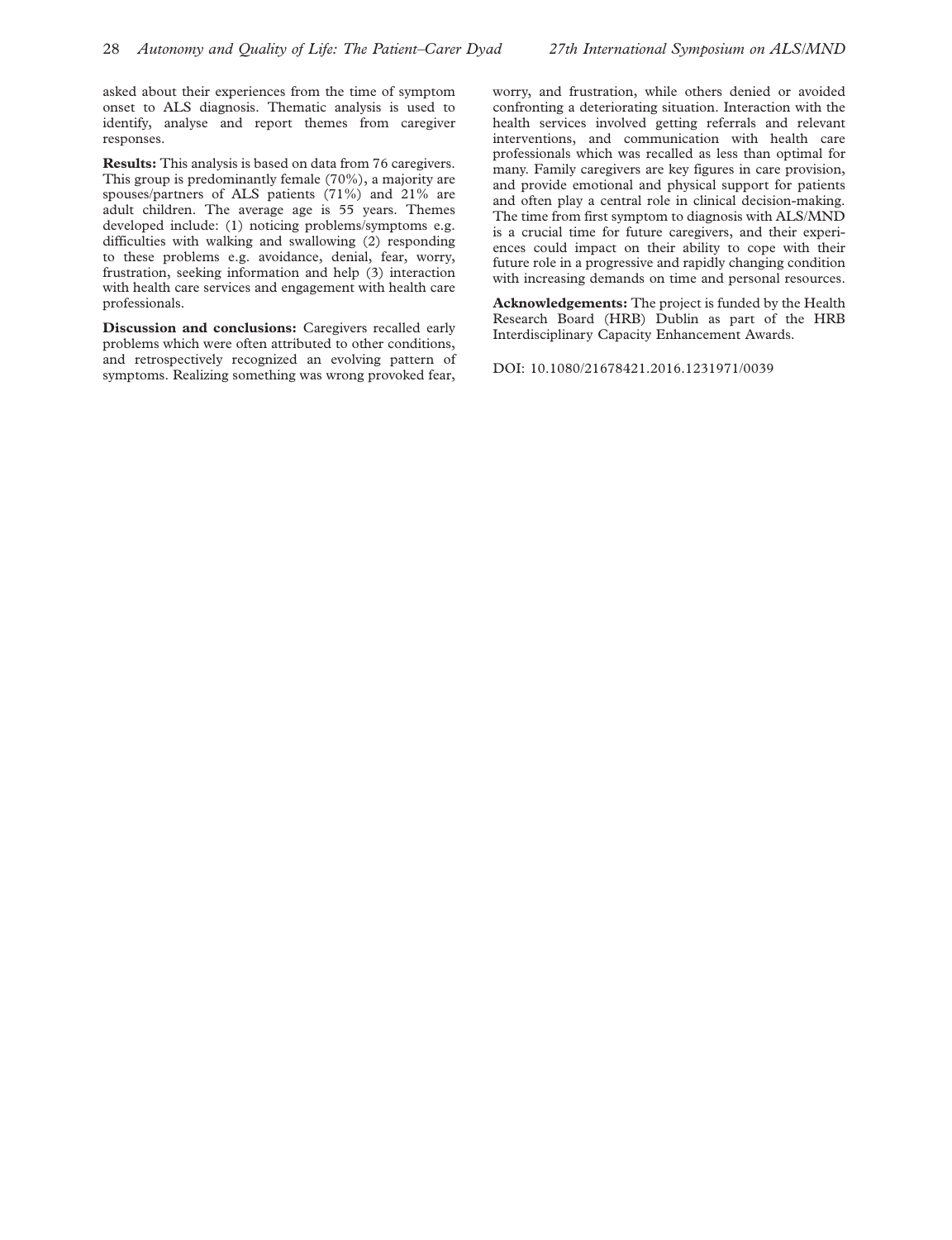# Session 6A Cell Biology and Pathology

# C40 ANGIOGENIN, tiRNA AND VASCULAR INTEGRITY IN HEALTH AND DISEASE

### J Prehn

Royal College of Surgeons in Ireland, Dublin 2, Ireland

Email address for correspondence: JPrehn@rcsi.ie

Keywords: angiogenesis, non-coding RNA, paracrine signalling

Loss-of-function mutations in the gene encoding for angiogenin (ANG) occur in familial and apparently sporadic ALS patients, progressive muscular atrophy, and recently, Parkinson's disease. ANG encodes a 14 kDa angiogenic ribonuclease that is a hypoxia-inducible factor and acts as a permissive factor for other angiogenic factors to induce angiogenesis. While angiogenin was originally identified as a potent inducer of neovascularization, previous work focused on the actions of angiogenin in motoneurons in which it is highly expressed. Angiogenin protected cultured motoneurons against ALS-associated, stress-induced cell death by promoting and sustaining cell survival signaling through PI-3-Kinase/ Akt kinases, and delivery of recombinant human angiogenin protein increased life-span and improved motor function in SOD1G93A mice. Recent work, however, suggested angiogenin works in paracrine to control the translational output of neighbouring cells, including astrocytes, microglia, and endothelial cells. After it is stress-induced and secreted from motoneurons, angiogenin is subsequently taken up via clathrin-mediated endocytosis into non-neuronal cells. Uptake of angiogenin into astrocytes and endothelial cells induces a unique pattern of RNA cleavage, and leads to the formation of specific tiRNAs, a novel class of non-coding RNAs generated from transfer RNAs. In the nucleus of endothelial cells, angiogenin stimulates rRNA transcription required for their proliferation. In line with a pleiotropic activity of angiogenin, systemic delivery of angiogenin is sufficient to reverse the decrease in microvascular density in the lumbar spinal cord of SOD1G93A mice and to delay the decrease in motor function. These studies highlight the importance of maintaining vascular integrity during disease progression, and suggest that germline mutations in ALS-associated genes may also impact on vascular function.

DOI: 10.1080/21678421.2016.1231971/0040

### C41 APICAL DENDRITE DEGENERATION, A NEW CELLULAR PATHOLOGY IN AMYOTROPHIC LATERAL SCLEROSIS

B Genc<sup>1</sup>, J Jara<sup>1</sup>, P Pytel<sup>2</sup>, R Roos<sup>2</sup>, M Mesulam<sup>3</sup>, C Geula<sup>2,3</sup>, E Bigio<sup>3</sup>, H Ozdinler $^{1,3}$ 

<sup>1</sup>Department of Neurology, Northwestern University, Chicago, IL, USA, <sup>2</sup>Department of Neurology, University of Chicago Medical Center, Chicago, IL, USA, <sup>3</sup>Cognitive Neurology and Alzheimer's Disease Center, Northwestern University, Chicago, IL, USA

Email address for correspondence: ozdinler@northwestern.edu

Keywords: Betz cells, upper motor neurons, ALS

Background: Upper motor neurons (corticospinal motor neurons (CSMN) in mice and Betz cells in humans) are important for the initiation and modulation of voluntary movement, and their degeneration is a hallmark of amyotrophic lateral sclerosis (ALS) and ALS with frontotemporal dementia (FTD-ALS). Developing evidence reveals that their cellular degeneration is an early event in the disease, albeit detailed mechanisms remain mostly unknown. We previously found profound apical dendrite degeneration in CSMN that become diseased due to different underlying causes, such as mSOD1, absence of Alsin function, and problems with UPS. This suggested that CSMN connectivity was affected early in the disease due to cellular defects, especially at the apical dendrite.

Objectives: ALS mouse models display CSMN abnormalities manifested by spine loss and apical dendrite degeneration early in disease, however health and integrity of apical dendrites of Betz cells in ALS patients have not been assessed previously. Here, our goal is to investigate whether findings from diseased CSMN in well-characterized mouse models are recapitulated in Betz cells of ALS patients, and whether apical dendrites of Betz cells and other neurons in the motor cortex are affected in the disease.

Method: In order to assess neuronal integrity of Betz cells, primary motor cortices were isolated from postmortem normal control subjects, familial ALS patients, sporadic ALS patients, FTD-ALS, and AD (Alzheimer's disease) patients, and subjected to Map2 immunohistochemistry. Detailed cellular analyses were focused on apical dendrites and soma of large pyramidal neurons in layer V of the motor cortex.

Results: We find that Betz cells of both familial and sporadic ALS as well as FTD-ALS patients display profound degeneration, especially at the site of the apical dendrite where numerous apical dendrites were filled with vacuoles. Even though vulnerable neurons in the hippocampus of AD patients displayed major cellular defects in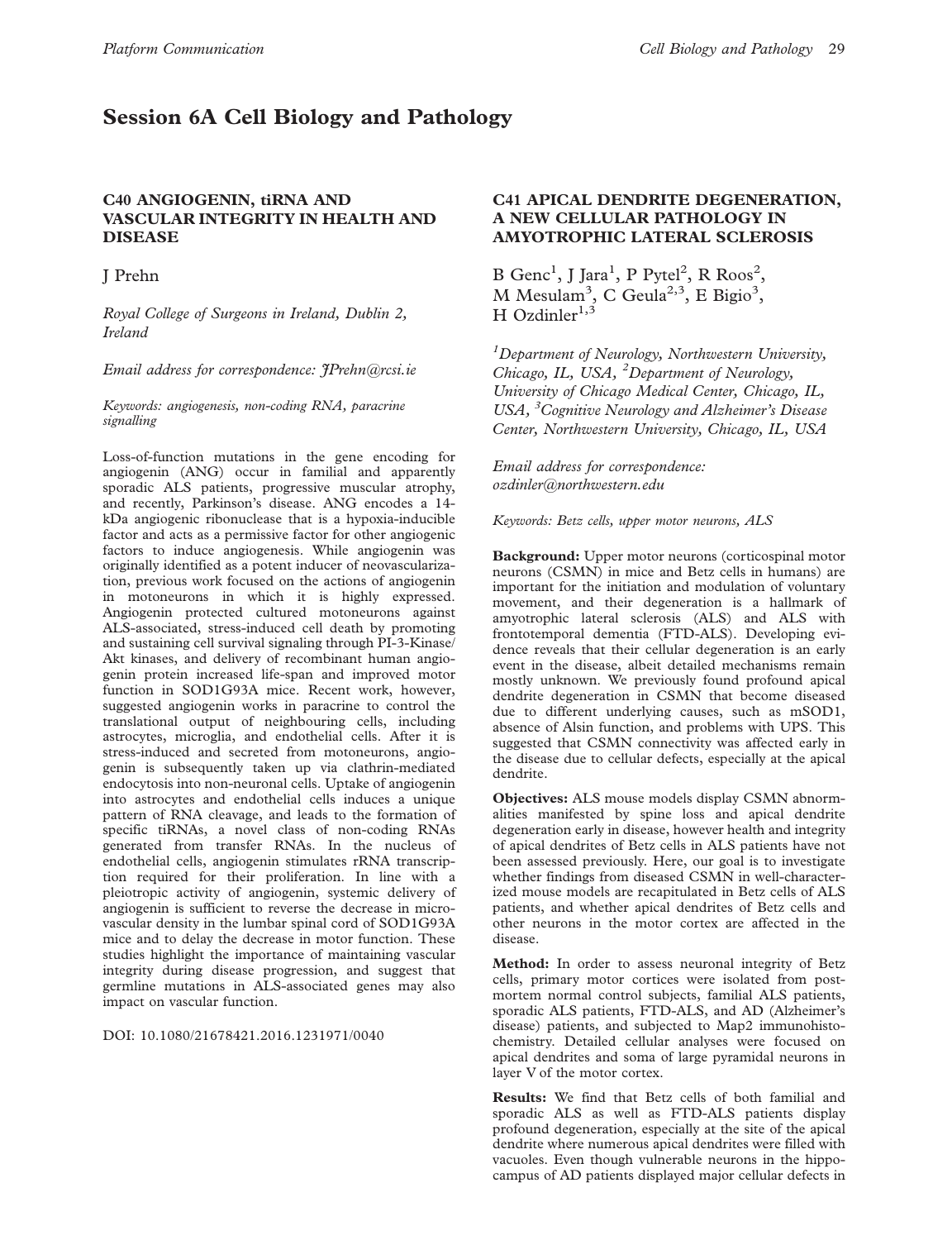soma, Betz cells of AD patients and healthy controls retained cellular integrity in the motor cortex.

Discussion: These findings demonstrate that apical dendrite degeneration observed in diseased CSMN of ALS mouse models is recapitulated in Betz cells of ALS patients. The profound cytoarchitectural defects, observed especially within apical dendrites support the hypothesis that the cortical connectivity defects of Betz cells contribute early to disease pathology in ALS. Thus, improving the health and connectivity of Betz cells early in the disease would offer a novel opportunity for therapeutic interventions.

DOI: 10.1080/21678421.2016.1231971/0041

# C42 DYSHOMEOSTASIS OF COPPER PROTEINS IS A COMMON FEATURE OF SPORADIC HUMAN MND AND TRANSGENIC MOUSE MODELS: OUTCOMES FROM A NOVEL METALLOPROTEOMIC ANALYSIS

B Roberts<sup>1</sup>, E McAllum<sup>1,2</sup>, C McLean<sup>3</sup>, A White<sup>1,2</sup>, P Crouch<sup>1,2</sup>

<sup>1</sup> Florey Institute of Neuroscience and Mental Health, Victoria, Australia, <sup>2</sup>Department of Pathology, University of Melbourne, Victoria, Australia, <sup>3</sup> Department of Anatomical Pathology, Alfred Hospital, Victoria, Australia

Email address for correspondence: pjcrouch@unimelb.edu.au

Keywords: copper, human sporadic MND, metalloproteomics

Background: Copper is an essential element. It is bound to a wide range of proteins within every cell type and confers catalytic activity to many diverse enzymes, including copper/zinc-superoxide dismutase (SOD1), the first established cause of familial MND. Copper dyshomeostasis is implicated in various forms of MND and therapeutically modulating copper bioavailability in transgenic MND model mice protects motor neurons, improves locomotive function and extends survival (1,2). Thus, there is increasing evidence that copper and copperproteins are involved in MND pathogenesis and that they may represent new opportunity for therapeutic intervention. However, a comprehensive understanding of the extent of copper protein dyshomeostasis in MND is yet to be established.

Objective: To determine if dyshomeostasis of copper proteins occurs in human MND-affected spinal cord.

Methods: We applied metalloproteomic techniques to assess changes to copper proteins in spinal cord tissue from mutant SOD1 mice as well as post mortem tissue from human sporadic cases of MND. The methodology provides broad coverage of soluble proteins in spinal cord extracts and quantitative information on the amount of copper bound to these proteins.

Results: The copper-protein profile reveals considerable differences between control tissue and MND. Comparable changes were observed in spinal cord tissue from the mutant SOD1 mice. The strongest link between sporadic human MND and the transgenic models was in a novel copper-protein and not SOD1 as hypothesized. We show that for many metals (zinc, iron, manganese, etc.) their associated metalloprotein profiles are unchanged in human MND-affected spinal cord tissue, increasing the validity of the changes in the copper-proteins.

Discussion and conclusions: Our application of a novel metalloproteomic approach has shown that changes to copper-proteins are a feature common to human sporadic MND and animal models of familial MND. These outcomes indicate that therapies that restore the copper status of these proteins may be a viable treatment option for both familial and sporadic forms of the disease.

Acknowledgements: This work was supported by funds from the Australian National Health and Medical Research Council, the University of Melbourne, and the Motor Neurone Disease Research Institute of Australia (Zo-ee MND Research Grant).

#### References

- 1. Roberts BR, Lim NK, McAllum EJ, et al. J Neurosci. 2014; 34:8021–31.
- 2. Tokuda E, Ono S, Ishige K, et al. Exp Neurol. 2008;213: 122–8.

DOI: 10.1080/21678421.2016.1231971/0042

# C43 SRSF1-DEPENDENT NUCLEAR EXPORT INHIBITION OF C9ORF72 REPEAT TRANSCRIPTS PREVENTS NEURONAL DEATH AND ASSOCIATED MOTOR DEFICITS

G Hautbergue<sup>1</sup>, A Whitworth<sup>2</sup>, P Shaw<sup>1</sup>

<sup>1</sup>Sheffield Institute for Translational Neuroscience, University of Sheffield, Sheffield, South Yorkshire, UK, <sup>2</sup>MRC Mitochondrial Biology Unit, University of Cambridge, Cambridge, Cambridgeshire, UK

Email address for correspondence: g.hautbergue@sheffield.ac.uk

Keywords: C9ORF72, RNA nuclear export, therapeutic strategy

The most commonly identified cause of ALS and FTD involves autosomal-dominant repeat expansions of the GGGGCC sequence in the first intron of the C9ORF72 gene [\(1](#page-31-0),[2\)](#page-31-0). Repeat transcript expression and repeatassociated non-ATG (RAN) translation into dipeptiderepeat proteins (DPRs) trigger complex mechanisms of neurotoxicity. Intron-containing repeat transcripts are notably able to escape protective nuclear retention and become translated into toxic DPRs in the cytoplasm. Nucleocytoplasmic transport defects were recently highlighted in Drosophila, yeast and human neuronal models of C9ORF72-ALS [\(3–6](#page-31-0)). However, the mechanism(s) driving the nuclear export of C9ORF72 repeat transcripts remain to be elucidated. We reported that the nonessential nuclear export adaptor proteins SRSF1 (serine/ arginine-rich splicing factor 1) and ALYREF (Aly/REF export factor) directly bind hexanucleotide repeat RNA ([7\)](#page-31-0). They can further be sequestered by RNA foci ([7](#page-10-0)[,8](#page-31-0)).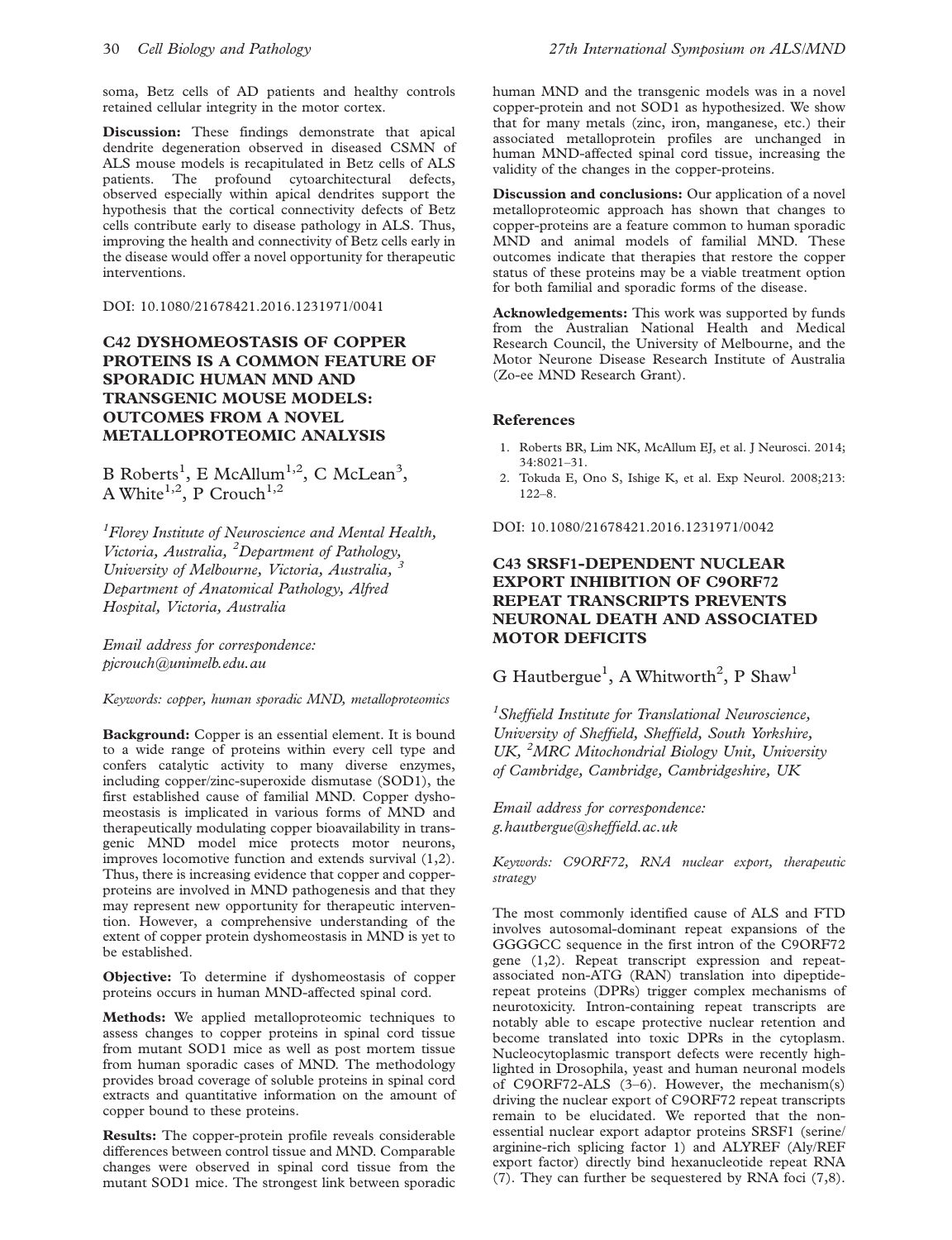<span id="page-31-0"></span>In this study, we hypothesized that excessive binding of export adaptor(s) might force interactions with the nuclear export machinery and override the mechanisms of nuclear retention. Depletion of factors involved in inappropriately licensing the nuclear export of repeat transcripts might therefore confer neuroprotection. Here we show that partial depletion of SRSF1 prevents neurodegeneration in vivo and rescues locomotor deficits in an established Drosophila model of C9ORF72-ALS expressing uninterrupted repeat transcripts and DPRs (9). This intervention also prevents the death of motor neurons in co-culture with astrocytes derived from C9ORF72-ALS patients. Moreover, we show that depleting SRSF1 or blocking its interaction with the NXF1 export receptor inhibits the nuclear export of C9ORF72 repeat transcripts and the subsequent RAN translation of sense and antisense DPRs to rescue neurotoxicity. This is the first study to identify the molecular mechanisms driving the nuclear export of repeat transcripts. It reveals that the hexanucleotide repeat expansions are sufficient to trigger their own nuclear export via an interaction between the nuclear export adaptor SRSF1 and the export receptor NXF1. In addition, we show for the first time that manipulating the nuclear export of repeat transcripts provides a promising neuroprotective strategy for C9ORF72-ALS.

### References

- 1. DeJesus-Hernandez, et al. Neuron. 2011;72:245–56.
- 2. Renton, et al. Neuron. 2011;72:257–68.
- 3. Zhang, et al. Nature. 2015;525:56–61.
- 4. Freibaum, et al. Nature. 2015;525:129–33.
- 5. Jovičić, et al. Nat Neurosci. 2015;18:1226-9.
- 6. Boeynaems, et al. Sci Rep. 2016;6:20877.
- 7. Cooper-Knock, et al. Brain. 2014;137:2040–51.
- 8. Lee, et al. Cell Rep. 2013;5:1178–86.
- 9. Mizielinska, et al. Science. 2014;345:1192–4.

DOI: 10.1080/21678421.2016.1231971/0043

# C44 THE DNA DAMAGE RESPONSE (DDR) IS INDUCED BY THE C9ORF72 REPEAT EXPANSION IN ALS

M Farg<sup>1</sup>, K Soo<sup>1</sup>, D Ito<sup>2</sup>, J Atkin<sup>1,3</sup>

<sup>1</sup>La Trobe University, Victoria, Australia, <sup>2</sup>Department of Neurology, School of Medicine, Keio University, Tokyo, Japan, <sup>3</sup>Macquarie University, NSW, Australia

Email address for correspondence: m.farg@latrobe.edu.au

Keywords: C9ORF72, DNA damage, DRP's

Background: Hexanucleotide (GGGGCC) repeat expansions in a non-coding region of C9ORF72 are the major cause of familial ALS ( ${\sim}40\%$ ) and FTD ( ${\sim}20\%$ ) worldwide. The C9ORF72 repeat expansion undergoes repeat-associated non-ATG (RAN) translation on both sense and antisense strands, resulting in expression of five dipeptide repeat proteins (DRPs), including poly(GR) and poly(PR). Whilst it remains unclear how mutations in C9ORF72 lead to neurodegeneration in ALS and FTD, recently, nucleolar stress and R loop formation were

implicated as pathogenic mechanisms. These events can occur during normal cellular processes, but they damage DNA and hence are a serious threat to genome integrity. DNA damage occurs in many forms, but double-stranded breaks (DSBs) are the most cytotoxic lesions, and the cell activates the DNA damage response (DDR) with the aim of repairing this damage.

Results: In lumbar spinal cord motor neurons from C9ORF72-positive ALS patients, using immunohistochemistry and immuno-blotting, we demonstrated significant up-regulation of markers of the DDR compared to control subjects: phosphorylated histone 2AX (-H2AX) (35% increase;  $p < 0.001$ ), phosphorylated ataxia telangiectasia mutated (p-ATM) (42.32% increase;  $p < 0.05$ ), cleaved poly (ADP-Ribose) polymerase 1 (PARP-1) (67% increase,  $p < 0.0001$ ), and tumour suppressor p53-binding protein (53BP1) (106.5  $\pm$  66.70% increase,  $p < 0.001$ ). Similarly, significant up-regulation of -H2AX was detected in neuronal cells expressing poly(GR)100 and poly(PR)100 compared to control cells (polyGR:  $62.50 \pm 10.63\%$  increase; polyPR,76  $\pm$  14.16% increase,  $p<0.0001$ ), confirming that DNA damage is triggered by the DRP's. Moreover, we show that NPM1 and apurinic/ apyrimidinic endonuclease 1 (APE1), a core enzyme involved in base excision DNA repair (BER), co-immunoprecipitate in C9ORF72 patients, and this co-immunoprecipitation is enhanced in ALS compared to control subjects (2.3-fold change,  $p<0.05$ ). Furthermore, we demonstrated that over-expression of NPM1 is protective in neuronal cells expressing poly(GR)100 or poly(PR)100. Significantly fewer cells were undergoing apoptosis when NPM1 was cotransfected with poly(GR)100 and poly(PR)100, as assessed using activation of caspase3 by immunocytochemistry ( $p < 0.0001$ ,  $p < 0.001$ ). We also demonstrated down-regulation of PI3K and p-eIF4G in C9ORF72 patient tissues compared to controls, implying that the AKT/PI3k pathway is inhibited in ALS motor neurons.

Conclusion: Maintaining the stability and integrity of the genome is essential for normal cellular viability, and DNA damage can arise from both endogenous and exogenous sources. In this study we demonstrate that DNA damage and activation of the DDR is triggered by the C9ORF72 repeat expansion in ALS.

Acknowledgements: Human tissue was kindly provided by London Neuro-degenerative Diseases Brain Bank, NSW Brain Banks, University of Sydney, and Victorian Brain Bank Network, Australia. This work was supported by funding from The National Health and Medical Research Council of Australia and MND Research Institute of Australia.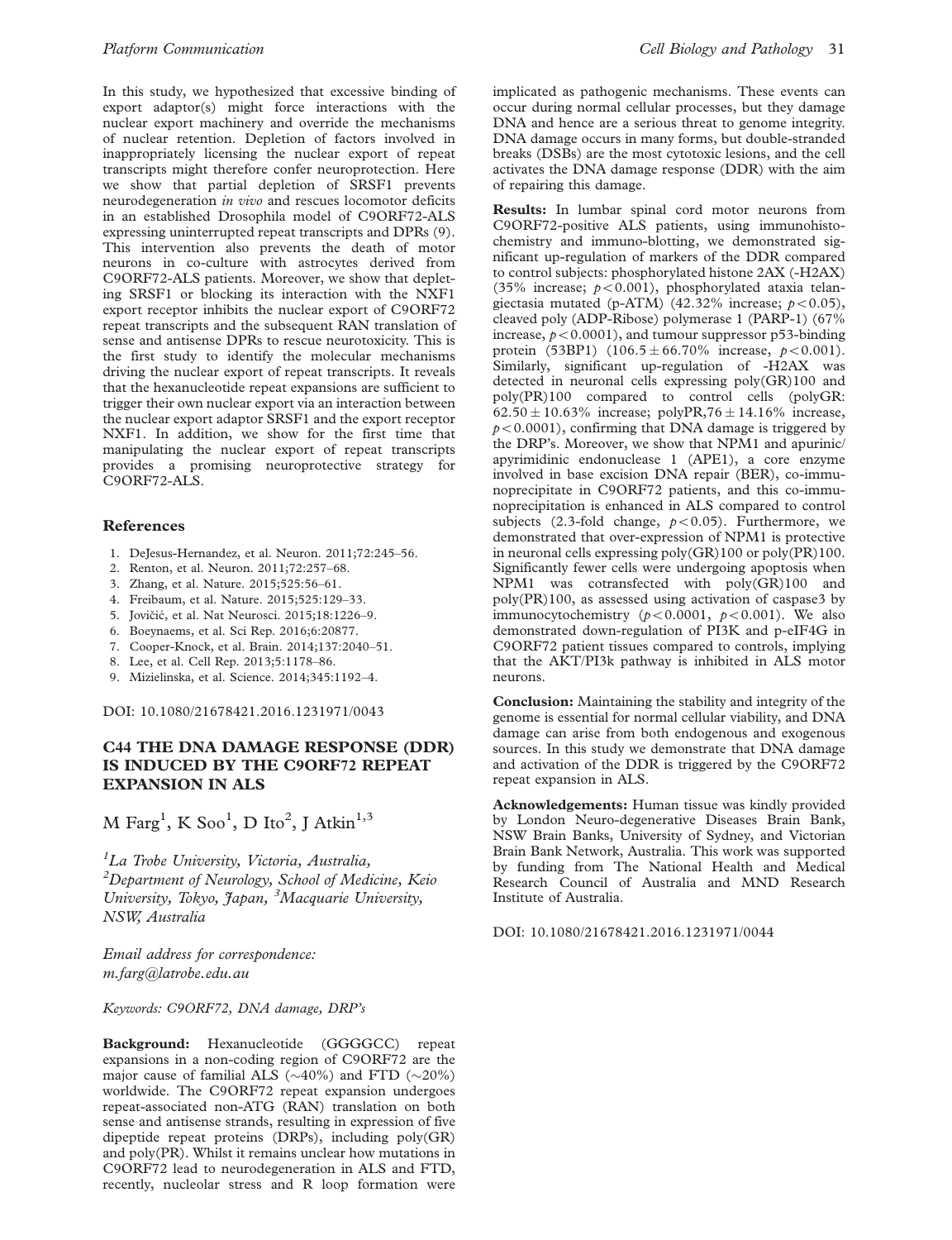# C45 THE RNA-BINDING PROTEIN, HNRNP K, FORMS A CRITICAL NEXUS BETWEEN TDP-43 PATHOLOGY AND OXIDATIVE STRESS IN ALS

D Moujalled<sup>1</sup>, J Liddell<sup>1</sup>, A Grubman<sup>1</sup>, K Acevado<sup>1</sup>, A Mot<sup>1</sup>, B Turner<sup>2</sup>, S Yang<sup>3</sup>, I Blair<sup>3</sup>, M Prudencio<sup>4</sup>, L Petrucelli<sup>4</sup>, P Crouch<sup>1</sup>, A White<sup>1</sup>

<sup>1</sup>Department of Pathology, The University of Melbourne, Melbourne, Victoria, Australia, <sup>2</sup>Florey Neuroscience Institutes and Centre for Neuroscience, University of Melbourne, Melbourne, Victoria, Australia, <sup>3</sup>Australian School of Advanced Medicine, Macquarie University, Sydney, NSW, Australia, 4 Department of Neuroscience, Mayo Clinic College of Medicine, Jacksonville, Florida, USA

Email address for correspondence: diane.moujalled@unimelb.edu.au

Keywords: TDP-43, hnRNP K, Nrf2

Background: Tar DNA binding protein 43 (TDP-43) belongs to the family of heterogenous nuclear ribonucleoproteins (hnRNPs) and has been identified as the major pathological protein of ALS and FTLD-U. We have previously identified heterogenous nuclear ribonucleoprotein K (hnRNP K) as a binding partner of TDP-43 (1). Analysis of spinal cord motor neurons from ALS patients revealed a substantial decrease in hnRNP K expression compared to healthy controls (1). The results suggest that hnRNP K expression is altered in ALS where TDP-43 is mutated.

Objective: The objective of the present study is to determine the role of hnRNP K in TDP-43 associated ALS and FTLD.

Methods: The cell lines used for the study were NSC-34 cells expressing wild-type (WT) or mutant (Q331K) TDP-43 and human fibroblasts derived from ALS patients harboring an M337V mutation in TDP-43 and control human fibroblasts. To investigate hnRNP K in

FTLD-TDP-43 patients, we analysed the expression of hnRNP K from healthy controls and FTLD-TDP patient brain. A TDP-43 Q331K transgenic mouse model was also employed.

Results: In pre and post-symptomatic patient fibroblasts, TDP-43 M337V mutation induces attenuated protein expression of hnRNP K compared to healthy control fibroblasts. We observed a substantial decrease in the expression of hnRNP K in both detergent soluble (RIPA) and detergent insoluble (UREA) extracts in pre and postsymptomatic TDP-43 M337V patient fibroblasts compared to control fibroblasts. NSC-34 cells expressing TDP-43 Q33IK mutation also displayed attenuated expression of hnRNP K in detergent insoluble extracts. We analysed the expression of hnRNP K from healthy controls and FTLD-TDP patient brain  $(n=20)$ . Using quantitative RT–PCR (qRT-PCR), we detected a significant increase in the gene expression of hnRNP K in FTLD-TDP patients relative to controls. RNA chromatin immunoprecipitation (RNA ChIP) studies revealed that hnRNP K protein binds to nrf2 transcript, with greater enrichment in patient fibroblasts expressing TDP-43 M337V mutation, compared to healthy controls  $(n=3)$ . Nrf2 expression, an antioxidant protein, was attenuated in TDP-43 M337V patient fibroblasts compared to healthy controls.

Discussion and conclusion: The data demonstrates that disease-causing mutations in TDP-43 induce attenuated expression of hnRNP K gene and protein. We also identify for the first time an interaction between hnRNP K and antioxidant transcripts in ALS. The attenuated expression of Nrf2 protein in mutant TDP-43 M337V patient cells suggests an impairment in translation of antioxidant gene transcripts bound to hnRNP K, which may have deleterious consequences on antioxidant responses in TDP-43 M337V cells. The data support the idea that abnormal interactions of hnRNP K with antioxidant transcripts promotes cellular toxicity, and this may contribute to the pathogenesis in ALS where TDP-43 is mutated.

# Reference

1. Moujalled D, et al. Hum Mol Genet. 2015;24:1655–69.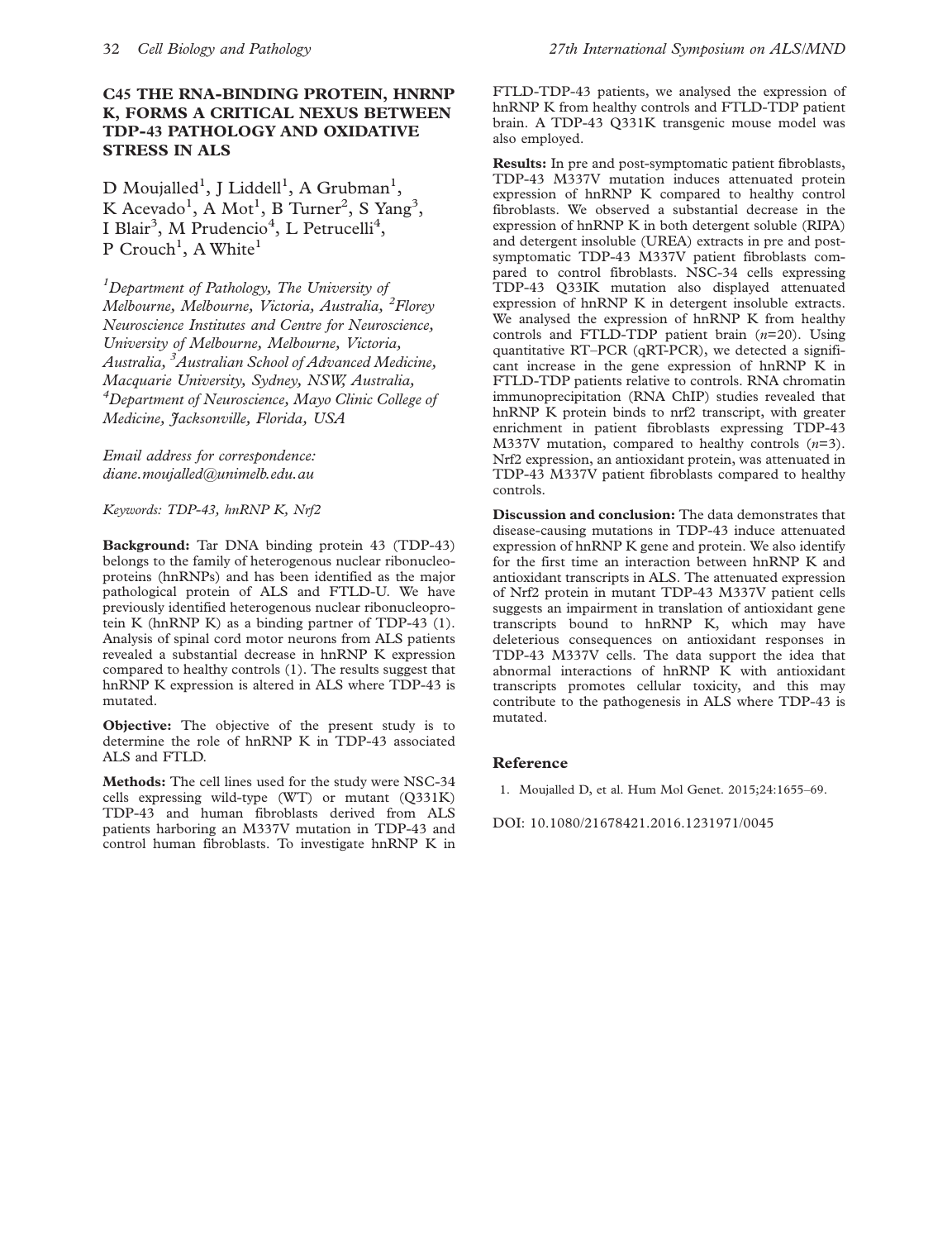# Session 6B Nutritional Management and Metabolism

# C46 DELINEATING MECHANISMS OF DYSPHAGIA IN ALS

E Plowman, L Tabor, R Robison, J Wymer

University of Florida, Gainesville, Florida, USA

Email address for correspondence: eplowman@phhp.ufl.edu

Keywords: bulbar, dysphagia, mechanisms

Background: Although it is well-established that swallowing impairment, or dysphagia, occurs in the majority of individuals with amyotrophic lateral sclerosis (ALS), underlying pathophysiological mechanisms leading to unsafe or inefficient swallowing have not been determined. Given the progressive nature of dysphagia in ALS, an understanding of contributing physiological mechanisms would provide a foundation for the development, evaluation and implementation of targeted management strategies to improve, maintain or prolong swallowing function and maximize oral intake and quality of life. We therefore aimed to identify mechanisms of swallowing impairment in individuals with ALS.

Methods: A sample of 26 individuals with definite ALS (El-Escorial Criterion) completed a standardized videofluoroscopic swallowing protocol. Frame-by-frame objective analyses were completed in a blinded fashion and included: Penetration-Aspiration scale (PAS), normalized residue ratio scale (NRRS), pharyngeal constriction ratio (PCR), timing and kinematic measures, swallow frequency counts and laryngeal vestibule closure status (LVC) (complete/incomplete). Swallowing safety and efficiency profiles were determined and ANOVAs were used to compare ratings across airway safety groups (safe =  $PAS < 2$ , unsafe =  $PAS > 3$ ) and efficiency groups (inefficient =  $NRRS > 0.07$ ).

Results: 88% of this cohort demonstrated impairments in swallowing efficiency and 56% in airway safety. Overall profiles indicated that no patient (0%) demonstrated unsafe and efficient swallowing, however 42% demonstrated inefficient and safe swallowing. Aspiration during the swallow represented the primary time point of unsafe swallowing and identified mechanisms of aspiration included: (i) increased time to LVC (186ms vs. 335ms,  $p<0.02$ ), (ii) incomplete LVC (67% on thin-liquid trials, 100% on paste trials), and (iii) a higher swallowing frequency (1.38 vs. 3.71,  $p<0.001$ ). Motor responses to aspiration included 65% effective cough, 1% ineffective cough and 33% no cough response. Identified mechanisms of residue during swallowing included: longer duration to maximal hyoid elevation, and decreased pharyngeal constriction. Interestingly, we also noted a correlation between degree of vallecular reside and maximal isometric lingual pressure  $(p<0.05)$ .

Discussion: Identified pathophysiological mechanism of aspiration pointed to the ability of the laryngeal vestibule to completely occlude and the duration of approximation or occlusion. Decreased linudal strength and pharyngeal constriction represented primary mechanisms for

valleculae and pyriform sinus residue respectively. These data are highly suggestive of a temporal progression of swallowing impairment in ALS, with impairments in efficiency appearing first at the valleculae (and likely related to the early emergence of tongue weakness), then in the pyriform sinuses, and subsequently followed by the emergence of unsafe swallowing. Longitudinal studies of swallowing decline need to confirm these interesting findings.

DOI: 10.1080/21678421.2016.1231971/0046

# C47 EATING AND COGNITION ACROSS THE AMYOTROPHIC LATERAL SCLEROSIS—FRONTOTEMPORAL DEMENTIA SPECTRUM: EFFECT ON **SURVIVAL**

R Ahmed<sup>1,2</sup>, E Devenney<sup>1,2</sup>, J Caga<sup>1</sup>, S Hsieh<sup>1</sup>, M Zoing<sup>1</sup>, E Highton-Williamson<sup>1</sup>, E Ramsey<sup>1</sup>, O Piguet<sup>2</sup>, J Hodges<sup>2</sup>, M Kiernan<sup>1</sup>

<sup>1</sup> Brain and Mind Centre, University of Sydney, Sydney, Australia, <sup>2</sup>Neuroscience Research Australia, Sydney, Australia

Email address for correspondence: rebekah.ahmed@sydney.edu.au

Keywords: eating behaviour, survival, metabolism

Background: Increasingly changes in metabolism and eating behavior are recognized as affecting the process of neurodegeneration in both frontotemporal dementia and Amyotrophic lateral sclerosis, with potential effects on disease progression and survival.

Objective: To examine body mass index (BMI), caloric intake, eating behavioral changes and survival across the spectrum of ALS with and without cognitive impairment and FTD in comparison to pure behavioral variant FTD (bvFTD).

Methods: Validated questionnaires on appetite, hunger and satiety, caloric and macronutrient consumption, and eating behaviors were completed by 143 participants: 62 ALS patients (29 pure, 12 plus—cognitive impairment insufficient to meet criteria for FTD: ALS-P and 21 ALS-FTD) were compared with 56 bvFTD and 25 control subjects. Body mass index measurements were collected prospectively. Survival analyses were conducted using Cox regression analyses for both body mass index and eating behavioural changes.

**Results:** ALS-FTD (mean  $= 29.9$ ) and bvFTD (29.2) patients exhibited increased BMI compared to controls  $(25.3)$ , with ALS  $(26.4)$ , with ALS-P  $(27.1)$  subjects in between. ALS-FTD (mean =  $10,584.6$  kJ) and bvFTD (mean = 9530.9 kJ), but not ALS and ALS-P patients, had increased food intake compared to controls. ALS-FTD and bvFTD patients exhibited increased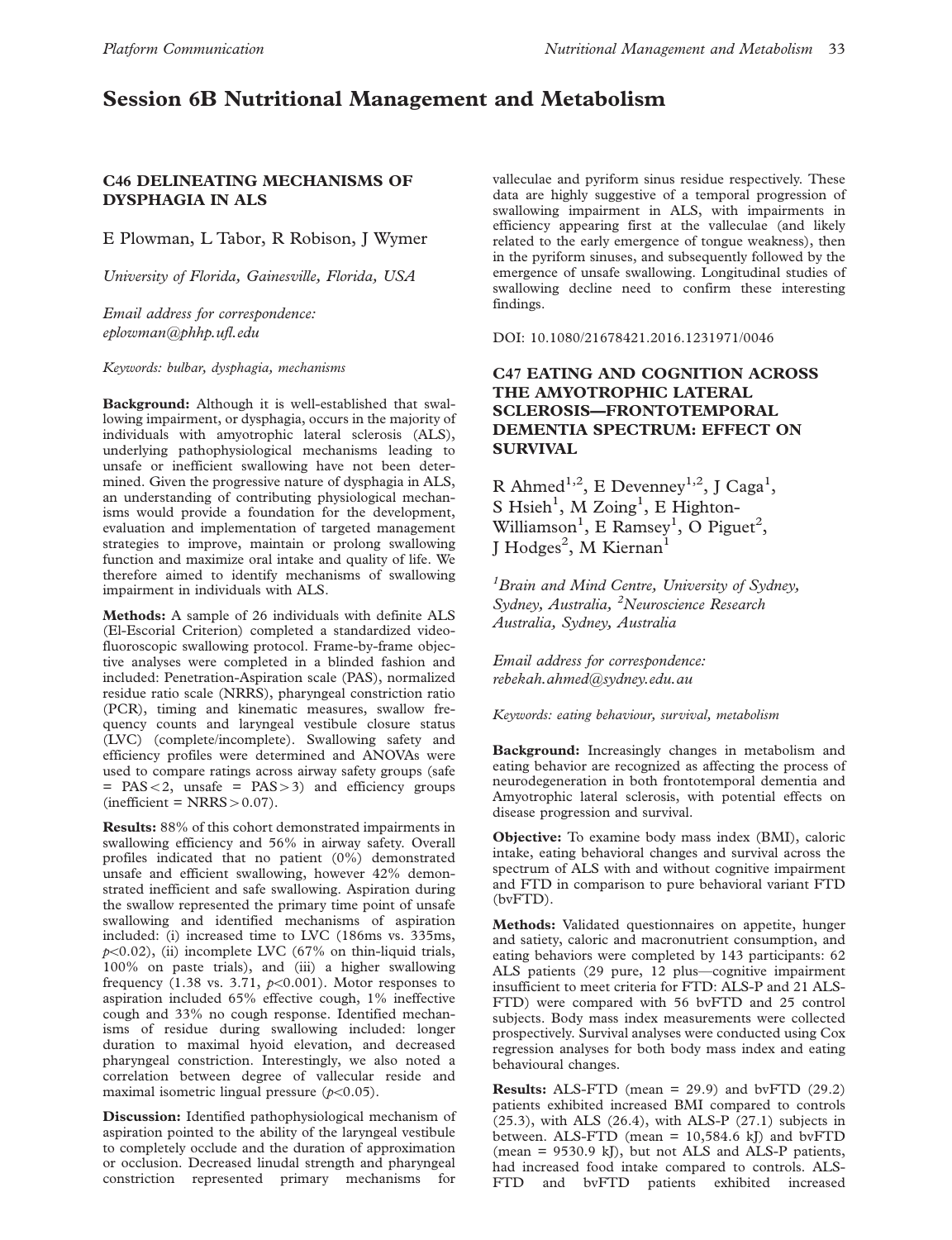carbohydrate and sugar intake, whilst ALS and ALS-P, ALS-FTD and bvFTD patients demonstrated increased saturated fat intake. There is a spectrum of eating behavior changes with the greatest abnormalities in bvFTD and ALS-FTD patients, through to ALS-P, with more subtle changes in pure ALS patients. ALS patients with cognitive impairment developed changes in food preference, whilst bvFTD patients developed changes in all aspects of eating behavior. These changes in eating behavior affected survival, with the development of eating behavioral abnormalities reducing the risk of dying by three fold  $(p<0.001)$ , after adjusting for age, cognition and diagnosis.

Conclusions: ALS is not simply a disease of decreased oral intake. Changes in eating behavior and metabolism (BMI) occur in ALS in association with increasing cognitive impairment, creating an additional component to the ALS-FTD spectrum. Eating behavioural changes suggest involvement of neuroendocrine–hypothalamic pathways in both ALS and FTD and have a protective influence against more aggressive disease states, potentially by affecting underlying pathophysiology.

DOI: 10.1080/21678421.2016.1231971/0047

# C48 DOES PERCUTANEOUS ENDOSCOPIC GASTROSTOMY LENGTHEN SURVIVAL IN PATIENTS WITH WEIGHT LOSS WHEN BULBAR FUNCTION IS PRESERVED?

L Jenkins, J Katz, D Moore, A Sims, D Forshew, R Miller

Forbes Norris ALS/MDA Research and Treatment Center, California Pacific Medical Center, San Francisco, CA, USA

Email address for correspondence: liberty.jenkins@me.com

Keywords: weight loss, percutaneous endoscopic gastrostomy,  $suringial$ 

Objective: To examine the benefit of percutaneous endoscopic gastrostomy (PEG) in patients with weight loss despite adequate bulbar function.

Background: Weight loss in ALS correlates with reduced survival. Current practice supports PEG feeding when weight is not sustained. However, no study to date addresses whether weight loss in patients with good bulbar function confers a similarly poor prognosis and whether PEG effectively reduces weight loss and/or results in a survival benefit in these patients.

Method: We conducted a retrospective analysis of data collected prospectively in two phase 3 trials. The first, of minocycline, enrolled 412 patients with ALS, between 2003 and 2005. We included the 221 patients who had normal or near normal bulbar function, as defined by a maximum total loss of three points on the speech, saliva and swallowing questions on the ALSFRS-R (FRS  $b > 9$ ). The second trial, of dexpramipexole, enrolled 943 ALS patients across 11 countries in 2011. For each cohort, we analyzed the correlation between survival and percentage weight loss; percentage weight loss as a function of the rate

of decline in forced vital capacity (FVC); and the effect of PEG on weight loss and mortality.

**Results:** In patients with FRS  $b > 9$ , weight loss of  $> 5\%$ over 6 months was associated with reduced survival. In the minocycline trial, median survival was 33 months when there was minimal weight loss  $(0-5\%)$  and 14 months when there was  $\geq$ 5% weight loss ( $p$ <0.001 for survival difference). The mean FVC decline (over the first 6 months of follow-up) was 9% in the minimal weight loss group, 13% in the 5–10% weight loss group and 25% in the $>10\%$  weight loss group. In patients with near normal bulbar function, PEG insertion had a non-significant effect on reducing the rate of weight loss but did not result in a survival benefit. Follow up in the dexpramipexole trial was shorter, but included more patients with PEG and confirmed the minocycline trial.

Conclusion: In patients with preserved bulbar function, weight loss  $\geq$ 5% is associated with more rapid decline in FVC and increased mortality. PEG in these patients may slow weight loss but did not result in a survival benefit in either of these cohorts. These data justify caution in offering PEG to patients with preserved bulbar function on the basis of weight loss alone. The proportion of patients receiving PEG in 2011 was significantly greater than in 2005, emphasizing the importance of further study in this area.

DOI: 10.1080/21678421.2016.1231971/0048

# C49 A DECREASE IN BLOOD CHOLESTEROL AFTER GASTROSTOMY COULD IMPACT SURVIVAL IN ALS

H Blasco<sup>1,2</sup>, F Patin<sup>1,2</sup>, P Vourc'h<sup>1,2</sup>, S Molinier<sup>2</sup>, O Le Tilly<sup>2</sup>, S Bakkouche<sup>2</sup>, C Andres<sup>1,2</sup>, V Meininger<sup>2</sup>, P Couratier<sup>3</sup>, P Corcia<sup>1,2</sup>

<sup>1</sup> Université François Rabelais, Tours, France, <sup>2</sup>CHU, Tours, France, <sup>3</sup>UMR 1094, Limoges, France,

Email address for correspondence: helene.blasco@ univ-tours.fr

Keywords: gastrostomy, denutrition, cholesterol

Background: Disturbances of nutritional status represent a major prognostic factor in Amyotrophic Lateral Sclerosis. An alteration of metabolism, including lipids has been described in ALS and its relationship with survival is still controversial. The recourse of gastrostomy showed global benefit for ALS patients. However, the impact of gastrostomy on biological parameters has never been explored. The aim of this preliminary work was to evaluate the modification of biological parameters in ALS patients undergoing gastrostomy and their effects on survival.

Methods: We retrospectively collected clinical and biological data (lipid, iron metabolism, hepatic examinations etc) from ALS patients having gastrostomy at 3 times points (T0: about 9 months before gastrostomy, T1: at the time of gastrostomy, and T2: about 6 months after gastrostomy) to assess the evolution of these parameters after gastrostomy placement. We compared the values of these parameters between these 3 time points, and the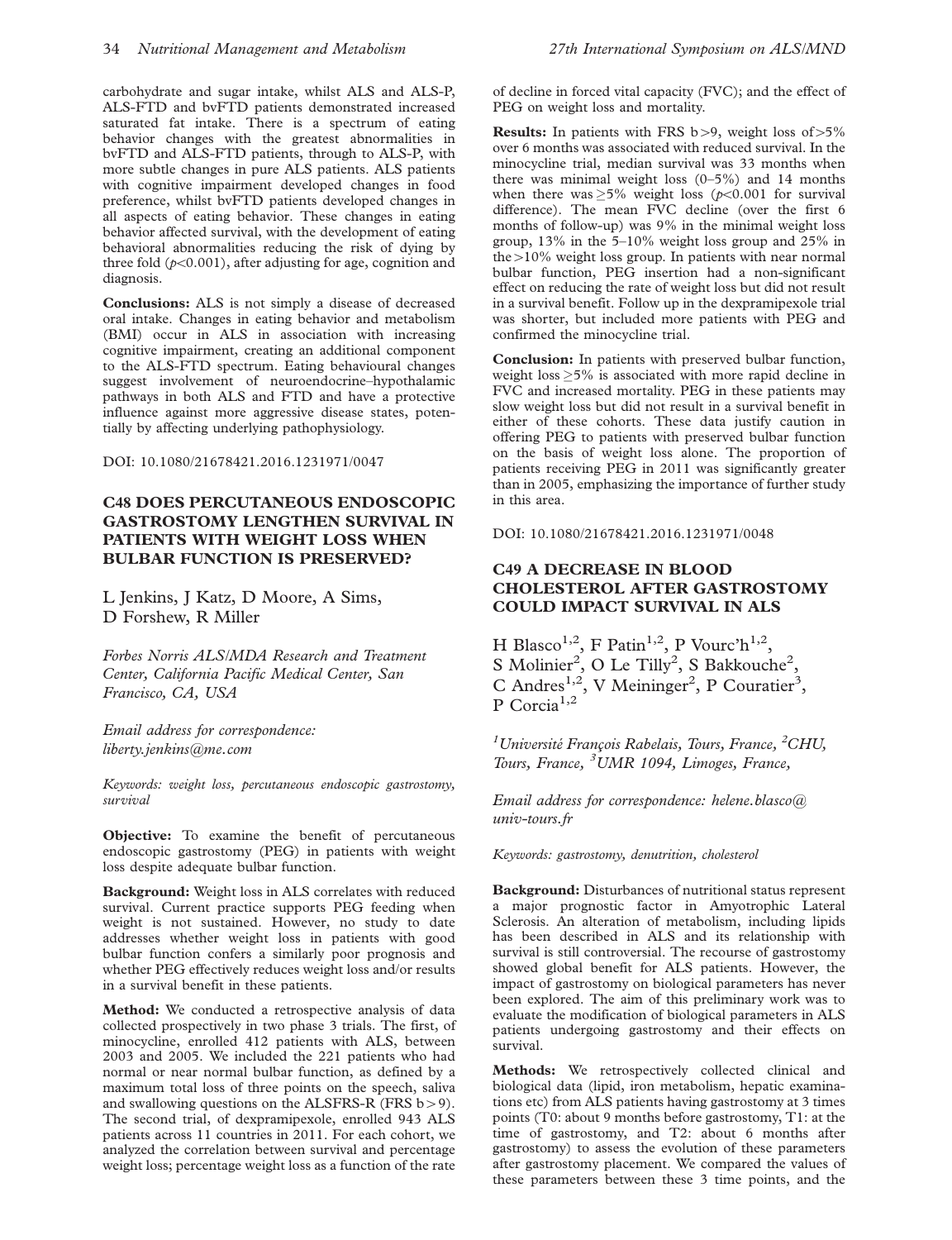percentage of evolution before and after gastrostomy (T1– T0; T2–T1) using paired Wilcoxon test. The parameters that evolve differently before and after gastrostomy were compared to those of ALS patients without gastrostomy (controls). We assessed the relationship between biological parameters and disease progression.

Results: We collected data from 44 ALS patients and 225 controls that were similar except for site at onset and nutrition status at diagnosis. Variations of the serum concentrations of total cholesterol  $(p=0.0044)$ , LDLcholesterol ( $p=0.004$ ) significantly differed before (T1– T0) versus after gastrostomy (T2–T1). We also observed a trend to a significance for LDL/HDL ratio ( $p=0.017$ ). The variation of total cholesterol serum concentration after gastrostomy (T2-T1) was negatively associated with survival  $(p=0.0002)$  as well as for LDL-cholesterol  $(p=0.0002)$ .

Discussion: This study showed for the first time that ALS patients fed by nearly exclusive gastrostomy had significant modifications of lipidic profiles marked by a decrease in blood cholesterol after gastrostomy conversely to what observed during the period preceding the intervention. We suggest that the type of nutrition, especially a supplementation in cholesterol in addition to gastrostomy has to be controlled by an interventional study in a large cohort of ALS patients.

DOI: 10.1080/21678421.2016.1231971/0049

# C50 GUT APPETITE REGULATORY AND METABOLIC HORMONES IN ALS: RELATIONSHIP TO BODY COMPOSITION, ENERGY EXPENDITURE AND SURVIVAL

E Kasarskis, R Kryscio

University of Kentucky, Lexington, KY, USA

Email address for correspondence: ejkasa00@uky.edu

### Keywords: appetite, metabolism, nutrition

Introduction: Some ALS patients experience anorexia in the absence of depression. The reason for the appetite loss is unknown. To date, over 20 gut- and fat-derived hormones have been identified that regulate appetite and satiety, signal fat stores, and influence metabolism via signaling to the hypothalamus. The integrity of these regulatory systems in ALS has not been investigated to date.

Methods: This was a single site pilot study (University of Kentucky) that was a component of our larger Nutrition/ NIPPV study. Twenty ALS participants with clinically definite or probable ALS were enrolled. As described previously (1), Total Energy Expenditure (TEE) was measured over a 10 day period using the doubly labeled water method (DLW, University of Vermont). After an overnight fast, we measured: clinical laboratory serum analytes, BMI, ALS clinimetrics, and body composition with BIS and DXA scanning. We measured the following regulatory hormones in the fasted state using commercial kits: ghrelin, oxyntomodulin, glucagon-like peptide 1 (GLP-1), peptide YY (PYY), leptin, adiponectin, plasminogen activator inhibitor 1 (PAI-1), and resistin. We also had complete survival data for the cohort. Pearson correlation coefficients were calculated. The correlation

of the fasting hormone levels with survival was examined with the univariate log-rank test and Cox models. Significance was set at  $p<0.05$ .

Results: The orexigenic hormone, ghrelin, correlated positively with meal times and inversely with TEE. The fat-derived hormone, leptin correlated with body fat but adiponectin, also considered to be synthesized by fat cells, correlated negatively with body fat. PAI-1 exhibited similar positive correlations with body fat. The satiety signaling hormones, GLP-1 and PYY, correlated positively with BMI and body fat whereas oxyntomodulin did not correlate with any measured parameter. Routine clinical laboratory measures and ALS clinimetrics did not correlate with any of the regulatory hormones. Although oxyntomodulin did not correlate with body composition or TEE, oxyntomodulin correlated with survival with a hazard ratio of 0.457 ( $p=0.025$ ).

Conclusion: Afferent signaling of stored energy from long-term fat stores via leptin and PAI-1 appears to be intact. Short term satiety signals from the intestine, GLP-1 and PYY, correlated positively with energy stores (fat). As reported previously in non-ALS subjects, ghrelin likely stimulated appetite in ALS as indicated by correlation with self-reported meal time. Although the regulation of appetite and metabolism is exceedingly complex, the finding of the relationship of oxyntomodulin and survival requires replication and further research as a potential modulatory factor for survival in ALS.

Acknowledgements: This work was supported by NS045087 and RR02602.

# Reference

1. Kasarskis E, et al. Am J Clin Nutr 2014;99:792–803.

DOI: 10.1080/21678421.2016.1231971/0050

# C51 CHANGES IN ENERGY METABOLISM IN ALS ARE ASSOCIATED WITH ALTERATIONS IN GLUCOSE AND FATTY ACID FLUX

F Steyn<sup>1,2</sup>, Z Ioannides<sup>1</sup>, T Xie<sup>2</sup>, R Li<sup>2</sup>, R Henderson<sup>3,4</sup>, P McCombe<sup>1,3</sup>, S Ngo<sup>2,4</sup>

<sup>1</sup> University of Queensland Centre for Clinical Research, University of Queensland, Brisbane, QLD, Australia, <sup>2</sup> School of Biomedical Sciences, University of Queensland, Brisbane, QLD, Australia, <sup>3</sup>Department of Neurology, Royal Brisbane & Women's Hospital, Brisbane, QLD, Australia, 4 Queensland Brain Institute, Brisbane, QLD, Australia

Email address for correspondence: f.steyn@uq.edu.au

Keywords: energy metabolism, glucose homeostasis, adipose

Background: Studies indicate that patients with ALS have impairments in whole body physiology and energy homeostasis, with evidence that an imbalance in energy metabolism negatively influences the rate of progression of disease. By investigating energy needs in parallel with glucose and fatty acid flux, we may identify mechanisms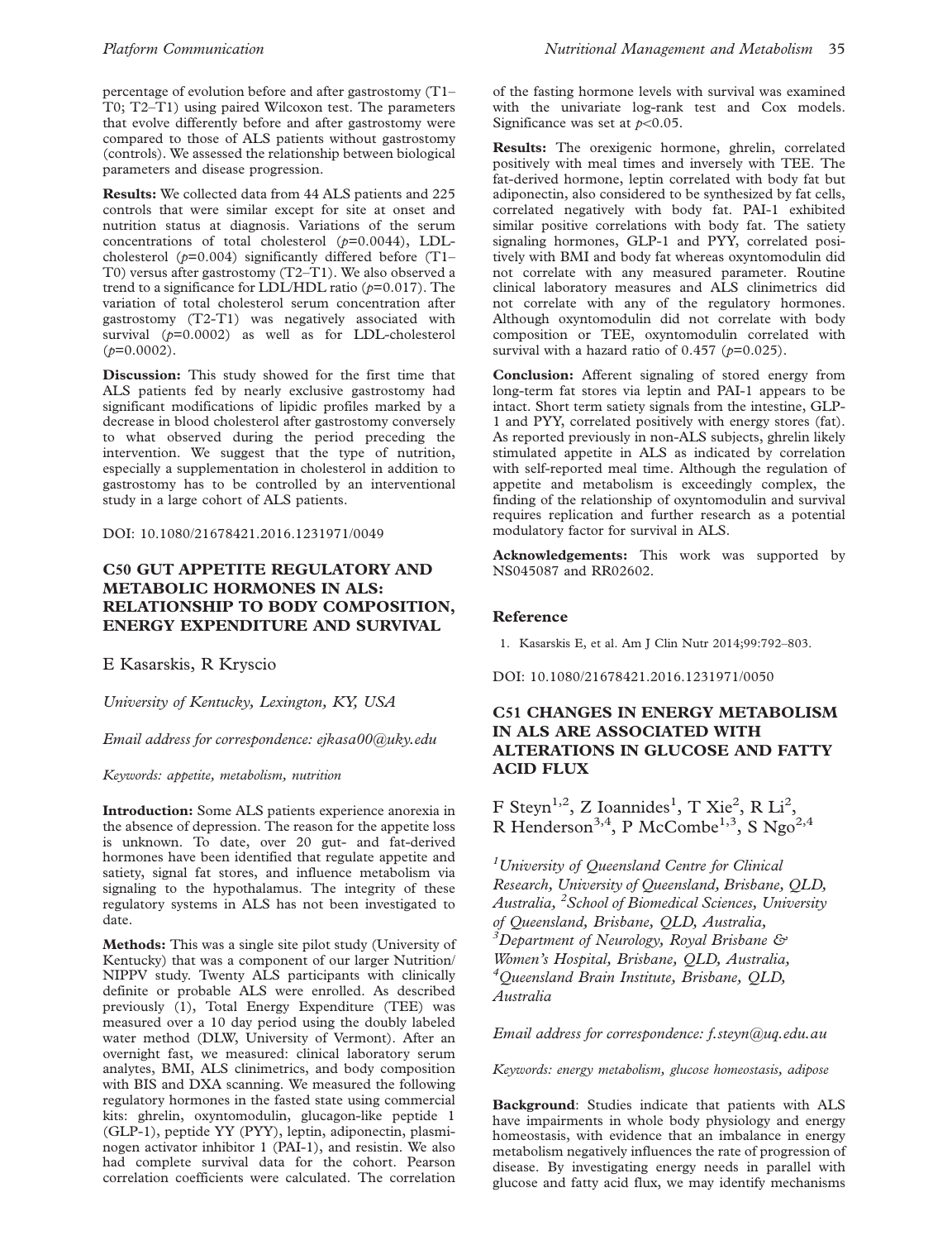that underpin the association between metabolic dysfunction and the aetiology of neurodegeneration in ALS.

Objective: To determine whether changes in whole body energy needs are associated with altered capacity to utilize glucose and lipids as energy substrates in ALS.

Methods: We assessed the metabolic needs of ALS and age- and gender-matched control participants relative to their meal-associated glucose clearance  $(n=30$  ALS,  $n=20$ control). Separate to this, we assessed primary components of energy homeostasis (daily energy use, activity and food intake) in a preclinical mouse model of ALS ( $n \geq 8$  per group). By developing a novel method to investigate cellular metabolism in intact skeletal muscle fibres, we extended our studies in ALS mice to include in situ analysis of glucose and lipid use in skeletal muscle in realtime  $(n \geq 3$  per group).

Results: We demonstrate that the progressive increase in energy needs in ALS patients is associated with impairments in the early post-prandial clearance of blood glucose. In ALS mice, an increase in energy needs developed throughout the course of disease. Despite increasing food intake and reducing physical activity, ALS mice were not able to offset increasing energy needs, and this resulted in the rapid depletion of endogenous adipose stores. The loss of adipose coincided with

increased lipid mobilization, and increased dependency and capacity for skeletal muscle to use lipid as an energy source.

Discussion and conclusion: A rise in energy needs occur alongside worsening glucose clearance in ALS patients. Higher metabolic needs and the depletion of adipose stores in ALS mice occurs in response to a failure to offset changing energy needs, and a concomitant rise in dependence on lipid as an energy source in skeletal muscle. Thus, impairments in muscle metabolic physiology likely contribute to the changing metabolic needs in ALS.

Acknowledgements: This research was supported by the Motor Neurone Disease Research Institute of Australia (MNDRIA) through a Graham Smith MND Research Grant, and a Cunningham Collaboration Grant. S.T.N. was a recipient of a MNDRIA Bill Gole Fellowship, and is currently supported by a Scott Sullivan MND Research Fellowship (Queensland Brain Institute, The Royal Brisbane & Women's Hospital Foundation, and the MND and Me Foundation) and UQ.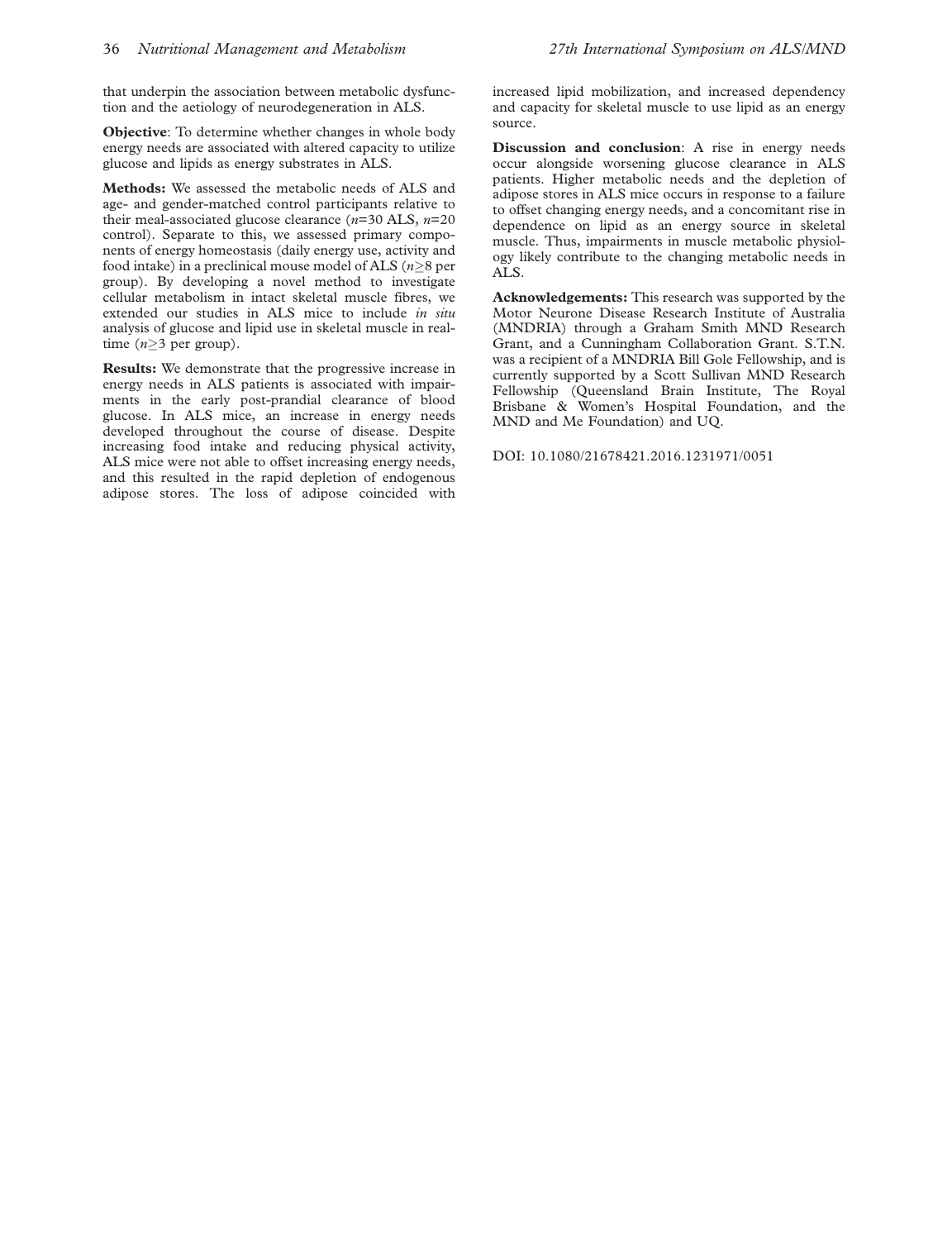# Session 6C Neuroimaging

## C52 GREY MATTER CORRELATES OF COGNITIVE DECLINE IN ALS: A MULTI-ATLAS BASED MRI STUDY

L Branco, T Zanao, T Rezende, R Casseb, M Balthazar, M França Jr

Department of Neurology, University of Campinas (UNICAMP), Campinas, São Paulo, Brazil

Email address for correspondence: mcfrancajr@uol.com.br

Keywords: cognition, MRI, basal ganglia

Background: Cognitive decline (CD) and behavioral changes (BC) affect up to 50% of ALS patients. The most frequent alterations are executive, verbal memory and language dysfunction, along with apathy, disinhibition and inappropriate behavior. This supports the continuum between ALS and FTD, and brings a new perspective regarding multi-domain cerebral damage in ALS. Despite that, MRI studies looking at the structural correlates of ALS-related CD and BC are scant and have conflicting results. Multi-atlas based analysis (MABA) is a technique that relies upon a robust segmentation algorithm that enables multimodal evaluation of MRI datasets. There are very few studies that employed MABA to investigate brain damage in ALS.

**Objectives:** To elucidate the structural brain correlates of CD and BC, through a multimodal approach using MABA.

Methods: Forty-seven non-demented C9orf72 negative Brazilian ALS patients (25 males, mean age  $56 \pm 9$  years, mean ALSFRS-R 35  $\pm$  7, mean disease duration 37  $\pm$  49 months, mean education  $10 \pm 5$  years) underwent a proper clinical evaluation and detailed neuropsychological assessment. Ten patients were diagnosed with CD (ALSci) and 13 with BC (ALSbi) according to current criteria. Two patients were diagnosed with concomitant CD and BC. All participants underwent an MRI acquisition on a 3T scanner on the same day. Thirty-eight healthy controls also underwent MRI scans. We obtained high resolution T1-weighted images in order to assess grey matter integrity. The FreeSurfer suite was employed to investigate cortical thickness alterations, and deep grey matter volume was evaluated using T1 multi-atlas approach. For statistical analysis, MRI parameters of the ALSci group were compared with two control groups: (i) the same number of age, gender, education and ALSFRS-R paired ALS patients without cognitive alterations (ALSni); and (ii) Age- and gender-matched healthy controls  $(n=20)$ . We followed the same procedure for the ALSbi group (healthy controls  $n=23$ ). False discovery rate (FDR) was employed for multiple comparisons, with corrected  $p \le 0.05$  considered significant.

Results: The ALSci group presented thinner cortical thickness in extramotor areas compared to healthy controls, mostly on the left hemisphere. Regarding deep grey matter, ALSci group had reduced left thalamus ( $p=0.005$ ) and bilateral amygdalae (left  $p=0.005$ , right  $p=0.017$ ) volumes when compared to ALSni patients and healthy controls, and bilateral volume reduction of limbic areas (left  $p=0.005$ , right  $p=0.017$ ) when compared to healthy controls. Except for right limbic volume, all aforementioned deep grey matter structures volumes correlated with ALS-CBS scores in the ALS cohort, Bonferroni corrected. There were no changes of cortical thickness or deep grey matter volume in the ALSbi group.

Discussion and conclusion: Our results suggest that deep grey matter damage is specifically related to CD in ALS patients. In particular, thalami and amygdalae seem to play an important role in its occurrence.

Acknowledgements: Financial support CNPq and FAPESP

DOI: 10.1080/21678421.2016.1231971/0052

## C53 CORTICAL PROFILE OF C9ORF72 GENE EXPRESSION ASSOCIATED WITH CORTICAL THINNING IN AMYOTROPHIC LATERAL SCLEROSIS

R Schmidt<sup>1</sup>, IAC Romme<sup>2</sup>, LH van den Berg<sup>1</sup>, MP Van Den Heuvel<sup>1</sup>

<sup>1</sup>Department of Neurology, <sup>2</sup>Department of Psychiatry; Brain Center Rudolf Magnus, University Medical Center Utrecht, Utrecht, The Netherlands

Email address for correspondence: r.schmidt@umcutrecht.nl

Keywords: C9orf72, gene expression, MRI

Background: Whole-genome sequencing has identified the hexanucleotide repeat expansion in the C9orf72 gene, as a highly penetrant mutation in 37% of familial amyotrophic lateral sclerosis (ALS) and 25% of familial frontotemporal dementia (FTD) cases ([1,2](#page-38-0)). Furthermore, ALS patients carrying the C9orf72 mutation have been shown to exhibit extensive cortical and subcortical involvement [\(3](#page-38-0),[4\)](#page-38-0). The pathogenic mechanism underlying C9orf72-associated ALS, however, remains unclear.

Objectives: Gene-associated pathogenic mechanisms are often investigated using mouse models. Here we adopt a novel approach testing normative expression levels of the C9orf72 gene across the cortex for a possible association with ALS-specific regional cortical thinning effects.

Methods: Anatomical T1-weighted MR images were acquired from 184 sporadic ALS patients and 113 healthy controls on a 3T MRI scanner. For all participants the cortex was parcellated into 57 distinct regions and a cortical profile of regional thickness values per subject was obtained. The ALS cortical thinning profile was then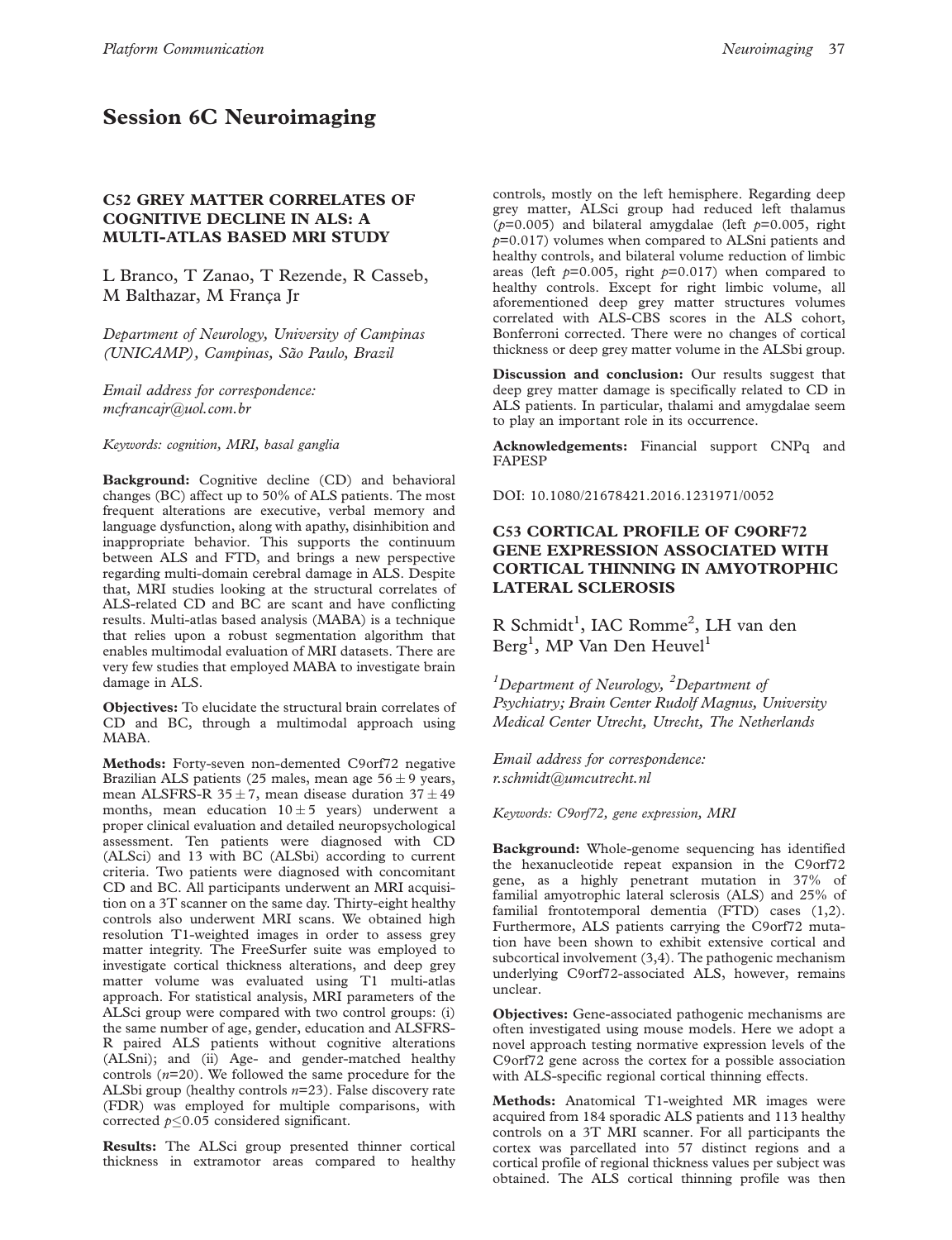<span id="page-38-0"></span>defined by the average region-wise patient-control differences. An average cortical C9orf72 gene expression profile was extracted from the Allen Human Brain Atlas (5), including RNA microarray data collected from postmortem brains of six human donors with no history of neuropsychiatric or neuropathological disorders. Gene expression levels were normalized across samples and across donors. The relationship between cortical thinning and C9orf72 expression was evaluated using Pearson's correlation analysis. Selecting 10,000 random genes from the total of 20,737 genes available in the Allen Human Brain Atlas provided the null model to test for statistical significance.

Results: We observed a significant correlation between normative levels of C9orf72 gene expression and ALSassociated effects of cortical thinning  $(r=-0.41, p=0.02)$ , indicating regions with lowest C9orf72 expression to be more severely affected in ALS. Occipital and parietal regions showed highest levels of C9orf72 gene expression and no cortical thinning, while precentral and entorhinal regions exhibited the strongest cortical thinning coinciding with lowest levels of C9orf72 gene expression.

Discussion and conclusions: Our observation that C9orf72 gene expression is correlated with cortical thinning suggests C9orf72 gene expression to be involved in the pathogenic mechanism underlying ALS. Cortical regions with relatively low C9orf72 gene expression showing strong cortical thinning may indicate that lower C9orf72 gene expression levels render regions more vulnerable to the disease.

### References

- 1. DeJesus-Hernandez M, et al. Neuron. 2011;72:245–56.
- 2. Van Rheenen W, et al. Neurology. 2012;79:878–82.
- 3. Bede P, et al. Neurology. 2013;81(4):361–9.
- 4. Walhout R, et al. Neurology. 2015;85:1780–8.
- 5. HawrylyczMJ, et al. Nature. 2012;489:391–9.

DOI: 10.1080/21678421.2016.1231971/0053

# C54 FUNCTIONAL AND STRUCTURAL CONNECTIVITY IN ALS – INSIGHTS FROM MRI CONNECTOME ANALYSES AND TMS

N Geevasinga<sup>1</sup>, MS Korgaonkar<sup>1,2</sup>, P Menon<sup>1</sup>, L Gomes<sup>3</sup>, S Foster<sup>3</sup>, M Kiernan<sup>4</sup>, S Vucic<sup>4</sup>

<sup>1</sup> Westmead Clinical School, University of Sydney, Sydney, NSW, Australia, <sup>2</sup>The Brain Dynamics Centre, Westmead Institute for Medical Research, Sydney, NSW, Australia, <sup>3</sup> Department of Radiology, Westmead Hospital, Sydney, NSW, Australia, 4 Brain and Mind Centre, University of Sydney, Sydney, NSW, Australia

Email address for correspondence: ngeevasi@med.usyd.edu.au

Keywords: MRI, Transcranial magnetic stimulation, pathophysiology

Background: Magnetic resonance imaging (MRI) and Transcranial magnetic stimulation (TMS) are commonly utilized approaches in evaluating pathophysiological processes underlying amyotrophic lateral sclerosis (ALS). We explored a novel aspect of MR imaging, utilizing Connectomics-based analysis of resting fMRI data to explore functional pathophysiological changes in ALS. In addition to this we also analysed MRI grey matter volume changes. Finally, we correlated MRI findings with a novel threshold tracking TMS approach which has previously been shown to identify early cortical dysfunction in ALS patients.

Objectives: To explore functional MRI connectivity changes and correlate these changes with a novel threshold tracking TMS technique to better understand the pathophysiological processes in ALS.

Methods: A prospective study was undertaken on 20 ALS patients and 20 age-matched controls. Resting functional connectomes were mapped based on BOLD sequences generated from functional MRI and were analyzed using a graph theoretical approach. Global brain (path length; a measure of integration and clustering coefficient; a measure of interconnectivity of a network) and local regional measures (nodal degree, a measure of participation within the brain network) were computed. Furthermore, grey matter volume was also measured from a T1 sequence to assess structural changes in ALS. Finally, threshold tracking TMS was undertaken to derive measures of cortical excitability, including the short interval intracortical inhibition (SICI).

Results: Connectome analysis revealed an overall increased connectivity with a higher clustering coefficient in ALS patients when compared to controls  $(p=0.04)$ . Interestingly, reduced nodal degree was seen in the frontal regions of the brain and an increased nodal degree was seen in the posterior occipital-temporal brain regions. Grey matter volume analysis revealed reduced volumes in the frontal and prefrontal regions in ALS patients when compared to controls  $(p<0.05)$ . TMS studies suggested cortical dysfunction in ALS patients, with a reduced SICI of  $1.4 \pm 2.4$ %. Multivariate analysis between MRI and TMS revealed that SICI significantly correlated with overall nodal degree in ALS patients  $(F (1, 15) = 1269.6,$  $p=0.02$ ). There was no significant correlation between SICI and overall grey matter volume.

Discussion: A novel MRI technique of functional connectivity highlights region specific abnormalities in ALS patients. Furthermore these changes correlate with a functional neurophysiological parameter of cortical hyperexcitability, which has previously been shown to be an early marker of cortical dysfunction. These techniques may aid in evaluating the complex pathophysiological processes underlying ALS.

DOI: 10.1080/21678421.2016.1231971/0054

# C55 THE PROGRESSION OF CEREBRAL PATHOLOGY IN ALS: A SIX-MONTHLY MULTI-MODAL MRI STUDY OVER TWO **YEARS**

R Menke, M Proudfoot, K Talbot, M Turner

Nuffield Department of Clinical Neurosciences, University of Oxford, Oxford, UK

Email address for correspondence: ricarda.menke@ndcn.ox.ac.uk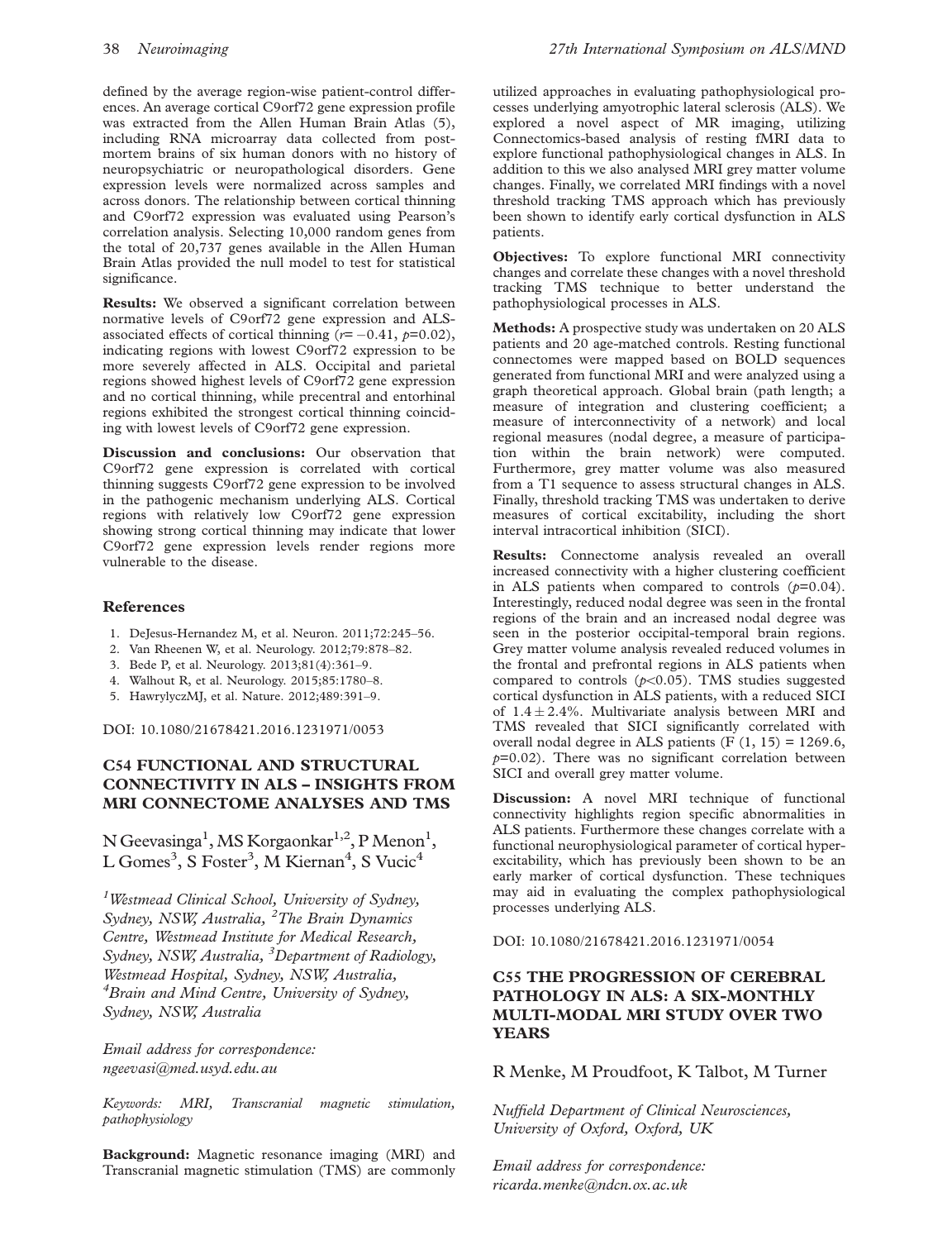#### Keywords: MRI, multimodal, progression

Background: The gold standard measure of disease progression is the revised Amyotrophic Lateral Sclerosis Functional Rating Scale (ALSFRS-R), based on broad measures of disability remote from histopathological changes. MRI is uniquely able to assess brain structure and function, and provide a deeper understanding of in vivo evolution of cerebral pathology, linking cellular and system dysfunction in ALS.

Objectives: To perform multi-modal analysis of structural and functional MRI in a cohort of patients in which data were acquired at six-monthly time points for two years.

Methods: Five time point T1-weighted and resting state fMRI (rs-fMRI) data were available in 16 patients (13 ALS, 3 PLS, mean age at first scan  $= 60 \pm 12$  years, mean ALSFRS-R =  $34 \pm 5$ ). Diffusion-weighted data was available for a subset of eleven patients. Average interval between time points was  $6.4 \pm 0.6$ ,  $6.7 \pm 0.5$ ,  $6.5 \pm 1.5$ , and  $7.2 \pm 1.6$  months. Grey matter changes were assessed using voxel-based morphometry (FSL-VBM) and shape analysis of sub-cortical structures (FSL-FIRST). White matter changes were assessed using tract-based spatial statistics (TBSS) of diffusion tensor imaging metrics. RsfMRI functional connectivity (FC) was investigated via independent component and dual regression analyses, with a VBM voxelwise regressor included in the FC analysis to control for confounding effects of grey matter decline. Linear changes with time and brain changes correlated with ALSFRS-R decline were studied.

Results: VBM analysis revealed widespread grey matter decline for both analyses, with overlapping areas covering precentral gyri and posterior cingulate cortex. Shape analysis of sub-cortical structures revealed progressive local atrophy of the thalamus, caudate, and pallidum bilaterally, and for the right putamen, hippocampus and amygdala. No significant white matter changes were found over time, or in relation to ALSFRS-R decline. Rs-fMRI analysis revealed FC decreases between the sensorimotor resting state network and the frontal pole, between a network comprising both thalami, and an area in the visual cortex both over time and in relation to ALSFRS-R decline. FC increases between the left fronto-parietal network and a region in the left primary motor cortex were seen for both statistical approaches.

Discussion and conclusion: In keeping with findings from a larger cohort with only two time points (1), grey matter MRI measures are the most prominent surrogate markers of disease progression. The FC results reveal a picture of regional decreases and increases noted in other studies (2), compatible with compensatory responses to disintegration of motor and frontal projection networks.

#### References

- 1. Menke RA, et al. Brain. 2014;137(Pt 9):2546–55.
- 2. Agosta F, et al. Neurobiol Aging. 2013. 34(2):419–27.

DOI: 10.1080/21678421.2016.1231971/0055

# C56 DEVELOPMENT OF AN AUTOMATED MRI-BASED DIAGNOSTIC PROTOCOL BASED ON DISEASE-SPECIFIC PATHOGENOMIC FEATURES IN AMYOTROPHIC LATERAL SCLEROSIS: A QUANTITATIVE DISEASE-STATE CLASSIFICATION STUDY

#### C Schuster, O Hardiman, P Bede

Academic Unit of Neurology, Biomedical Sciences Institute, Trinity College Dublin, Dublin, Ireland

Email address for correspondence: schustec $@$ tcd.ie

Keywords: biomarker, classification, binary logistic regression

Introduction: Despite advances in quantitative neuroimaging, the diagnosis of ALS remains clinical and MRIbased biomarkers are not currently used to aid the diagnosis. The objective of this study is to develop a robust, multi-modal classification protocol and assess its diagnostic accuracy in an independent, early-stage data set.

Methods: 147 participants (81 ALS patients and 66 healthy controls (HC)) were divided into a training sample (75%) and a validation sample (25%). Patients and healthy controls in the validation sample underwent longitudinally follow-up imaging. Discriminating input features were selected based on group comparisons between patients and controls in the training sample to compute a binary regression. Tract-based white matter alterations were explored based on fractional anisotropy (FA), radial (RD), mean (MD), and axial diffusivity (AD) indices. Grey matter alterations were explored using voxelbased morphometry. After removing age-related variability, indices of grey and white matter integrity were included in a cross-validated binary logistic regression model to determine the probability of individual scans indicating ALS. The resulting algorithm was then validated in an independent sample and further evaluated based on the follow-up scans of these participants. The sensitivity, specificity and accuracy of this approach were calculated for each sub-cohort separately.

Results: Based on the group comparisons, the following brain structures were selected as input features for the classification algorithm: the mean grey matter density of the precentral gyrus, the mean FA and RD of the genus, the body and the splenium of the corpus callosum, the inferior corticospinal tracts, the cerebral peduncles, the posterior and anterior limbs of the internal capsule, the inferior coronae radiata and the superior corona radiata. Using a cut-off score of 50% probability, the model was able to discriminate ALS patients and HC with good sensitivity (80.0%) and moderate accuracy (70.0%) in the training sample and good sensitivity (85.7%) and accuracy (78.4%) in the independent validation sample.

Conclusions: This study seeks to translate advances in ALS biomarker research into pragmatic clinical applications by outlining an approach for individual-data interpretation. The advantage of using a binary logistic regression approach is that it results in a probability score which can be integrated into clinical decisionmaking in the diagnostic phase of the disease.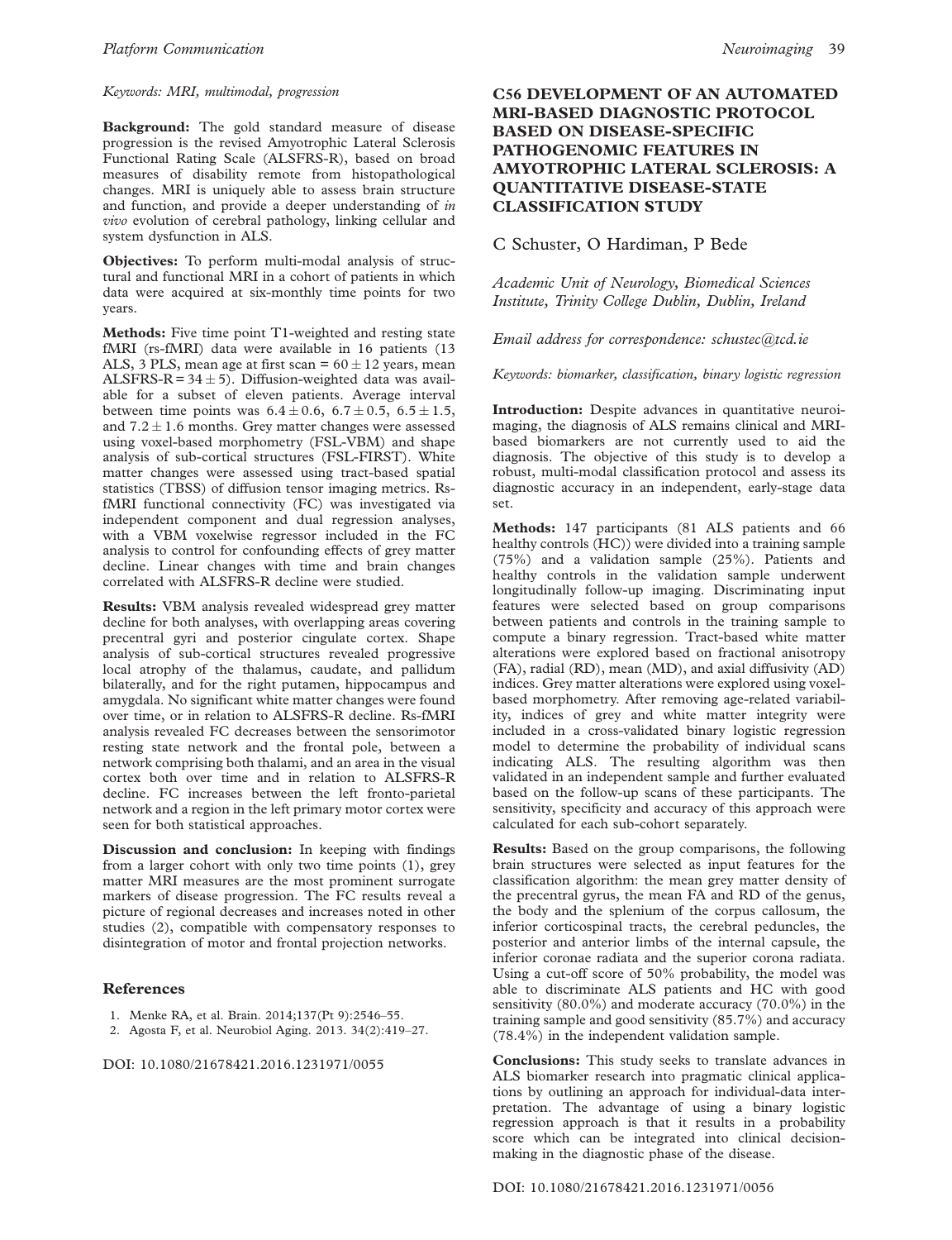# C57 DATA-DRIVEN MODELLING OF DIFFUSION MRI CHANGES IN ALS INDICATES EVOLUTION OF DISTAL PRIOR TO PROXIMAL CORTICOSPINAL TRACT PATHOLOGY

 $M$  Gabel<sup>1</sup>, R Broad<sup>1</sup>, S Tsermentseli<sup>2</sup>, LH Goldstein<sup>3</sup>, A Al-Chalabi<sup>3</sup>, D Alexander<sup>4</sup>, AL Young<sup>4</sup>, PN Leigh<sup>1</sup>,  $M$  Cercignani<sup>1</sup>

<sup>1</sup> Brighton & Sussex Medical School, Falmer, UK, <sup>2</sup>University of Greenwich, London, UK,  ${}^{3}$ King's College London, London, UK, <sup>4</sup>University College London, London, UK

Email address for correspondence: m.gabel@bsms.ac.uk

Keywords: disease progression, MRI, event-based model

Background: A key aim of medical science is modelling patterns of disease progression; these patterns increase understanding of the disease, and help construct staging systems that assist diagnosis and treatment. Within ALS disease progression modelling, there is a need to integrate clinical observation-based staging systems such as (1), which suffer from low temporal resolution, with 'unbiased' staging of biomarkers. To this end, we have adapted and extended an event-based model (EBM) for ALS from previous work in Alzheimer's disease (2,3). Unlike traditional models of disease progression, eventbased models do not rely on a priori staging of patients but extract the event ordering directly from the data, thus minimizing subjective bias. In MR imaging, fractional anisotropy (FA) derived from diffusion tensor imaging is an obvious candidate to test the hypothesis that imaging events can be staged in the EBM.

Objectives: Using modern and historical amyotrophic lateral sclerosis (ALS) datasets comprising diffusion MRI data, we used a novel event-based model to analyse the likely ordering of these biomarkers in the progression of ALS.

Methods: The historical dataset was derived from a crosssectional sample of 28 ALS patients and 26 matched controls (4), and the modern dataset was similarly derived from 23 ALS patients and 23 matched controls (5). No ALS patients were classified as having ALS-FTD. All the diffusion-weighted images were co-registered and then normalized into MNI space using ANTs 2.1.0, and the JHU label atlas was used to derive the FA values for specific tracts.

Results: The most likely order of progression showed that FA changes in the lower aspect of the corticospinal tract (CST) occur at an early stage of disease evolution, with changes in the upper aspect occurring at a later stage. This result was found individually in both datasets, as well as when combining them.

Discussion: This proof-of-principle study shows that data-driven models of ALS progression are feasible. Our results suggest very robustly that damage to CST starts in the lower aspect. Nevertheless, some important limitations must be discussed. The small sample size may have biased our results. We have tried to address this issue by assessing how the results varied across two separate datasets, both individually and combined. While the CST results were consistent across the entire process, results for other regions such as the corpus callosum were less constant, suggesting that the biomarker ordering in the wider population may diverge from this sequence. Future studies on larger datasets are warranted.

Conclusion: These findings may provide support for the 'dying-back' hypothesis of motor neurone degeneration.

Acknowledgements: Funding for this work was provided by the Motor Neurone Disease Association, Grant number: Cercignani/Oct12/865-792.

#### References

- 1. Roche JC, Rojas-Garcia R, Scott KM, et al. Brain. 2012;135:847–852.
- 2. Fonteijn HM, Modat M, Clarkson MJ, et al. NeuroImage. 2012;60:1880–1889.
- 3. Young AL, Oxtoby NP, Daga P, et al. Brain. 2014;137:2564–77.
- 4. Tsermentseli S, Leigh PN, Taylor LJ, et al. ALS-FTD. 2015;17:69–76.
- 5. Broad R, Gabel MC, Cercignani M, et al. ALS-FTD. 2015;16:97–114.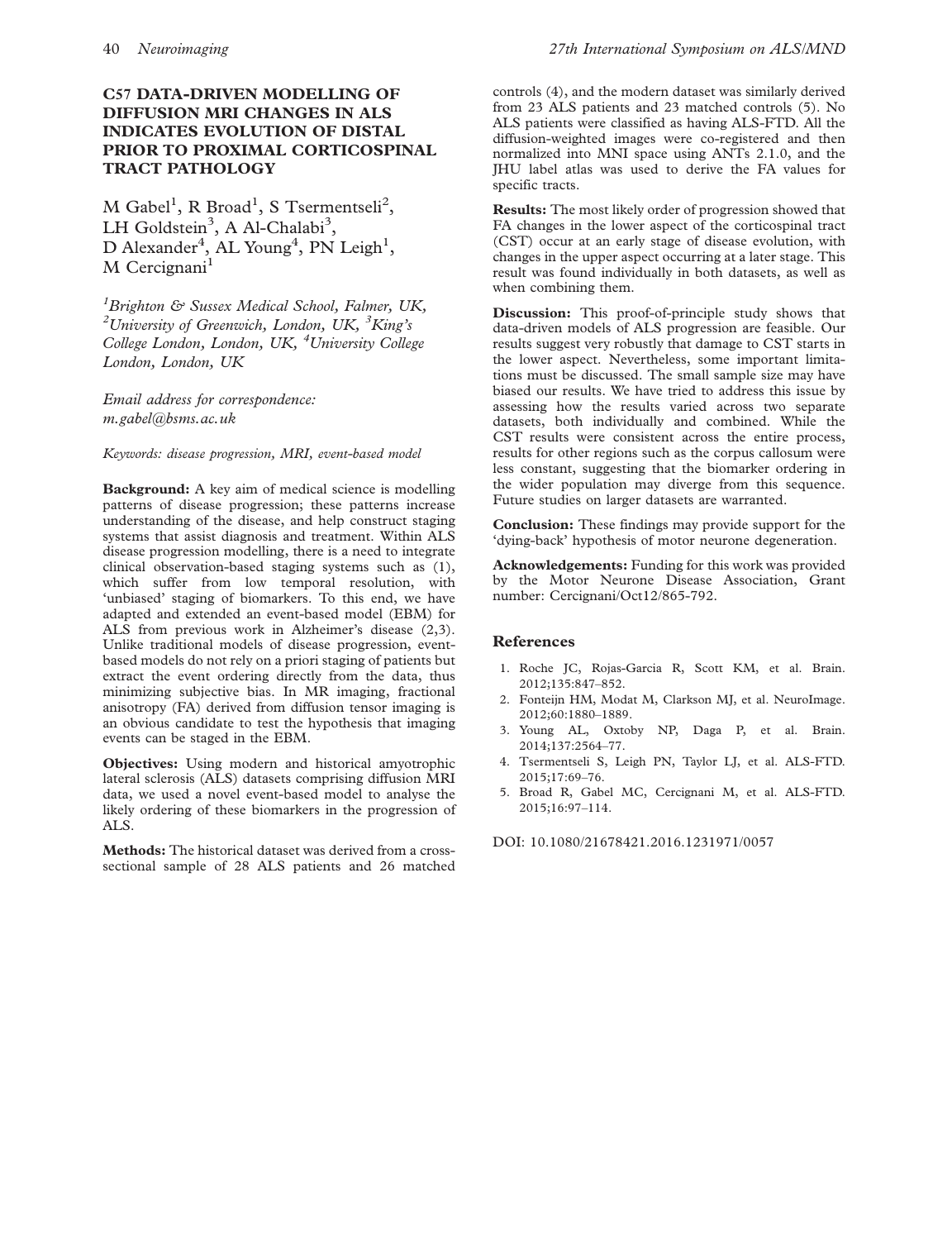# Session 7A Epigenetics and Genomics

## C58 EPIGENETIC PATHWAYS TO NEUROPSYCHIATRIC AND NEUROLOGICAL DISEASE

I Mill $^{1,2}$ 

<sup>1</sup>University of Exeter, Exeter, Devon, UK,  ${}^{2}KCL$ , London, UK

Email address for correspondence: J.Mill@exeter.ac.uk

Keywords: epigenetics, genetics, genomics

Contemporary research aimed at exploring the etiology of neurological and neuropsychiatric disease has focused primarily on DNA sequence variation, with considerable success. Increasing knowledge about the biology of the genome also highlights an important role for epigenetic variation in human health and disease; recent methodological advances mean that epigenome-wide association studies (EWAS) are now feasible for complex disease phenotypes. In this talk I will present on-going work from our group aimed at identifying epigenetic variation associated with a diverse range of brain disorders including: schizophrenia, autism and Alzheimer's disease. I will describe an analysis of dynamic DNA modifications (5 methylcytosine and 5 hydroxymethylcytosine) across human brain development, highlighting how the prenatal period is a time of considerable epigenomic plasticity in the brain, and the importance of neurodevelopmentallydynamic loci in disorders affecting the mature brain. I will also describe the impact of genetic variation on the epigenome, presenting our recent analysis of DNA methylation quantitative trait loci (mQTLs) in a large collection of fetal and adult brain samples. In particular, I will highlight how epigenetic variation can be used to refine signals from genetic studies of complex disease. Finally, I will outline some of the issues related to epigenetic epidemiological studies of brain diseases and explore the feasibility of identifying peripheral biomarkers of disease phenotypes manifest in inaccessible tissues such as the brain.

DOI: 10.1080/21678421.2016.1231971/0058

# C59 EPIGENETIC MODELING AND THERAPEUTIC TARGETING OF THE EXPANDED C9ORF72 LOCUS

Z Zeier, R Esanov, N Andrade, M Benatar, C Wahlestedt

University of Miami, Miami, FL, USA

Email address for correspondence: zzeier@med.miami.edu

Keywords: C9ORF72, iPSC, Epigenetics

Background: The most common known genetic cause of both ALS and FTD is a repeat expansion mutation within the C9ORF72 gene. The mutation leads to partial epigenetic repression of the locus, yet mutant RNAs and dipeptide repeat proteins (DPRs) are still produced in sufficient quantities to confer neurotoxicity. Expanded C9ORF72 alleles are enriched with repressive histone tail modifications, DNA hypermethylation of the promoter, and reduced transcription rates. Notably, a higher degree of epigenetic repression results in a modestly attenuated phenotype. The degree to which toxic C9ORF72 RNAs, DPRs, and loss of gene function confer pathology remains unresolved. Furthermore, while nuclear stress and disruption of nucleocytoplasmic trafficking (NCT) are key features of C9ALS/FTD, it remains to be determined whether nuclear import, nuclear export, or both are primarily affected.

Objectives: The primary goals of our ongoing studies are to develop and characterize appropriate motor neuron model systems in order to (i) investigate epigenetic features of the C9ORF72 repeat expansion mutation, (ii) conduct therapeutic screening campaigns and (iii) identify relevant cellular phenotypes to advance therapeutic development.

Methods: From accessible patient tissues, we used cellular reprogramming to generate motor neurons that harbor the C9ORF72 expansion mutation. We then used bisulfite pyrosequencing and hydroxymethylation sensitive restriction digest and PCR to assess 5 methylcytosine (5mC) and 5 hydroxymethylcytosine (5hmC) within the C9ORF72 gene promoter. We carried out a C9ORF72 gene expression-based screen using reprogrammed motor neurons to interrogate an epigenetic small molecule library and developed a fluorescent reporter protein to quantify nucleocytoplasmic trafficking kinetics.

Results: Our data show that DNA hypermethylation of the C9ORF72 promoter is recapitulated in reprogrammed motor neurons, indicating they are a relevant epigenetic model system. Furthermore, we identified a novel epigenetic feature of the C9ORF72 expansion, 5hmC, which is present both in reprogrammed motor neurons and clinical samples. We found inhibitors of jumonji domain histone lysine demethylases (JMJ-KDMs), which carry out the catalytic activity of most histone demethylases, reduce C9orf72 gene expression levels.

Discussion and conclusions: Our finding that 5hmC is enriched within the expanded C9ORF72 promoter indicates that active DNA demethylation may prevent more complete epigenetic silencing of the locus. While seemingly unrelated to this mechanism, hits from our epigenetic small molecule screen identified jumonji domain inhibitors that reduce C9ORF72 expression, and may therefore hold therapeutic value. In light of the emerging consensus that dysregulation of NCT is the cellular phenotype at the heart of C9ALS/FTD pathophysiology, therapeutic agents capable of restoring normal transport kinetics are likely to have the shortest path towards clinical translation. We hypothesize that epigenetic regulation of the expanded locus represents a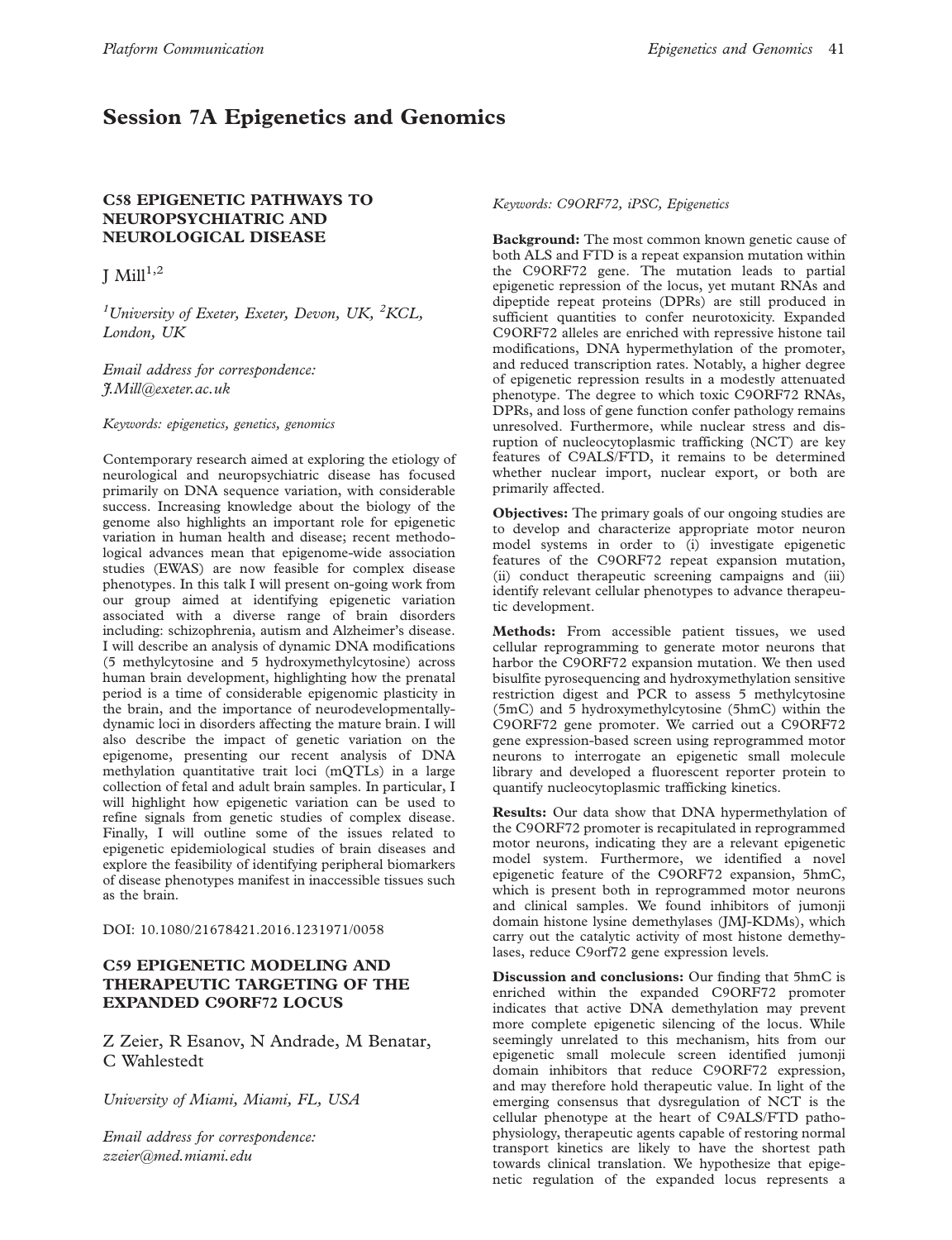promising therapeutic strategy to reduce the load of toxic RNA and DPR species and restore cellular phenotypes, including NCT.

DOI: 10.1080/21678421.2016.1231971/0059

# C60 CHANGES IN EXPRESSION LEVELS OF HOMEOBOX GENES AND TRANSTHYRETIN IN PATIENTS WITH C9ORF72 REPEAT EXPANSIONS

M Van Blitterswijk<sup>1</sup>, N Finch<sup>1</sup>, X Wang<sup>2</sup>, M Baker<sup>1</sup>, M Heckman<sup>3</sup>, T Gendron<sup>1</sup>, K Bieniek $^1$ , J Wuu $^4$ , M Dejesus-Hernandez $^1,$ P Brown<sup>1</sup>, J Chew<sup>1</sup>, K Jansen-West<sup>1</sup>, L Daughrity<sup>1</sup>, A Nicholson<sup>1</sup>, M Murray<sup>1</sup>, V Belzil<sup>1</sup>, E Lee<sup>5</sup>, K Josephs<sup>6</sup>, J Parisi<sup>6</sup>, D Knopman<sup>6</sup>, R Petersen<sup>6</sup>, L Petrucelli<sup>1</sup>, B Boeve<sup>6</sup>, N Graff-Radford<sup>7</sup>, Y Asmann<sup>2</sup>, D Dickson<sup>1</sup>, M Benatar<sup>4</sup>, R Bowser<sup>8</sup>, K Boylan<sup>7</sup>, R Rademakers<sup>1</sup>

<sup>1</sup>Department of Neuroscience, <sup>2</sup>Department of Health Sciences Research, <sup>3</sup>Division of Biomedical Statistics and Informatics; Mayo Clinic, Jacksonville, FL, USA, <sup>4</sup>Department of Neurology, University of Miami, Miami, FL, USA, <sup>5</sup>Department of Pathology and Laboratory Medicine, Perelman School of Medicine, University of Pennsylvanie, Philadelphia, PA, USA, <sup>6</sup>Department of Neurology, Mayo Clinic, Rochester, MN, USA, <sup>7</sup>Department of Neurology, Mayo Clinic, Jacksonville, FL, USA, 8 Divisions of Neurology and Neurobiology, Barrow Neurological Institute, St Joseph's Hospital and Medical Center, Phoenix, AZ, USA

Email address for correspondence: vanblitterswijk.marka@mayo.edu

Keywords: C9ORF72, transthyretin, homeobox genes

Background: A hexanucleotide repeat expansion in chromosome 9 open reading frame 72 (C9ORF72) represents the most common genetic cause of motor neuron disease (MND) and frontotemporal lobar degeneration (FTLD). Much remains unknown about the mechanism underlying C9ORF72-related diseases, and importantly, no validated biomarkers exist for diagnostic purposes, as prognostic indicators, or to monitor drug effects.

Objective: We performed a genome-wide brain expression study to reveal the underpinnings of diseases linked to a repeat expansion in C9ORF72 and to identify potential biomarkers.

Methods: From the Mayo Clinic Florida Brain Bank, we selected 32 patients with a pathological diagnosis of FTLD and/or MND who harbored C9ORF72 repeat expansions, 30 patients with FTLD and/or MND without repeat expansions, and 20 control subjects without neurological diseases, for whom frozen cerebellum and/or frontal cortex was available. In addition to

genome-wide expression arrays, we used genome-wide methylation arrays, methylation-sensitive restriction enzyme digests, quantitative real-time PCR, cell culture experiments, Western blotting, and enzyme-linked immunosorbent assays.

Results: Excitingly, our analysis revealed a significant upregulation of homeobox (HOX) genes in C9ORF72 expansion carriers. This up-regulation of genes that play a vital role in neuronal development was most profound in the cerebellum, when comparing expansion carriers to patients without an expansion (top hit: homeobox A5 (HOXA5),  $p=4.09e-14$ ). Additionally, we observed an up-regulation of transthyretin (TTR,  $p=4.98e-04$ ), an extracellular protein that is involved in neuroprotection. Previously, we investigated the levels of known C9ORF72 transcript variants and intron containing transcripts in brain tissue specimens of 56 C9ORF72 expansion carriers, 31 FTLD and/or MND patients without expansions, and 20 control subjects. In this cohort, we next confirmed that HOXA5 and TTR transcript levels were higher in our C9ORF72 expansion carriers than in patients without expansions or in control subjects  $(p \le 7.69e - 05)$ . Interestingly, we also noticed that HOXA5 and TTR transcript levels were associated with C9ORF72 variant 2 transcript levels (overall:  $p \le 2.21e - 06$ ) as well as with intron containing transcript levels (expansion carriers:  $p \le 0.003$ ), suggesting that disease-related changes in those transcripts may have triggered the up-regulation of HOXA5 and TTR. Furthermore, for HOXA5, we uncovered associations with dipeptide-repeat proteins aberrantly translated from the repeat expansion ( $p \le 0.0002$ ) and with methylation levels of the C9ORF72 promoter  $(p<0.001)$ . For TTR, on the other hand, we showed that changes in transcript levels were reflected by changes in protein levels, both in the cerebellum  $(p<0.05)$  and cerebrospinal fluid  $(p=0.0001)$ .

Discussion and conclusions: Our identification of genes involved in developmental processes and neuroprotection sheds light on potential compensatory mechanisms influencing the occurrence, presentation, and/or progression of C9ORF72-related diseases. Moreover, given that TTR contributes to neurodegenerative diseases and its protein levels may be changed in cerebrospinal fluid, we suggest that TTR requires further study as a potential biomarker for C9ORF72-related diseases.

DOI: 10.1080/21678421.2016.1231971/0060

# C61 A GENE SIGNATURE FOR AMYOTROPHIC LATERAL SCLEROSIS ASSOCIATED WITH TDP-43 PATHOLOGY

J Cooper-Knock<sup>1</sup>, G Altschuler<sup>1</sup>, W Wei<sup>1</sup>, C Green<sup>1</sup>, J Bury<sup>1</sup>, P Heath<sup>1</sup>, M Wyles<sup>1</sup>, C Gelsthorpe<sup>1</sup>, B Traynor<sup>2</sup>, Rj Highley<sup>1</sup>, A Pons<sup>1</sup>, J Kirby<sup>1</sup>, P Shaw<sup>1</sup>, W Hide<sup>1,3</sup>

<sup>1</sup>Sheffield Institute for Translational Neuroscience, Sheffield, UK,  ${}^{2}$ National Institute on Aging, Bethesda, MD, USA, <sup>3</sup>Harvard School of Public Health, Boston, MA, USA

Email address for correspondence: j.cooperknock@sheffield.ac.uk

Keywords: biomarker, TDP-43, gene expression profiling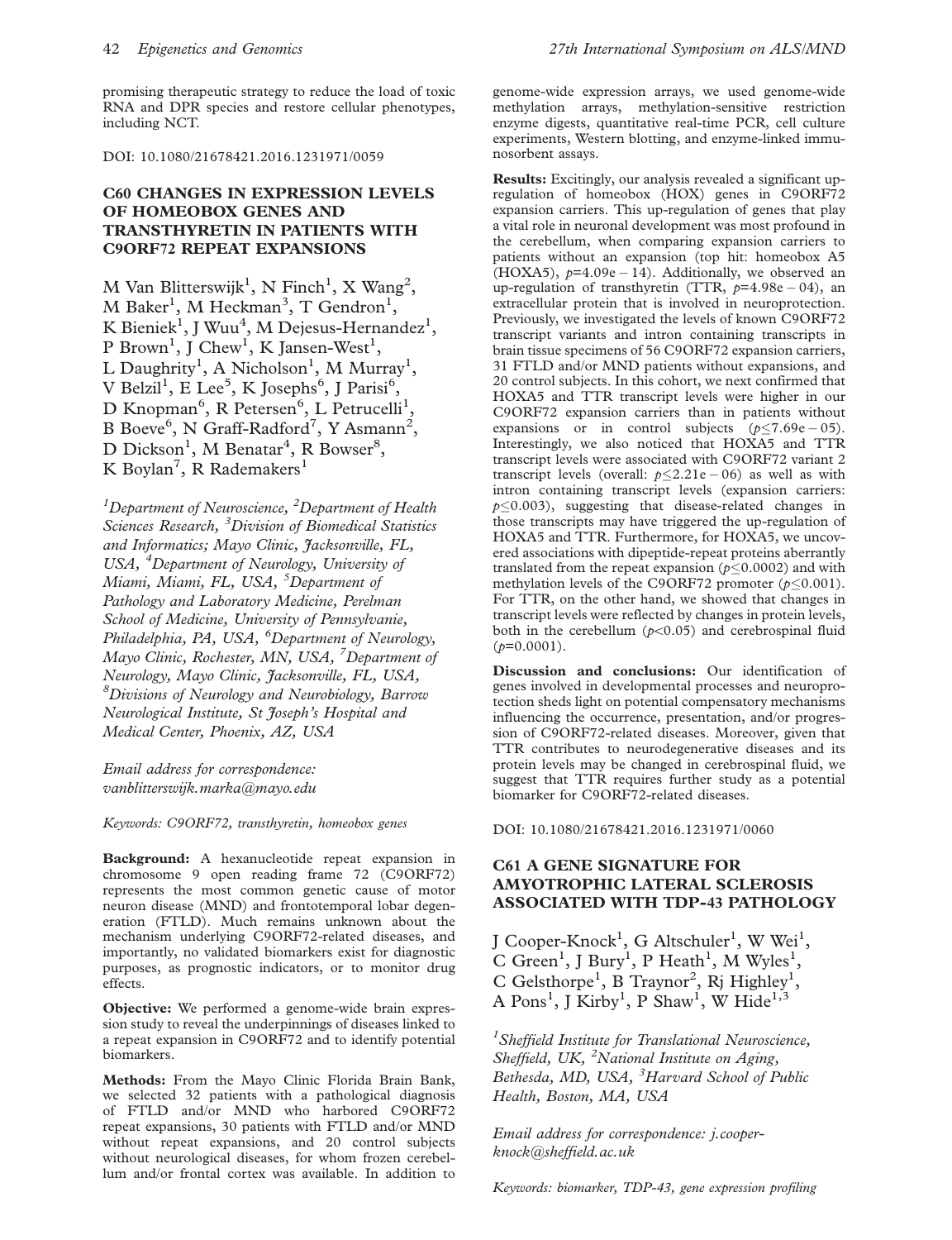Background: A prognostic biomarker for amyotrophic lateral sclerosis (ALS) does not exist. Current measures are observational but not predictive. The majority of ALS is characterised by cytoplasmic TDP-43-positive proteinaceous inclusions within motor neurons. Mutations in TARDBP, the gene encoding TDP-43, cause ALS, suggesting a key role for this protein.

Objectives: To establish a molecular signature of TDP-43 pathology which informs ALS biology and provides a prognostic biomarker.

Methods: We conducted immunohistochemistry and profiled total RNA from ALS-motor neurons. Chosen patients had TDP-43-positive disease, but were from disparate mutational backgrounds. Expressed transcripts which significantly tracked counts of proteinaceous inclusions within motor neurons (Spearman rank correlation,  $p<0.01$ ) were selected. To better characterise upstream molecular pathogenesis, these tracking transcripts were used as seeds in a larger sample set  $(n=17)$  to identify coexpressed transcripts and so to generate networks. Networks help to define sets of genes with a common function. Networks were evaluated for enrichment (Fisher's exact test,  $p<0.05$ ) with prognostic genes in motor neurons  $(n=17)$  and lymphoblastoid cells, and for genes carrying ALS-susceptibility variants with genomewide association. Prognostic genes were identified by Spearman rank correlation with disease duration  $(p<0.05)$ in motor neurons; and by differential expression (Wilcox rank-sum test,  $p<0.05$ ) between cells from patients with short ( $\langle 2 \rangle$  years,  $n=18$ ) and long ( $>4$  years,  $n=8$ ) disease duration in lymphoblastoid lines. As a control, enrichment of prognostic and susceptibility genes was assessed in genes expressed specifically in non-diseased motor neurons.

Results: We identified 83 transcripts that closely tracked pathology-load in ALS-motor neurons; co-expression analysis developed these into 82 network modules. Sixteen modules are enriched with prognostic genes in motor neurons and lymphoblastoid cells. One module of 65 genes is disproportionately enriched with prognostic genes in lymphoblastoid cells  $(p=5.47E-22)$ . Based on the detection of prognostic expression differences in a peripheral tissue, we chose this module for assessment as a potential biomarker. Significant enrichment with ALSsusceptibility genes  $(p=0.01)$  within our candidate biomarker module suggests an upstream role in neurodegeneration. Remarkably, addition of genes with similar function to the biomarker module improves enrichment with prognostic and susceptibility genes, suggesting the function of this module is important to ALS-pathogenesis. The biomarker module is enriched for neuroinflammatory genes  $(p<0.05)$ . Genes expressed specifically in nondiseased motor neurons do not show similar enrichment at any stage, suggesting our biomarker module carries an ALS-specific signal.

Conclusion: Our biomarker module provides insight into ALS and bridges the gap from neuropathology to clinical severity. For the first time, we identify a potential link between neuroinflammation and TDP-43 pathology.

Acknowledgements: JCK holds a NIHR Clinical Lectureship. Biosample collection was supported by the MND Association and the Wellcome Trust (PJS).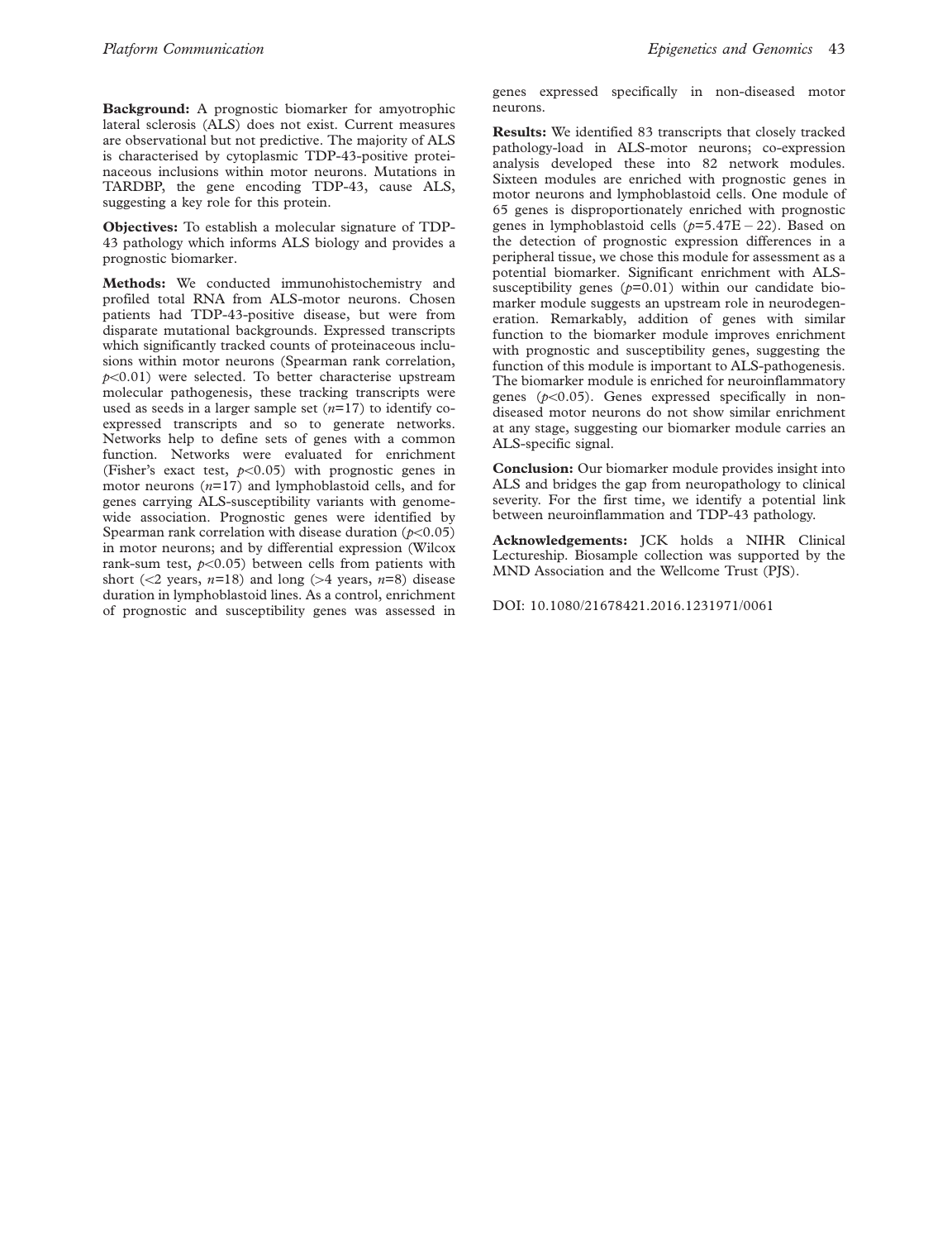# Session 7B Symptomatic Treatments

# C62 THE CANALS STUDY: A RANDOMIZED, DOUBLE-BLIND, PLACEBO-CONTROLLED, MULTICENTRE STUDY TO ASSESS THE SAFETY AND EFFICACY ON SPASTICITY SYMPTOMS OF A CANNABIS SATIVA EXTRACT IN MOTOR NEURON DISEASE PATIENTS

N Riva $^1$ , G Mora $^2$ , G Sorarù $^3$ , C Lunetta $^4$ , Y Falzone<sup>1</sup>, K Marinou<sup>2</sup>, E Maestri<sup>3</sup>, R Fazio<sup>1</sup>, M Comola<sup>1</sup>, G Comi<sup>1</sup>

<sup>1</sup>Department of Neurology, Division of Neuroscience, Institute of Experimental Neurology (INSPE), San Raffaele Scientific Institute, Milan, Italy, <sup>2</sup>Department of Neurology, Fondazione Salvatore Maugeri IRCCS, Istituto Scientifico di Milano, Milan, Italy, <sup>3</sup>Department of Neurosciences, University of Padova, Padova, Italy, 4 NEuroMuscular Omnicentre (NEMO), Fondazione Serena, Ospedale Cà granda, Milan, **Italy** 

Email address for correspondence: riva.nilo@hsr.it

Keywords: therapy; spasticity, cannabinoids

Background: Spasticity is one of the major determinants of functional loss and decline in quality of life in ALS and other motor neuron disease (MND) patients. In recent years, several clinical trials have tested the efficacy of cannabis on spasticity in multiple sclerosis.

Objectives: The study's primary aim was to evaluate the safety, tolerability and efficacy of a Cannabis sativa extract medium-term treatment (6 weeks) to improve spasticity in MND patients.

Methods: 60 consecutive patients fulfilling specific inclusion criteria were randomized, double blinded and allocated to receive a cannabis extract oral spray or placebo. The primary end-point was improvement in the 5-points modified Ashworth Scale (MAS). Secondary End-points: spasticity, spasm frequency and sleep disruption (0–10 NRS score); Function: walking ability, functional scores (ALSFRS-R); pain (0–10 NRS score). The Global Impression of Change (GIC) for the patient, carer and clinician.

Results: The study drug was well-tolerated and none of the patients included withdrew from the study. We observed a positive trend for improvement of all outcome measures in the active drug arm compared to the placebo group, which reached statistical significance for the MAS mean score ( $p=0.013$ ) and pain NRS ( $p=0.013$ ). Patients'

GIC demonstrated a significant subjective improvement in 55% of subjects  $(p=0.001)$ .

Conclusions: Our pilot study suggests that cannabinoids may represent a valuable option for spasticity treatment in MND patients. Moreover, it may have additional beneficial effects such as pain relief. Further studies are needed in order to confirm our results and to explore the potential neuroprotective effects of cannabinoids.

Acknowledgements: This study has been funded by Fondazione Italiana di Ricerca per la Sclerosi Laterale Amiotrofica (AriSLA, CANALS Project).

DOI: 10.1080/21678421.2016.1231971/0062

# C63 AEROBIC EXERCISE THERAPY IN PATIENTS WITH AMYOTROPHIC LATERAL SCLEROSIS (FACTS-2-ALS): A RANDOMIZED CLINICAL TRIAL

A Van Groenestijn<sup>1,2</sup>, C Schröder<sup>1</sup>, R Van Eijk<sup>3</sup>, J Veldink<sup>3</sup>, A Visser-Meily<sup>1†</sup>, LH van den Berg<sup>3†</sup>

<sup>1</sup> Brain Center Rudolf Magnus and Center of Excellence for Rehabilitation Medicine, University Medical Center Utrecht, <sup>2</sup>De Hoogstraat Rehabilitation, Utrecht, The Netherlands, <sup>3</sup>Brain Center Rudolf Magnus, Department of Neurology, University Medical Center Utrecht, The Netherlands

Email address for correspondence: a.v.groenestijn@dehoogstraat.nl

Keywords: exercise, quality of life, multidisciplinary care

Background: Weakness caused by motor neuron degeneration in ALS may result in avoidance of physical activity resulting in cardiovascular deconditioning and disuse weakness. This may be reversed by including aerobic exercise therapy (AET) in a multidisciplinary care program.

Objectives: To examine the effects of AET versus usual care (UC) on QoL, global function, social participation, strength of leg muscles and lung function in ALS.

Methods: In a multicenter, assessor-blinded, randomized clinical trial, patients with ALS were randomly assigned to AET or UC. AET consisted of a 16-week individually tailored aerobic exercise programme on a cycle ergometer and a stepboard, three times a week: twice at home and once in clinic. A biphasic randomization model with postponed information was used. First, patients were asked to participate in a longitudinal study including four measurements (first permission): at baseline  $(t=0)$ , 4 months  $(t=1)$ , 7 months  $(t=2)$ , and 10 months  $(t=3)$ respectively. Second, patients were randomized: patients randomized to AET were asked to sign the informed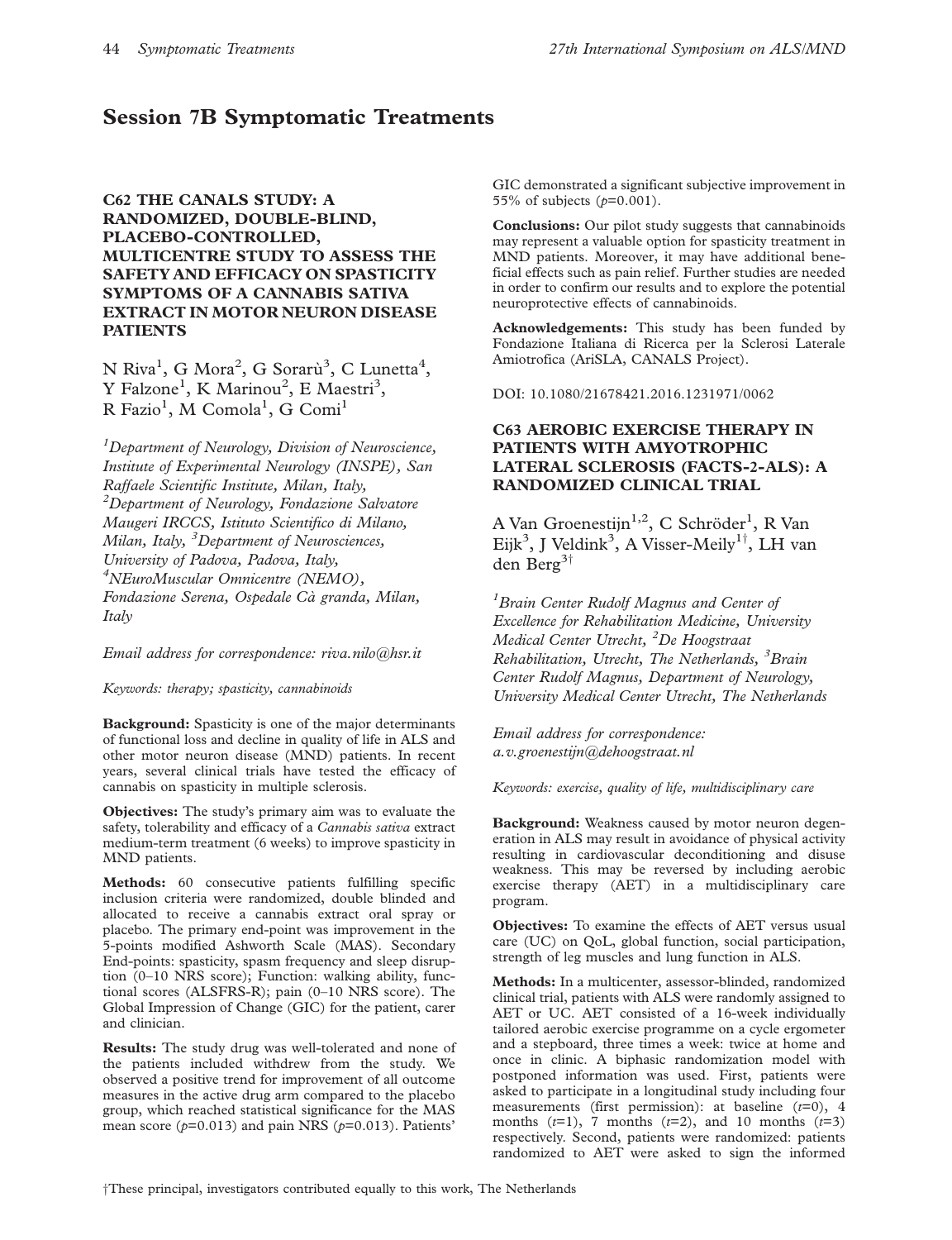consent (second permission). Patients randomized to UC did not receive additional information to prevent disappointment of withholding treatment. The primary endpoint was change in QoL (ALSAQ-40). Secondary endpoints were change in global function (ALSFRS-R), social participation (Sickness Impact Profile, social dimension), muscle strength of legs (hand-held dynamometry) and lung function (FVC %) assessed by two linear mixed models adjusted for baseline inequalities. Perprotocol (PP) analysis was performed including patients who attended $>75\%$  of the training sessions and were not lost to follow-up at 10 months.

Results: 149 patients met the eligibility criteria, 15 were enrolled in another intervention, 77 declined to participate (first permission). Fifty-seven participants were randomized; 27 to AET and 30 to UC. Nine patients declined to start AET (second permission) due to alternative activities or fast disease progression. Intention-to-treat analyses showed that AET did not have a significant effect on any of the outcome measures compared to UC. Ten of 18 patients who received AET were able to attend 75% of the sessions with sufficient follow-up. PP-analyses showed significantly less deterioration in ALSFRS-R score (slope  $-0.45$ , vs  $-1.09$ ;  $p=0.015$ ) and FVC % (slope  $-0.76$  vs  $-2.29$ ;  $p=0.016$ ) compared to UC. Patients who completed  $\geq$  75% of AET sessions had a less steep ALSFRS-R slope at inclusion (0.24 vs 0.51), less bulbar symptoms (10% vs 35%), and higher baseline physical activity/day (4.2 vs 2.4 METs/day).

Conclusions and recommendations: This RCT shows that AET has a beneficial effect only in a selected group of ALS patients with a relatively slow disease progression, a spinal onset and a higher physical activity per day at baseline. In this group, AET can preserve global function and lung function. Further research should focus on the specific factors that contribute to this beneficial effect to optimize patient selection.

DOI: 10.1080/21678421.2016.1231971/0063

# C64 MEDITATION TRAINING FOR PEOPLE WITH AMYOTROPHIC LATERAL SCLEROSIS: A RANDOMIZED CLINICAL **TRIAL**

F Pagnini<sup>1,2</sup>, A Marconi<sup>3</sup>, A Tagliaferri<sup>2</sup>, M Manzoni<sup>4</sup>, R Gatto<sup>2</sup>, V Fabiani<sup>2</sup>, G Gragnano<sup>3</sup>, G Rossi<sup>3</sup>, E Volpato<sup>1,5</sup>, P Banfi<sup>5</sup>, A Palmieri<sup>6</sup>, F Graziano<sup>7</sup>, G Castelnuovo<sup>1,8</sup>, M Corbo<sup>9</sup>, E Molinari<sup>1,8</sup>, V Sansone<sup>3</sup>, C Lunetta<sup>3</sup>

<sup>1</sup>Department of Psychology, Università Cattolica del Sacro Cuore, Milan, Italy, <sup>2</sup>Azienda Ospedaliera Niguarda Ca' Granda, Milan, Italy, 3 NEuroMuscular Omnicentre (NEMO), Fondazione Serena Onlus, Ospedale Niguarda Ca` Granda, Milan, Italy, <sup>4</sup>E-Campus University, Novedrate, Italy, <sup>5</sup>IRCCS Fondazione Don Carlo Gnocchi ONLUS, Milan, Italy, <sup>6</sup>Department of Philosophy, Sociology, Pedagogy and Applied Psychology, University of Padova, Padova, Italy, <sup>7</sup>Department of Brain and Behavioural Sciences, Medical and Genomic Statistics Unit, Universita`

degli Studi di Pavia, Pavia, Italy, <sup>8</sup>Istituto Auxologico Italiano IRCCS, Psychology Research Laboratory, Ospedale San Giuseppe, Piancavallo, Italy, <sup>9</sup>Department of Neurorehabilitation Sciences, Casa Cura Policlinico, Milan, Italy

Email address for correspondence: francesco.pagnini@unicatt.it

Keywords: quality of life, mindfulness, meditation

Background: There is a lack of studies about psychological interventions for the promotion of well-being in people with Amyotrophic Lateral Sclerosis. We aimed to test the efficacy of an ALS-specific mindfulness-based intervention on the improvement of quality of life.

Methods: We conducted a randomized, open-label and controlled clinical trial of the efficacy of an ALS-specific meditation program in promoting quality of life. Adults who received a diagnosis of ALS within 18 months were randomly assigned to an 8-week meditation training (based on the original mindfulness-based stress reduction program and tailored for people with ALS) or to the usual care. Quality of life, assessed with the ALS-Specific Quality of Life Revised (ALSSQOL-R), represented the primary outcome, while secondary outcomes included anxiety and depression, assessed with the Hospital Anxiety and Depression Scale (HADS), and specific quality of life domains (Negative Emotion, Interaction with People and the Environment, Intimacy, Religiosity, Physical Symptoms and Bulbar Symptoms, all factors of the ALSSQOL-R). Participants were assessed at recruitment and after 2, 6 and 12 months. The efficacy of the treatment was assessed on an intention-to-treat basis in a linear mixed model. Study protocol was registered in ISRCTN registry, with the ID no. 88066803.

Results: One hundred participants were recruited between November 2012 and December 2014. Over time, there was a significant difference between the two groups in term of quality of life  $(\beta=0.24, p=0.015,$  $d=0.89$ ). Significant differences between groups over time were also found for anxiety, depression, negative emotions, and interaction with people and environment.

Conclusion: An ALS-specific meditation program is beneficial to quality of life and psychological well-being of people with ALS.

DOI: 10.1080/21678421.2016.1231971/0064

# C65 EARLY TREATMENT WITH NIPPV: FACTORS AFFECTING COMPLIANCE OVER TIME

C Jackson<sup>1</sup>, A George<sup>2</sup>, M Sherman<sup>2</sup>, A Verma<sup>3</sup>, J Shefner<sup>4</sup>, S Scelsa<sup>5</sup>, D Newman<sup>6</sup>, E Kasarskis<sup>7</sup>, T Heiman-Patterson<sup>2</sup>

<sup>1</sup>University of Texas Health Science Center, San Antonio, TX, USA, <sup>2</sup>Drexel University College of Medicine, Philadelphia, Pennsylvania, USA, <sup>3</sup>University of Miami, Miami, FL, USA, <sup>4</sup>SUNY, Syracuse, NY, USA, <sup>5</sup>Beth Israel, New York, NY,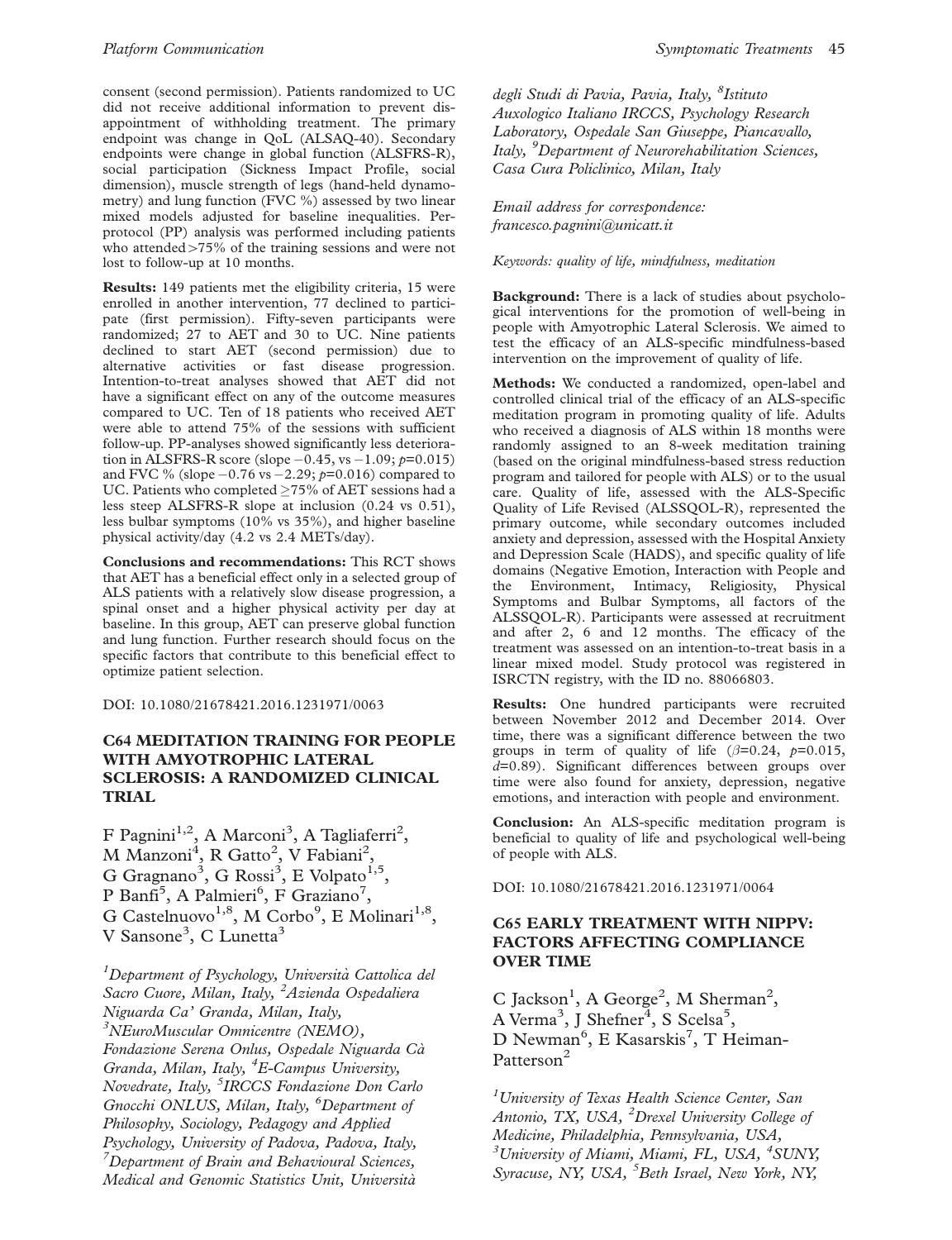USA, <sup>6</sup>Henry Ford Hospital, Detroit, MI, USA,<br><sup>7</sup>University of Kentuchy, Lexington, KV, USA University of Kentucky, Lexington, KY, USA

Email address for correspondence: jacksonce@uthscsa.edu

Keywords: NIPPV, compliance, respiratory

Background: There is evidence that non-invasive positive pressure ventilation (NIPPV) improves both survival and quality of life in ALS. There has been little work, however, on optimizing the timing of this intervention.

Objectives: To prospectively examine NIPPV compliance when started early in the course of the disease.

Methods: Seventy-three ALS patients with a forced vital capacity  $(FVC) > 50\%$  were enrolled in the multi-center pilot study of Early Nutrition and NIPPV. Patients with a FVC over 80% at baseline were initiated on NIPPV when their FVC was  $75-85\%$  (Group  $1$  – Early intervention). Patients with a FVC between 50% and 80% were started when their FVC was 45–55% (Group 2 – Standard of Care). NIPPV compliance was defined as  $>4$  hours of use on 60% of days based on computer downloads. Patients were followed over 12 months.

Results: Of the 73 participants in the NIPPV arm of the study, 57 subjects were offered NIPPV (36 in Group 1 and 21 in Group 2). Data from downloads were available from 47 of the participants. By week 4 after initiation of NIPPV, the compliance rate was 53.3% for Group 1 and 70.6% for Group 2. In Group 1, compliance steadily increased after 84 days on NIPPV so that after 364 days, there was 80%

compliance. In Group 2, compliance was higher at all times and remained greater than 70% after 140 days. In those subjects who were noncompliant at 28 days, 69.2% (9/13) remained noncompliant until death while 15.4% eventually became compliant; 15.4% became compliant only at terminal stages of disease. In those subjects in Group 1 who were compliant at 28 days, 81.3% remained compliant until death while 12.5% were compliant until the last time point prior to their death and only 1 subject became noncompliant over the course of follow-up. In Group 2, 91.7% (11/12) of subjects compliant at 28 days remained compliant over the course of follow-up while only one subject became noncompliant at the final visit. In Group 2, subjects who were noncompliant at 28 days, 60% remained noncompliant while 40% became compliant over the course of the study. The factors that correlated with compliance over time are being analyzed.

Discussion and conclusion: For both groups, initial compliance was maintained over the course of the study while those subjects who were non-complaint tended to remain so over the course of follow-up. There was an overall increase in compliance over time in both groups. This data supports the ability of asymptomatic patients to comply with NIPPV earlier in the course of the disease in order to potentially slow the rate of respiratory decline and to retain lung volumes.

Acknowledgements: Study supported by: NIH RO1 3046960400, ALS Hope Foundation, Cynthia Shaw Crispen Endowment, Cytokinetics.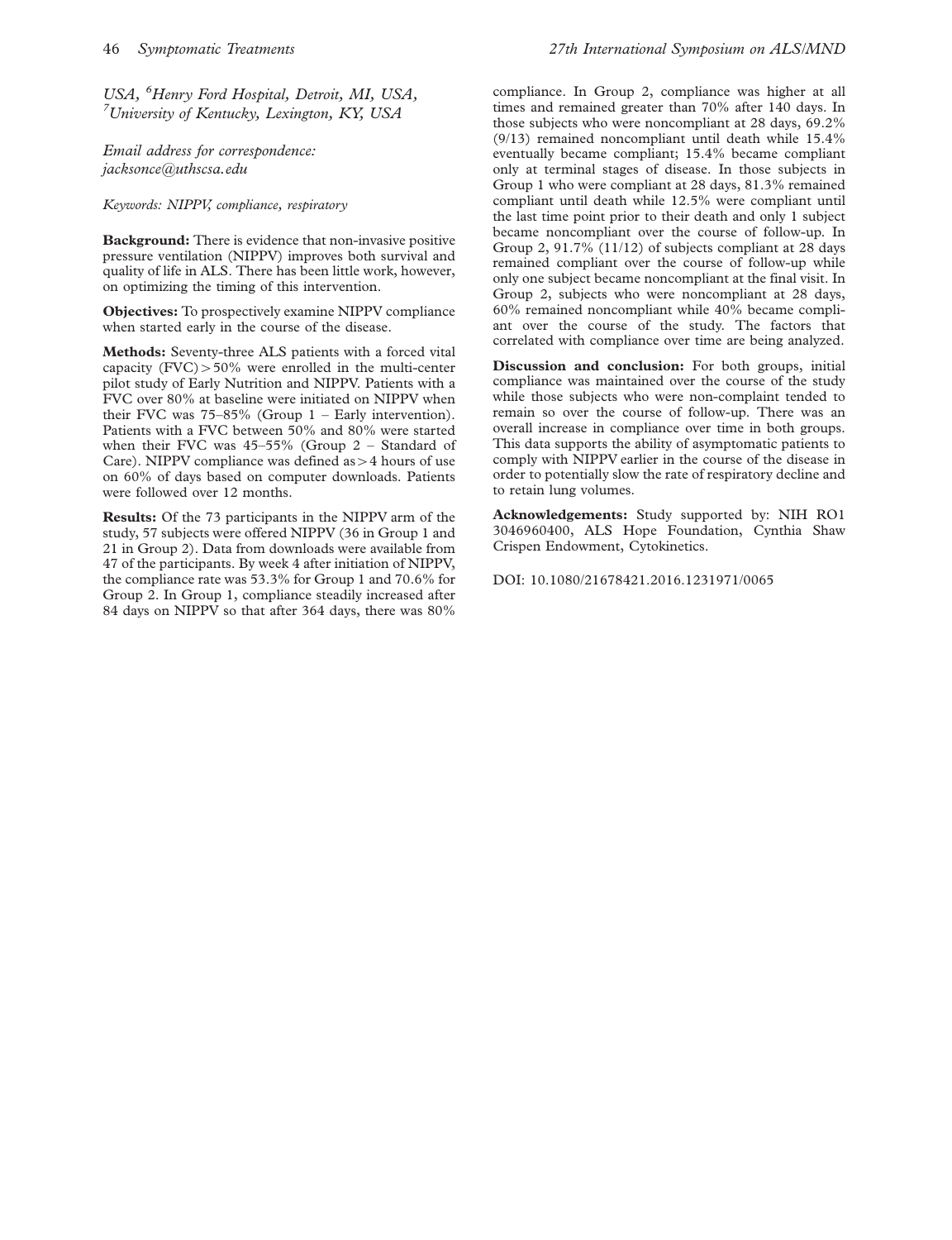# Session 7C Mouse Models

# C66 PHENOTYPIC CHARACTERIZATION OF A NEW CHMP2BINTRON5-BASED TRANSGENIC MOUSE THAT DEVELOPS HISTOLOGICAL AND BEHAVIOURAL FEATURES OF AMYOTROPHIC LATERAL SCLEROSIS AND FRONTOTEMPORAL DEMENTIA

R Waegaert<sup>1</sup>, A Vernay<sup>1</sup>, Grosch<sup>1</sup>, L Therreau<sup>1</sup>, B Blot<sup>2</sup>, V Risson<sup>3</sup>, R Sadoul<sup>2</sup>, L Schaeffer<sup>3</sup>, JP Loeffler<sup>1</sup>, F René<sup>1</sup>

<sup>1</sup>INSERM U 1118, UDS Faculté de Médecine, Strasbourg, France, <sup>2</sup>Inserm U836, Grenoble Institut des Neurosciences, Université Joseph Fourier, Grenoble, France, <sup>3</sup>Laboratoire de Biologie Moléculaire de la Cellule, UMR5239 CNRS/ENS Lyon/UCBL/HCL Ecole normale supérieure de Lyon, Lyon, France

Email address for correspondence: frederique.rene@unistra.fr

Keywords: CHMP2Bintron5 mouse model, FTD/ALS, phenotyping

Background: Since the discovery of a gene involved in both amyotrophic lateral sclerosis (ALS) and frontotemporal dementia (FTD), many studies focus on the idea of genetic and pathophysiological continuum between these two neurodegenerative diseases. Indeed, 50% of FTD patients also develop motor symptoms (1). Moreover, about 15% of ALS patients concomitantly develop FTD. Chmp2B was the first mutated gene identified in both FTD and ALS patients. Chmp2b encodes a protein involved in endocytic pathways, intraluminal vesicles formation, virus budding and cytokinesis. The main form of Chmp2B mutant, found in FTD patients, is called Chmp2Bintron5. This mutation leads to the cterminal truncation of 36 last amino acids (2). To date, the mechanisms leading to neuronal dysfunctions linked to Chmp2B mutant are poorly understood.

Objective: Study the clinical and the physiopathological continuum between ALS and FTD using a novel mouse model, which expresses CHMP2Bintron5 mutant in neurons.

Methods: Using complementary biochemical, histological and behavioural techniques we have characterized a newly generated transgenic mouse line expressing CHMP2Bintron5 mutant under control of the Thy1.2 promoter (3).

Results: The CHMP2Bintron5 mice have decreased survival and show progressive neurodegenerative changes leading to motor and behavioural alterations. They show a strong expression of the mutant protein in neurons of the brain and the spinal cord, especially in the anterior cortex and in motor neurons. This expression is associated with a

gliosis and the presence of P62, ubiquitin and Chmp2Bintron5-positive inclusions. The motor phenotype recapitulates several aspects of human ALS. Homozygous mutants exhibit severe and early locomotor impairments as attested by a decrease of rotarod performance and grip strength, and gait abnormalities at 2 months of age. These impairments appear from 15 months of age in hemizygous mice and develop toward a final paralysis associated with muscle denervation, as assessed by electromyography. We further show behavioral defects relevant for FTD such as stereotypies (repetitive rearing, excessive grooming), food intake abnormalities and anxiety decrease.

Discussion: Here, we report the generation of a Transgenic line expressing a human ALS/FTD-causing mutation that reproduces part of the ALS-FTD symptoms. Our data provide robust in vivo evidence of neurodegenerative mechanisms driven by the expression of the CHMP2Bintron5 mutant. Next, compared with data obtain in ALS or FTD mice models, our data allowed us to identify common or specific mechanisms in the two diseases.

#### References

- 1. Ahmed RM, Irish M, Piguet O, et al. A. Amyotrophic lateral sclerosis and frontotemporal dementia: distinct and overlapping changes in eating behaviour and metabolism. Lancet Neurol. 2016;15:332–42.
- 2. Krasniak CS, Ahmad ST. The role of CHMP2BIntron5 in autophagy and frontotemporal dementia. Brain Res 2016;S0006-8993:30127–5.
- 3. Gordon JW Chesa PG, Nishimura H, et al. Regulation of Thy-l Gene Expression in Transgenic Mice Cell 1987; 50:445–52.

DOI: 10.1080/21678421.2016.1231971/0066

#### C67 AAV9-MEDIATED C9ORF72 EXPERIMENTAL MODELLING OF ALS/ FTD IN MICE

S Herranz-Martin, V Lukashchuk, K Lewis, I Coldicott, J Chandran, T Iannitti, P Shaw, M Azzouz

University of Sheffield, Sheffield, UK

Email address for correspondence: m.azzouz@sheffield.ac.uk

Keywords: C9orf72, mouse model, AAV

Background: Expansion of a hexanucleotide repeat G4C2 in the non-coding region of chromosome 9 open reading frame 72 (C9orf72) is the most common genetic cause of ALS associated, in particular, with frontotemporal dementia (FTD). Growing evidence suggests that C9orf72 repeat expansions also contribute to a wide spectrum of neurodegenerative diseases such as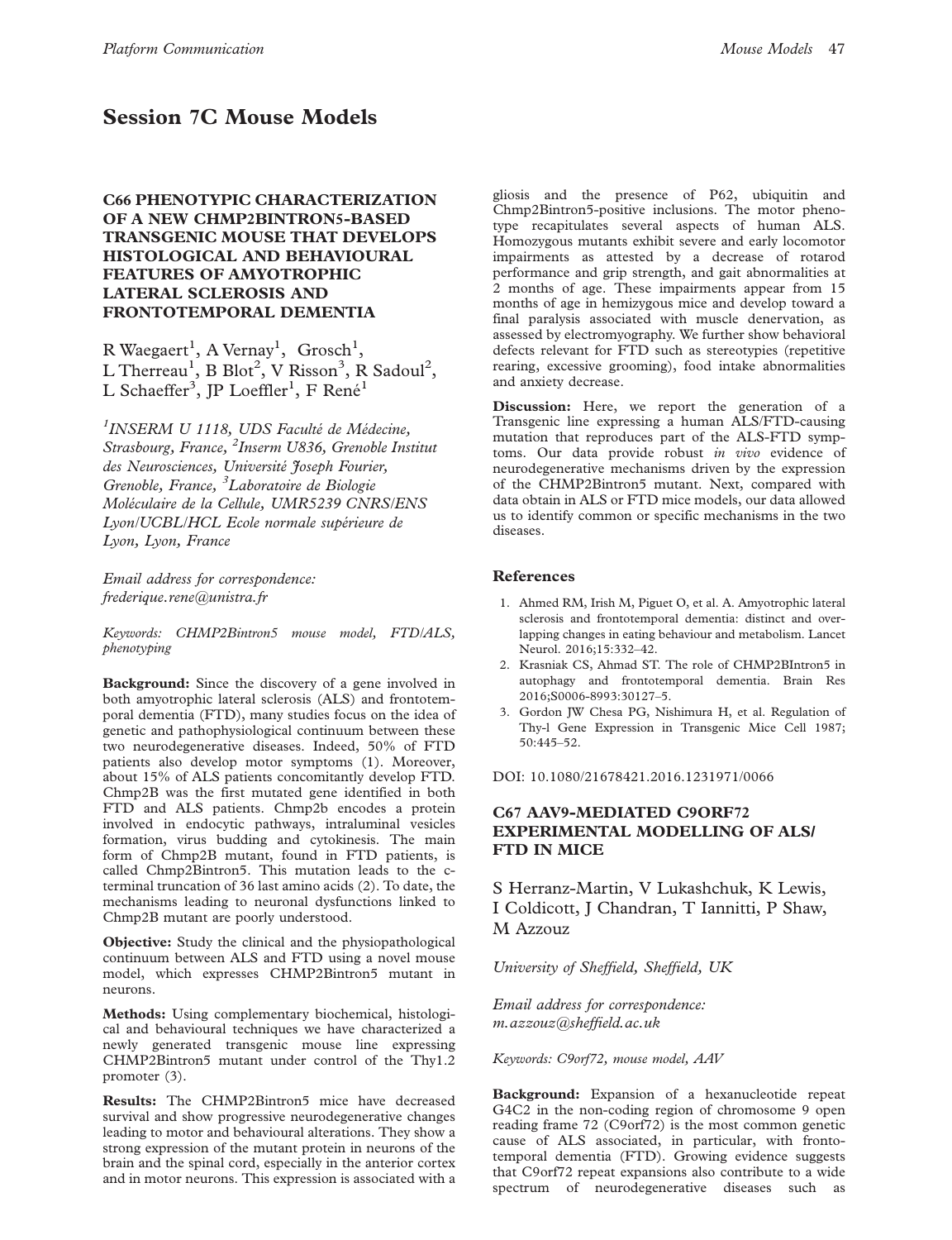Alzheimer's, Huntington's, multiple sclerosis and Parkinson's disease. Approximately half of the nonpathogenic C9orf72 alleles possess two G4C2 repeats and the remaining half ranges from 2 to 25 repeats. The pathogenic expanded repeat length, on the other hand, varies from tens to thousands. The prevalence of C9orf72 induced ALS is quite high, and it appears to be involved in up to 40% of familial cases. This makes it the most common form of motor neuron disease discovered to date. Despite its prevalence, the mechanism(s) by which C9orf72 repeat expansion cause pathology are poorly understood.

Objectives: Assessment of the effects of hexanucleotide repeat expansions in vitro and in vivo via AAV9 mediated expression of increasing numbers of repeat expansions. Here, we assess the use of AAV9 expressing either RNA or dipeptides (DPRs) to model C9orf72 linked ALS in cells and mice.

Methods: Self-complementary AAV9 (scAAV9) viruses carrying GGGGCC repeats from 10 to 102 or the sequence encoding the DPRs were generated and tested in vitro before using in animals. In vivo experiments were performed by injecting these viral vectors via cisterna magna in postnatal day 1 (P1) wild type mice. The phenotype of these animals was evaluated by using behavioural tests, electromyography and histological analysis.

Results: Animals injected with AAV9-RAN102 repeats start to exhibit motor deficit at 11 months post viral delivery. However, mice injected with DPRs (GA34 and GA69) showed a decline in rotarod performance, as well as defects in CatWalk gait pattern starting from the first 4 months. Survival was also affected in 34-injected mice. Histological analysis revealed widespread of AAV9 mediated DPRs expression in the brain and the spinal cord. Together, these findings indicate that DPRs play a key role in the disease initiation. The generated models are being used to investigate mechanisms leading to neurodegeneration and ultimately for gene therapeutic development.

Conclusion: The current study revealed that the expression of DPRs alone could lead to C9orf72-linked pathology and motor dysfunction in mice. The generated models are useful tools to investigate mechanisms leading to neurodegeneration and therapy development.

Acknowledgements: This work was supported by the European Research Council grant (ERC Advanced Award no. 294745).

DOI: 10.1080/21678421.2016.1231971/0067

# C68 DEGENERATION OF SEROTONIN NEURONS IS NECESSARY TO ELICIT SPASTICITY IN AMYOTROPHIC LATERAL **SCLEROSIS**

L Dupuis $^{1,2}$ 

<sup>1</sup>Inserm U1118, Strasbourg, France, <sup>2</sup>Université de Strasbourg, Strasbourg, France

Email address for correspondence: ldupuis@unistra.fr

Serotonin neurons regulate a number of functions that are modified during disease progression, in particular motor neuron excitability or microglial activation. We previously demonstrated that brain serotonin neurons degenerate in ALS patients and mouse models (1,2), yet the consequences of this degeneration were unclear as were the serotonin receptors involved. The serotonin 2B receptor (5-HT2B), a serotonin receptor expressed in microglia, was upregulated in the spinal cord of three different transgenic mouse models of ALS. Ablation of 5-HT2B receptor in transgenic ALS mice expressing mutant SOD1 resulted in increased degeneration of microglia, as well as acceleration of disease progression (3). To gain more insights into the actual function of serotonergic neurons, we used a conditional mutant SOD1 transgenic mouse model to delete the ALS-causing transgene selectively in brainstem serotonin neurons in adult mice. This was sufficient to rescue the degeneration of these serotonin neurons and, most importantly, abolished the development of spasticity as assessed using electromyographic measurement of the long lasting reflex. Consistent with spasticity compensating the deterioration of motor function, rescuing serotonin neurons worsened motor function and accelerated the onset of paralysis. These findings demonstrate that the serotonergic system limits degeneration of spinal cord microglia, and is necessary to trigger at least part of the typical symptoms commonly attributed to UMN loss.

Acknowledgements: Fondation Thierry Latran, fondation pour la recherche sur le cerveau, association francaise de recherche sur la SLA.

# References

- 1. Dentel C, Palamiuc L, Henriques A, et al. Brain. 2013;136:483–93.
- 2. Vercruysse P, Sinniger J, El Oussini H, et al. Brain. 2016;139:1106–22.
- 3. El Oussini H, Bayer H, Scekic-Zahirovic J, et al. Acta Neuropathol. 2016.

DOI: 10.1080/21678421.2016.1231971/0068

# C69 THE DISEASE MODIFYING EFFECTS OF EXERCISE AND SEDENTARY BEHAVIOUR IN A MOUSE MODEL OF MOTOR NEURON DISEASE

KE Jones<sup>1</sup>, N Tyreman<sup>1</sup>, KJB Martins<sup>1</sup>, T Gordon<sup>2</sup>

<sup>1</sup>University of Alberta, Edmonton, AB, Canada, <sup>2</sup>University of Toronto, Toronto, ON, Canada

Email address for correspondence: kejones@ualberta.ca

Keywords: nerve stimulation, motor unit, exercise therapy

Background: Muscles with a higher proportion of fast twitch, quickly fatiguing motor units are the first to exhibit degenerative changes in the SOD1 transgenic mouse [\(1](#page-49-0)). Motor unit phenotype is altered by frequency and pattern of neuromuscular activity: endurance exercise reduces, while sedentary behaviour increases the proportion of fast fatiguing motor units [\(2](#page-49-0)). Interventions that change the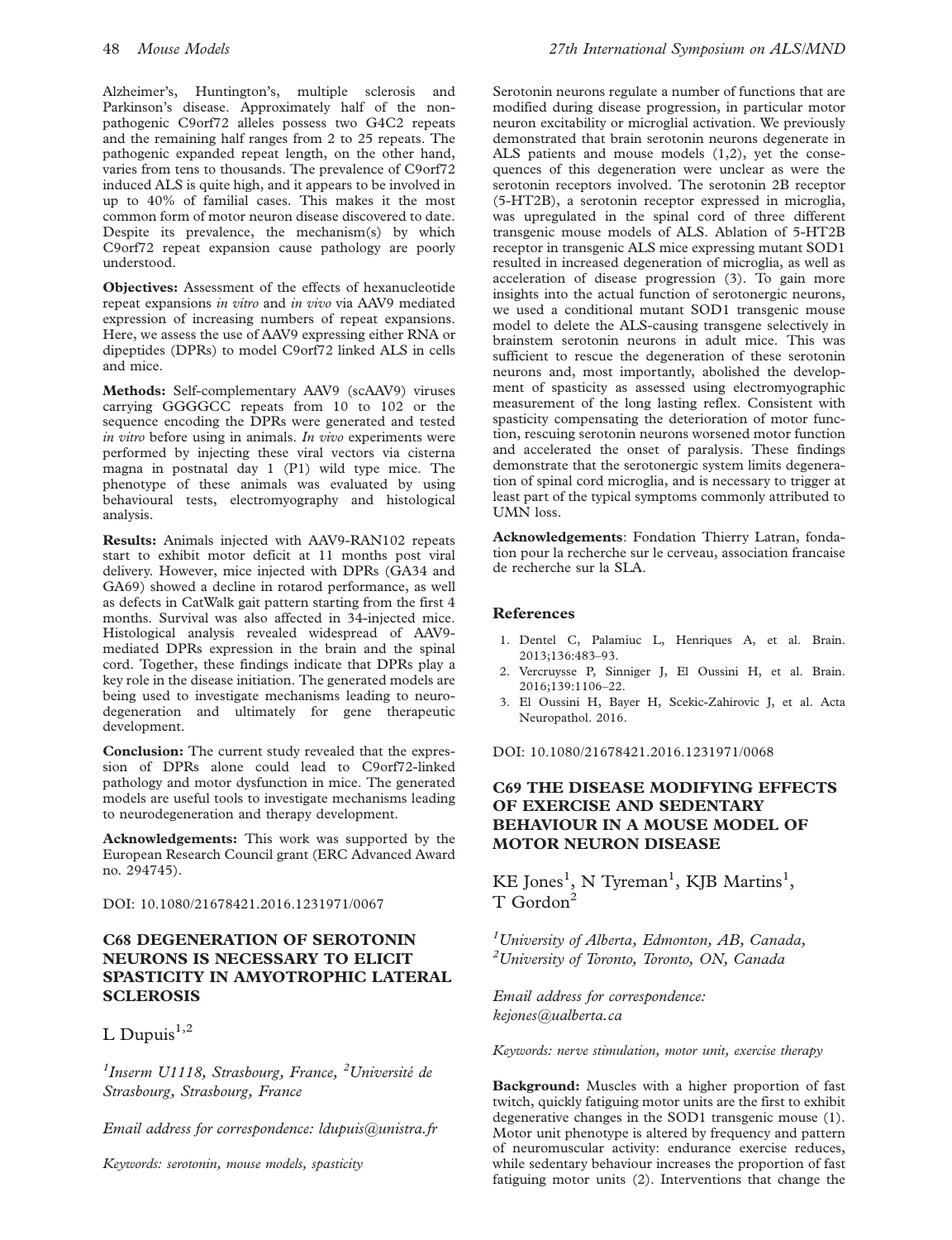<span id="page-49-0"></span>proportion of fast fatiguing motor units should alter disease progression if this is a causal relationship.

Objective: To determine if a causal relationship exists between changes in motor unit phenotype and disease progression in SOD1 mice.

Methods: Experiments were conducted in accordance with ARRIVE guidelines. A total of 203 mice were used in a cross-sectional, gender-balanced design with littermate matching of wild-type (WT) and transgenic mice (G93A SOD1 on B6SJL background). Primary outcome variables included motor unit number estimates (MUNE (3)), in situ contractile physiology and immunofluorescence analysis of myosin heavy chain type and size of muscle fibres in three muscles: tibialis anterior (TA), medial gastrocnemius (MG) and soleus (SOL). Researchers were blinded to genotype and treatment arm during analysis. Measurements were made on mice at 40, 60, 90 and 120 days of age for the time series component  $(N=102)$ . (Age at end stage for male breeders was  $137.5 \pm 12.6$  days,  $N=14.$ ) The endurance exercise intervention used implanted stimulation of the sciatic nerve from 60 to 110 days of age (10 Hz, 8 hours/day, 5 days/week,  $N=56$ ). The sedentary intervention used hind limb unloading from 40 to 60 days of age (24 h/day,  $N=26$ ) with a subset of mice  $(N=19)$  that recovered from unloading for 30 days prior to measurement.

Results: The onset and progression of the disease confirmed the vulnerability of fast fatiguing motor units compared to slow endurance motor units. Stimulation reduced muscle fatigue with congruent increases in oxidative enzyme activity  $(p<0.001-0.015)$  and a modest fast-to-slow shift of muscle fibre type  $(p<0.001-0.024)$ . While stimulation resulted in adaptation of muscle phenotype, there was no evidence for a change in muscle denervation (MUNE  $p=0.211$  and 0.725). The sedentary intervention caused a slow-to-fast shift of muscle fibre type  $(p<0.001)$  and exacerbated disease progression  $(p<0.01)$ . A period of recovery after unloading showed that deficits from sedentary behaviour persisted and onset of weakness was earlier.

Discussion: Reduced activity exacerbated disease progression but increased neuromuscular activity did not slow progression of the disease. Reduced activity following a diagnosis of motor neuron disease may be a risk factor influencing disease progression.

Acknowledgements: Funding provided by a Bernice Ramsay Discovery Grant (ALS Canada) and a Neuromuscular Research Partnership grant (CIHR, ALS Canada, Muscular Dystrophy Canada).

#### References

- 1. Hegedus J, Putman CT, Tyreman N, et al. J Physiol. 2008;586.14:3337–51.
- 2. Pette D, Staron RS. Int Rev Cytol. 1997;170:143–223.
- 3. Major LA, Hegedus J, Weber DJ, et al. J Neurophysiol. 2007;97:1846–1856.

DOI: 10.1080/21678421.2016.1231971/0069

# C70 ROBUST BENEFICIAL EFFECTS OF A NON-COMPETITIVE AMPA RECEPTOR ANTAGONIST IN AN ALS MOUSE MODEL

# M Akamatsu, T Yamashita, S Teramoto, S Kwak

University of Tokyo, Tokyo, Japan

Email address for correspondence: kwaktky@umin.ac.jp

Keywords: AMPA receptors, calcium, model mice

Background: The candidate drugs that have been developed to treat ALS are largely based on studies in SOD1 transgenic ALS animal models, but virtually all of these drugs have proven ineffective. Therefore, a novel strategy for drug development that exploits evaluation markers that are closely linked with ALS pathogenesis would be valuable. Both TAR DNA-binding protein 43 (TDP-43) pathology and RNA editing failure at the glutamine/arginine  $(Q/R)$  site of GluA2, an  $\alpha$ -amino-3hydroxy-5-methyl-4-isoxazole propionic acid (AMPA) receptor subunit, are characteristic etiology-linked molecular abnormalities that concomitantly occur in the motor neurons of the majority of patients with ALS. Adenosine deaminase acting on RNA 2 (ADAR2) specifically catalyzes RNA editing at the Q/R site of GluA2, and conditional ADAR2 knockout mice (ADAR2<sup>flox/flox</sup>/ VAChT-Cre.Fast; AR2) exhibit a progressive ALS phenotype with TDP-43 mislocalization through a  $Ca^{2+}$ -permeable AMPA receptor-mediated mechanism. Therefore, amelioration of the increased  $Ca^{2+}$  influx through the use of AMPA receptor antagonists may be a potential ALS therapy.

**Objectives:** Because amelioration of the exaggerated  $Ca<sup>2+</sup>$  influx through the abnormal AMPA receptors could be a therapeutic target for sporadic ALS, and AR2 mice will be useful to evaluate the efficacy of treatment, we assessed the efficacy of systemic AMPA receptor antagonists on the AR2 mice.

Methods: Homozygous and heterozygous AR2 mice were used in this study. A non-competitive AMPA receptor antagonist perampanel (provided by Eisai Co., Ltd.) was administered daily to the mice via oral gavage for 14 days (either dose of 3.3, 6.6, 13.2 or 20 mg/kg to  $AR2^{+/-}$  or AR2<sup>-/-</sup>mice;  $n = 5-8$  in each group) or for 90 days (at a dosage of 13.2 mg/kg/day for the first four days and then at 20 mg/kg/day for the remaining 86 days to  $AR2^{-/-}$  mice; n=8). The age-matched control mice received oral gavage of the same volume of a 0.5% methyl cellulose solution for the same period. Effects on motor dysfunction were assessed by rotarod scores and grip power, and on ALS pathology were assessed by the number of spinal anterior horn cells and TDP-43 immunohistochemistry at the end of drug administration.

Results: Oral administration of perampanel to AR2 mice for 14 days effectively normalized TDP-43 pathology in motor neurons. All the mice completed the 90-day administration of perampanel and the progression of the ALS phenotype and the death of motor neurons were markedly ameliorated in the perampanel-treated AR2 mice. Moreover, the number of spinal motor neurons that exhibit nuclear localization of TDP-43 was markedly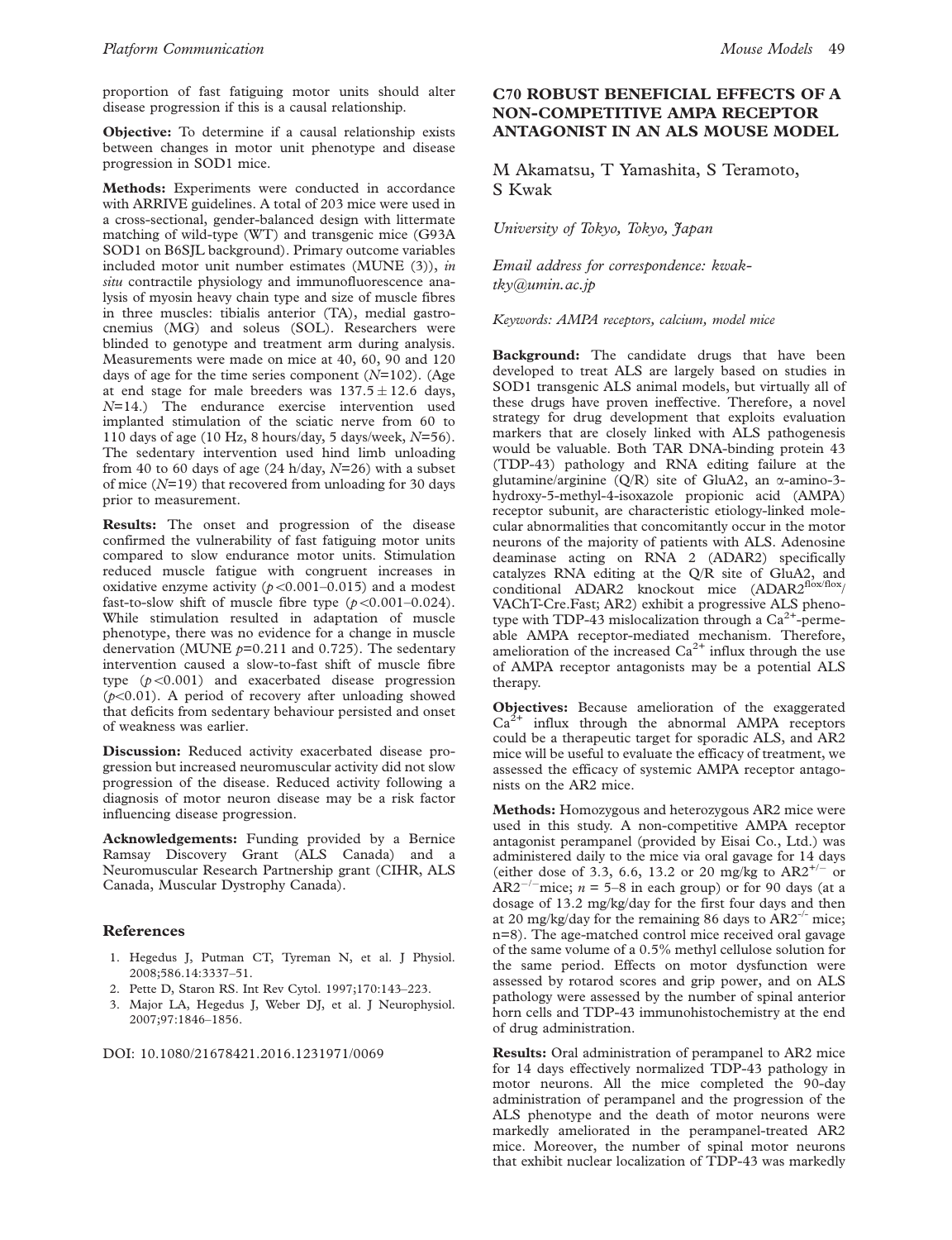increased in the perampanel-treated  $AR2^{-/-}$  mice as compared to non-treated  $AR2^{-/-}$  mice.

Conclusion: Given that perampanel has already been approved as an anti-epileptic drug, perampanel is a potential candidate ALS drug worthy of a clinical trial.

Acknowledgements: Funding for this work was from: the Japan Agency for Medical Research and Development (AMED) and an IBC grant from the Japanese ALS Association.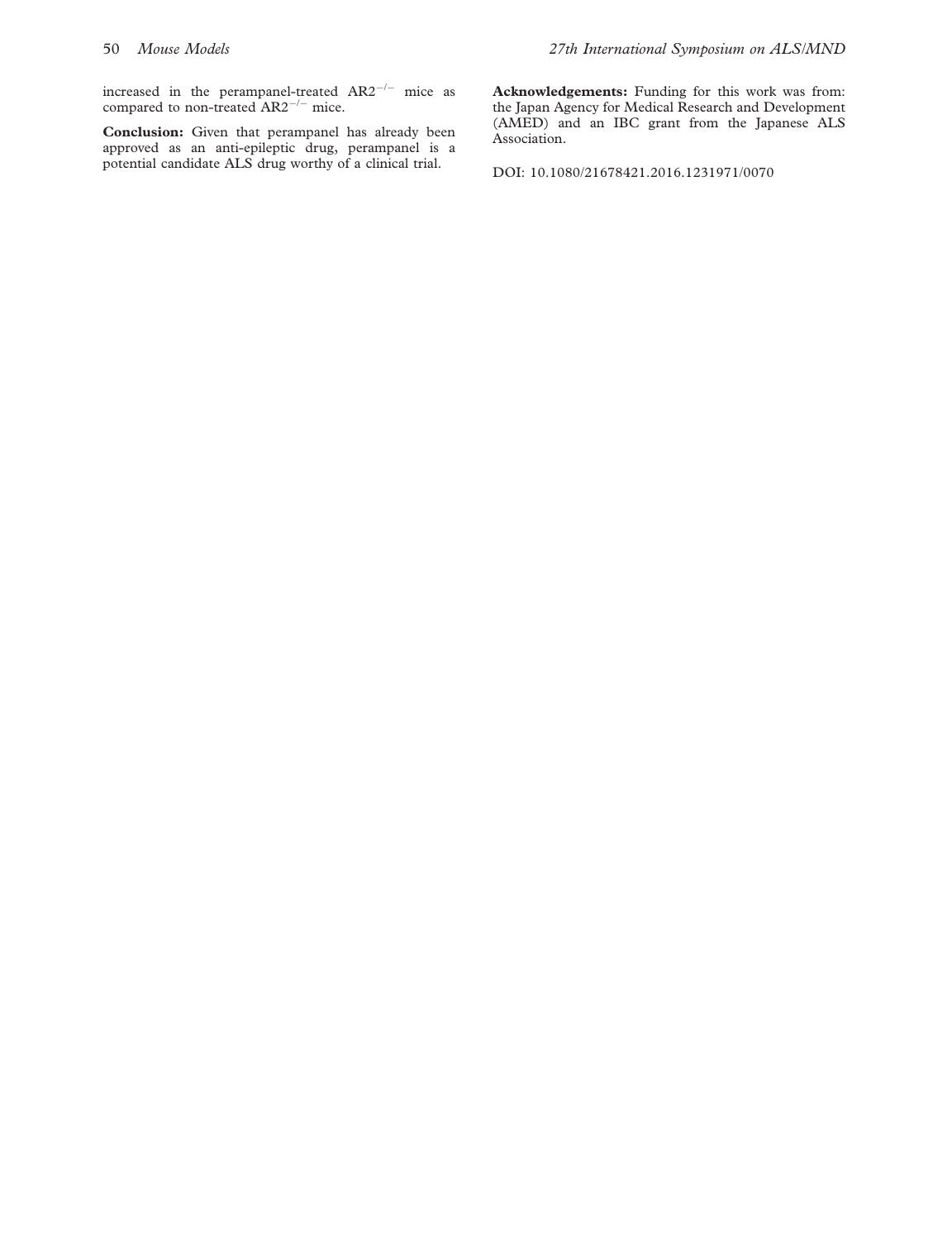# Session 8A Clinical Genetics

### C71 GENETIC PLEITROPY

D Goldstein

Columbia University Medical Center, New York, NY, USA

Email address for correspondence: dg2875@cumc.columbia.edu

Keywords: genomics, precision medicine, pleitropy

In several clinical scenarios, the promise of ''personalized medicine'' has been translated into clinically actionable information. These advances are clearest in oncology, where the genetic profile of a given tumor strongly influences tumor behaviour, prognosis, and in some cases directs which therapies will be most beneficial. Because ALS risk and disease presentation are both highly genetic, additional discovery efforts are needed to uncover genomic variation and molecular biomarkers that will subclassify patients, forecast their disease course, and predict responses to emerging therapies. Most critically, the genetic findings must be considered comprehensively in order to understand how the perturbation of specific biological processes influence the risk of disease.

Here I review the remarkable progress in ALS genomics over the last decade and emphasize two key steps needed for the next phase of ALS genomics. First, genetic studies need to shift from archived samples with minimal or modest clinical data available to focus on ALS patients that are currently being followed clinically. This approach will allow rapid correlation of causal and candidate mutations with detailed clinical phenotypes, and will lay the foundation for genetically stratified trials. Second, genetic studies need to move beyond a focus on coding regions (e.g. exome sequencing) to interrogate the full genome through whole genome sequencing. I review developments in both areas.

DOI: 10.1080/21678421.2016.1231971/0071

# C72 GENETIC SCREENING OF 18,926 SAMPLES REVEALS NEW RISK ALLELES FOR FAMILIAL AND SPORADIC ALS

KP Kenna<sup>1</sup>, PTC Van Doormaal<sup>2</sup>, V Silani<sup>3,4</sup>, CE Shaw<sup>5</sup>, LH van den Berg<sup>2</sup>, JH Veldink<sup>2</sup>, JE Landers<sup>1</sup>

<sup>1</sup>University of Massachusetts Medical School, Worcester, MA, USA, <sup>2</sup>University Medical Centre Utrecht, Utrecht, The Netherlands, <sup>3</sup>IRCCS Istituto Auxologico Italiano, Milan, Italy, <sup>4</sup>'Dino Ferrari' Center, Universita` degli Studi di Milano, Milan, Italy, <sup>5</sup>King's College, London, UK

Email address for correspondence: kevin.kenna@umassmed.edu

Keywords: exome, genome, rare variant

Genetics is believed to be the major factor determining susceptibility to both familial (FALS) and sporadic (SALS) ALS. Despite the successful mapping of several major ALS risk genes, known disease variants cannot be identified in close to 30% of FALS and 90% of SALS cases. To identify new FALS risk genes, we applied gene based rare variant burden analyses to an exome resequencing dataset comprising 1022 index FALS cases and 7315 controls. In a novel approach, we conducted an optimization procedure where rare variant analyses were trained to best detect disease signatures from 10 established ALS genes (SOD1, TARDBP, FUS, VAPB, UBQLN2, OPTN, VCP, PFN1, TUBA4A, TBK1). Trained analyses were then applied exome-wide revealing a statistically significant association between FALS risk and loss of function (LOF) variants in the gene NEK1. Independently, we also conducted autozygosity mapping of SALS cases from an isolated community in the Netherlands, this revealed NEK1:p.R261H as a probable ALS risk factor. Replication analyses involving a total of 6172 SALS cases and 4417 controls confirmed significant disease associations for both NEK1 LOF variants and NEK1:p.R261H. Replication analyses were also performed for two additional genes identified by FALS analyses, both genes exhibited higher mutation rates in patients versus controls but sample sizes were not sufficient to evaluate statistical significance. In total, NEK1 risk factors are observed in  $\sim$ 3% of ALS cases making it one of the most important ALS genes discovered to date. The gene is known to function in several biological pathways of possible disease relevance including cilia formation, DNA damage response, microtubule stability, neuronal morphology and axonal polarity. Our work reveals NEK1 as a major ALS susceptibility gene and highlights candidate genes for future study. Our work also demonstrates the considerable benefits afforded ALS gene mapping efforts by large multi-centre collaborations.

Acknowledgements: This work represents the combined efforts of all members of (i) the FALS exome resequencing consortium and (ii) the Project MinE consortium.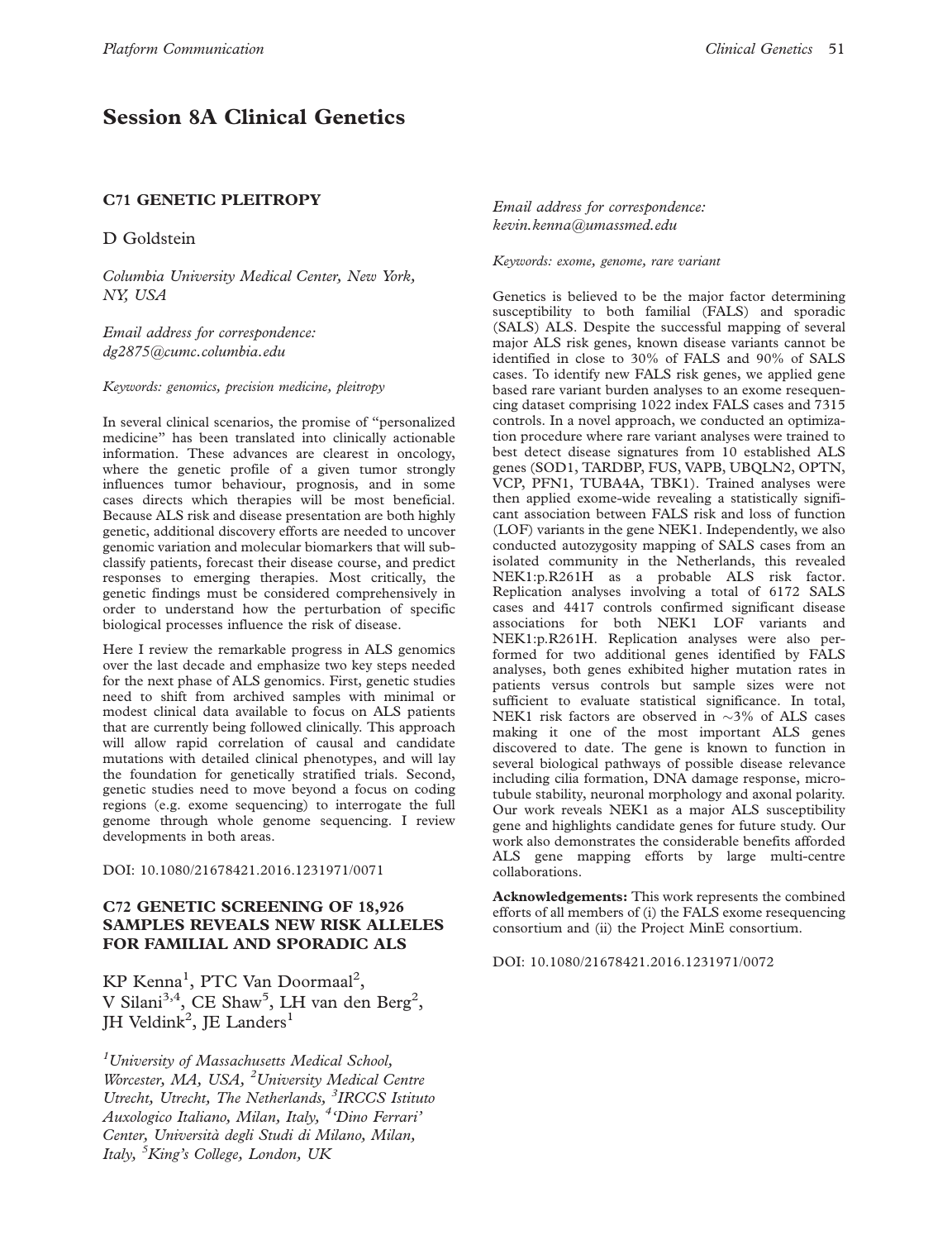# C73 PROJECT MINE GWAS: GENOME-WIDE ASSOCIATION ANALYSES IDENTIFY NEW RISK VARIANTS AND THE GENETIC ARCHITECTURE OF AMYOTROPHIC LATERAL SCLEROSIS

W Van Rheenen<sup>1</sup>, A Shatunov<sup>2</sup>, Project Mine Gwas Consortium<sup>3</sup>, A Al-Chalabi<sup>2</sup>,  $LH$  van den Berg<sup>1</sup>, JH Veldink<sup>1</sup>

<sup>1</sup>University Medical Center Utrecht, Utrecht, The Netherlands, <sup>2</sup>King's College London, London, UK,<br><sup>3</sup> Authors as included in van Pheanan et al. 5050r.  $3A$ uthors as included in van Rheenan et al. paper

Email address for correspondence: w.vanrheenen-2@umcutrecht.nl

Keywords: GWAS, genetics, MinE

Background: Twin studies have estimated the heritability of ALS at around 65%, and therefore genetic risk factors play an important role in ALS susceptibility. Although an increasing number of genes involved in ALS risk have been identified, the majority of ALS heritability remains unexplained. Besides the C9orf72 locus, GWAS have only identified two additional risk loci. Furthermore, the genetic architecture of ALS remains undefined.

Objectives: To find genetic risk loci and describe the genetic architecture of ALS.

Methods: Through Project MinE, we assembled a custom imputation reference panel from whole genomesequenced ALS patients and matched controls  $(N =$ 1861). Using this panel, 8,697,640 variants were imputed in 12,577 ALS cases and 23,475 controls. These loci were tested for an association with ALS risk applying a linear mixed model. New loci were subsequently replicated in 2579 cases and 2767 controls in an independent replication cohort. To describe the genetic architecture we applied polygenic risk scoring and estimated the SNPbased heritability of ALS using three different methods (GCTA-REML, LD-score regression and Haseman-Elston regression). We partitioned this heritability by chromosome and allele frequency.

Results: The custom, ALS-enriched, imputation panel improved imputation of low frequency variants compared to publicly available panels such as the 1000 Genomes Project. In total we found six robustly associated  $(p<5.0$  $\times 10^{-8}$ ) loci: C9orf72, UNC13A, SARM1, C21orf2, MOBP and SCFD1. The TBK1 locus approximated genome-wide significance ( $p = 6.6 \times 10^{-8}$ ). The SNP in  $C21$ orf2 represents a low frequency (MAF = 1.6%) nonsynonymous variant. We fine-mapped the C21orf2 locus, by showing an increased burden of rare non-synonymous variants in C21orf2, in an independent sample of 2562 cases and 1138 controls also sequenced as a part of Project MinE. A significant proportion of the phenotypic variance could be explained by polygenic risk scores (Nagelkerke  $r^2$ = 0.44%,  $p = 2.7 \times 10^{-10}$  establishing ALS as a polygenic trait. The heritability explained by all SNPs was estimated at 8.5%. In contrast to other polygenic traits, the majority of the heritability in ALS was explained by low-frequency variants.

Discussion and conclusion: We have identified a key role for rare variation in ALS, discovered SNPs in new complex loci and established C21orf2 as a novel ALS risk gene. Our study informs future study design in ALS genetics, promoting the combination of larger sample sizes with full genome coverage to fine-map new loci, identify rare causal variants and thereby elucidate the biology of ALS.

#### Reference

1. Van Rheenan et al. Nat Genet. 2016 July. doi: 10.1038/ ng.3622.

DOI: 10.1080/21678421.2016.1231971/0073

## C74 SHARED NOVEL VARIANT ANALYSIS IDENTIFIES NOVEL GENES IN FAMILIAL ALS FROM WHOLE EXOME SEQUENCING

SD Topp<sup>1</sup>, CH Wong<sup>1</sup>, YB Lee<sup>1</sup>, BN Smith<sup>1</sup>, S Mueller<sup>1</sup>, G Cocks<sup>1</sup>, N Ticozzi<sup>2</sup>, J Landers<sup>3</sup>, Shaw CE<sup>1</sup>

<sup>1</sup>Department of Basic and Clinical Neuroscience, Institute of Psychiatry, Psychology and Neuroscience, King's College London, London, UK, <sup>2</sup> Department of Neurology, IRCCS Instituto Auxologico Itiliano, Milan, Italy, <sup>3</sup>Department of Neurology, University of Massachusetts Medical School, Worcester, MA, USA

Email address for correspondence: simon.topp@kcl.ac.uk

Keywords: exome sequencing, rna-binding, novel gene

Background: Whole-exome sequencing (WES) has proven to be an extremely successful technology for the discovery of novel genes and mutations in Mendelian disorders. We have sequenced all 270 available DNA samples from Familial ALS patients collected by King's College Hospital, Guy's Hospital and the UK MND DNA Bank ([1\)](#page-53-0), and smaller cohorts donated by other collaborators. Combining this data with cohorts sequenced by other collaborators resulted in a total cohort size of 1008 patients which, after cases with a known pathogenic mutation had been excluded, included 750 index cases and 68 of their affected relatives.

Objectives: The objective of this study is to discover novel candidate genes, and novel mutations within those genes, which are causative of familial ALS.

Methods: Next generation sequence reads were aligned to the hg19 reference genome via BWA, variants called with Samtools Mpileup, annotated with Annovar plus custom perl code and quality filtered, giving over 1 million unique exonic or splice site changes. Variants were further filtered to include only those that were novel (defined as being absent from ExAC, EVS, UK10K, 1000genomes and 670 local control exomes,  $n=$  >70,000) and found in 3 or more FALS probands.

Results: Eight novel variants shared between 3 or more FALS probands were identified. Six of these have been previously published as causative for ALS in the genes SOD1, FUS and TARDBP, and a seventh was presented at the 2015 International Symposium on ALS/MND [\(2](#page-53-0)). A Proline to Leucine amino acid change was found in 3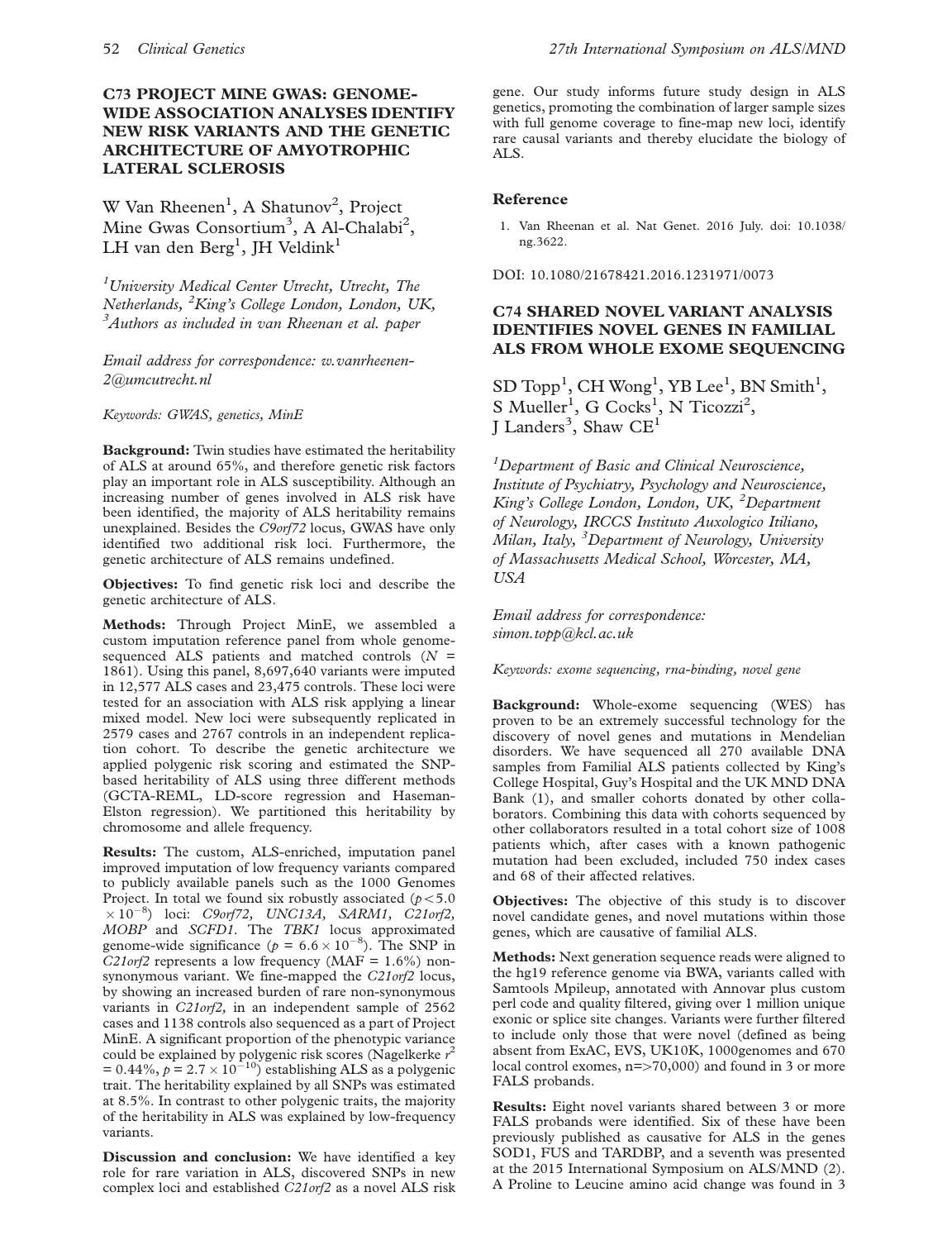<span id="page-53-0"></span>unrelated probands in a gene which has not previously been linked to ALS. Close examination of a low-coverage exon of this gene, coupled with Sanger re-sequencing, revealed a second novel Proline to Leucine variant in 11 FALS probands, 2 affected relatives and 2 SALS cases, and a novel change to a Glutamine residue at the same location in two other SALS. ExAC also has severely reduced coverage in this exon, but after Sanger sequencing of 2,150 population-matched controls the three variants remain novel. This gene has not previously been well studied but is expressed primarily in the CNS and skeletal muscle, contains an RNA-binding domain and undergoes complex alternate splicing. Work is ongoing to validate isoform-specific antibodies, determine the most disease-relevant transcripts, and to decipher the mechanism of pathogenicity of the ALS-specific mutations in cellular and model systems.

Discussion and conclusion: Few large pedigrees remain in Familial ALS from which linkage can successfully be performed. Burden tests require large numbers of control exomes, which are prohibitively expensive to produce. The discovery of novel genes in FALS benefits greatly from combining multiple cohorts in order to achieve sufficient power, and one should exercise caution when rejecting variants located in poorly covered regions.

Acknowledgments: Many thanks to Michael Simpson at KCL for assembling and variant calling the raw data.

#### References

- 1. Smith L, et al. BMC Genetics. 2015;16:84.
- 2. Smith BN. ALS and FD. 2015;16:32.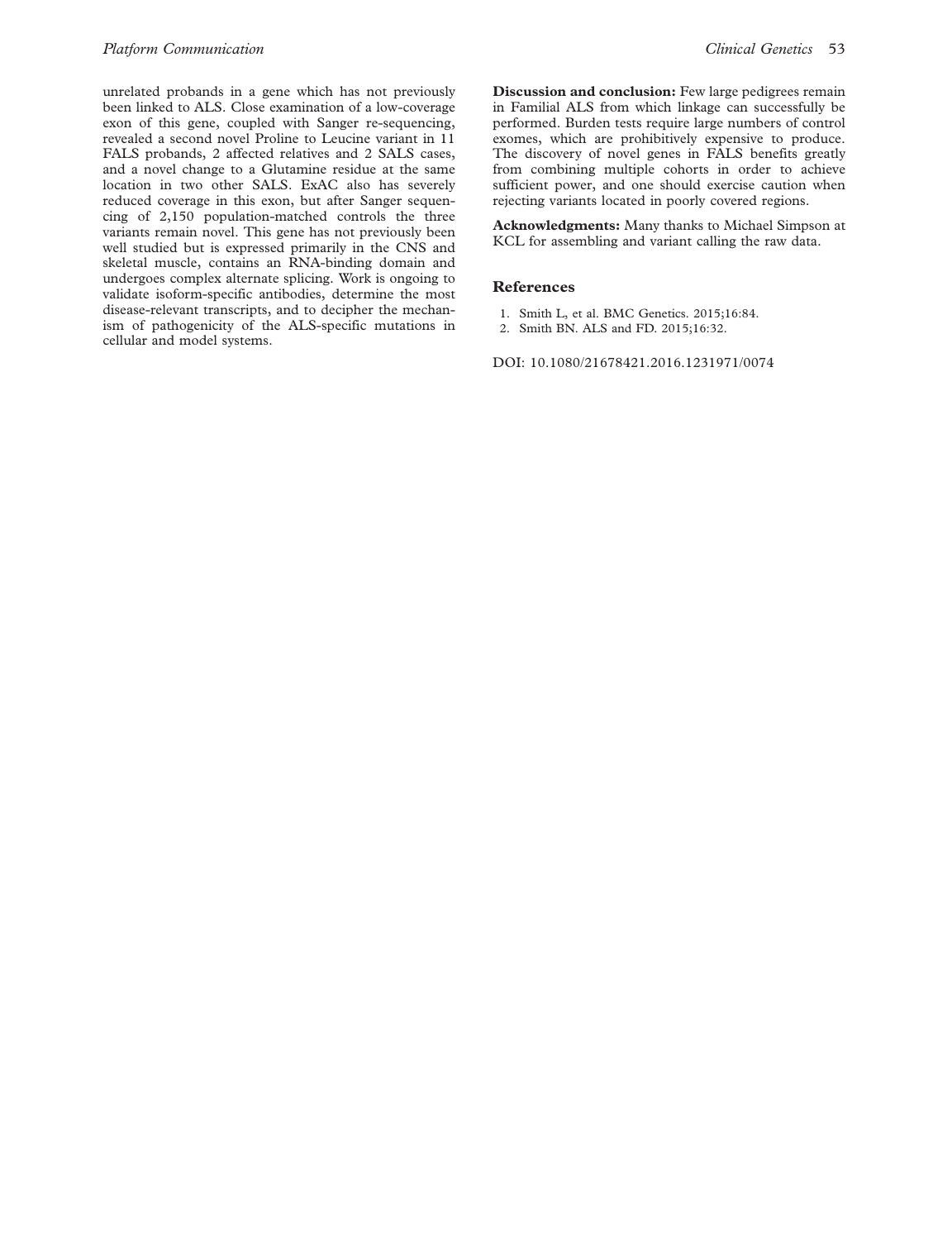# Session 8B Technology and ALS

## C75 THE POWER OF SHARING DATA: 10 YEARS EXPERIENCE WITH PATIENTSLIKEME

P Wicks, K Simacek, C Curran, B Heywood, J Heywood

PatientsLikeMe, Cambridge, MA, USA

Email address for correspondence: pwicks@patientslikeme.com

Keywords: disease progression, natural history, social support

Background: People with ALS (PALS) and caregivers have been using the Internet since the early 1990's to share information and support through email listservs and bulletin boards. A decade ago a family affected by ALS launched PatientsLikeMe.com (PLM), a patient-powered research network that allowed members to share data, not just stories.

Objective: To describe the international population of PLM members, their self-reported ALSFRS-R trajectories, symptoms over time, evaluations of key treatments, benefits reported by interacting with their peers, and contributions to the research literature.

Methods: Descriptive analysis of users including age at onset, diagnostic latency, site of onset, and familial status (with intra-country comparisons where available). A survey of N=115 patients with ALS asked to report their healthcare utilization, Patient Activation Measure (PAM) score, strength of peer network before/after PLM, and benefits arising from use of PLM. Literature review of scientific contributions to the literature and public advocacy.

Results: Since launch over 8000 patients with ALS have registered. Most members are male (57%), reported a limb onset in their fifties, had a diagnostic latency of around one year, and live in the United States (73% of patients reporting). Family history of ALS was reported by 10% of members reporting. Around half of the patients  $(N \sim 4000)$  have completed symptom severity scores for 10 key symptoms; fatigue (55% report moderate or severe), stiffness/spasticity (46%), fasciculations (45%), excess saliva (30%), pain (28%), anxious mood (25%), insomnia (25%), emotional lability (24%), constipation (24%), depressed mood (23%), and excessive yawning (22%). The number of moderate/severe symptoms experienced increases by approximately 1 symptom every 2 years during the first 5 years following onset. Many of the treatments reported as most effective for symptom management were not pharmaceutical but included wheelchairs, ventilators, massage, or over the counter medication. Many of the pharmaceutical treatments reported as helpful were being used off-label, such as the antidepressant amitriptyline for excessive saliva. There was a bimodal distribution on the PAM, with 24% of patients at the lowest level of activation (1, disengaged), 16% level 2 (becoming aware), 44% level 3 (taking

action), and 17% level 4 (maintaining behaviours). Benefits of PLM reported included a better understanding of what might help members live better with their condition (77%), available treatments (71%) and how their condition might affect them (71%). As a result of PLM, 55% reported better interactions with their healthcare professionals, 49% better symptom management, 25% started a new treatment, and 18% were more adherent. Patient data contributed to 10 peer-reviewed studies and 27 ALSUntangled investigations.

Discussion: Despite shortcomings such as bias, the opportunities for research and peer support appear promising.

Acknowledgements: We are grateful to our members for their openness and perseverance.

DOI: 10.1080/21678421.2016.1231971/0075

# C76 TELEHEALTH IN MOTOR NEURONE DISEASE. A MIXED METHODS, RANDOMISED CONTROLLED, PILOT STUDY OF THE USE OF THE TIM TELEHEALTH SYSTEM TO DELIVER HIGHLY SPECIALISED CARE IN MOTOR NEURONE DISEASE, AT A DISTANCE

EV Hobson<sup>1,2</sup>, WO Baird<sup>3</sup>, M Bradbury<sup>3,4</sup>, CL Cooper<sup>3,4</sup>, S Mawson<sup>3</sup>, A Quinn<sup>5</sup>, T Walsh<sup>1,2</sup>, PJ Shaw<sup>1,2</sup>, CJ McDermott<sup>1,2</sup>

<sup>1</sup>Sheffield Institute for Translational Neurosciences, University of Sheffield, Sheffield, UK, <sup>2</sup>Academic Department of Neurology, Sheffield Teaching Hospitals NHS Trust, Sheffield, UK, <sup>3</sup>School of Health and Related Research, University of Sheffield, Sheffield, UK, <sup>4</sup>Sheffield Clinical Trials Research Unit, University of Sheffield, Sheffield, UK, 5 Sheffield Motor Neurone Disease Research Advisory Group, Sheffield, UK

Email address for correspondence: e.hobson@sheffield.ac.uk

Keywords: telemedicine, multidisciplinary care, quality of life

Background: Specialist multidisciplinary care for patients with motor neurone disease (pwMND) is associated with increased survival. We have developed the TiM telehealth system (Telehealth in motor neurone disease), designed to improve access to specialist care. Patients and carers use the TiM ''app'' on a tablet computer to record details of their clinical condition, weight and balance score. The MND care team can monitor the results remotely using a bespoke clinical portal.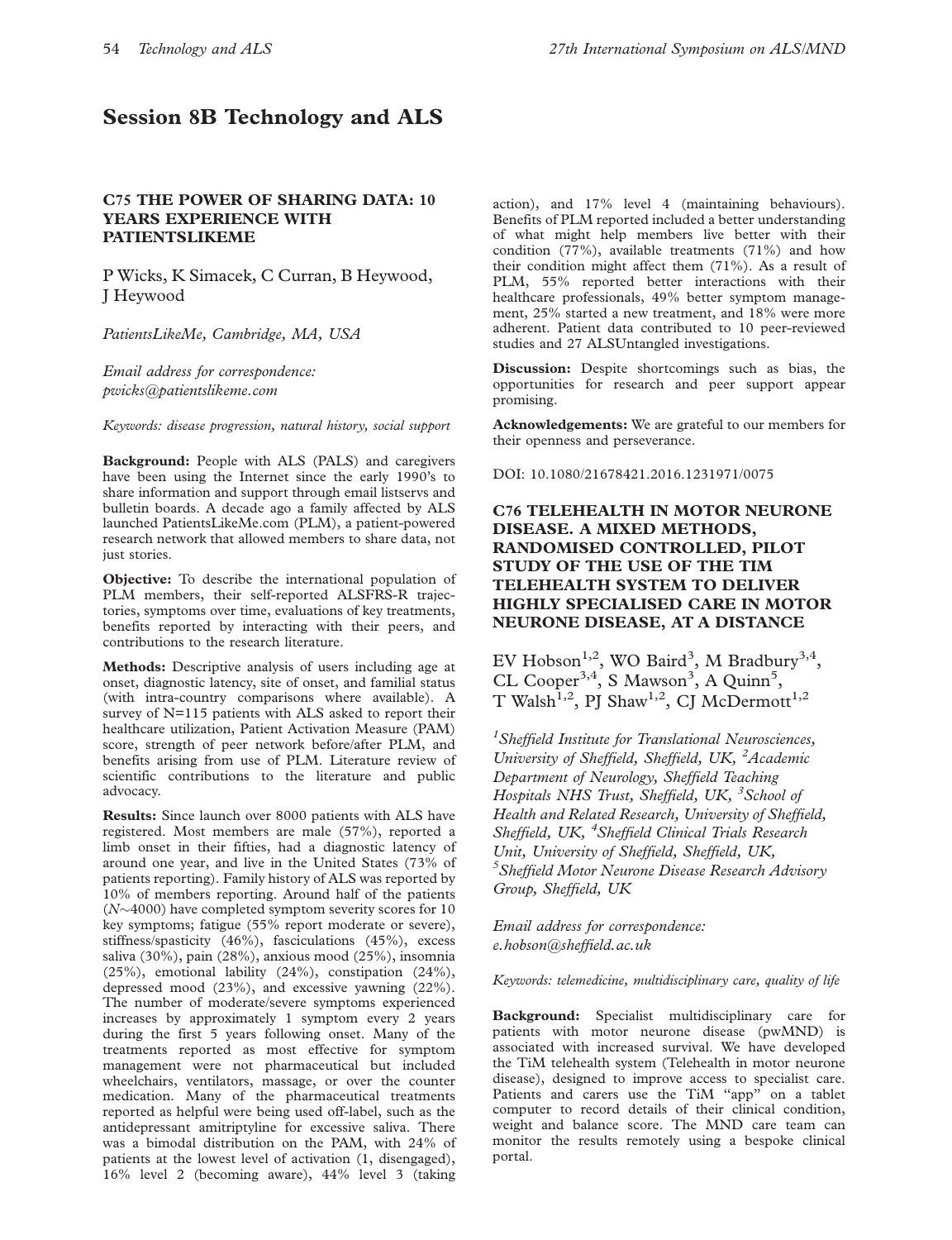Objectives: To assess the feasibility and acceptability of using the TiM telehealth system in clinical practice; to pilot the methods and assess the feasibility of conducting a definitive trial.

Methods: pwMND and their primary carer were randomized to receive either usual care or the TiM telehealth system plus usual care for 6–18 months. Semi-structured interviews were conducted at baseline (controls), one and six months (intervention) to explore participants' experiences of MND care, attitudes towards technology and their experiences of being in the trial and using the TiM system. Clinicians were interviewed to explore their experiences of the TiM system. Thematic analysis was undertaken and results triangulated with data including adherence to the TiM system, clinical, quality of life and satisfaction outcomes. Early feedback resulted in improvements to the TiM system being implemented and evaluated during the study.

Results: We recruited 40 pwMND (30% female) aged 39-78 years, plus 37 informal carers (76% female). 20 pwMND and 18 carers used the TiM system. Follow-up finished in May 2016 and detailed results will be available later in the year. Qualitative data suggest that the TiM system was easy to use, even by those with severe disability or no technology experience. Patients in the early stages of the disease reported that the TiM provided reassurance and self-awareness of the disease. Patients with more advanced disease perceived value in improving communication and problem solving. Challenges included how to respond to the large volume of clinical data collected by the system and the differing expectations and priorities of participants, MND nurses and physicians. Many patients felt it would be acceptable to use the TiM as an alternative to clinic appointments, particularly in the early stages of disease, or if they had no active problems. They also felt the TiM could help maintain contact if they became too unwell to travel.

Discussion and conclusion: The TiM telehealth system is an acceptable and feasible way to improve access to specialist care. Further work will develop the TiM system for use in different clinical services and evaluate its impact on clinical and health economic outcomes.

Acknowledgements: The TiM was developed in collaboration with Mylan. The trial was funded by a National Institute of Health Research Doctoral Research Fellowship, Mylan and the Motor Neurone Disease Association.

DOI: 10.1080/21678421.2016.1231971/0076

# C77 OPTIMIZING CARE THROUGH TELEMONITORING IN VENTILATED PATIENTS WITH MOTOR NEURONE DISEASE: A PILOT STUDY

H Ando<sup>1</sup>, H Ashcroft<sup>1</sup>, R Cousins<sup>2</sup>, CA Young<sup>3</sup>, R Halhead<sup>4</sup>, B Chakrabarti<sup>1</sup>,  $RM$  Angus<sup>1</sup>

<sup>1</sup> Aintree University Hospitals NHS Foundation Trust, Liverpool, UK, <sup>2</sup>Liverpool Hope University, Liverpool, UK, <sup>3</sup>The Walton Centre NHS Foundation Trust, Liverpool, UK, <sup>4</sup>Docobo Ltd, Bookham, UK

Email address for correspondence: hikari.ando@nhs.net

Keywords: non-invasive ventilation, telemonitoring/telemonitoring, symptom management

Background: We are interested in optimizing care for people with motor neurone disease (MND) who are on non-invasive ventilation (NIV) and whether technology can contribute. We have previously developed a respiratory question set for telemonitoring to complement the monitoring of continuous overnight oximetry and patient ventilator interactions (PVI).

Objectives: We wished to examine whether proactive management was feasible, determine the work generated for the clinical team and the impact on the maintenance of ventilation.

Methods: Ten ventilated patients (male=6; mean age=61yrs; median illness duration=14 months; median NIV usage=11 months) were recruited and followed for 6 months. Participants used a telemonitoring device  $(Careportal^<sup>®</sup>)$  to complete the respiratory questions; nocturnal pulse oximetry and PVI were also assessed weekly. Although monitored, patients were told to contact their general practitioner (GP) for emergencies. Revised ALS functional rating scale (ALSFRS-R) and Hospital Anxiety and Depression Scale (HADS) were completed three-monthly. Non-parametric tests were used to identify changes in oxygen saturation levels (SpO2), PVI, ALSFRS-R, and HADS over the trial period.

Results: In total, 118 telemonitoring question alerts led to 40 interventions in 8 patients (equipment provision=16, treatment adjustment=15, direct reviews=8, referral=1), these were needed despite 5 having had recent routine outpatient review. Twenty-four interventions were triggered by the answers to the respiratory questions, 8 were requested by patients through Careportal®, 5 had pressure adjustments to correct suboptimal nocturnal oximetry and 3 were follow-up interventions. Three patients made unscheduled GP contacts and one of them was hospitalised with pneumonia, despite being on antibiotics. Amongst PVI data, minute ventilation (MV) was maintained; baseline mean=6.32 l/min (SD=1.81) and endpoint mean=7.2 l/min (SD=2.64). Inspiratory positive airway pressure (IPAP) (7 patients had alterations) and NIV usage time changed significantly; baseline IPAP  $cmH<sub>2</sub>O$ mean=16.97 (SD=4.2) and end point mean=20.53 (SD= 5.46;  $p=0.004$ ); baseline NIV usage mean=8.55hrs (SD= 3.32) and endpoint mean=11.45hrs (SD=3.55;  $p=0.006$ ). ALSFRS-R scores deteriorated: baseline mean=22.9  $(SD=10.9)$  and end point mean =18.8  $(SD=10.19;$  $p=0.008$ ). HADS scores for anxiety did not change from baseline (mean=4.5; SD=3.37) to end point (mean=3.9; SD=3.07) or for depression from baseline (mean=6.3; SD=3.47) to endpoint (mean=8.3; SD=4.85).

Discussion and conclusions: We found weekly telemonitoring to be feasible. Optimization of  $SpO<sub>2</sub>$  levels was enabled and ventilation was maintained. The bespoke questions triggered 60% of the interventions, highlighting the importance of symptom review in addition to physiological or PVI measurements. Maintained HADS suggest no adverse effect of telemonitoring, this and whether it is perceived as useful is being explored through qualitative work. This approach may replace some traditional reviews, linking the patient effectively to the care team. Further study should be conducted to examine its impact on the holistic management of this patient group including health economics and outcomes.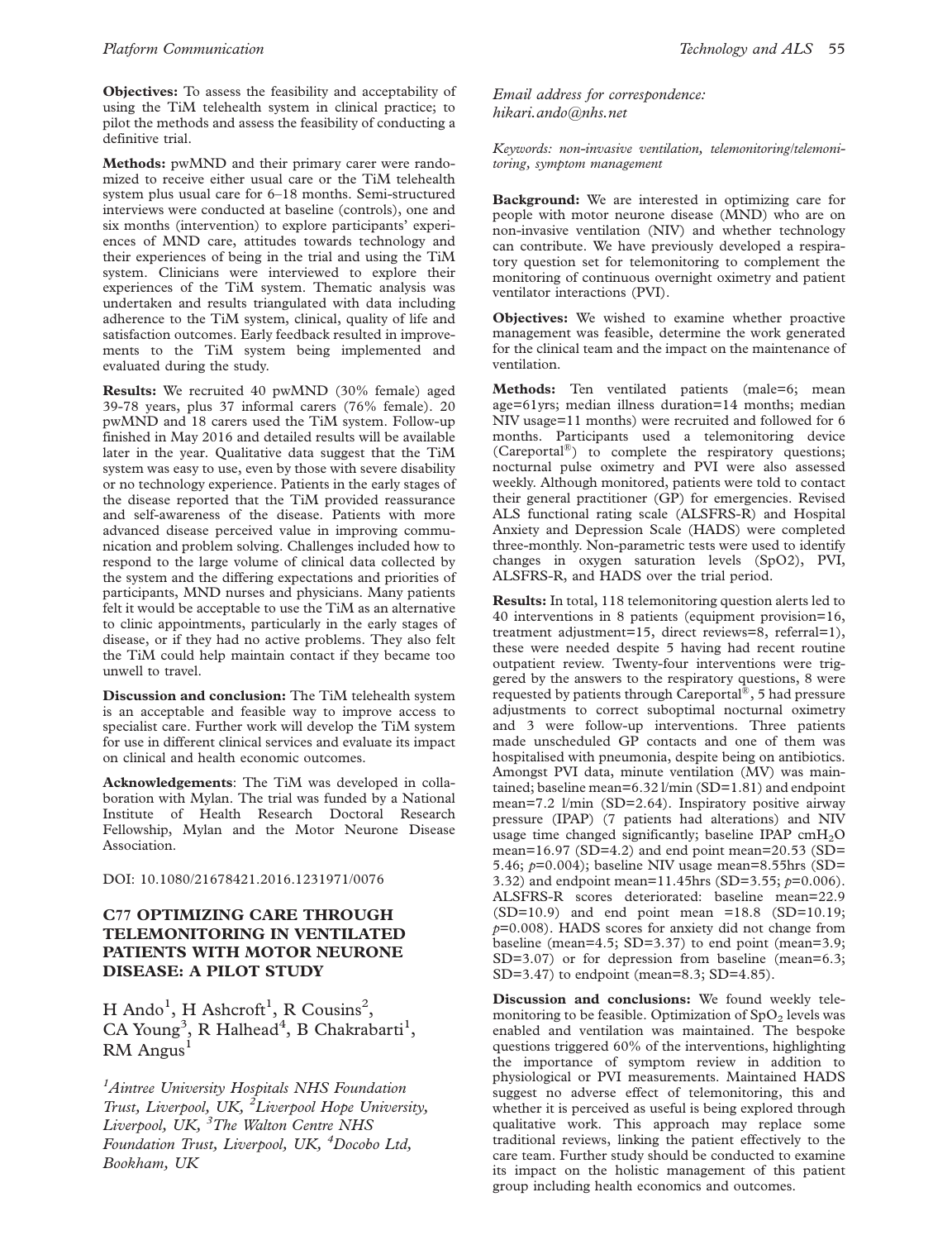Acknowledgements: Funded by the UK's Small Business Research Initiative

DOI: 10.1080/21678421.2016.1231971/0077

### C78 E-LEARNING LEARNING FOR ALS HEALTH CARE PROVIDERS

N De Goeijen<sup>1,2</sup>, C Roos<sup>2,3</sup>, T Sanderink<sup>2,3</sup>, N Verdonk $^4$ , Y De Jong<sup>1</sup>, A Albada<sup>1,2</sup>, LH van den Berg<sup>1,2</sup>

<sup>1</sup> UMC Utrecht, Utrecht, The Netherlands,  ${}^{2}$ ALS Centre Netherlands, Utrecht, The Netherlands, <sup>3</sup>De Hoogstraat Rehabilitation Center, Utrecht, The Netherlands, <sup>4</sup>Elevate Health, Utrecht, The **Netherlands** 

Email address for correspondence: n.degoeijen@umcutrecht.nl

Keywords: nurse specialist, ALS-careteam, education

Background: Many of these health providers lack sufficient experience with and knowledge of ALS. The ALS Centre Netherlands has therefore developed courses consisting of both e-courses and face-to-face training.

Objectives: To enhance health care professionals' knowledge and skills concerning swallowing problems and screening for the need of psychosocial counselling for ALS patients.

Program description: The e-courses are designed to elevate professional knowledge. Additional face-to-face training sessions aim to discuss problems as experienced, e.g. in the end of life phase. Four e-courses are available. The first is the free e-course "Introduction to ALS", which is obligatory before following any face-to-face training provided by the ALS Center Netherlands. The other e-courses have a small registration fee and focus on, (i) swallowing problems, (ii) recognizing unrealistic illness perceptions, cognitive and behavioural symptoms and emotional deregulation, (iv) motivational interviewing techniques to let patients and informal care givers reflect on unrealistic illness perceptions. More e-courses are currently being developed. The total duration of an ecourse is on average one hour. The e-courses contain web lectures, text, assignments and multiple choice self-tests with feedback.

Method: The e-course "Introduction to ALS" has been followed by 464 persons during the first six months that this e-course was online. Health care practitioners who have followed this e-course include nurses, physiotherapists, speech therapists, occupational therapists, dieticians and social workers. The course was evaluated positively, with 98% of the responders  $(N=266)$  saying that they would recommend this e-course to their colleagues. The usability, content and usefulness were evaluated positively with average  $scores > 4.0$  on a 1–5 scale. Participants reported positive experiences with the flexibility of following an e-course anytime anywhere. Participants agreed with statements that they had reached the learning objectives, such as knowing the symptoms, diagnostic process, average ALS disease progression and treatment of symptoms (average scores $>4.0$  on a 1-5 scale). The ecourse ''Swallowing'' was followed by 39 practitioners in

the first 4 months of being online and the e-course "Recognizing unrealistic illness perceptions" has been followed by 27 care providers so far.

Clinical Outcomes: More evaluation results will be available from November 2016.

Recommendations to the Field: Use blended learning, combining the flexibility of e-learning with the in-depth discussions of face-to-face training; involve educational experts to develop the best mix of learning activities.

DOI: 10.1080/21678421.2016.1231971/0078

## C79 AUGMENTATIVE AND ALTERNATIVE COMMUNICATION FOR LOCKED-IN STATE PATIENT

P Fedele<sup>1</sup>, M Gioia<sup>1</sup>, F Giannini<sup>2,1</sup>, A Rufa<sup>2</sup>

<sup>1</sup>Liquidweb s.r.l., Siena, Italy, <sup>2</sup>University of Siena, Siena, Italy

Email address for correspondence: m.gioia@liquidweb.it

Keywords: Augmentative Alternative Communication, Locked-in Syndrome, Brain-Computer Interface

Background: Locked-in Syndrome (LIS) is a severe motor disability in which patients are conscious and alert but unable to use their muscles and therefore cannot communicate. Causes include neurodegenerative diseases in particular Amyotrophic Lateral Sclerosis. Some spared movement can be present and visible or measurable by electromyography ([1\)](#page-57-0). In Completely Locked-in Syndrome (CLIS) patients lose any control of the muscular response. Braincontrol is a core solution of a bio-feedback framework based on artificial intelligence techniques for human-computer interaction that allows these patients to control assistive technology and to widen the options of augmentative and alternative communication (AAC) ([2\)](#page-57-0).

Objectives: The objective of this study is to validate Braincontrol as a multi-channel AAC device. In order to adapt the system to different degrees of disabilities, the device is structured on multiple interaction methods on the basis of the needs of the patients.

Material and methods: The Braincontrol AAC is a platform that allows people suffering from neuromuscular degenerative diseases to overcome physical and communicative disabilities enabling several methods of interaction: Brain-computer interface (BCI), a technology that converts brain electrical signals into commands able to control external devices without need of any voluntary movement, focusing on CLIS and patient unable to give any kind of feedback ([3\)](#page-57-0); Eye Tracking (ET) Standard, an interaction channel used by fixing the gaze on the interface point of interest; ET-Easy, used in case of limited mobility of the pupil and no need for calibration; Motion detection (MD), which uses inertial sensors, infrared and/or webcam tablet PC to map and detect residual volunteers movements; Touch, designed to be used in presence of reduced mobility of the upper limbs. This study, conducted from 2012 to 2016, involved 60 patients with communication and motility disorder. Of these, 56 out 60 used BCI technology, 3 used ET and 1 used MD sensor.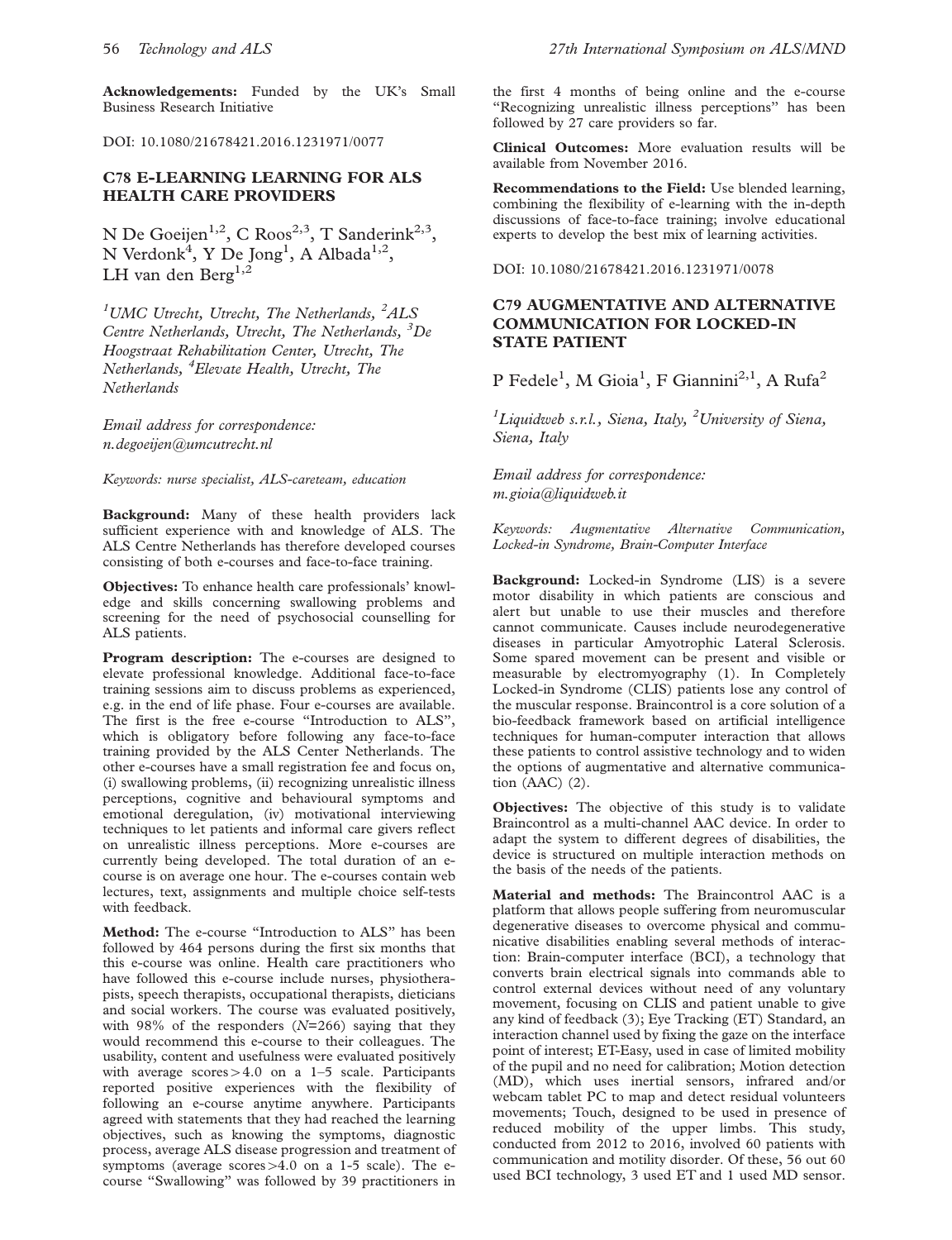<span id="page-57-0"></span>Each patient has been classified with an initial functional evaluation and trained for 4 session with the appropriate interaction channel.

Results: 58 out of 60 patients reached a good communication level with a percentage of 96.7%. The 2 patients who have not regained the capacity to communicate were in the condition similar to the CLIS in which cognitive and psychological status information were unknown.

#### References

- 1. Si-Woon P, You-Lim Y, et al. Ann Rehabil Med. 2012;36:268–72.
- 2. Fedele P, Fedele C. J Fath Universal Access Hum–Comput Interaction. 2014;8513:487–94.
- 3. Fedele P, Gioia M. Results of a 3 years study of a BCI-based communicator for advanced ALS patients. Proceedings of the ISAAC 2016, Toronto, Canada.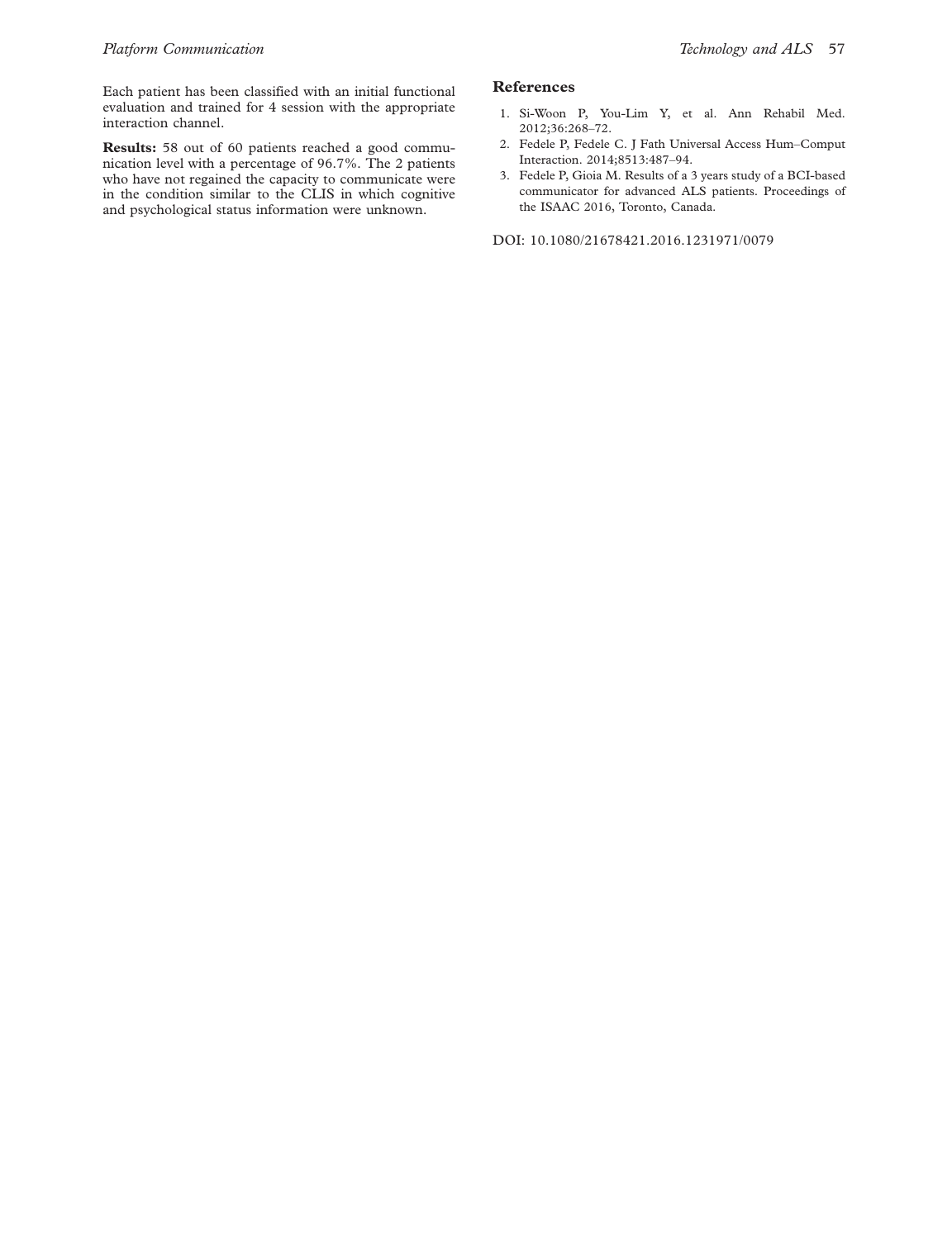# Session 8C Evolving Biomarkers

# C80 TISSUE-ENHANCED PROTEOMIC ANALYSIS OF PLASMA SAMPLES REVEALS NEW MECHANISTIC BIOMARKER CANDIDATES FOR THE STRATIFICATION OF AMYOTROPHIC LATERAL SCLEROSIS PATIENTS

I Zubiri<sup>1,2</sup>, E Leoni<sup>1,2</sup>, M Bremang<sup>2</sup>, M Ward<sup>2</sup>, R Churchus<sup>2</sup>, C-H Lu<sup>1</sup>, R Adiutori<sup>1</sup>, G Nardo<sup>3</sup>, C Bendotti<sup>3</sup>, L Greensmith<sup>4</sup>, I Pike<sup>2</sup>, A Malaspina<sup>1</sup>

<sup>1</sup> Trauma and Neuroscience Centre, Blizard Institute, Barts and The School of Medicine and Dentistry, Queen Mary University of London, London, UK,  $\overline{P}$ Proteome Sciences Plc, Institute of Psychiatry, London, UK, <sup>3</sup>Laboratory of Molecular Neurobiology, Department of Neuroscience, IRCCS, Istituto di Ricerche Farmacologiche Mario Negri, Milan, Italy, <sup>4</sup>Sobell Department of Motor Neuroscience and Movement Disorders, MRC Centre for Neuromuscular Disorders, UCL Institute of Neurology, University College London, London, UK

Email address for correspondence: i.zubiri@qmul.ac.uk

Keywords: biomarkers, proteomics, mass spectrometry

Background: Early diagnosis and patient stratification in ALS based on disease sub-type and progression rate requires the ability to measure objectively the molecular changes underlying the development of disease. The simultaneous analysis of diseased tissues and biological fluids using a powerful and revolutionary proteomic technique called TMTcalibrator™, enhances detection of low-abundant, tissue-derived proteins that reflect the central disease processes in the periphery. These are powerful biomarkers that should lead to a better clinical stratification of ALS patients.

Objectives: To co-analyse the plasma and peripheral blood mononuclear cell proteomes from patients with different forms and rates of progression of ALS and equivalent mouse models to identify co-expressed proteins, which are differentially regulated at different stages of disease and may serve as useful stratification biomarkers.

Methods: TMTcalibrator™ was employed to enhance detection of disease-associated plasma proteins. PBMC digests were used as the calibrator, spiked in a 1.75:1 excess to plasma samples from patients stratified according to progression rate and disease stage. Six patients with a slow progression rate (monthly slope of ALSRS-R from disease onset to last visit or progression rate to last visit,  $PRL < 0.5$ ) and 6 patients with a fast progression rate  $(PRL>1)$  were studied. For each patient, two plasma samples were included in the study from an early (ALSRS-

 $R$  (/48) > 40) and a late disease stage (ALSRS-R  $(48)$  < 30). An equivalent study was performed in PBMCS/plasma from mouse models reproducing a similar fast and slow disease progression.

Results: We have identified approximately 4500 unique proteins in each data set. We first analysed data by time point to identify 95 differentially regulated proteins between slow and fast progressors in early samples, and 107 significantly regulated proteins in late stage samples. When considering slow and fast progressing patients separately, 625 proteins (259 unique, 366 shared) were differentially expressed between early and late samples for the slow progressing patients and 525 (159 unique, 366 shared) for the fast progressing patients. Functional annotation was performed to extract relevant biological interpretation in the context of known mechanisms of ALS. In silico comparisons of these results with those obtained from the mouse models have also been performed to highlight those proteins that are detected as regulated in both species.

Discussion and conclusions: This is the deepest proteomic profiling yet undertaken on plasma from ALS patients. The TMTcalibrator™ technique has provided a unique opportunity to study the interface between cellular and fluid components of blood in unravelling of ALS pathology. The parallel analysis of mouse models recapitulating a similar heterogeneity of the disease will provide a formidable working platform with translational potential and a dataset to support researchers working in ALS.

Acknowledgements: We are grateful to the Motor Neurone Disease Association and The Wellcome Trust for support.

DOI: 10.1080/21678421.2016.1231971/0080

# C81 ELECTRICAL IMPEDANCE MYOGRAPHY FOR EARLY DIAGNOSIS AND ASSESSMENT OF ALS PROGRESSION: RESULTS OF A MULTICENTER CLINICAL TRIAL

J Bohorquez<sup>1</sup>, S Rutkove<sup>2</sup>, M Benatar<sup>3</sup>,  $\bar{\rm J}$  Caress $^{\tilde{4}}$ , W David $^5$ , E Ensrud $^1$ , J Shefner $^6$ 

<sup>1</sup>Skulpt, Inc, Boston, MA, USA, <sup>2</sup>Beth Israel Deaconess Medical Center, Boston, MA, USA, <sup>3</sup>University of Miami, Miami, MA, USA, <sup>4</sup>Wake Forest Baptist Medical Center, Winston-Salem, NC, USA, <sup>5</sup>Massachusetts General Hospital, Boston, MA, USA, <sup>6</sup>Barrow Neurological Institute, Phoenix, AZ, USA

Email address for correspondence: srutkove@bidmc.harvard.edu

Keywords: biomarker, progression, clinical trials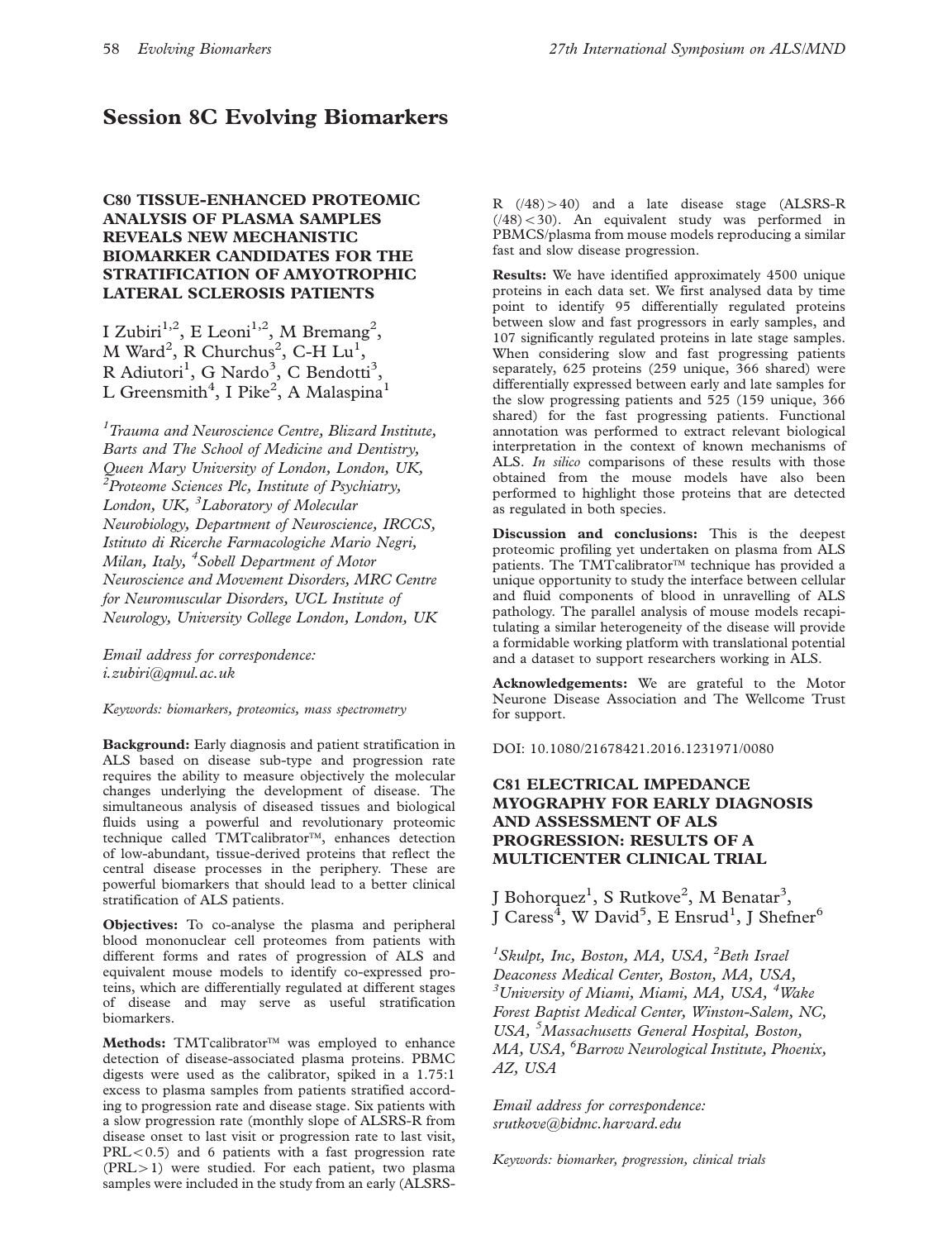Background: In order to improve efficiency of clinical trials in ALS and more rapidly identify effective therapies, improved diagnostics and biomarkers of disease progression are needed. One potential technology for this purpose is electrical impedance myography (EIM). In EIM, a weak electrical current is applied over a localized area of muscle and the consequent surface voltages are measured. Alterations in the condition of the muscle produce changes in these voltages that can be used to assist in diagnosis and to track disease progression over time. Previous clinical studies showing sensitivity to progression in ALS have used off-the-shelf impedance systems not intended for muscle application  $(1,2)$ ; whether a dedicated muscle system can prove more effective is unknown.

Objectives: To assess a dedicated multifrequency EIM system, the EIM 1103 from Skulpt, Inc, to assist with early diagnosis and to track disease progression over time in ALS.

Methods: A total of 47 ALS patients (age range 42–78, 31 men/16 women), 30 healthy controls (age range 36–68, 17 men/13 women), and 30 ALS ''mimics'', including patients with weakness that could be mistaken for ALS, (age range 39-81, 18 men/12 women) were recruited across 6 study sites. All subjects underwent multifrequency EIM of multiple muscles, including bilateral deltoids, biceps brachii, forearm extensors, vastus lateralis, tibialis anterior, and medial gastrocnemius as well the thoracic paraspinal muscles. ALSFRS, handheld dynamometry, and SVC were also performed. For group classification, analyses will include the development of receiver operating characteristic curves and multivariate clustering. For assessment of progression a mixed random slopes model will be utilized; sample size estimations for hypothetical clinical trials will also be calculated.

Results and discussion: Preliminary analysis shows that 50 kHz phase successfully differentiated ALS patients from healthy subjects  $(p<0.0001)$  but not from ALS mimics ( $p = 0.13$ ). However, the 100/300 kHz phase ratio did so successfully for both groups  $(p<0.0001$  compared to controls and  $p = 0.027$  compared to mimics). In terms of tracking disease progression, mean 50 kHz phase values showed a  $0.18 \pm 0.23^{\circ}/$ month mean decrease across all muscles, giving a coefficient of variation in the rate of decline of 1.28. The most rapidly declining muscle however showed a  $0.70 \pm 0.46^\circ$ /month decrease in phase, giving a coefficient of variation in the rate of decline of 0.64; the 100/300 kHz ratio performed still better, reaching a value of just 0.58.

Conclusions: Preliminary analysis confirms EIM's ability to differentiate ALS patients from healthy controls and also from disease mimics. Consistent with a previous study (2), EIM focused on the most rapidly progressing muscle appears to be very sensitive to disease progression. A full analysis using the planned statistical methods described above will be presented at the meeting.

Acknowledgements: This study was funded by NIH grant R43 NS070385.

#### References

- 1. Rutkove SB, Zhang H, Schoenfeld DA, et al. Clin Neurophysiol. 2007;118:2413–18.
- 2. Rutkove SB, Caress JB, Cartwright MS, et al. Amyotroph Lateral Scler. 2012;13:439–45.

# C82 MEG CORTICO-MUSCULAR COHERENCE TO ASSESS CORTICOSPINAL TRACT INTEGRITY IN ALS

M Proudfoot<sup>1,2</sup>, F Van Ede<sup>1</sup>, GL Colclough<sup>1</sup>, K Talbot<sup>2</sup>, AC Nobre<sup>1</sup>, MR Turner<sup>2</sup>

<sup>1</sup>Oxford Centre for Human Brain Activity, University of Oxford, Oxford, UK, <sup>2</sup>Nuffield Department of Clinical Neurosciences, University of Oxford, Oxford, UK

Email address for correspondence: malcolm.proudfoot@ndcn.ox.ac.uk

Keywords: biomarker, neurophysiology, magnetoencephalography

Background: Histopathology and structural MRI have demonstrated the consistent vulnerability of the corticospinal tract (CST) in ALS pathogenesis. Assessing integrity of the CST using transcranial magnetic stimulation relies upon non-physiological manipulation of cortical activity, whereas cortico-muscular coherence (CMC) is a reliably observed dynamic index of healthy sensorimotor function.

Objectives: To assess CST integrity by measuring CMC using magnetoencephalography (MEG).

Methods: Fifteen ALS patients and 11 healthy controls were studied. Participants lightly gripped a fibre-optic force measurement response bar in each hand prior to executing a visually cued, temporally prepared, unilateral forceful grip response. CMC was exclusively calculated during the light grip hold. After coregistration to T1 structural MRI, MEG data were beamformed to extract a neural activity timecourse from each motor cortex. Contralateral connectivity to rectified surface EMG signals recorded from forearm flexors was calculated using two complementary methods: phase coherence and Hilbert amplitude correlations. CMC group differences were calculated using cluster permutation statistics across the frequency range.

Results: Healthy controls demonstrated a clear peak in CMC around 20 Hz (beta-band). In contrast the ALS patient group lacked a distinct peak at any frequency, with phase coherence reduced around 25Hz ( $p=0.02$ ), and amplitude correlation reduced around  $20Hz$  ( $p=0.01$ ).

Discussions and conclusions: Abnormal CMC is a feature of ALS that reflects impaired transmission of sensorimotor neural signals from cortex to the peripheral musculature due to CST damage. CMC is readily quantifiable and as a future biomarker of CST integrity may add diagnostic value, and have value as an early indicator of therapeutic benefit.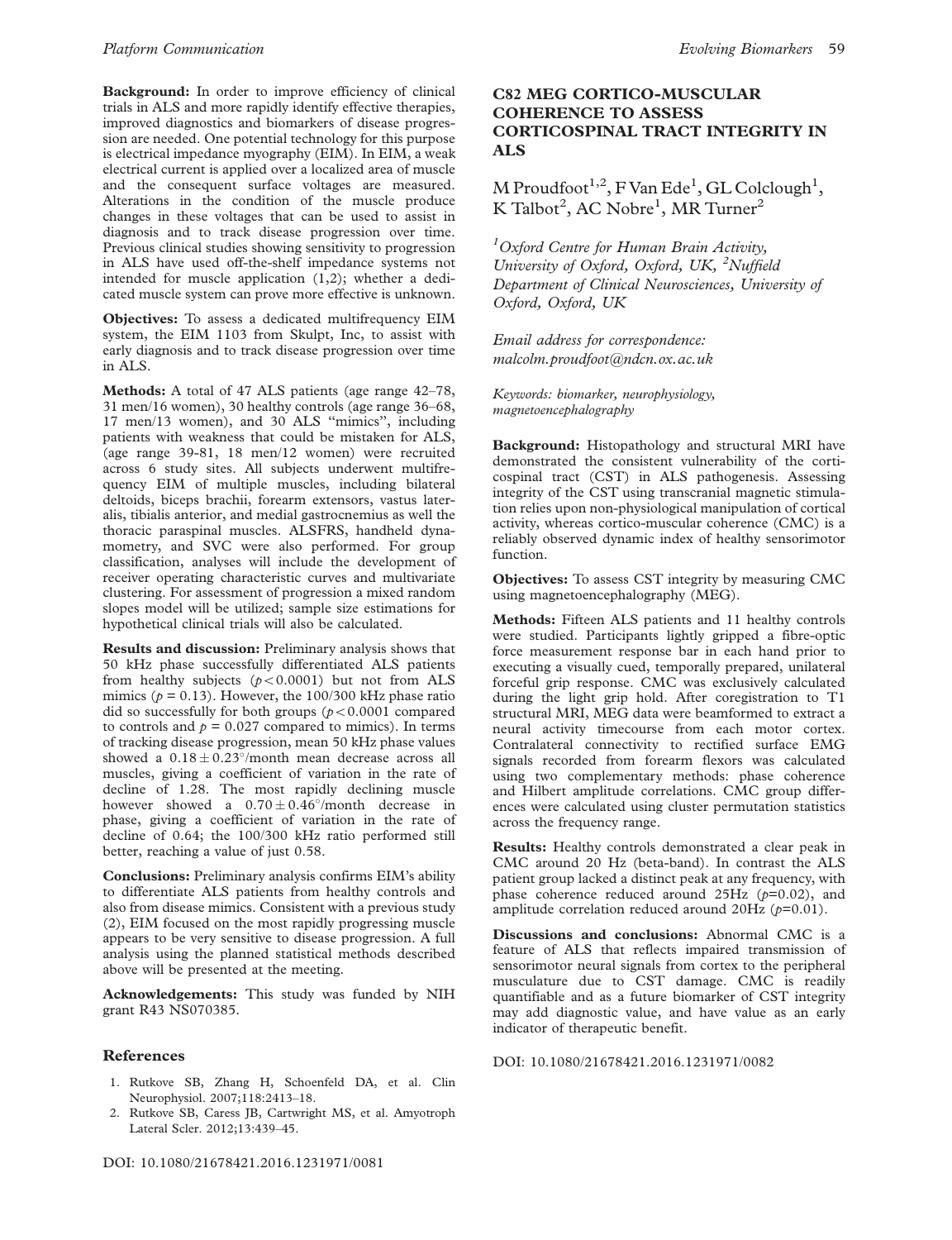# C83 AUDITORY MISMATCH NEGATIVITY IN AMYOTROPHIC LATERAL SCLEROSIS

M Broderick<sup>1</sup>, B Nasseroleslami<sup>1</sup>, PM Iver<sup>1,2</sup>, EC Lalor<sup>3,4</sup>, O Hardiman<sup>1,2</sup>

<sup>1</sup> Academic Unit of Neurology, Trinity College Dublin, University of Dublin, Dublin, Ireland, <sup>2</sup>Department of Neurology, Beaumont Hospital, Dublin, Ireland, <sup>3</sup> Trinity Centre for Bioengineering, <sup>4</sup>  ${}^{4}$ Trinity College Institute of Neuroscience; Trinity College Dublin, The University of Dublin, Dublin, Ireland

Email address for correspondence: brodermi@tcd.ie

Keywords: electroencephalography (EEG), mismatch negativity, cognition

Background: Amyotrophic Lateral Sclerosis (ALS) is recognized as the neurodegeneration of motor neurons, which additionally affects non-motor domains such as cognition. Quantifying this cognitive deficit in ALS patients using electrophysiological measures remains elusive. Auditory mismatch negativity (MMN) is a neurophysiological response elicited by the unexpected change in a series of repeated stimuli, which has been used to quantify cognitive impairment in different neurological disorders.

Objectives: This study aims to examine potential reductions in amplitude or increases in delay in the MMN waveforms of ALS patients, which would indicate deterioration in networks underlying cognition.

Method: High density (128 channel) EEG data was recorded from 90 ALS patients (68 spinal, 15 bulbar, and 7 cognitive onset) and 19 controls. Subjects were presented with standard auditory tones interleaved with 10% frequency-deviant (oddball) tones in 3 recording blocks, each lasting 8 minutes. The significance of between-group differences of the MMN waveforms were tested using the Mann–Whitney U test ( $\alpha$ =0.05). The average delay of MMN, which was quantified as the time corresponding to the center of area underneath the MMN curve, was compared for patients and controls.

Results: The MMN waveforms were significantly attenuated  $(p<0.05)$  in the ALS group between 100 and 170ms post-stimulus in fronto-cortical regions (between FCz and Fz electrodes). The average delay (center of area) of the MMN waveform was significantly increased ( $p=0.0042$ ,  $\beta = 0.05-0.17$ ) for ALS patients. This finding correlated with neuropsychological assessment of executive impairment.

Discussion: The slowing of MMN response is a neurophysiological confirmation for previously reported cognitive dysfunction in ALS. This may be due to disruptions in brain networks involved in cognitive processes, including the salience network, in ALS. Detection of a delayed MMN response may serve as a potential prognostic tool or biomarker for the tracking of cognitive deficit in ALS patients.

DOI: 10.1080/21678421.2016.1231971/0083

## C84 GLIAL ACTIVATION MEASURED BY [11C]-PBR28 PET CORRELATES WITH 1H-MRS BRAIN METABOLITES IN AMYOTROPHIC LATERAL SCLEROSIS

E-M Ratai<sup>1,2</sup>, MJ Alshikho<sup>1,3</sup>, NR Zürcher<sup>1</sup>, ML Loggia<sup>1</sup>, P Cernasov<sup>3</sup>, J Fish<sup>3</sup>, R Seth<sup>1</sup>, S Paganoni<sup>3</sup>, BR Rosen<sup>1</sup>, ME Cudkowicz<sup>3</sup>, JM Hooker<sup>1</sup>, N Atassi<sup>3</sup>

<sup>1</sup>A. A. Martinos Center for Biomedical Imaging, Charlestown, SC, USA, <sup>2</sup>Department of Radiology, Massachusetts General Hospital, Harvard Medical School, Boston, MA, USA, <sup>3</sup>Neurological Clinical Research Institute (NCRI), Department of Neurology, Massachusetts General Hospital, Harvard Medical School, Boston, MA, USA

Email address for correspondence: ratai@nmr.mgh.harvard.edu

Keywords: PBR28, MRS, neuroinflammation

Objectives: To evaluate the relationship between glial activation assessed by [11C]-PBR28 positron emission tomography (PET), and neuronal integrity and gliosis/ neuroinflammation measured by proton magnetic resonance spectroscopy (1H-MRS) in people with amyotrophic lateral sclerosis (ALS).

Background: 1H-MRS and PET were employed to study in vivo molecular changes in the brain of people with ALS. Prior MRS studies show alterations in brain metabolites in the motor cortices and brain stem in people with ALS ([1\)](#page-61-0) and previous PET studies provided evidence of increased glial activation in ALS using the radiotracer [11C]-PBR28 PET [\(2](#page-61-0)). Combining multiple neuroimaging modalities is of importance to unraveling ALS disease mechanisms. To our knowledge, this is the first study to evaluate the relationship between glial activation, measured by [11C]- PBR28 PET, and brain metabolites assessed by MRS.

Methods: A total of 28 participants with either limb onset ALS  $(N=16)$ , bulbar onset  $(N=7)$ , or primary lateral sclerosis  $(N=5)$  were included in this study. The participants underwent brain imaging using MR/PET imaging with the radiotracer [11C]-PBR28 and simultaneous MRS. MRS data acquired from multiple single-voxels  $(2 \times 2 \times 2 \text{ cm}^3)$  located in five positions in the brain, including the left motor cortex (21 subjects), right motor cortex (19 subjects), brain stem (8 subjects), frontal cortex (8 subjects), and parietal cortex (13 subjects). LC model was used to analyze MRS data and to measure brain metabolite ratios pertaining to neuronal viability (Nacetylaspartate/creatine, NAA/Cr) and glial activation/ inflammation (myo-Inositol, mI/Cr). Freesurfer's tools were used to create 3D volumes that mimic the MRS Voxels. These volumes were moved and co-registered to the anatomical images, then [11C]-PBR28 uptake was calculated for every brain parcellate within these volumes. Pearson correlations were conducted to study the relationship between [11C]-PBR28 uptake and brain metabolite ratios within each voxel.

Results: Pearson correlation coefficient revealed an inverse relationship between glial activation, represented by [11C]-PBR28 uptake and NAA/Cr in the left motor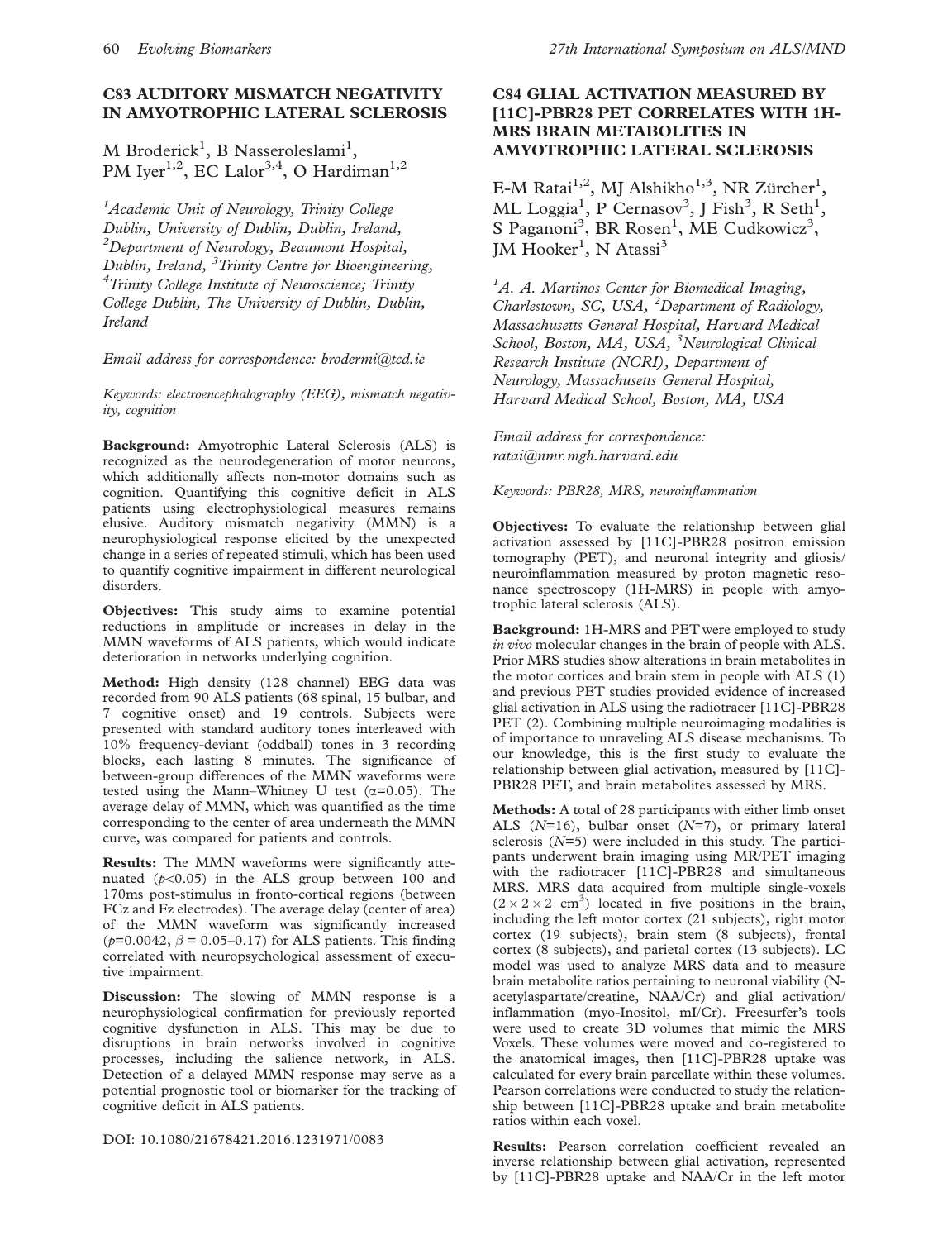<span id="page-61-0"></span>cortex  $(r = -0.51; p = 0.01)$  but not in other brain regions. In addition, a positive relationship was found between [11C]-PBR28 uptake and mI/Cr, both markers of gliosis/ inflammation, in the right motor cortex ( $r = 0.56$ ;  $p = 0.01$ ) and brain stem  $(r=0.78; p=0.02)$ . No correlations were detected in the frontal or parietal cortices.

Conclusion: Glial activation (PBR28 uptake) correlates with neuronal damage  $(|NAA\rangle$  and gliosis/neuroinflammation (mI) in brain regions affected in ALS.

#### References

- 1. Pohl C, Block W, Traber F, et al. J Neurol Sci. 2001;190:21–7.
- 2. Zürcher et al. Neuroimage Clin. 2015;19:409-14.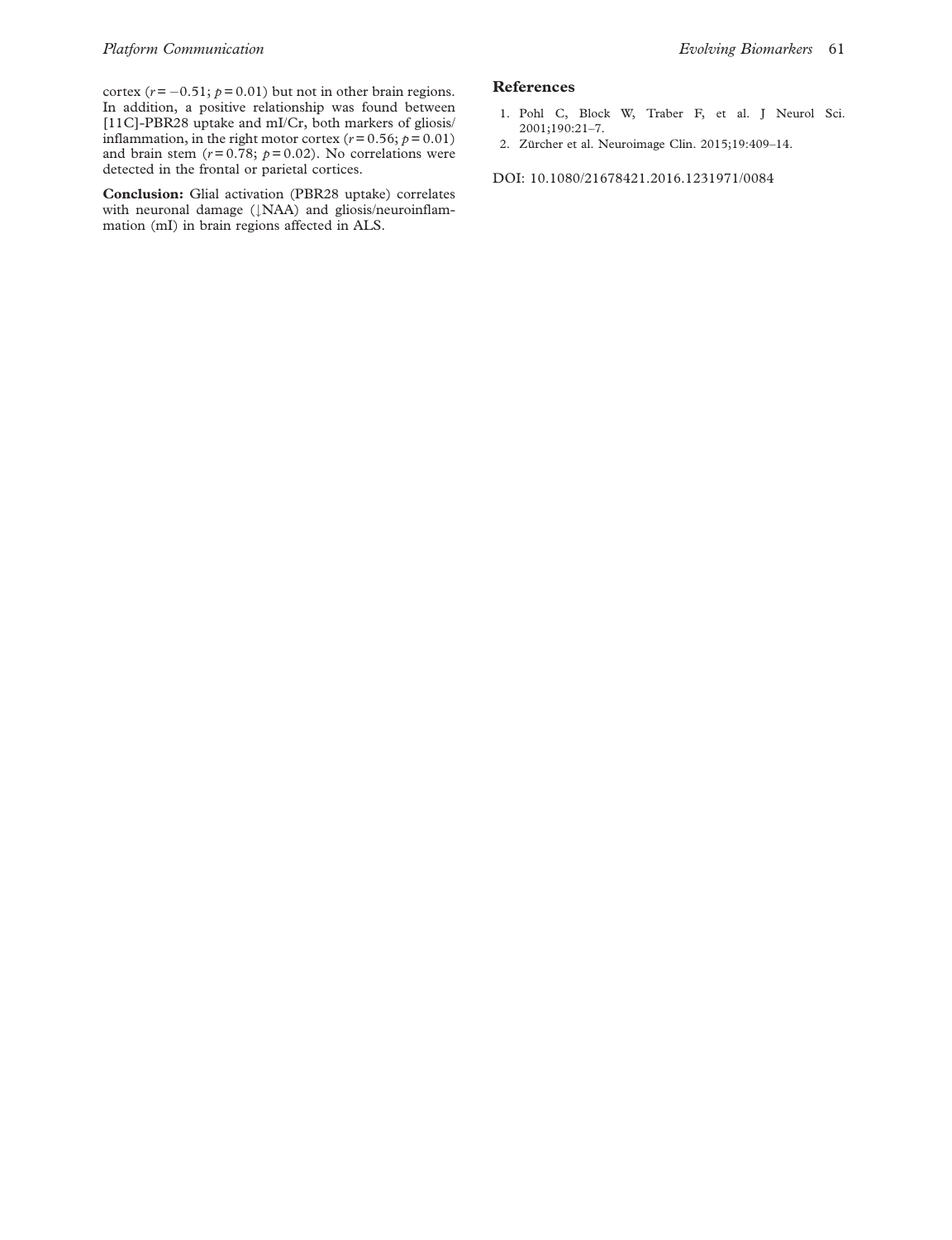# Session 9A Neuron–Glia Interactions

#### C85 ASTROCYTE TOXICITY IN MODELS OF IN AMYOTROPHIC LATERAL **SCLEROSIS**

S Przedborski

Columbia University, New York, NY, USA

Email address for correspondence: sp30@cumc.columbia.edu

Keywords: astrocyte, neurodegeneration, APP

Consistent with a non-cell-autonomous role in the pathogenesis of amyotrophic lateral sclerosis (ALS) are our demonstrations that wild-type primary and embryonic stem cell-derived motor neurons (ES-MNs) selectively degenerate when cultured in the presence of mutant SOD1 (mSOD1)-expressing astrocytes (1). We further found that this death phenotype is not restricted to mouse cells or to familial form of ALS, since astrocytes grown from post-mortem samples of sporadic ALS patients killed human ES-MNs (2).

Data from both our familial and sporadic ALS models revealed that MNs degeneration is caused by an astrocytemediated toxic activity (not a loss of beneficial effect). A series of biochemical experiments demonstrated that the toxic factor(s) is/are proteinaceous in nature and of  $\sim 20$ kDa. The silencing and immunodepletion of SOD1 from our experiments demonstrate that mSOD1 was unlikely to be the culprit. Conversely, the combination of unbiased proteomics and genomics studies points toward APP to contribute to astrocyte-mediated toxicity and DR6 to transduce the death signal in MNs. Further investigations enabled us to show that APP is deleterious via the production of a beta-soluble fragment that includes APP E1 domain. Yet, from in silico analysis, we do not believe that this APP fragment behaves as a bona fide ligand of DR6 but rather as an interactor promoting DR6 dimerization and ligand-independent activation.

Our findings support an involvement of non-cell autonomous mechanisms in ALS pathogenesis via a APP/DR6 mechanism. This process may have to be fully characterized to acquire a better understanding of the neurobiology of ALS and devise effectively therapies.

#### References

1. Nagai, et al. Nat Neurosci. 2007. [10.1055/s-2007-991311]

2. Re, et al. Neuron. 2014.

DOI: 10.1080/21678421.2016.1231971/0085

# C86 EARLY STAGE MOTOR NEURONS NEUROPROTECTION VIA ASTROCYTES RESTRICTED NF-KB ACTIVATION

N Ouali Alami<sup>1,3</sup>, C Schurr<sup>3,2</sup>, T Boeckers<sup>4</sup>, T Wirth<sup>2</sup>, AC Ludolph<sup>1</sup>, B Baumann<sup>2</sup>,  $F$  Roselli<sup>1,4</sup>

<sup>1</sup>Neurology Department, Univeristy of Ulm, Ulm, Germany, <sup>2</sup>Institute of Physiological Chemistry, Univeristy of Ulm, Ulm, Germany,  $3$  International Graduate School in Molecular Medicine, Univeristy of Ulm, Ulm, Germany, <sup>4</sup>Institute of Anatomy and Cell Biology, Univeristy of Ulm, Ulm, Germany

Email address for correspondence: najwa.ouali@uniulm.de

Keywords: NF-kB, astrocytes, neuroinflammation,

Background: Non-cell-autonomous mechanisms involving glial cells are critical for the unfolding of the pathogenic cascade in SOD1 G93A transgenic mice. However, the role of astrocytes and microglia (and the ongoing immune response) may change over time in disease progression, so far it has remained open on whether and when astrocyte-driven inflammation may be protective or detrimental.

Objectives: We have used a genetic strategy based on conditional activation of the IKK/NF-kB signaling pathway to achieve spatio-temporal control of astrocyticorchestrated neuroinflammation and explore its contribution at different time points during disease progression.

Methods: We generated a triple transgenic mouse in which astrocyte-specific NF-kB activation is achieved by doxycycline-inducible expression of a constitutively active allele of IKK2 in the SOD1 G93A mouse model; the activation of NF-kB was restricted to astrocytes using a GFAP-promoter-driven tTA gene. After induction of the IKK2-CA transgene, we have monitored motor performance, disease marker and neuroinflammatory phenotype.

Results: Compared to mSOD1 littermates, the GFAP.tTA/tetO.IKK2-Ca/mSOD1 G93A triple transgenic mice (IKK2 induced from P20) displayed a prolonged time to weight inflection point (onset) but an accelerated progression phase (from onset to exitus), leading to an unchanged lifespan. Likewise, triple-tg mice spent longer time in milder clinical stages (lower clinical score) but reached the same level of disability at later time points. Therefore, NF-kB activation in astrocytes causes significant but biphasic effects on motor performance during the disease course. In early stages, when beneficial effects on motor performance are detected, we observed a significant decrease in MN disease markers (such as misfolded SOD1 burden, LC3A and p62 buildup) in correspondence of a massive rise in microglial density, amoeboid morphology and of a CD45 + microglial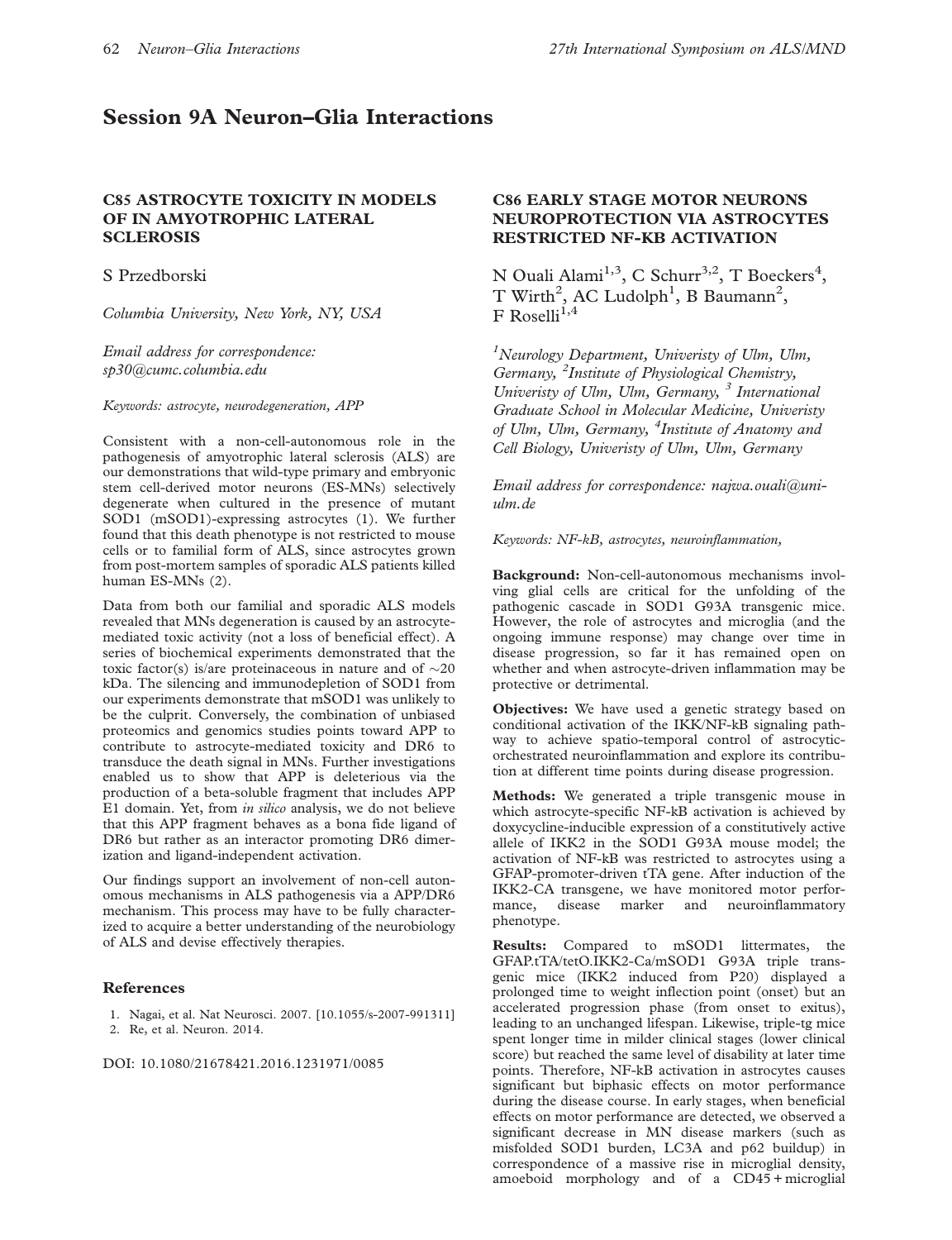subpopulation appearance together with a significant CD4 + cells infiltration. At this stage, STAT-6 pathway is upregulated in astrocytes as well as in lymphocytes suggesting a IL-4/IL-13 autocrine-paracrine mechanism. However, starting from P70 in the triple-tg mouse microglia assumed a CD68 + phenotype with a senescent morphology, whereas MN marker levels were equal to the mSOD1 mice, suggesting a loss of the beneficial effect driven by astrocytic IKK2/NF-kB activation. This effect keeps going on at P90 as well, accompanied with a degenerating microglia.

Conclusion: Taken together our data demonstrated a biphasic role of inflammation in ALS pathogenic cascade, where astrocyte-orchestrated amplification of the inflammatory response is beneficial at early stages, but it turns to detrimental at later time points. The elucidation of the mediators involved in the proliferation processes and lymphocytic function during the beneficial phase, may offer new entry points for translational therapeutic interventions.

DOI: 10.1080/21678421.2016.1231971/0086

# C87 NEURONAL PATHOPHYSIOLOGY IN A HUMAN IPSC MODEL OF ALS INVOLVES INTERPLAY BETWEEN ASTROCYTES AND MOTOR NEURONS

A Chouhan<sup>1</sup>, A-C Devlin<sup>1</sup>, C Chao<sup>2</sup>, B Selvaraj<sup>2</sup>, K Burr<sup>2</sup>, C Shaw<sup>3</sup>, S Chandran<sup>2</sup>,  $G$  Miles<sup>1</sup>

<sup>1</sup>University of St Andrews, St Andrews, UK, <sup>2</sup>University of Edinburgh, Edinburgh, UK,  ${}^{3}$ King's College London, London, UK,

Email address for correspondence: gbm4@ st-andrews.ac.uk

Keywords: excitability, ionic currents, C9orf72

Background: Changes in the input–output relationship, or excitability, of motor neurons (MNs) represent one of the earliest pathological features reported in animal models of ALS. Recent work has shown that MN excitability also changes in human induced pluripotent stem cell (iPSC) models of ALS (1). Initially, iPSCderived MNs harbouring ALS-related mutations display hyperexcitability, characterised by an increase in action potential firing. This is later followed by hypoexcitability, or a decline in firing capability, along with reduced ionic currents (1). Prior work suggests that non-cell autonomous processes involving astrocytes might contribute to such pathophysiological changes in MNs (2).

Objectives: This study was designed to investigate the potential impact of ALS-affected astrocytes on MN excitability and the ionic currents of MNs.

Methods: We used cultures with different compositions of MNs and astrocytes derived from iPSCs of ALS patients and healthy control individuals. These included cocultures of astrocytes and MNs or enriched cultures of MNs with minimal astrocytes. The functional activity of MNs was investigated using whole-cell patch-clamp

electrophysiological recording techniques in both current and voltage clamp modes.

Results: In co-culture experiments, we found no overt effects of astrocytes harbouring C9orf72 mutations on the viability of control MNs. We also found no evidence for hyperexcitability of control MNs in the presence of ALSaffected astrocytes. However, astrocytes harbouring C9orf72 mutations induced hypoexcitability in control MNs, which was associated with loss of voltage-activated sodium and potassium currents. Conversely, in neuronenriched cultures with minimal presence of astrocytes we observed only very mild hypoexcitability with no change in voltage-activated currents.

Discussion and conclusions: Our data reveal involvement of astrocytes, via non-cell autonomous disease mechanisms, in MN pathophysiology in ALS. The expression of mutant C9orf72 in iPSC-derived astrocytes is sufficient to induce loss of output and reduced ionic currents in control iPSC-derived MNs. In contrast, without the influence of sufficient numbers of ALSaffected astrocytes, MNs expressing mutant C9orf72 show little or no evidence of pathophysiological changes. Together these findings highlight astrocyte-neuron signalling as an important potential target for novel ALS therapeutics.

Acknowledgements: PhD studentship Grant from the MND Association and The Euan MacDonald Centre.

### References

- 1. Devlin AC, Burr K, Borooah S, et al. Nat Commun. 2015; 6:5999.
- 2. Fritz E, Izaurieta P, Weiss A, et al. J Neurophysiol. 2013; 109:2803–14.

DOI: 10.1080/21678421.2016.1231971/0087

# C88 PREDICTING NOVEL RELATIONSHIP OF THE CAUDAL DISTRIBUTION OF LOWER MOTONEURONS IN RELATION TO THE REGION OF CLINICAL ONSET TO THEIR CONNECTED GLIA IN SPORADIC ALS PATIENTS

F Song<sup>1</sup>, F Dachet<sup>1</sup>, J Liu<sup>1</sup>, S Rabin<sup>2</sup>, I Ravits<sup>3</sup>

<sup>1</sup> University of Illinois at Chicago, Chicago, IL, USA, 2 Benaroya Research Institute at Virginia Mason, Seattle, WA, USA, <sup>3</sup>University of California, San Diego, La Jolla, CA, USA

Email address for correspondence: feisong@uic.edu

Keywords: sporadic ALS, neuroinflammation, neurodegeneration

Background: Recent observations on the location and spread of motoneuron degeneration in sporadic (sALS) patients suggest neurodegeneration is radially graded [\(1](#page-64-0)), and regions of minimal motoneuron loss are remote from site of onset. Increasing evidence suggests that neuroinflammation mediated by activated glia and infiltrated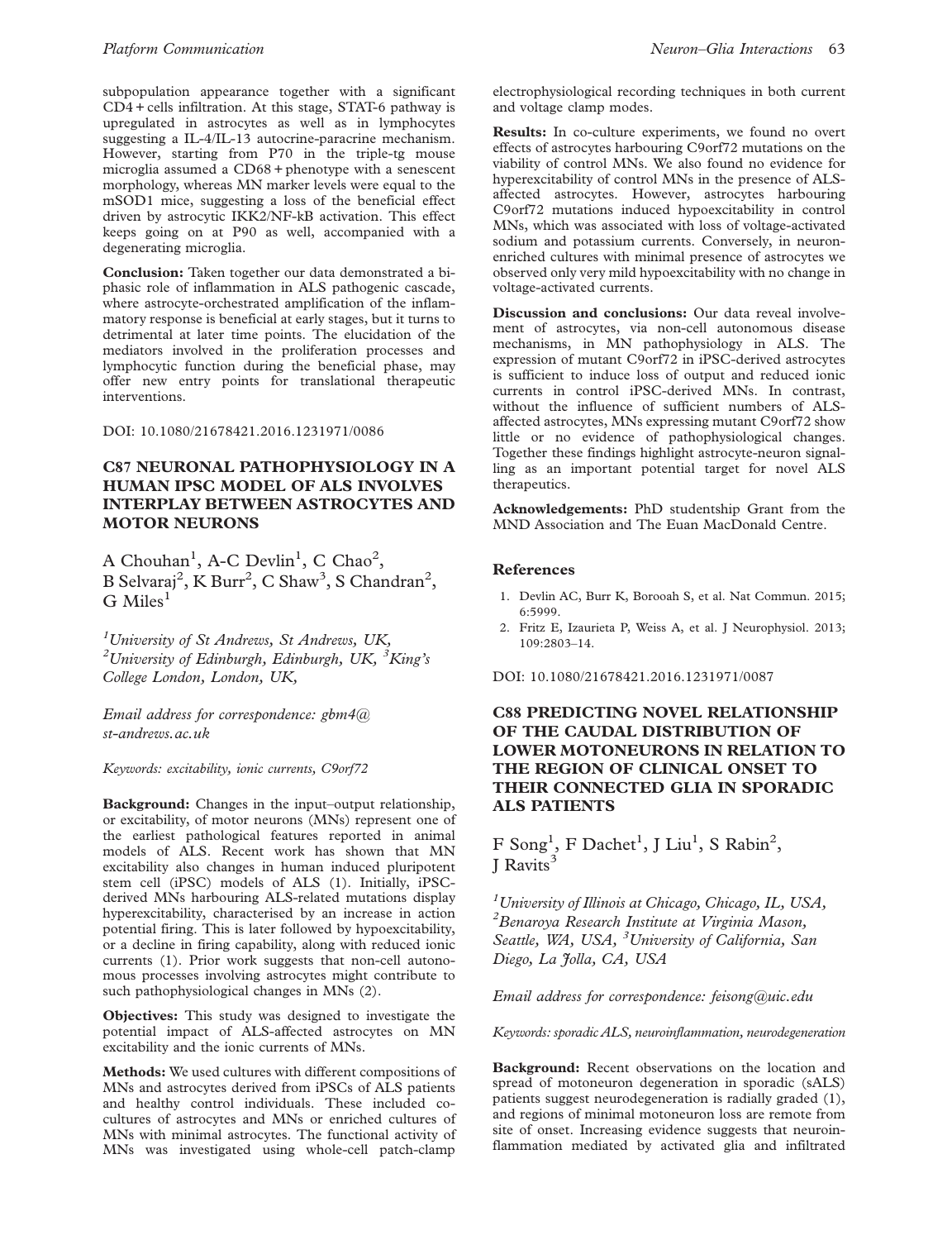<span id="page-64-0"></span>immune cells are involved in progression (2). However, the mechanism by which activated glia induce disturbance of lower motoneuron loss is unclear.

Objectives: To determine the relationship of glia to the distribution of lower motoneurons in relation to the region of clinical onset in sALS.

Methods: We applied novel bioinformatics analysis methods (3) to transcriptional profiles established by exon microarrays of motoneurons isolated by laser capture microdissection from 12 sALS and 10 control patients (4) to identify the relationship of lower motoneurons and glia.

Results: We identified 5 clusters of co-expressed genes (''interactomes'') in ALS and 3 clusters in control using a Pearson correlation measure of expressed genes. Each gene cluster was assigned a putative cell type designation using a literature mining Python algorithm that crossreferences genes in a given cluster with the names of spinal cord cell types. The absolute value of probe intensity for each gene within a given cluster was averaged together with other genes in that cluster to generate an "eipgengene'' intensity for relative quantity of each predicted cell type. Cell types identified as increased in ALS include microglial, macrophage and astrocyte, while decreased populations included types 1 and 2 motoneurons. Cell types identified as increased in control patients include astrocytes, while decreased populations include type 2 motoneurons. Interestingly, both highly consistent and exact reciprocal patterns of gene cluster were observed.

Especially, upregulated genes forming the cluster labeled as ''microglial'' or ''macrophage'' correlated best with the cluster formed by downregulated genes from the motoneurons cluster type 1 or 2 in ALS. Upregulated MHC class II genes correlated with these increased ''glia'', suggesting they were activated. Tissue staining confirmed significantly increased microglia/macrophage in connected motoneurons in sALS. Identifying interesting gene pathways is currently underway.

Conclusions and discussion: We utilized a novel bioinformatics analysis to identify microglia/macrophage activation in the region of lower motoneuron degeneration that are relatively remote in relation to the region of clinical onset in sALS. While the exact mechanisms of how activated microglia/macrophages promote neurodegenerative progression is not clear, the new findings support the hypothesis that neuro-glia physical interactions are important in the ALS pathologic process, and targeting microglia/macrophages could be a useful therapy for patients with sALS to slow disease progression.

#### **References**

- 1. Ravits, et al. Neurology. 2007;68:1576.
- 2. Appel, et al. Acta Myol. 2011;30:4.
- 3. Dachet, et al. Brain. 2015;138:356.
- 4. Rabin, et al. Hum Mol Genet. 2010;19:313.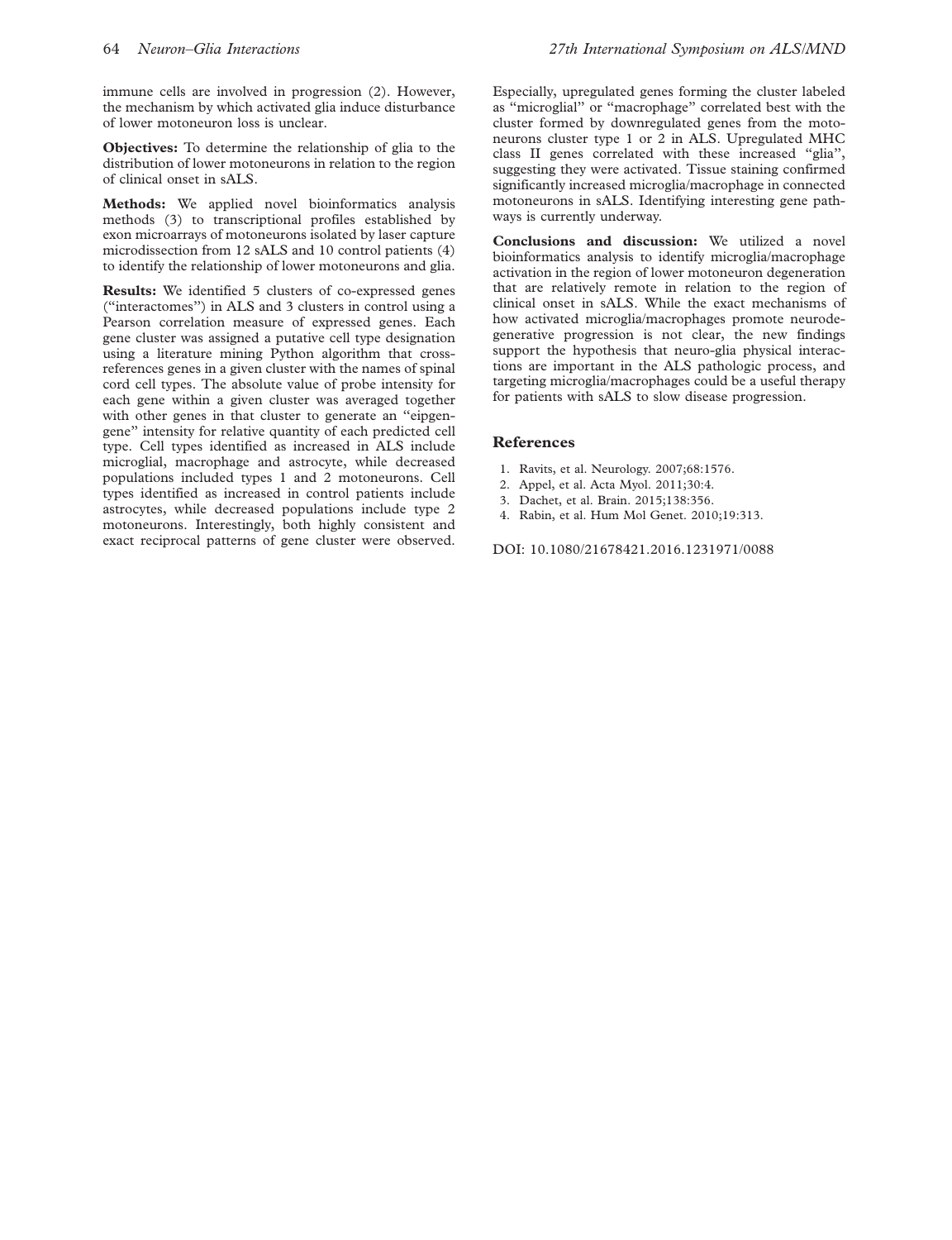# Session 9B Clinical Trials

# C89 EFFICACY AND SAFETY OF EDARAVONE (MCI-186) FOR THE TREATMENT OF AMYOTROPHIC LATERAL SCLEROSIS (ALS): A 24-WEEK **EXTENSION**

JM Palumbo $^1$ , M Tanaka $^2$ , T Sakata $^2$ ,  $\rm M$  Akimoto<sup>2</sup>

<sup>1</sup>Mitsubishi Tanabe Pharma Development America, Inc., Jersey City, NJ, USA, <sup>2</sup>Mitsubishi Tanabe Pharma Corporation, Tokyo, Japan

Email address for correspondence: joseph\_palumbo@mt-pharma-us.com

Keywords: edaravone, clinical trial, ALSFRS-R

Background: These are the results of a 24-week openlabel (OL) extension period after the 24-week doubleblind (DB) period (edaravone versus placebo) of a Phase III study. In the 24-week DB, edaravone was associated with less functional loss and quality of life deterioration than placebo (NCT01492686) (1)

Objectives: To assess the efficacy and safety of an additional 24 weeks of edaravone (E-E) versus DB placebo switched to OL edaravone (P-E) in ALS patients.

Methods: Patients entered DB with retained broad functionality (all ALSFRS-R individual item  $scores > 2$ points) and normal respiratory function (%FVC  $\geq$ 80%) at baseline. DB completers could enter OL to receive active edaravone. OL was an additional 6 cycles of 60-mg intravenous edaravone once-daily for 10 of 14 days, followed by a 14-day drug-free period (28 days per cycle). The main efficacy endpoint was ALSFRS-R change across 12 cycles. Other endpoints included ALSAQ-40 scores and survival analyses for key ALS events (death and certain disease progression). Safety endpoints, including adverse events (AEs), were collected. The prespecified statistical plan called for descriptive statistics only.

Results: Of the 137 patients who entered 24-week DB, 123 patients entered 24-week OL; 65/123 (E-E) and 58/ 123 patients (P-E) were previously randomized to edaravone or placebo, respectively. In 24-week DB, edaravone showed less decrease in ALSFRS-R compared with placebo (between-group difference  $2.49 \pm 0.76$  at 24 weeks, p=0.001). In 24-week OL, E-E group showed less observed change from study baseline in ALSFRS-R than P-E group (between-group difference  $4.17 \pm 1.40$  at 48 weeks) (adjusted mean). Edaravone improved ALSAQ-40 with a difference between edaravone and placebo in 24 week DB  $(8.79 \pm 4.03, p=0.031)$ , and maintained the difference in 24-week OL  $(10.71 \pm 4.51$  at 48 weeks) (adjusted mean). Death or events of certain disease progression occurred in 10 and 19 patients in the E-E and P-E groups, respectively. The most commonly reported AEs  $(≥5%$  of patients in both treatment

groups) were nasopharyngitis, respiratory disorders, constipation, dysphagia, and contusion.

Discussion: Edaravone was favored at the 24-week endpoint of DB. During the next 24 weeks of OL, observed differences appeared to be maintained; E-E group appeared to show less functional loss than P-E group at 48 weeks. P-E group did not appear to ''catch up'' to E-E group who started edaravone 6 months earlier.

Conclusion: These observed findings suggest that early intervention with edaravone may confer a measureable benefit to individuals for whom treatment is promptly initiated versus individuals for whom treatment is delayed by 6 months (in ALS patients who meet inclusion criteria and continue edaravone through one year).

Acknowledgements: The authors thank Teresa Oblak of Covance Market Access, Inc., for editorial and abstract submission assistance.

#### Reference

1. Tanaka M, et al. Poster presented at the American Academy of Neurology Annual Meeting (#189). Vancouver, Canada. April 2016.

DOI: 10.1080/21678421.2016.1231971/0089

# C90 ADAPTIVE DESIGN SINGLE CENTER PHOSPHODIESTERASE TYPE 4 (PDE-4) INHIBITOR-(MN-166 (IBUDILAST)) PHASE 1B/2A CLINICAL TRIAL – INTERIM-BLINDED ANALYSIS – BEHAVIOR OF CREATININE AS A BIOMARKER IN SHORT CLINICAL TRIALS (NCT02238626)

BR Brooks<sup>1,2</sup>, EK Bravver<sup>1,2</sup>, MS Sanjak<sup>1,3</sup>, VL Langford<sup>1</sup>, DC Graves<sup>1,2</sup>, LA Moore<sup>1</sup>, CL Lary<sup>1</sup>, L Ranzinger<sup>1</sup>, A Newell-Sturdivant<sup>1</sup>, PC Russo<sup>1</sup>, NR Brandon<sup>1</sup>, MM Burdette<sup>1</sup>, NM Lucas<sup>1</sup>, C Moore-Patterson<sup>4</sup>, WE Anderson<sup>4</sup>, WL Bockenek<sup>5,2</sup>, SS Lindblom<sup>6,2</sup>, J Dojillo<sup>7</sup>, K Matsuda<sup>7</sup>, Y Iwaki<sup>7</sup>

<sup>1</sup>Carolinas Healthcare System ALS Center, Charlotte, NC, USA, <sup>2</sup> School of Medicine;<br><sup>3</sup> University of Newth Carolina, Charlotte C  $3$ University of North Carolina, Charlotte Campus, Charlotte, NC, USA, <sup>4</sup>Carolinas Healthcare System Dickson Advanced Analytics, Charlotte, NC, USA, 5 Carolinas Healthcare System Carolinas Rehabilitation, Charlotte, NC, USA, <sup>6</sup>Carolinas Healthcare System Critical Care and Pulmonary Medicine, Charlotte, NC, USA, <sup>7</sup>Medicinova, La Jolla, CA, USA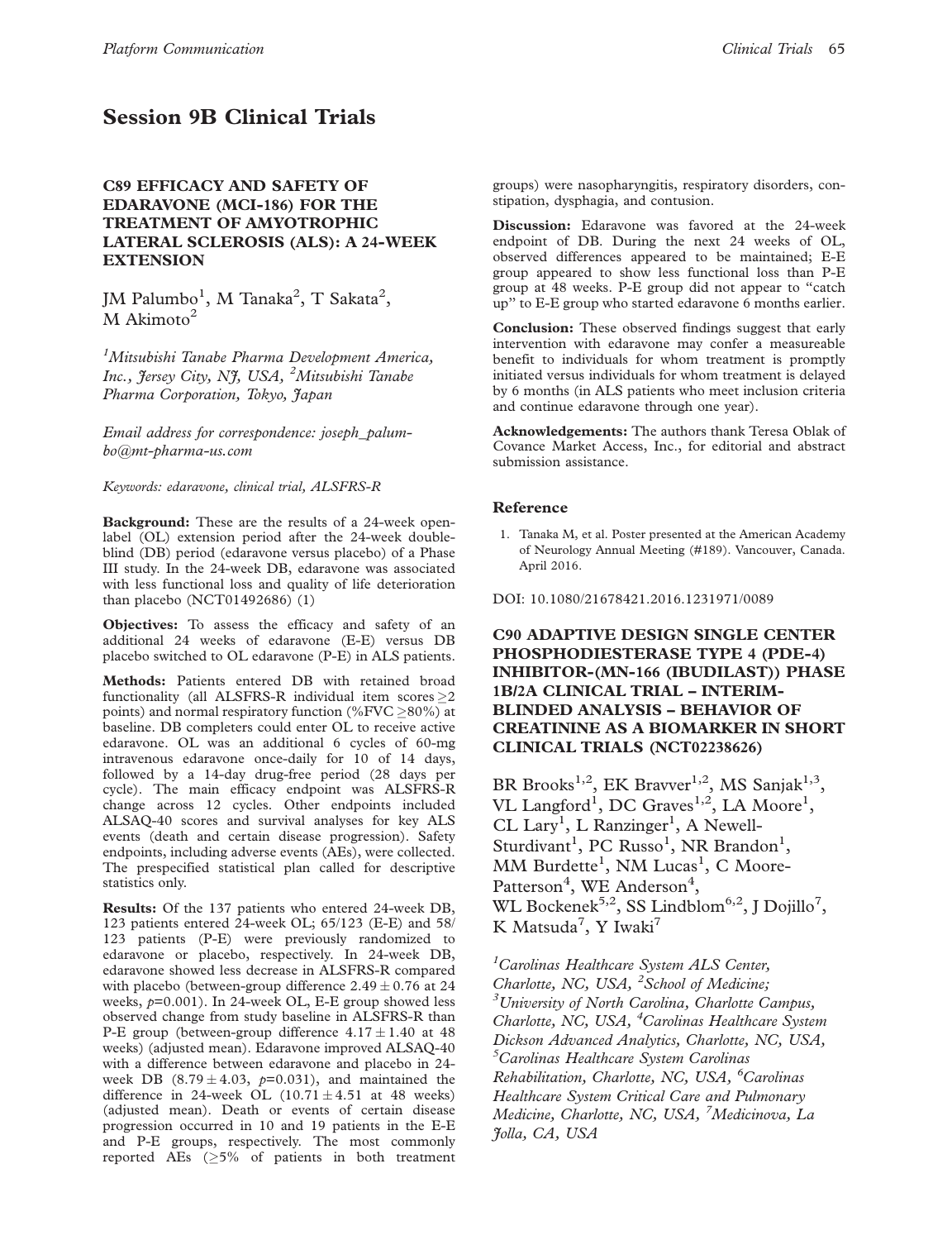### Email address for correspondence: benjamin.brooks@carolinashealthcare.org

Keywords: randomized delayed drug initiation, clinical endpoint exploratory analysis, 6-month double-blind-open-labelextension

Objective: Interim blinded analysis of adaptive design for single center (MN-166 (Ibudilast)) phase 1b/2a clinical trial in ALS 1) no NIV (EC) and 2) NIV (ANC) patients.

Background: Ibudilast, effective in two ALS gene-based Drosophila models, has a known human safety profile that permits assessment of its effectiveness targeting multiple disease etiological pathways at different (early-distal axonopathy; late-microglial activation) ALS stages.

Methods: Clinical Endpoint Exploratory Analysis was performed by an independent statistical consult on 25 subjects with complete spirometry data who completed the DB-6-month clinical trial on MN-166 (Ibudilast) plus-Riluzole (N=20) or Placebo-plus-Riluzole only (N=5). ALSFRS-R-total, -bulbar-subscore, -arm subscore, -leg subscore and -respiratory subscore were analyzed in addition to SVC. Clinical Endpoint Exploratory Analysis analyzed differences between MN-166 (Ibudilast) and placebo patients in clinimetric measurements. Directionality of treatment effect and sample size estimates for a 6-month clinical trial based on each Clinical Endpoint were analyzed at http:// hedwig.mgh.harvard.edu/sample\_size/size.html

Results: Clinical Endpoint Exploratory analysis pointed to effect sizes reducing required patients from 321 (ALSFRS-R-total-score) per group to 102 (ALSFRS-Rbulbar-subscore) or 84 (ALSFRS-R-arm-subscore) per group in 6-month clinical trials. El Escorial Criteria (EEC) clinically-definite ALS (cdALS) significantly  $(p=0.0001)$  increased during DB clinical trial (0 months  $= 2.9$  (95\% CI=2.73.1); 6 months = 3.3 (3.13.5)). Change in EEC in EC from clinically probable (cpALS) to cdALS during DB phase is significantly  $(p=0.028)$ proportionately higher (46.1%) in creatinine declining than not declining (11.1%) subgroups. EEC cdALS is significantly  $(p=0.005)$  proportionately higher in ANC (54.5%) than EC (12.9%) patients at clinical trial entry.

Conclusions: Ibudilast administration is feasible/tolerable/safe when administered over 3 months and 6 months to no-NIV ALS (EC) subjects. Ibudilast administration showed effect size estimates at 6 months in bulbar and arm clinical domains that will help define clinical endpoints for potential phase 3 clinical trials as well as pathways for adaptive change for this clinical trial. El Escorial Criteria disease burden increases significantly in ALS patients over 6 months and occurs significantly more in ALS patients showing decreased serum creatinine. Advanced NIV (ANC) ALS subjects have a higher proportion of El Escorial clinically definite disease and, as an enriched cohort, are safely participating in this clinical trial. The ANC patient group, enriched for cdALS, is potentially a vanguard for future clinical trials with a robust clinical trajectory that might be informative with respect to treatment effects on non-respiratory (bulbar, arm, leg) domains.

DOI: 10.1080/21678421.2016.1231971/0090

# C91 RASAGILINE FOR THE TREATMENT OF ALS: A RANDOMIZED CONTROLLED **STUDY**

RJ Barohn<sup>1</sup>, J Statland<sup>1</sup>, D Moore<sup>2</sup>, M Walsh<sup>1</sup>, T Mozaffar<sup>3</sup>, L Elman<sup>4</sup>, S Nations<sup>5</sup>, H Mitsumoto<sup>6</sup>, JA Fernandes<sup>7</sup>, D Saperstein<sup>8</sup>, G Hayat<sup>9</sup>, L Herbelin<sup>1</sup>, C Karam<sup>10</sup>, J Katz<sup>2</sup>, WALS Rasagiline 80 Study Group MSG

<sup>1</sup> University of Kansas Medical Center, Kansas City, KS, USA, <sup>2</sup>California Pacific Medical Center, San Francisco, CA, USA, <sup>3</sup>University of California -Irvine, Irvine, CA, USA, <sup>4</sup>University of Pennsylvania, Philadelphia, PA, USA, <sup>5</sup>University of Texas Southwestern Medical Center, Dallas, TX, USA, <sup>6</sup>Columbia University, New York City, NY, USA, <sup>7</sup>University of Nebraska Medical Center, Omaha, NE, USA, <sup>8</sup>Phoenix Neurological Associates, Phoenix, AZ, USA, <sup>9</sup>St. Louis University, St. Louis, MO, USA, <sup>10</sup>University of Oregon, Portland, OR, USA

Email address for correspondence: lherbelin@kumc.edu

Keywords: rasagiline, mitochondrial biomarkers, ALSFRS-R

Background: Rasagiline, a monoamine-oxidase B inhibitor approved for the treatment of Parkinson's Disease may be neuroprotective in ALS by its action on stabilizing mitochondria. Rasagiline slowed disease progression in the SOD1 mouse model, and slowed the rate of progression on the ALS functional rating scale-revised (ALSFRS-R) in case series of patients with ALS. In our prior open label screening trial of rasagiline in 36 participants with ALS we did not show a difference in ALSFRS-R slope of decline compared to historical controls, but we did find rasagiline to be well tolerated and demonstrated possible mitochondrial biomarker engagement.

Objective: To determine whether rasagiline can slow disease progression and to validate a potential new mitochondrial biomarker in patients with ALS.

Methods: We conducted a 12 month randomized placebo-controlled clinical trial of 2 mg oral rasagiline compared to placebo at 10 medical centers in the United States between September 2012, and September 2016. Participants were randomized to rasagiline or placebo in a 2:1 ratio. Our primary outcome measure was the 12 month slope of decline of the ALSFRS-R. Secondary outcome measures included adverse event monitoring, mitochondrial biomarkers, vital capacity, a fall diary, and the ALS global quality of life question.

Results: One hundred and three patients were screened, and 80 were randomized. Participants were mostly male (78.8%) and the age range at baseline was 29–76 years of age. Currently, the clinical trial has completed enrollment,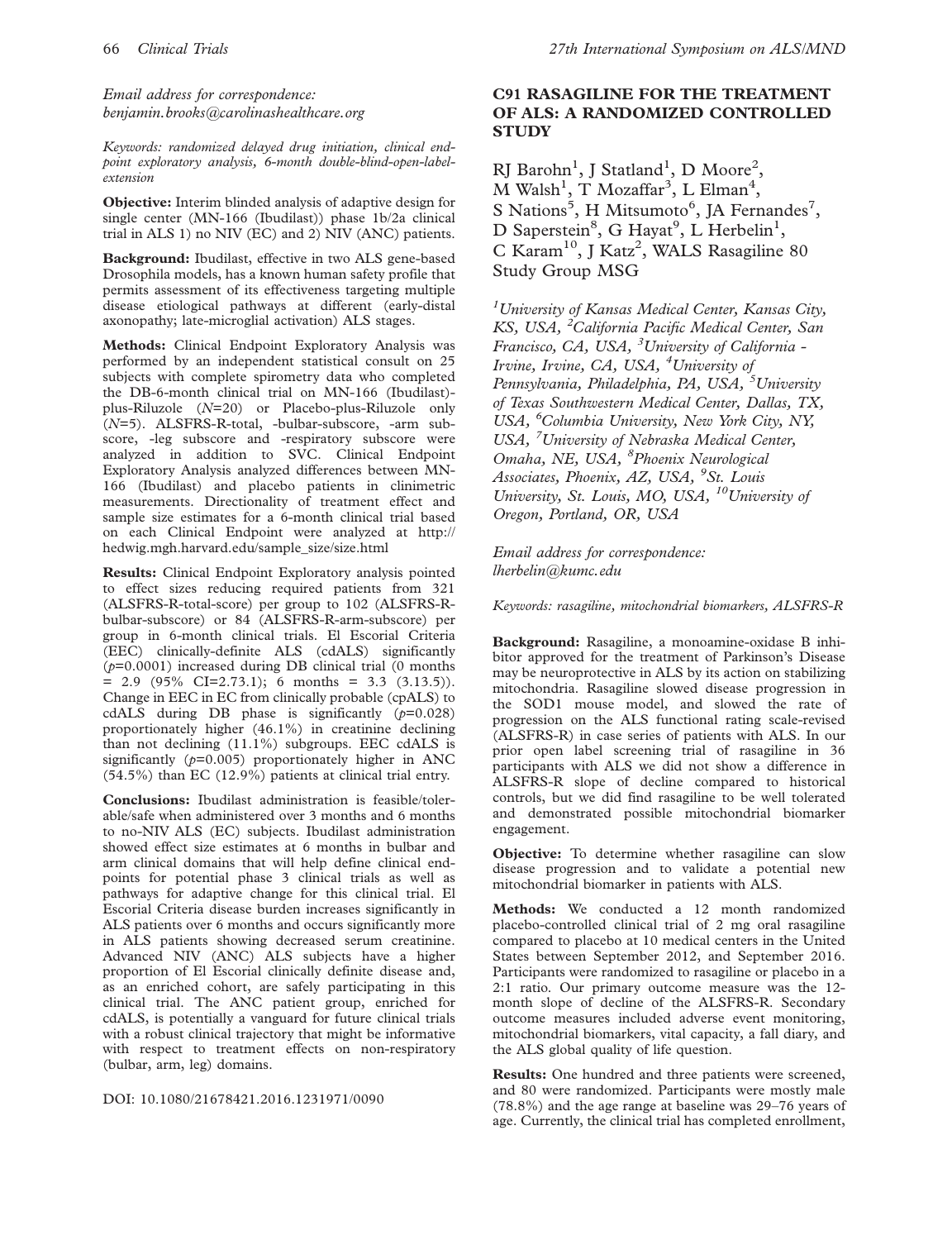and it is expected that the primary results will be available to present at the time of the meeting.

Conclusions: Rasagiline is a monoamine oxidase inhibitor which may be neuroprotective in patients with ALS. We conducted a randomized placebo controlled clinical trial to determine if rasagiline slows disease progression in ALS and to validate potential new mitochondrial biomarkers.

Clinicaltrial.gov identifier: NCT01786603

Acknowledgements: This study was funded by an FDA Orphan Products Division R01 FD003739. Additional funding was provided in part by Grants UL1 TR 000001 from the University of Kansas Medical Center Clinical and Translational Science Awards (CTSA). JS work is supported by KL2TR000119.

DOI: 10.1080/21678421.2016.1231971/0091

# C92 VITALITY-ALS, A PHASE 3 TRIAL OF THE FAST SKELETAL MUSCLE TROPONIN ACTIVATOR, TIRASEMTIV, FOR THE POTENTIAL TREATMENT OF AMYOTROPHIC LATERAL SCLEROSIS (ALS): STUDY DESIGN AND BASELINE CHARACTERISTICS

J Shefner<sup>1</sup>, M Cudkowicz<sup>2</sup>, O Hardiman<sup>3</sup>, A Wolff<sup>4</sup>, L Meng<sup>4</sup>, J Lee<sup>4</sup>, S Rudnicki<sup>4</sup>, F Malik<sup>4</sup>, J Andrews<sup>4</sup>

<sup>1</sup> Barrow Neurological Institute, Phoenix, AZ, USA, <sup>2</sup>Massachusetts General Hospital, Boston, MA, USA, <sup>3</sup> Trinity College Institute of Neurosciences, Dublin, Ireland, <sup>4</sup>Cytokinetics, Inc., South San Francisco, CA, USA

Email address for correspondence: jeremy.shefner@dignityhealth.org

Keywords: tirasemtiv, phase 3, VITALITY-ALS

Background: Tirasemtiv is a selective fast skeletal muscle troponin activator being evaluated for the potential treatment of patients with ALS. A large phase 2b trial of tirasemtiv (at a maximum tolerated dose up to 500 mg/ day) versus placebo demonstrated statistically significant effects both on slow vital capacity and muscle strength after 3 months of treatment (BENEFIT-ALS) although not meeting its primary endpoint based on the ALSFRS-R. Tirasemtiv was most commonly associated with dizziness, fatigue, nausea, and slightly more weight loss than placebo. Although the open-label period successfully identified some participants who did not tolerate the drug, more participants dropped out of the study on tirasemtiv than on placebo. A phase 3 study, Ventilatory Investigation of Tirasemtiv and Assessment of Longitudinal Indices after Treatment for a Year (VITALITY-ALS; NCT02496767) was developed to confirm and extend the effects noted in BENEFIT-ALS. Additionally, several distinct strategies were implemented

to improve the tolerability of tirasemtiv in participants entering the randomized phase of the trial.

Objectives: The primary objective of VITALITY-ALS is to assess the effect of tirasemtiv versus placebo on respiratory function in ALS.

Methods: VITALITY-ALS is a multi-national, doubleblind, randomized, placebo-controlled, stratified, parallel group, study with tirasemtiv treatment up to 52 weeks in patients with ALS. Following 2 weeks of open-label tirasemtiv (125 mg BID), participants were randomized 3:2:2:2 to placebo or one of 3 target total daily dose levels of tirasemtiv (250, 375 and 500 mg). Eligible participants with a diagnosis  $\leq$  24 months and minimum SVC  $>$  70% predicted were enrolled from centers in North America and Europe. To reduce the rate of dropouts in the double blind phase of the trial, participants must successfully complete 2 weeks of open-label tirasemtiv prior to randomization compared with one week in BENEFIT-ALS. For participants randomized to higher doses than 125 mg BID (250 mg/day), dose escalation is also slower, with participants increasing their dose every two weeks rather than every week in BENEFIT-ALS. Participants are down-titrated if any signs of intolerance emerge. The primary outcome measure is change in SVC from baseline to 24 weeks. Key secondary outcomes include time to respiratory failure or death and time to a fall in SVC to 50%. Muscle strength, ALSFRS-R and survival will also be measured and a biomarker substudy conducted.

Results: Screening and enrollment began in September 2015; screening was completed in July 2016 and enrolment was completed in August 2016. Demographics and entry characteristics of the study population will be presented.

Discussion and conclusions: VITALITY-ALS tests the hypothesis that tirasemtiv will significantly reduce the decline of SVC over 24 weeks versus placebo, and that there will be a clinically meaningful impact on other measures of respiratory and skeletal muscle function.

Acknowledgements: Studies funded by Cytokinetics.

DOI: 10.1080/21678421.2016.1231971/0092

## C93 CAN PYRIMETHAMINE LOWER CSF SOD1 LEVELS IN FAMILIAL ALS? RESULTS FROM A MULTICENTER PHASE II TRIAL

D Lange<sup>1</sup>, P Andersen<sup>4</sup>, AC Ludolph<sup>6</sup>, V Silani<sup>5</sup>, M Shahbazi<sup>1</sup>, S Appel<sup>2</sup>, S Senda Ajroud-Driss<sup>4</sup>, S Marklund<sup>6</sup>

<sup>1</sup>Hospital For Special Surgery/Weill Cornell Medicine, New York, NY, USA, <sup>2</sup>Methodist Hospital, Houston, TX, USA, <sup>3</sup>Northwestern University, Chicago, IL, USA, <sup>4</sup>Umeå University, Umeå, Sweden, <sup>5</sup>Auxologico Italiano/University of Milan, Milan, Italy, <sup>6</sup>University of Ulm, Ulm, Germany,

Email address for correspondence: langed@hss.edu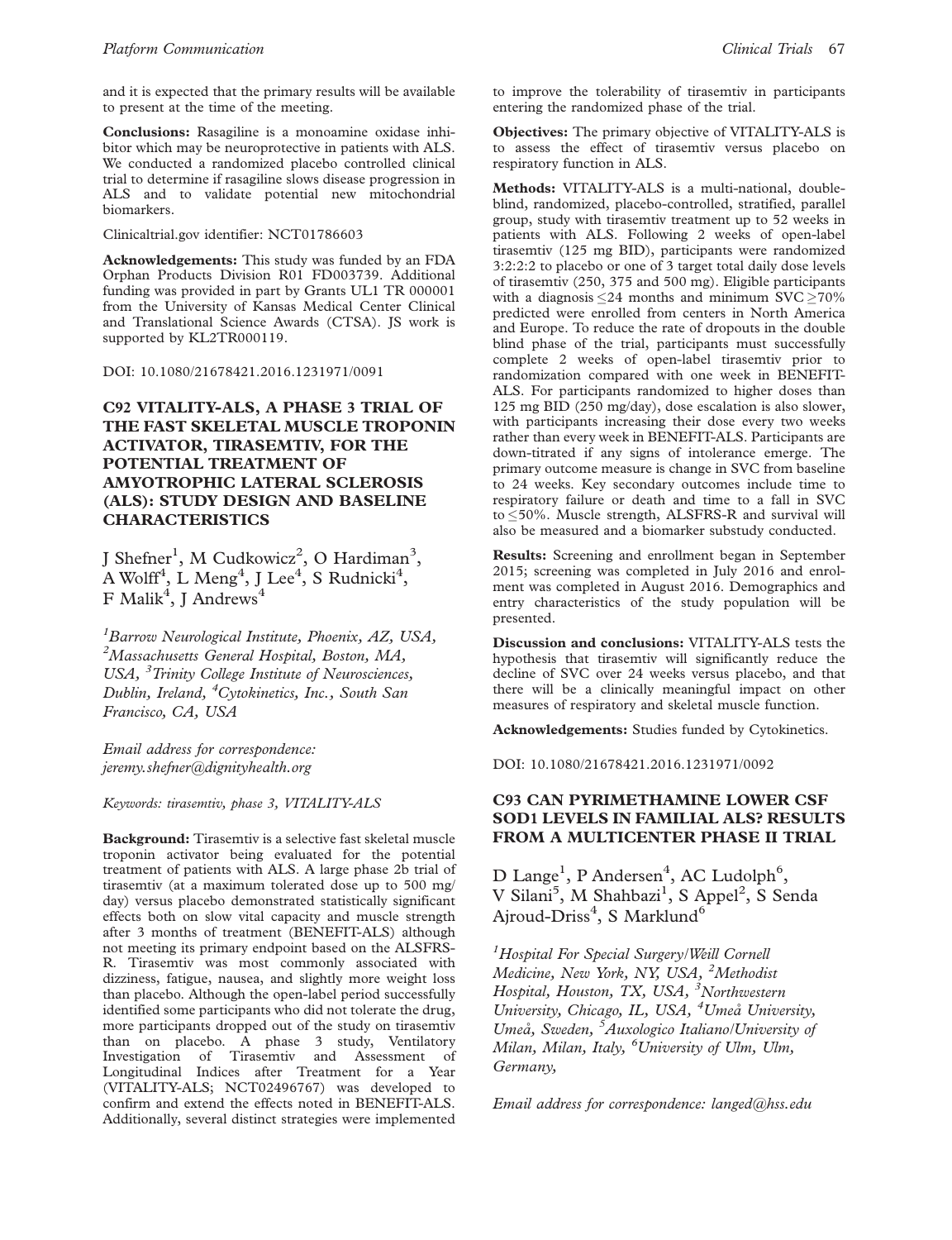Keywords: familial ALS, pyrimethamine, therapeutic trial

Background: Reduction of superoxide dismutase 1 (Cu/ Zn-SOD1) levels prolongs survival in transgenic mouse models. Pyrimethamine was shown to produce dosedependent Cu/Zn-SOD1 level reduction in cell culture systems. Previous clinical trials showed pyrimethamine lowers Cu/Zn-SOD1 levels in lymphocytes in patients with Cu/Zn-SOD1 mutations. This study investigated whether pyrimethamine could lower Cu/Zn-SOD1 levels in the cerebrospinal fluid (CSF) in patients with ALS associated with Cu/Zn-SOD1 mutations.

Methods: The study was multicenter (5 sites), openlabel, 9 months duration, dose-ranging, to determine safety and efficacy of pyrimethamine to reduce Cu/Zn-SOD1 levels in the CSF of patients with a documented Cu/Zn-SOD1 mutation. All participants underwent 3 separate lumbar punctures, blood draw, clinical assessment of strength, motor function, quality of life, and adverse effects assessments. Both Cu/Zn-SOD1 and pyrimethamine levels were measured in the CSF. Blood was analyzed for pyrimethamine levels and Cu/Zn-SOD1 levels in red blood cells. Appel ALS, ALSFRS-R and single item McGill Quality of Life (SiS-MQoL) measures were also done at screening and at visits 6 and 9.

Results: Following approval from the Institutional review boards (IRB) at all the participating sites, 32 patients were enrolled in the study, 24 completed visits from screening through visit 6, 21 completed all study visits. 8 participants were unable to remain in the study long enough to complete visit 9. A generalized estimating equations (GEE) model was used to analyze the SOD1 levels in the CSF. This model showed a significant reduction in Cu/Zn-SOD1 levels at visit 6 ( $p<0.001$ ) with a mean CSF Cu/Zn-SOD1 level reduction of 13.5% (95% CI  $(-18.5, -8.4)$  and at visit 9 ( $p < 0.001$ ) with a mean reduction of  $-10.5\%$  (95% CI ( $-15.8, -5.2$ )).

Conclusion: Pyrimethamine is a small molecule that is safe and well-tolerated in ALS. This molecule is capable of producing a significant reduction in Cu/Zn-SOD1 levels in FALS patients with Cu/Zn-SOD1 mutations.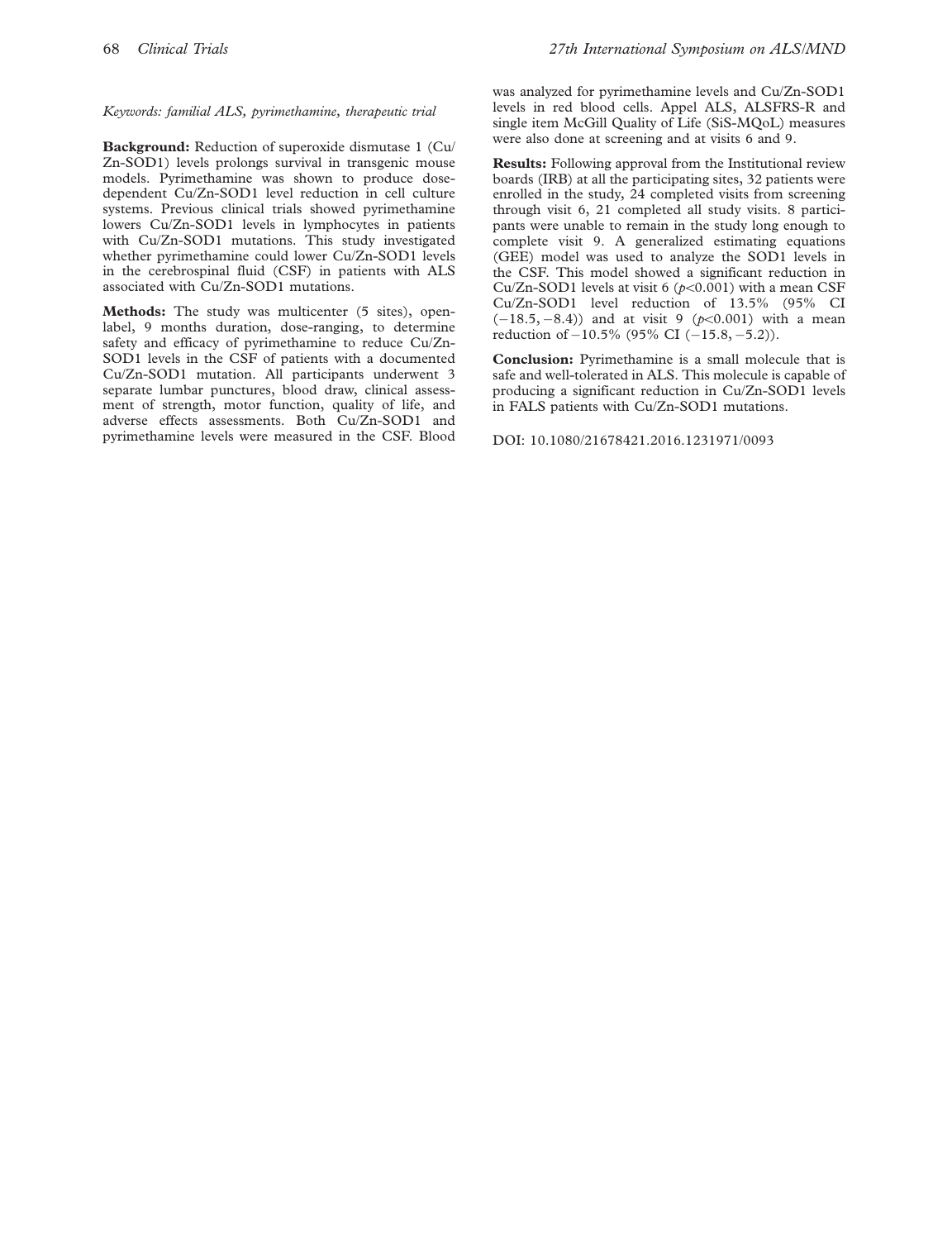# Session 10A Neuroinflammation

### C94 THE CONTRIBUTION OF INFLAMMATION TO NEURODEGENERATION

M Lynch

Trinity College Institute of Neuroscience, Trinity College Dublin, Dublin, Ireland

Email address for correspondence: lynchma@tcd.ie

Keywords: neuroinflammation, microglial activation, neuronal function

It has been known for several years that neuroinflammatory changes, resulting primarily from microglial activation, was a characteristic of the aged brain and that similar, though perhaps more profound, changes also typified most neurodegenerative diseases. Whether these changes contributed to the associated developing loss of neuronal function was the subject of great debate. However recent findings, especially in the context of Alzheimer's disease (AD), have revealed that neuroinflammatory changes contribute to the pathogenesis of the disease. Consequently the need to understand the causes of the microglial activation and neuroinflammation is now identified as urgent because of the potential to identify novel therapeutic strategies for the treatment of early disease.

Microglia are maintained in a relatively quiescent state because of a predominantly anti-inflammatory milieu in the brain and because of the interactions between microglia and other cells; these strategies to maintain microglia quiescent are disrupted with age. Several homeostatic mechanisms shift with age and in a model of AD. These include the interaction between microglia and other cells by means of neuroimmune regulatory molecules and the increased infiltration of peripheral immune cells that cause activation of microglia, perhaps because of altered blood brain barrier function. The consequence of these changes is increased production of inflammatory cytokines from microglia, and also astrocytes, and these negatively impact on synaptic/neuronal function. I will present data indicating that mechanisms that control microglial function, that impact on cell interactions or infiltrating cells, have the ability to modulate neuronal function.

DOI: 10.1080/21678421.2016.1231971/0094

### C95 SUPPRESSING NEUROINFLAMMATION: A KEY TO THERAPY IN AMYOTROPHIC LATERAL **SCLEROSIS**

S Appel<sup>1</sup>, DR Beers<sup>1</sup>, JR Thonhoff<sup>1</sup>, W Zhao<sup>1</sup>, AS Alsuliman<sup>2</sup>, EJ Shpall<sup>2</sup>, K Rezvani2

<sup>1</sup>Methodist Neurological Institute, Houston, Texas, USA, <sup>2</sup>MD Anderson Cancer Center, Houston, Texas, USA

Email address for correspondence: sappel@houstonmethodist.org

Keywords: neuroinflammation, Tregulatory lymphocytes, autologous transplant therapy

Background: Neuroinflammation is a prominent pathological feature of ALS with activated microglia and infiltrating T cells at sites of injury. In ALS neurons do not die alone; neuronal injury is non-cell-autonomous and depends on a well-orchestrated dialogue involving glia, T cells and motor neurons, actively mediating neuronal viability and neuronal injury. Data from ALS mouse models suggest that neurons inform microglia and T cells of the intraneuronal functional state, promoting neuroprotection with increased Tregs in early stages of disease, and neurotoxicity with decreased Tregs in later stages. Studies of ALS patients confirm a critical role for Tregs, with decreased Tregs and FoxP3 expression predictive of rapid progression and attenuated survival [\(1](#page-70-0)). A key question is whether Tregs are functional in ALS patients and whether they can be expanded and transplanted back into the same patient to slow disease progression.

Materials and methods: Lymphocytes were isolated from the blood of patients with definite ALS or from healthy controls. Following Treg (CD4+/CD25+) purification by Miltenyi columns, the ability of Treg to suppress Teffector cells (CD4+/CD25-) proliferation was assayed by both tritium and CFTE fluorescent techniques. Methylation assays of the Treg-specific demethylated region (TSDR) were performed on Treg DNA, followed by bi-sulphite treatment, PCR amplification, and sequencing. Tregs were expanded with anti-CD3/CD28 beads followed by incubation with IL-2 and rapamycin.

Results: ALS Tregs were less efficient in suppressing the proliferation of Teffs compared with control Tregs. The greater the burden of disease and the more rapid the disease progression in the ALS patient, the greater the Treg dysfunction. This dysfunction was a property of the ALS Tregs since suppression of ALS Teffs by control Tregs was not compromised. Epigenetically, the percent methylation of the TSDR was greater in ALS Tregs compared with control Tregs, with the more rapidly progressing ALS patients having greater methylation. ALS Tregs were readily expandable ex vivo. Following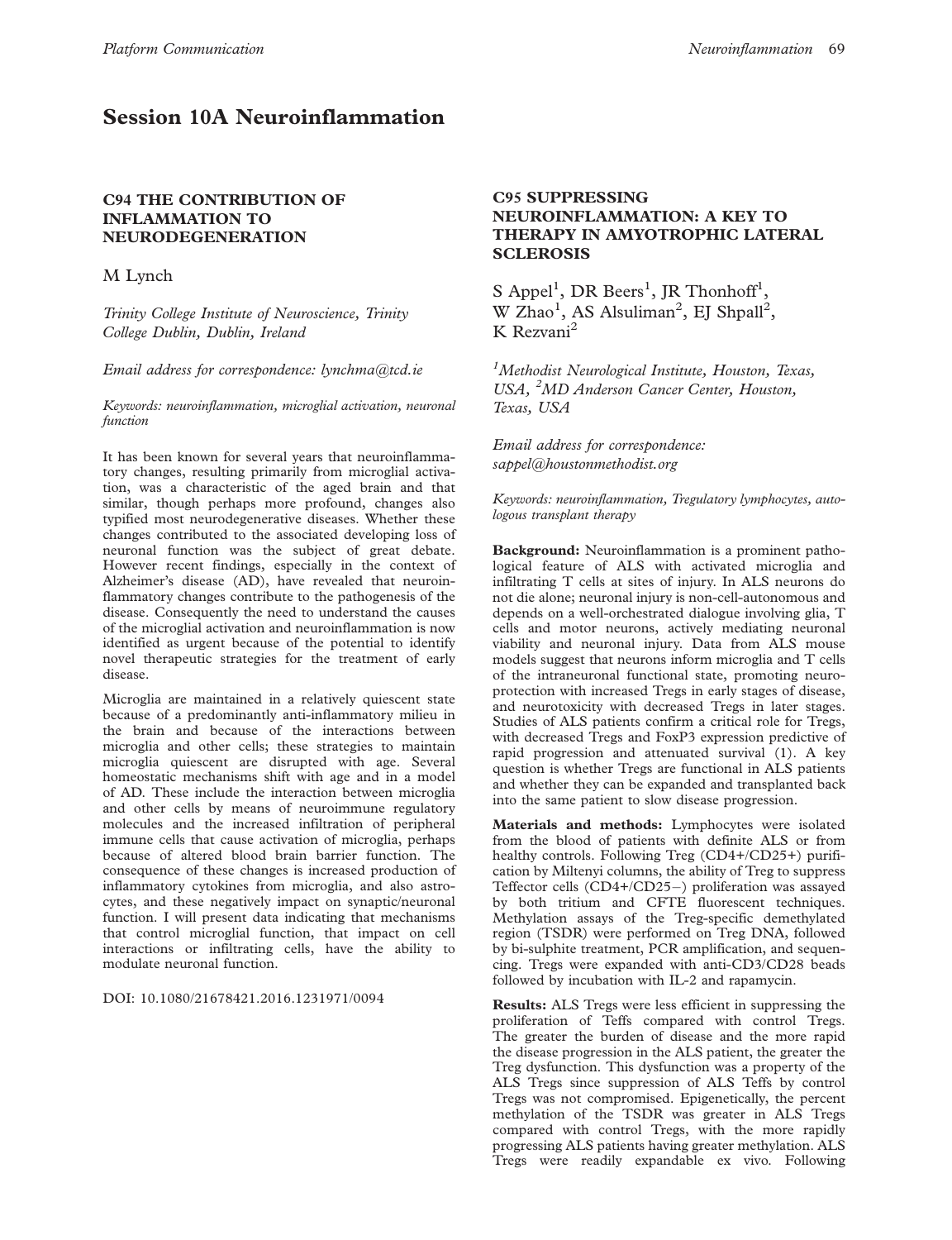<span id="page-70-0"></span>expansion, the impaired suppressive functions of ALS Tregs were restored to levels of control Tregs.

Conclusions: Freshly isolated ALS Tregs were dysfunctional and less suppressive than control Tregs. Epigenetically, the reduced suppressive function of Tregs from ALS patients who progress rapidly may be due in part to increased methylation of the TSDR. Since the dysfunction was reversed following expansion, the in-vivo loss of suppression may result from serum or tissue factor modulation in vivo and not from irreversible alterations. Autologous adoptive transfer of ex vivo expanded Tregs offers a potentially novel cellular therapy for slowing disease progression in ALS, and a Pilot Safety Trial is now underway.

Acknowledgments: Supported by grants from ALSFindingACure, ALSA, and the MDA.

#### Reference

1. Henkel JS, et al. EMBO Mol Med. 2013;5:64–79.

DOI: 10.1080/21678421.2016.1231971/0095

# C96 ACTIVATED IMMUNE RESPONSE IN THE PERIPHERAL NERVOUS SYSTEM IS INSTRUMENTAL TO DELAY THE DISEASE PROGRESSION IN ALS MOUSE MODELS

G Nardo<sup>1</sup>, MC Trolese<sup>1</sup>, G De Vito<sup>2,3</sup>, R Cecchi<sup>3</sup>, N Riva<sup>4</sup>, G Dina<sup>4</sup>, PR Heath<sup>5</sup>, A Quattrini<sup>4</sup>, PJ Shaw<sup>5</sup>, V Piazza<sup>3</sup>,  $C$  Bendotti<sup>1</sup>

<sup>1</sup>Mario Negri Institute, Milan, Italy, <sup>2</sup>Scuola Normale Superiore, Pisa, Italy, <sup>3</sup>Center for Nanotechnology Innovation @NEST, Istituto Italiano di Tecnologia, Pisa, Italy, <sup>4</sup>Neuropathology Unit, Department of Neurology, INSPE, San Raffaele Scientific Institute, Dibit II, Milan, Italy, <sup>5</sup>Sheffield Institute for Translational Neuroscience, Department of Neuroscience, Academic Neurology Unit, Faculty of Medicine, Dentistry and Health, Sheffield, UK

Email address for correspondence: giovanni.nardo@marionegri.it

Keywords: SOD1G93A mice, immune system, peripheral nervous system

The role of the immune system on the progression of amyotrophic lateral sclerosis (ALS) is still controversial being considered either pathogenic or beneficial depending on the context in which it is examined. Recently, we demonstrated that motor neurons (MNs) of C57SOD1G93A mice with slow disease progression activate molecules classically involved in the cross-talk with the immune system. This phenomenon occurs to a lesser extent in 129SvSOD1G93A mice that show a faster disease progression despite expressing the same amount of mutant SOD1 (1). Unexpectedly, neuropathological differences between the fast and slow progressing mice were not found in the loss of lumbar spinal MNs perikaria

but rather in the axonal and neuromuscular compartments (2,3).

Objective: The present study investigated whether and how the immune response is involved in the preservation of motor axons in the mouse model of ALS with a less severe disease course.

Methods: The extent of axonal damage, Schwann cell proliferation and neuromuscular junctions (NMJs) denervation were compared between the two ALS mouse models at the disease onset using immunohistochemical and imaging techniques. Then we compared the expression levels of different immune molecules and the presence of blood derived immune cell infiltrates in the sciatic nerve of the two SOD1G93A mouse strains using immunohistochemical, immunoblot and qRT-PCR techniques.

Results: Muscle denervation, axonal dysregulation, myelin disruption together with a reduced Schwann cell proliferation is prominent in 129SvSOD1G93A compared to C57SOD1G93A mice. This correlates with the faster progression of the disease observed in the first strain. On the contrary, a striking increase of immune molecules, such as CCL2, MHCI and C3, was seen in sciatic nerves of slow progressor C57SOD1G93A mice and this was accompanied by heavy infiltration of CD8 + T lymphocytes and macrophages. These phenomena were barely or not detectable in the peripheral nervous system of fast progressing mice.

Discussion and conclusions: These data show for the first time that damaged MNs in SOD1-related ALS actively recruit immune cells in the peripheral nervous system in order to delay muscle denervation and prolong the lifespan. Thereby, the lack of this response has a negative impact on the disease course.

Acknowledgements: This work was supported by the Motor Neurone Disease Association, Thierry Latran Foundation, Regione Lombardia under Institutional Agreement no. 14501, European Community (FP7/ 2007-2013) under grant EuroMOTOR no. 259867.

#### References

- 1. Nardo G, Iennaco R, Fusi N, Heath PR, et al. Brain. 2013;136:3305–32.
- 2. Marino M, Papa S, Crippa V, et al. Neurobiol Aging. 2015;36:492–504.
- 3. Nardo G, Trolese MC, Tortarolo M, et al. 2016;26:237–47.

DOI: 10.1080/21678421.2016.1231971/0096

# C97 EARLY- AND LATE-ACTIVATED MICROGLIA SHOW DISTINCT LOCALIZATIONS AND EXERT DIFFERENT IMPACTS ON TDP-43 PATHOLOGY IN AMYOTROPHIC LATERAL SCLEROSIS SPINAL CORD

S Hayashi<sup>1,1,2</sup>, R Yamasaki<sup>1,3</sup>, H Murai<sup>1,2,3</sup>, K Okamoto<sup>1,4</sup>, J-I Kira<sup>1,1</sup>

<sup>1</sup>Department of Neurology, Neurological Institute, Graduate School of Medical Sciences, Kyushu University, Fukuoka, Japan, <sup>2</sup>Department of Neurology, Gunma Rehabilitation Hospital,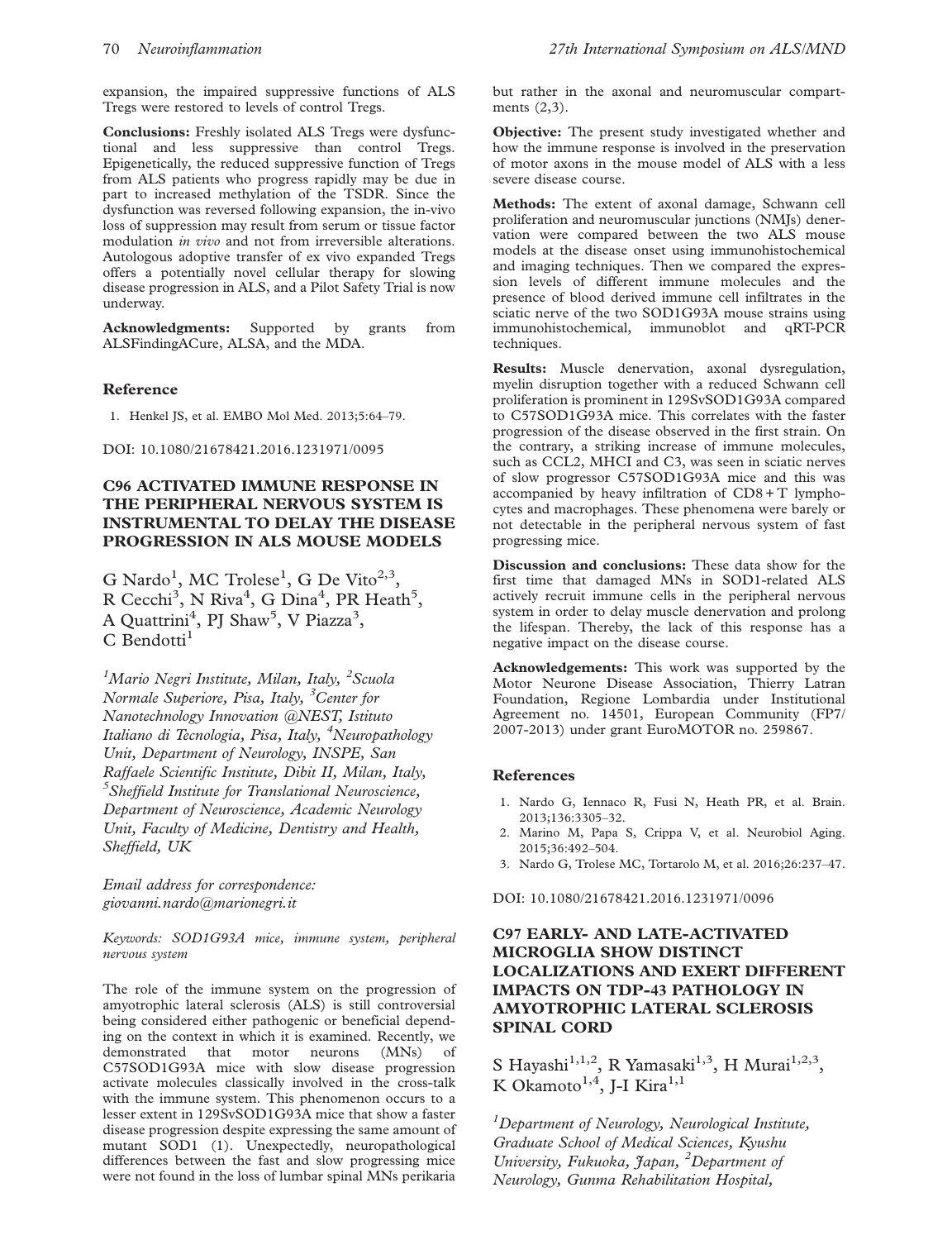Sawatari, Japan, <sup>3</sup>Department of Neurological Therapeutics, Neurological Institute, Graduate School of Medical Sciences, Kyushu University, Fukuoka, Japan, <sup>4</sup> Geriatrics Research Institute and Hospital, Maebashi, Japan

Email address for correspondence: cho7pa2\_0529@yahoo.co.jp

Keywords: microglia, TDP-43, anterolateral funiculus

Background: In amyotrophic lateral sclerosis (ALS), marked microglial infiltrations are observed in anterolateral funiculus outside the corticospinal tract (ALFoc) of the spinal cord (1). Microglia express temporally distinct genes after activation (2) and, among them, osteopontin (Ost) is expressed in an early phase (4-24 hours), and galectin-3 (Gal3) in a later phase (3–7 days). Currently, relationships between temporal profiles of activated microglia and TDP-43 pathology in the motor neurons remains unknown in ALS spinal cord.

Objectives: This study aimed to detect to what extent early- and late-activated microglia contribute to this marked infiltration and ALS pathology.

Methods: Ten-percent buffered formalin-fixed, paraffinembedded 5-µm-thick transverse spinal cord sections of sporadic ALS patients  $(n=7)$  and non-ALS patients  $(n=5)$ were examined immunohistochemically. The antibodies used were against Iba-1, CD68, Ost, Gal3, and TDP-43. Morphologies and distributions of immunoreactive (ir) cells were observed in the corticospinal tract (CST), anterolateral funiculus outside the CST (ALFoc), and anterior horn (AH). The numbers of IR cells in the 3 areas were quantified and subjected to correlation analyses.

Results: Distributions of Ost-ir cells were localized only in the AH and they had a rod or dot appearance. In contrast, Gal-3-ir cells populated the ALFoc and CST, and they had foamy profiles. The rates of Ost-ir/Gal3-ir to Iba-1-ir cells were 58.5/36.4%, and only the number of Gal3-ir cells in the ALFoc showed a significant correlation with that of motor neurons with a TDP-43 pathology  $(r=0.559, p=0.018)$ , while the number of Ost-ir cells showed no correlations with the TDP-43 pathology. Iba-1-ir and CD68-ir cells were widely distributed in the ALFoc, CST, and AH.

Discussion and conclusions: This study clearly showed that in the ALS spinal cord, microglia activated in the later phase were present in the ALFoc and CST, and those activated in the early phase predominated in the AH, suggesting that microglia infiltration may occur in the white matter first and then spread to the AH. It was also implicated that Gal-3 inhibition might be a novel therapeutic target to protect motor neurons from ALS.

Acknowledgements: This work was supported by grants from a Grant-in-Aid for Scientific Research (C) (No. 16K09721) from the Ministry of Education, Science, Sports, Culture and Technology of Japan to S. Hayashi.

#### References

- 1. Hayashi S, et al. J Neurol Sci. 2013;331:61–6.
- 2. Byrnes KR, et al. Glia. 2006;53:420–2.

# C98 POST-PARALYSIS TREATMENT WITH MASITINIB SIGNIFICANTLY SLOWS DISEASE PROGRESSION IN TRANSGENIC SOD1G93A RATSPlatform Communications

E Trias<sup>1</sup>, S Ibarburu<sup>1</sup>, R Barreto-Núñez<sup>1</sup>, J Babdor<sup>2,3</sup>, TT Maciel<sup>2,4</sup>, M Guillo<sup>5,6</sup>, L Gros<sup>7</sup>, A Moussy<sup>7</sup>, CD Mansfield<sup>7</sup>, P Dubreuil<sup>7,8</sup>, P Díaz-Amarilla<sup>9</sup>, P Cassina<sup>10</sup>, L Martínez-Palma<sup>10</sup>, IC Moura<sup>2,11</sup>, JS Beckman<sup>12</sup>, O Hermine<sup>2,13</sup>, L Barbeito<sup>1</sup>

<sup>1</sup>Institut Pasteur de Montevideo, Montevideo, Uruguay, <sup>2</sup>Imagine Institute, Hôpital Necker, Paris, France, <sup>3</sup>INSERM UMR 1163, Laboratory of Cellular and Molecular Mechanisms of Hematological Disorders and Therapeutic Implications, Paris, France, <sup>4</sup>Laboratory of Excellence GR-Ex, Paris, France, <sup>5</sup>CNRS ERL 8254, Paris, France, <sup>6</sup>Imagine Institute, Paris Descartes–Sorbonne Paris Cité University, Paris, France, <sup>7</sup>AB Science, Paris, France, <sup>8</sup>CRCM, Inserm,U1068; Institut Paoli-Calmettes, UM105; CNRS, UMR7258, Aix-Marseille University, Marseille, France, <sup>9</sup>Laboratorio de Neurobiología Celular y Molecular, Instituto de Investigaciones Biológicas Clemente Estable, Montevideo, Uruguay,  $10D$ epartamento de Histología y Embriología, Facultad de Medicina, Universidad de la República, Montevideo, Uruguay, <sup>11</sup>Equipe Labélisée par la Ligue Nationale contre le cancer, Paris, France,  $12$ Department of Biochemistry and Biophysics, Environmental Health Sciences Center, Linus Pauling Institute, Corvallis, OR, USA, <sup>13</sup>Department of Hematology, Necker Hospital, Paris, France

Email address for correspondence: barbeito@pasteur.edu.uy

Keywords: Masitinib, neuroinflammation, CSF-1R

Background: Neuroinflammation and microgliosis are major neuropathological features of amyotrophic lateral sclerosis (ALS). Neuronal death and rapid paralysis progression are associated with the proliferation of activated glial cells with aberrant features (AbA cells). Previous studies have shown the importance of neuronderived colony stimulating factor (M-CSF) via its receptor CSF-1R in microglial proliferation. Likewise, activated non-neuronal cells such as microglia and mast cells are known to produce a wide array of pro-inflammatory mediators with evidence of their upregulation found in ALS patients. Masitinib is a small molecule drug that selectively inhibits the tyrosine kinases of CSF-1R, c-Kit, LYN, FYN, and PDGFR in the nanomolar range. Masitinib provides a dual therapeutic approach by potently targeting microglia and mast cell activity, thereby potentially slowing disease progression and regulating neuroinflammation.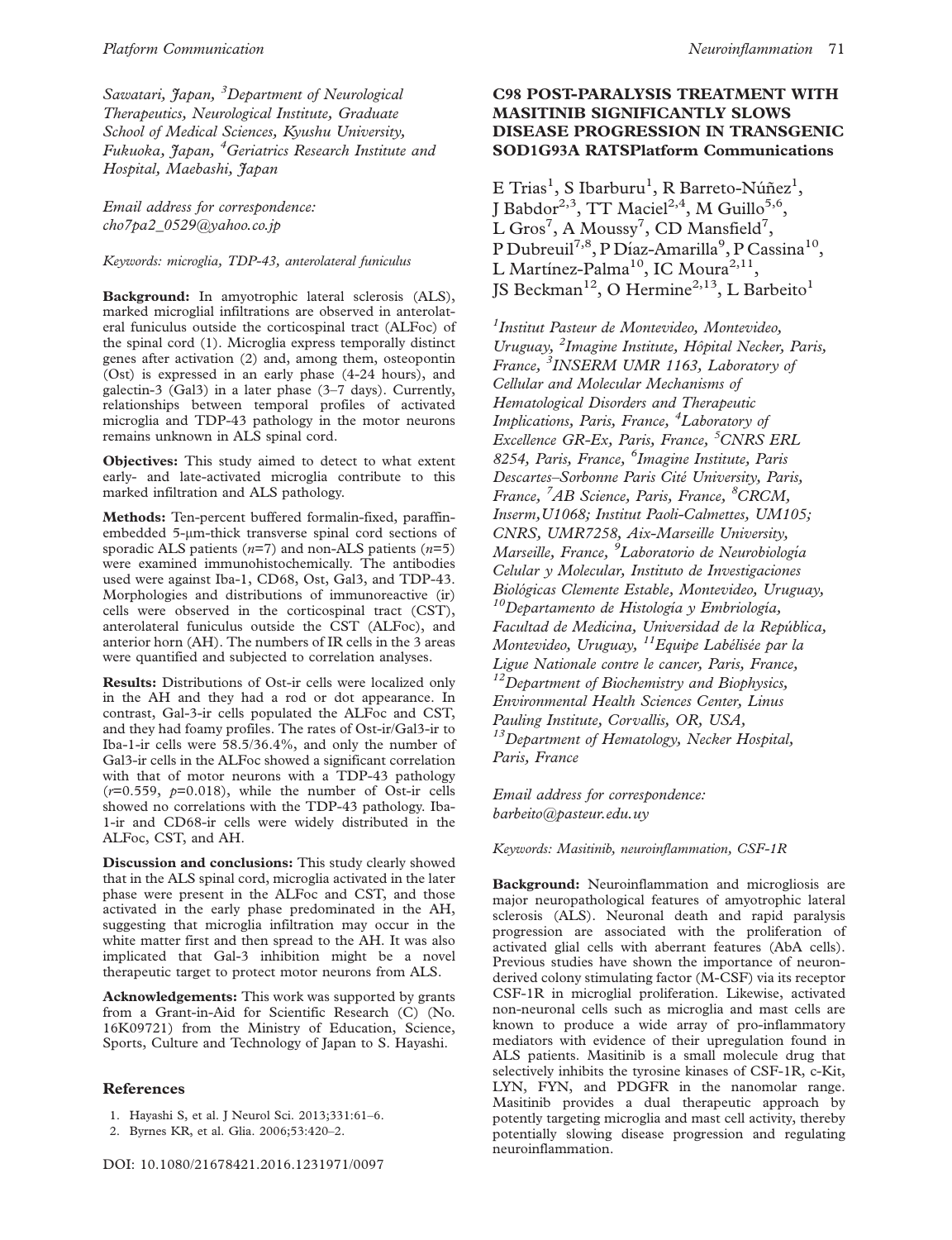Objectives: We hypothesized that pharmacologic inhibition of CSF-1/CSF-1R signaling by masitinib treatment might prevent the appearance of aberrant glial cells, regulate neuroinflammation and slow paralysis progression.

Methods: Masitinib (30 mg/kg/day) (supplied by AB Science, France) was orally administered to symptomatic SOD1G93A rats immediately after paralysis onset (D1 cohort,  $n=14$ ) or 7 days after paralysis onset (D7-cohort,  $n=9$ ) and compared against matched vehicle-treated control groups  $(n=29)$ . Glial cell pathology and motor neuron loss/atrophy were analyzed from spinal cord samples. Masitinib's impact on microglia neuroinflammatory components and migration, and emergence of AbA phenotype was assessed in primary cultured microglia from symptomatic SOD1G93A spinal cords.

Results: Survival probability for masitinib-treated rats when compared with controls was significantly different (D1-cohort  $p<0.0006$ ; D7-cohort,  $p<0.0001$ ). Mean postparalysis survival time was 20 days for vehicle-controls versus 30 days ( $p<0.0016$ ) and 27 days ( $p<0.0003$ ) for the D1- and D7-cohorts, respectively. No gender difference was observed. Overall, masitinib significantly  $(p<0.01)$ reduced motor neuron loss by 34% compared with controls, significantly prevented reduction in soma diameter (30 versus  $23 \mu m$ , respectively), and significantly reduced the number of AbAs in the lumbar spinal cord by 40%. In vitro masitinib significantly ( $p<0.01$ ) inhibited M-CSF-induced microglia proliferation, significantly reduced the expression of several genes involved in inflammation processes by  $80-50\%$  (e.g. IL1 $\beta$ , IL6, Iba1, TNF $\alpha$  and Cox2), significantly inhibited by > 50% microglia migration, and significantly inhibited by $>50\%$ the emergence of AbA phenotype microglia.

Discussion and conclusions: These data provide compelling evidence for masitinib's therapeutic potential in ALS, with treatment initiated 7 days after paralysis onset prolonging post-paralysis survival by 40% compared with controls. It is encouraging that recently published interim analysis data from a masitinib phase 3 randomized controlled trial reported success in all endpoints; thereby, substantiating these current data, which in turn provide a strong biological rationale for the observed clinical benefit in patients.

Acknowledgments: Fondo Clemente Estable - ANII (FCE\_1\_2011\_1\_7342), IPMON - FOCEM Mercosur (COF 03/11), NIH (NS058628), Amyotrophic Lateral Sclerosis Association (00482) and ECOS-SUD(U14S02)

DOI: 10.1080/21678421.2016.1231971/0098

# C99 AN UNEXPECTED ROLE FOR MICROGLIA DURING RECOVERY FROM MOTOR NEURON DISEASE IN A NEW MOUSE MODEL OF TDP-43 PROTEINOPATHY

K Spiller, C Restrepo, K Miller, T Khan, J Trojanowski, V Lee

University of Pennsylvania, Philadelphia, PA, USA,

Email address for correspondence: spillerk@mail.med.upenn.edu

Keywords: inflammation, TDP-43, reinnervation

Background: Though ALS is a disease in which motor neurons degenerate, it has long been appreciated that multiple other cell types could be involved in the disease progression. Our previous studies have characterized the disease course in rNLS8 mice following transgene induction of human TDP-43 in neuronal cytoplasm (hTDP43 $\triangle$ NLS) by assessing axonal dieback, neuron loss, and the resultant motor dysfunction and death (1).

Objective: Having established the effects of mislocalized TDP-43 on neurons themselves, we next wanted to examine non-cell autonomous disease processes in rNLS8 mice.

Methods: We present a series of experiments in control and rNLS8 mice to examine the changes in the microglial response during disease (chronic hTDP43 $\triangle$ NLS expression for 3 days, 2 weeks, or 6 weeks) and recovery (suppressing the transgene after chronic expression for 2 or 6 weeks) by immunofluorescence. We also manipulate the peripheral macrophages by the administration of liposomes and by irradiation-induced myeloablation and bone marrow transplantation. We characterize the functional role of microgliosis at the cell level by biochemistry and immunofluorescence and at the organismal level by behavior and muscle physiology.

Results: Surprising preliminary data showed no significant increase in microglial activation after hTDP43 $\triangle$ NLS induction in the spinal cords of these mice, even in late disease stages. However, when we suppressed the transgene after 2 or 6 weeks of chronic expression, there was a dramatic increase in microglial activation concurrent with hTDP-43 clearance and axonal outgrowth from surviving motor neurons to reinnervate previously vacated neuromuscular junctions. Studies using bone marrow chimeric rNLS mice demonstrate that the increased microgliosis is the result of local proliferation rather than from infiltrating myeloid cells from the periphery. Early results also suggest that the activated microglia are responsible for the TDP-43 clearance, revealing a potentially important and currently underappreciated neuroprotective role. Functional studies investigating the effects of blocking this microglial proliferation on TDP-43 clearance and axonal outgrowth of motor neurons in early disease recovery are underway.

Conclusion: This work has important therapeutic implications as it challenges the hypothesis that microgliosis contributes to neurodegeneration, and rather suggests that the inflammatory response is required for recovery from motor neuron disease.

Acknowledgements: This work was supported by The Brody Family Medical Trust Fellowship.

## Reference

Walker AK, Spiller KJ, Ge G, et al. Acta Neuropathol. 2015; 130:643–60.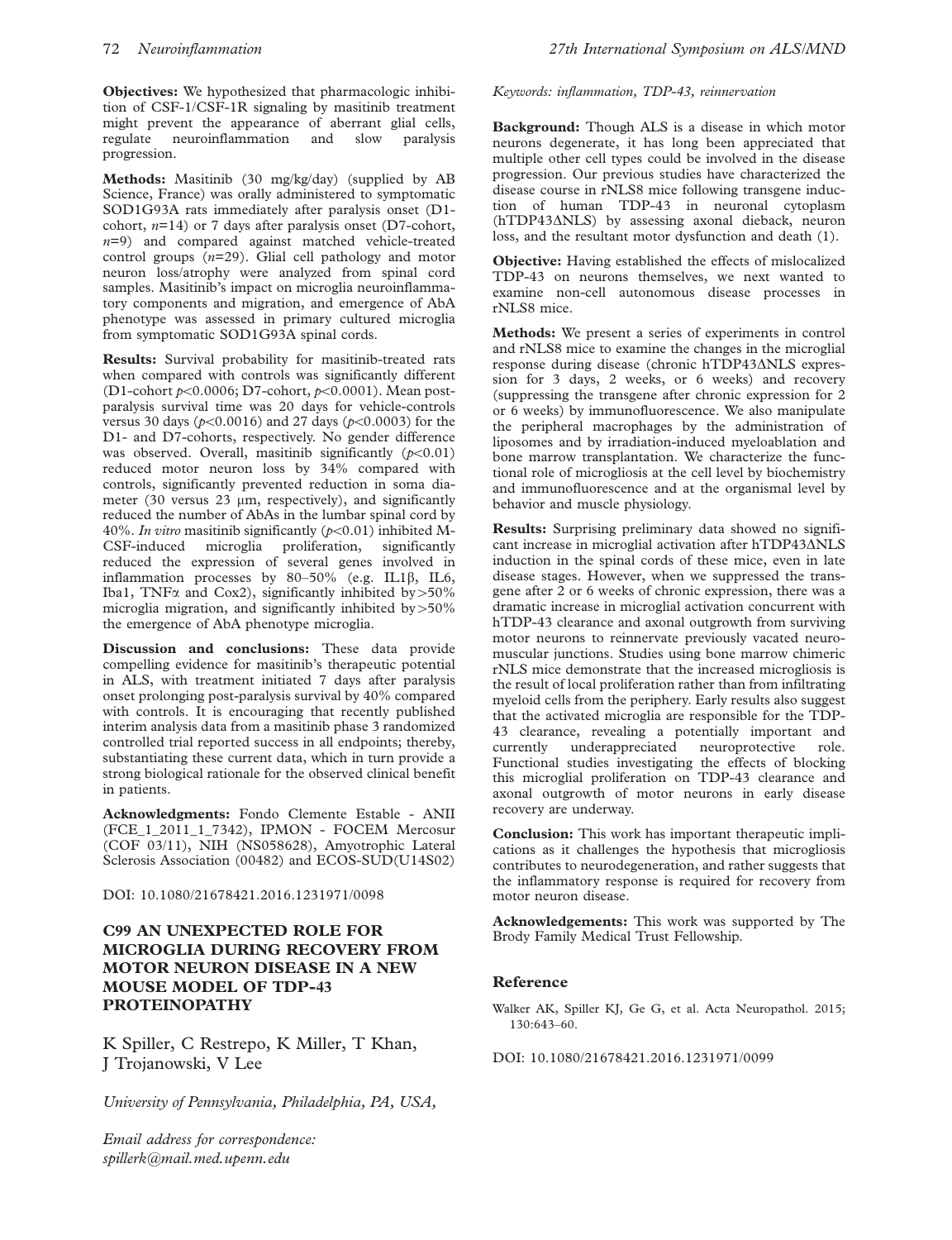# Session 10B Disease Progression/Prognostic Modelling

# C100 BASELINE PREDICTORS OF SURVIVAL IN A LARGE COHORT OF ALS PATIENTS: THE ALS COSMOS STUDY

P Factor-Litvak<sup>1</sup>, R Goetz<sup>1</sup>, J Hupf<sup>1</sup>, H Wang<sup>1</sup>, C Gennings<sup>2</sup>, H Mitsumoto<sup>1</sup>, ALS COSMOS Study Group<sup>1</sup>

<sup>1</sup>Columbia University, New York, USA, <sup>2</sup>Icahn School of Medicine, Mount Sinai, New York, USA,

Email address for correspondence: prf1@columbia.edu

Keywords: survival, predictors, cohort studies

Background: Previous observational studies suggest that ALS survival is associated with factors such as increased age, smoking (in women), and site of onset; however, many of these studies did not recruit patients at the early stages of disease and did not prospectively follow them until death. Here, we report data from ALS COSMOS, a large prospective cohort of 355 ALS patients, recruited from major ALS centers in the US within 18 months of symptom onset and actively followed at 3, 6, 12, 18 and 24 months and thereafter followed passively.

Aims and methods: This paper evaluates predictors of survival in ALS COSMOS. Our ALS patient population is 60% male, with mean (standard deviation) age 61.1 (10.3) years. Predictors included sociodemographic and lifestyle variables, biomarkers (serum creatinine (SC), uric acid, 8- Oxo-2'-deoxyguanosine (8-oxo dg), total cholesterol and isoprostane), and a previously described measure of "good" nutrient intake. Survival time was calculated from time of symptom onset to death. Missing data were imputed using a fully conditional specification algorithm in SPSS (Version 23). We used Cox regression to estimate hazard ratios (HR) and their 95% confidence intervals (CI). All models included the ALS Functional Rating Scale - Revised and the Percent Forced Vital Capacity (FVC%) measured at baseline.

Results: No associations were found between any biomarker or between ''good'' nutrient intake and survival. Baseline ALSFRS-R and FVC% were strongly and independently associated with ALS survival in both univariate and multivariate analyses. In univariate analyses, we found that younger age, non-white race, Hispanic origin, reported smoking in the past 3 years, spinal (compared to bulbar) onset, and higher body mass index were associated with longer survival. Except for Hispanic origin and smoking, these associations persisted in a multivariate model. For each year increase in age, the estimated adjusted HR (95% CI) was 1.02 (1.01, 1,03); for whites, it was 1.51 (1.03, 2.23); for non-college degree education (compared to college or higher), it was 1.24 (0.97, 1.59); for bulbar (compared to spinal) onset, it was 1.33 (1.02, 1.74); and for each unit increase in BMI it was 0.98 (0,95, 1.01).

Conclusions: We find that younger age, non-white race, higher educational attainment and spinal onset were associated with longer survival among patients enrolled in ALS COSMOS. These findings can be used by clinicians to assess prognosis among newly diagnosed patients.

DOI: 10.1080/21678421.2016.1231971/00100

# C101 DEVELOPMENT AND EXTERNAL VALIDATION OF A PROGNOSTIC MODEL ESTIMATING SURVIVAL IN INDIVIDUAL ALS PATIENTS

H-J Westeneng<sup>1</sup>, TPA Debray<sup>2</sup>, AE Visser<sup>1</sup>, R Walhout<sup>1</sup>, W Van Rheenen<sup>1</sup>, M Seelen<sup>1</sup>, RPA Van Eijk<sup>1</sup>, AM Dekker<sup>1</sup>, JJFA Van Vugt<sup>1</sup>, J Hendrikse<sup>3</sup>, MP Van Den Heuvel<sup>4</sup>, O Hardiman<sup>5,6</sup>, J Rooney<sup>6</sup>, A Vajda<sup>6</sup>, M Heverin<sup>6</sup>, A Chiò<sup>7</sup>, A Calvo<sup>7</sup>, P Van Damme<sup>8,9</sup>, PJ Shaw<sup>10</sup>, C McDermott<sup>10</sup>, M Kazoka<sup>10</sup>, H Hollinger<sup>10</sup>, MR Turner<sup>11</sup>, K Talbot<sup>11</sup>, A Thompson<sup>11</sup>, S Petri<sup>12</sup>, S Körner<sup>12</sup>, X Kobeleva<sup>12</sup>, AC Ludolph<sup>13</sup>, A Rosenbohm<sup>13</sup>, J Grosskreutz<sup>14</sup>, B Stubendorff<sup>14</sup>, T Prell<sup>14</sup>, T Ringer<sup>14</sup>, P Corcia<sup>15</sup>, P Couratier<sup>16</sup>, M De Carvalho<sup>17</sup>, S Pinto<sup>17</sup>, MG Silva<sup>17</sup>, M Weber<sup>18</sup>, H Sommer<sup>18</sup>, A Al-Chalabi<sup>19</sup>, S Martin<sup>19</sup>, KGM Moons<sup>2</sup>, MA Van Es<sup>1</sup>, JH Veldink<sup>1</sup>, LH van den Berg $<sup>1</sup>$ </sup>

<sup>1</sup>Department of Neurology, Brain Center Rudolj Magnus, <sup>2</sup>Department of Epidemiology, Julius Center for Health Sciences & Primary Care; University Medical Center Utrecht, Utrecht, The Netherlands, <sup>3</sup>Department of Radiology,  ${}^{4}$ Department of Psychiatry; Brain Center Rudolf Magnus, University Medical Center Utrecht, Utrecht, The Netherlands, <sup>5</sup>Department of Neurology, Beaumont Hospital, Beaumont, Ireland, 6 Academic Unit of Neurology, Trinity Biomedical Sciences Institute, Trinity College, Dublin, Ireland, 7 'Rita Levi Montalcini' Department of Neuroscience, ALS Center, University of Torino, Torino, Italy, 8 Department of Neurology, University Hospital Leuven, Leuven, Belgium, <sup>9</sup>Department of Neurosciences, KU Leuven and Vesalius Research Center, VIB, Leuven, Belgium, <sup>10</sup>Sheffield Institute for Translational Neuroscience, University of Sheffield, Sheffield, UK, <sup>11</sup>Department of Clinical Neurology, University of Oxford, Oxford, UK, <sup>12</sup>Department of Neurology, Hannover Medical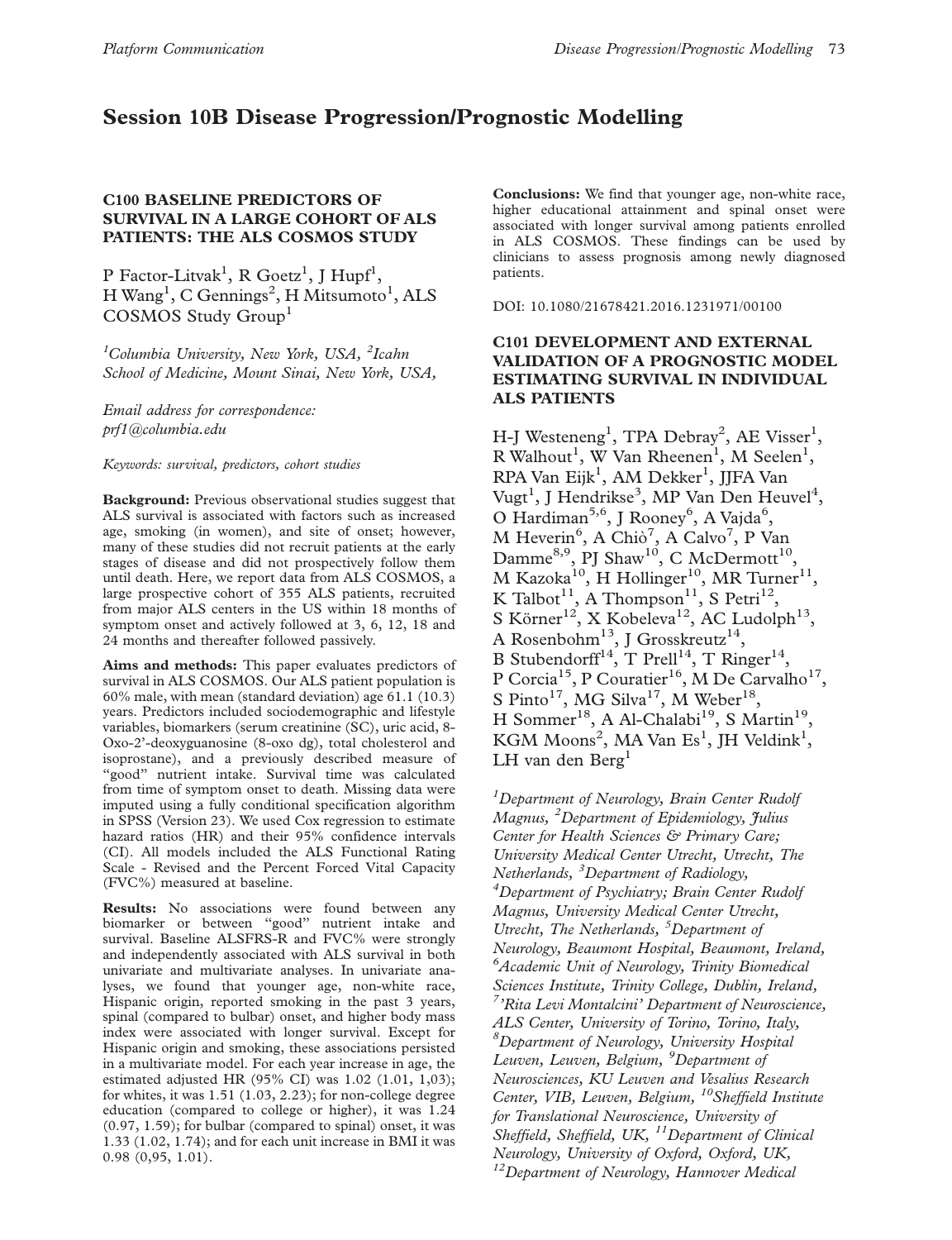School, Hannover, Germany, <sup>13</sup>Department of Neurology, University of Ulm, Ulm, Germany,  $14$ Department of Neurology, University Hospital, Jena, Germany, <sup>15</sup>Centre de compétence SLA-<br>fédération Tours-Limoge, CHU de Tours, France,  $^{16}$ de compétence SLA-fédération Tours-Limoge, CHU de Limoges, France, 17Instituto de Medicina Molecular and Institute of Physiology, Faculty of Medicine, University of Lisbon, Lisbon, Portugal,  $18$ Neuromuscular Diseases Centre/ALS Clinic, Kantonsspital St Gallen, St Gallen, Switzerland,  $19D$ epartment of Clinical Neuroscience, Institute of Psychiatry, King's College London, London, UK

#### Email address for correspondence: L.H.vandenBerg@umcutrecht.nl

Keywords: prognosis, prediction, personalized medicine

Background: Survival of patients with amyotrophic lateral sclerosis (ALS) is highly variable and prediction of survival of individual ALS patients is currently largely unknown. This hampers individual risk-assessment, stratification of patients for trials, and timing of clinical interventions.

Methods: We performed an individual participant data meta-analysis of 11,471 ALS patients with a total followup time of 40,301 years, originating from 14 different research groups in 9 different countries. Based on predictors that were identified from previous studies and confirmed through variable selection techniques we developed a multivariable prognostic model that was externally validated multiple times using internal-external cross-validation. We calculated measures of discrimination and calibration.

Results: Eight variables entered the prediction model: site of onset (adjusted hazard ratio (HR) 1.24,  $p<0.001$ ), age at onset (HR 1.03,  $p<0.001$ ), definite ALS according to El Escorial criteria (HR 1.30,  $p<0.001$ ), diagnostic delay (HR 0.97,  $p<0.001$ ), forced vital capacity (HR 0.99,  $p<0.001$ ), ALSFRS slope (HR 1.22,  $p<0.001$ ), presence of frontotemporal dementia (HR 1.08,  $p=0.385$ ), presence of a C9orf72 repeat expansion (HR 1.26,  $p<0.001$ ). Our proposed model achieved good external predictive accuracy with a C-statistic ranging between 0.73 and 0.82 and a calibration slope between 0.70 and 1.31 (when implemented in future patients), indicating good agreement between predicted and observed survival probability.

Conclusions: This study proposes a model to reliably predict survival of individual ALS patients. This model can be used via a freely available and easy-to-use online tool. Results of this study bring individualized patient management and counseling, and future individualized trial design a step closer.

DOI: 10.1080/21678421.2016.1231971/00101

## C102 RETROSPECTIVE ANALYSIS OF DATA FROM A PHASE III TRIAL OF EDARAVONE IN AMYOTROPHIC LATERAL SCLEROSIS (ALS) USING TWO CLINICAL STAGING SYSTEMS

RK Bornheimer<sup>1</sup>, EM Dukes<sup>1</sup>, W Agnese<sup>2</sup>, C Merrill<sup>2</sup>, P Ni<sup>3</sup>, M Rivière<sup>4</sup>, G Oster<sup>1</sup>

<sup>1</sup>Policy Analysis Inc, Brookline, MA, USA, <sup>2</sup>Mitsubishi Tanabe Pharma America, Inc., Jersey City, NJ, USA, <sup>3</sup>Mitsubishi Tanabe Pharma Europe, Ltd., London, UK, <sup>4</sup>TVM Capital Life Science Venture Capital, Montreal, Quebec, Canada

Email address for correspondence: wendy\_agnese@mt-pharma-us.com

Keywords: edaravone, staging, progression

Background: The King's ALS Clinical Staging System (''King's'') and the ALS Milano-Torino Staging (''MITOS'') System were first described in 2012 and 2013, respectively, as measures of disease progression in ALS ([1,2](#page-75-0)). King's measures extent of anatomical involvement (upper limb, lower limb, bulbar, need for tracheotomy/gastrostomy), while MITOS captures loss of independence and function in four domains (movement, swallowing, communicating, breathing). In a Phase III clinical trial (Protocol MCI186-J19), edaravone was found to delay functional decline over 24 weeks as assessed by the Revised ALS Functional Rating Scale (ALSFRS-R) total score [\(3](#page-75-0)). Since King's and MITOS postdated this trial, we retrospectively examined the impact of edaravone in J19 using these staging systems.

Objective: To evaluate the potential utility of the King's ALS Clinical Staging System and the MITOS Staging System as measures of disease progression in ALS clinical trials.

Methods: Using patient-level data from J19, we retrospectively mapped ALSFRS-R item scores to King's and MITOS using published algorithms. In J19, 137 patients, aged 20–75 years, with definite or probable ALS, symptoms for  $\leq$ 2 years, and forced vital capacity  $(FVC) > 80\%$ , were randomized to double-blind treatment with edaravone 60 mg/d ( $n=69$ ) or placebo ( $n=68$ ) for six 4-week cycles. At the end of double-blind treatment, all patients were offered 6 additional cycles of treatment with open-label edaravone; 65 edaravone patients and 58 placebo patients entered the extension study. We retrospectively examined progression in terms of any decline in King's, and  $\geq$  1-stage and  $\geq$  2-stage declines in MITOS, between baseline and weeks 24 and 48, respectively.

Results: Most patients (80%) in J19 were King's Stage 1 or 2 at study entry, and all were MITOS Stage 0. By 24 weeks, 42.0% (95% confidence interval (CI): 30.4%, 53.6%) of patients receiving edaravone had declined  $\geq$ 1 King's stage vs 55.9% (95% CI: 44.1%, 67.6%) among those receiving placebo; corresponding figures for  $\geq$  1and  $\geq$ 2-stage declines in MITOS were 46.4% (95% CI: 34.8%, 58.0%) vs 47.1% (95% CI: 35.3%, 58.8%), and 2.9% (95% CI: 0.0%, 7.2%) vs 5.9% (95% CI: 1.5%, 11.8%), respectively. By 48 weeks, 72.5% (95% CI: 62.3%, 82.6%) of edaravone-to-edaravone patients, and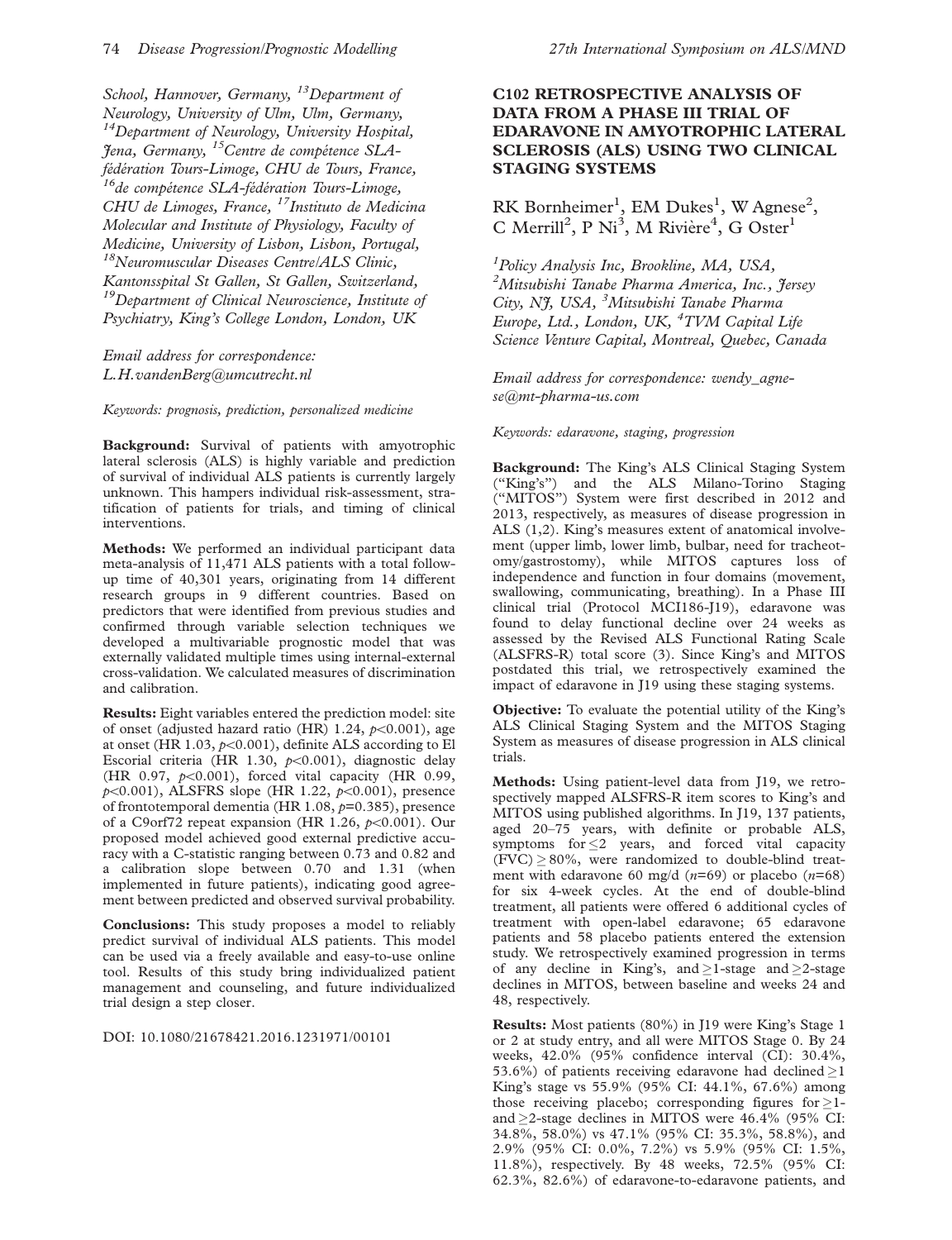<span id="page-75-0"></span>79.4% (95% CI: 69.1%, 88.2%) of placebo-to-edaravone patients, had experienced  $a > 1$ -stage decline in King's; corresponding figures for  $\geq$  1-stage and  $\geq$  2-stage declines in MITOS were 66.7% (95% CI: 55.1%, 76.8%) vs 73.5% (95% CI: 63.2%, 83.8%), and 10.1% (95% CI: 4.3%, 17.4%) vs 23.5% (95% CI: 13.2%, 33.8%), respectively.

Conclusions: Our retrospective analysis suggests that both the King's ALS Clinical Staging System and the MITOS Staging System may be of value in evaluating the potential benefit of new therapeutic agents in ALS. These findings warrant further investigation.

#### References

- 1. Balendra R et al. J Neurol Neurosurg Psychiatry. 2015;86:45–9.
- 2. Chio` A et al. J Neurol Neurosurg Psychiatry. 2015;86:38– 44.
- 3. Tanaka M et al. Am Acad Neurol. 2016, poster 189, Vancouver, BC.

#### DOI: 10.1080/21678421.2016.1231971/00102

## C103 ALSFRS-R PATTERNS OF DISEASE ONSET AND PROGRESSION THROUGH THE SPINE

#### D Cerrato, J Heywood, T Vaughan

PatientsLikeMe, Cambridge, MA, USA

Email address for correspondence: dcerrato@patientslikeme.com

Keywords: ALSFRS-R progression, onset patterns, spinal regions

Background: ALS has traditionally been measured with ALSFRS-R total score, despite psychometric analyses suggesting a lack of unidimensionality.

Objective: To characterize the spread of ALS symptoms through neuronal regions from onset, and to identify recurring ALSFRS-R patterns to describe and help predict future progression.

Methods: We constructed progression trajectories using ALSFRS-R scores from PatientsLikeMe (PLM, N=3,995) and PRO-ACT (N=1,600). We reorganized the items into four weakly correlated ''spinal groups'' (''mouth'', ''upper limb'', ''lower limb'', ''breathing''), composed of highly correlated ALSFRS-R items. We normalized each patient's trajectory by rescaling the onset times and slopes of all the spinal groups according to the initial slope (''master slope'') of the first spinal group to decline (''onset group''). Slope/onset patterns were modeled using mixed-effects and then used to predict ALSFRS-R scores 6 months in the future by estimating each patient's onset group and master slope from ALSFRS-R history and then projecting the associated progression pattern into the future.

Results: Similar slope/onset patterns were observed for both PLM and PRO-ACT patients. The slopes of spinal groups after the onset group were steeper than or similar to the master slope; and when one limb group was first to onset, the remaining limb group was next to deteriorate.

When the progression patterns were used to predict ALSFRS-R score 6 months in the future, root mean square error was  $\sim$ 6 points (out of 48) for prediction of PRO-ACT trajectories using patterns trained on PLM data only.

Discussion: Our approach estimated the extent of neuronal degeneration in different regions of the spine and to describe its spread and penetration over time. The progression patterns discovered here suggest that ALS accelerates as it spreads, regardless of the initial velocity of the disease; and that how it spreads through the spine depends upon where it started. Classification of patient trajectories by onset group and degree of fit to the spinal model provide opportunities for trial inclusion criteria based on how ''typical'' a patient's disease appears to be, suggesting fewer anomalies, higher likelihood of trial completion/survival, and ultimately increased statistical power. Our model could be further refined by considering other covariates (age, sex, etc.) as well as other descriptors of disease history (fit error of historical trajectory). Alternative onset types could be investigated. Our method could take full advantage of future versions of the ALSFRS-R which could provide more detail regarding disease location (e.g. left vs. right side, hand vs. arm weakness).

Acknowledgements: Sincere thanks to Prize4Life and the many contributors to the PRO-ACT database. We are ever grateful to our members at PatientsLikeMe for their openness and perseverance.

DOI: 10.1080/21678421.2016.1231971/00103

## C104 AUTONOMIC DYSFUNCTION IN ALS. SYMPATHETIC OVERACTIVITY PREDICTS VELOCITY OF DISEASE PROGRESSION

G Mora<sup>1</sup>, B De Maria<sup>1</sup>, K Marinou<sup>1</sup>, R Sideri<sup>1</sup>, A Porta<sup>2</sup>, R Furlan<sup>3</sup>, L Dalla Vecchia $^1$ 

<sup>1</sup>IRCCS Fondazione Maugeri, Milan, Italy, 2 IRCCS Galeazzi Orthopedic Institute, University of Milan, Milan, Italy, <sup>3</sup>IRCCS Humanitas Clinical and Research Center, Rozzano, Italy

Email address for correspondence: gabriele.mora@fsm.it

Keywords: autonomic dysregulation, disease progression, prognostic factor

Background: Several autonomic nervous system (ANS) disturbances have been observed in ALS. No clear correlation between ANS involvement and ALS clinical characteristics has been found so far.

Aim: The aim of this study was to correlate the results of power spectral analysis of RR interval and systolic arterial pressure (SAP) variability with patients' clinical features.

**Methods:** Fifty-two ALS patients (age  $61.79 \pm 11.47$ , 28 men) and 16 healthy subjects were included. We recorded (i) disease duration (DD); (ii) functional status using the ALSFRS-R score and its bulbar subscore; (iii) rate of disease progression (RDP) expressed in ALSFRS-R loss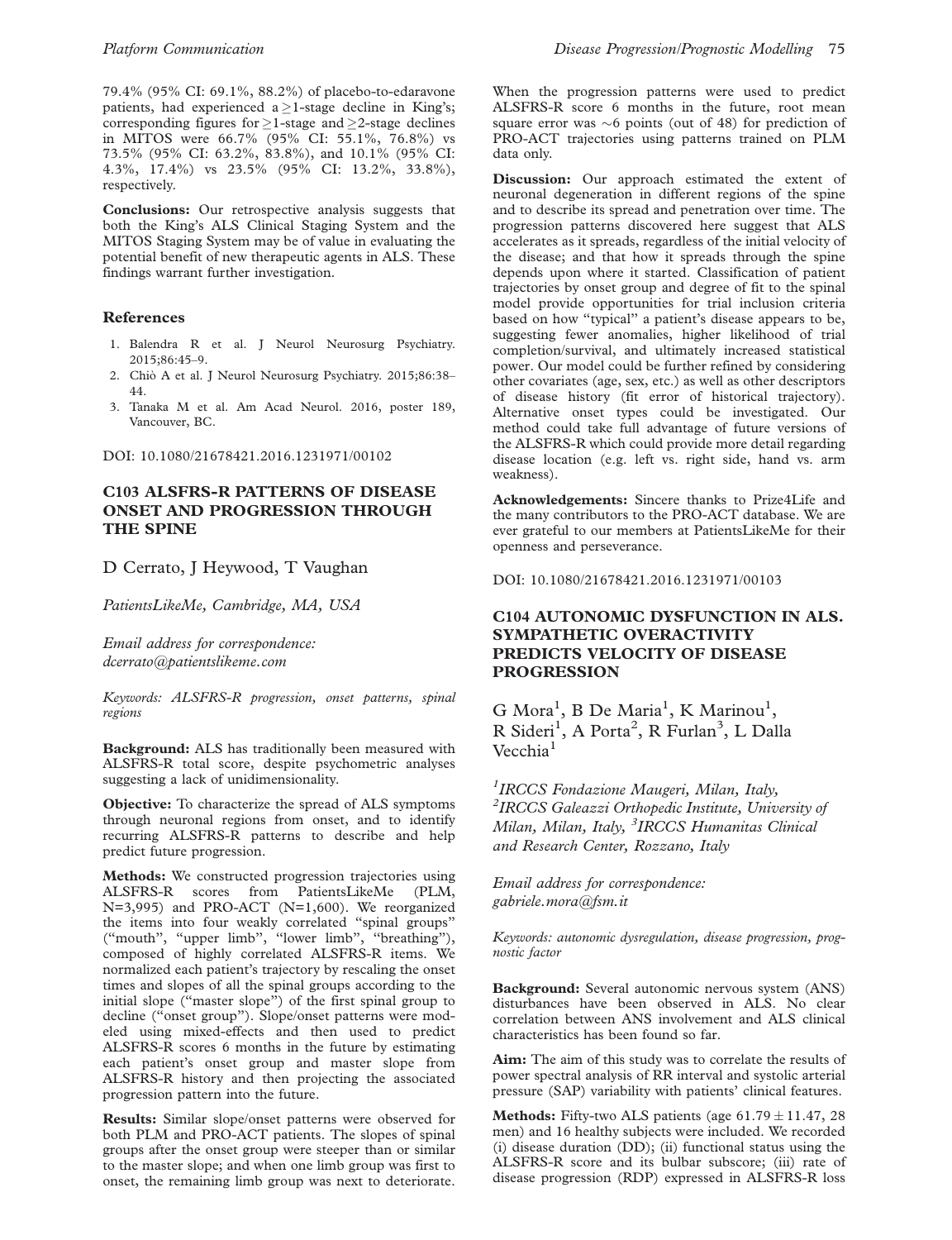per month. All subjects were studied at REST and during TILT. We extracted HP and SAP beat-to-beat series. HP was defined as the temporal distance between two consequent R-wave peaks. Inside each HP the maximum of arterial pressure signal was taken as SAP value. Time domain indexes such as mean and variance of HP ( $\mu$ HP and 2HP, respectively) and of SAP (µSAP and 2SAP, respectively) were calculated. Parametric power spectral analysis was performed on both HP and SAP series. According to its central frequency, each component was classified as low frequency (LF) or high frequency (HF). Absolute power of HP and SAP series in LF band (LFa,HP and LFa,SAP) and in HF band (HFa,HP and HFa,SAP) were assessed. Power in HF band of HP series is considered an index of the vagal modulation directed to the heart, while LFa,SAP is an index of the sympathetic modulation directed to the vessels. Linear correlation analysis was performed to verify the association between ALS clinical features and the indexes extracted from HP and SAP series.

Results: Both at REST and during TILT ALS patients were more tachycardic than controls.  $\mu$ HP decreased during TILT in both groups. 2HP and LFa,HP were significantly lower in ALS than in controls in both conditions. 2HP and HPa,HP in ALS patients decreased significantly during TILT. 2SAP and LFa,SAP increased during TILT only in controls, while both indexes were significantly smaller during TILT in ALS patients. The results of the correlation analysis of the calculated indexes and the ALS clinical features showed that only the associations of RDP on LFa,SAP at REST and on HFnu, HP during TILT were significant  $(p=0.02$  and  $p=0.03$  respectively).

Discussion and conclusions: We found that (i) all ALS patients were characterized by an impairment of the autonomic regulation both at level of cardiac and vascular controls; (ii) the impairment is more evident in the vascular than in the cardiac control; (iii) spectral indexes of the cardiovascular regulation are significantly correlated with the rate of the disease progression, and not with its severity; (iv) fast progressors showed higher cardiovascular sympathetic modulation compared to slow progressors.

Acknowledgements: study supported by ARISLA.

DOI: 10.1080/21678421.2016.1231971/00104

## C105 MAKING SENSE OF THE ALSFRS-R USING JOINT LONGITUDINAL AND SURVIVAL MODELS OF FUNCTIONAL DIMENSION SUB-SCORES

J Rooney, T Burke, A Vajda, M Heverin, O Hardiman

Trinity College Dublin, Dublin, Ireland

Email address for correspondence: jrooney@rcsi.ie

Keywords: progression, prognosis, sub-groups

Introduction: ALSFRS-R is the most widely used functional rating system in ALS patients. Despite this, heterogeneity in ALSFRS-R progression, and longitudinally informative censoring due to patient drop-out/ mortality, cause difficulties in analysis. In addition,

latent functional dimension sub-scores have been identified in the ALSFRS-R score.

Methods: All cases with ALSFRS-R scores on the Irish ALS register were included. Functional ALSFRS-R subscores were defined for bulbar, motor and respiratory domains. Joint longitudinal and survival models were used to visualise fitted total and sub-score ALSFRS-R progression. In addition the prognostic value of convenience and computed ALSFRS-R slope and sub-score slopes were compared.

Results: 407 cases were identified with valid ALSFRS-R scores – 233 (57%) were male, 125 (31%) had bulbar onset disease. Graphs of joint model fit demonstrated correction for non-informative censoring in total ALSFRS-R score. There was evidence that spinal and bulbar sub-scores reached minima within 3 years in spinal and bulbar onset patients respectively. Site of onset was predicted using ALSFRS-R bulbar and motor sub-scores, with 90% sensitivity and specificity.

Discussion: Our analysis builds on previous knowledge of ALSFRS-R sub-scores. Joint longitudinal and survival models were able to correct for drop-out/mortality of total ALSFRS-R. We further demonstrate that ALSFRS-R bulbar and motor sub-scores are important prognosticators and capture much of the variability in progression due to the disease site of onset. Our analysis indicates that decline in ALSFRS-R motor sub-scores may begin in a prodromal phase of the disease in spinal patients.

DOI: 10.1080/21678421.2016.1231971/00105

### C106 IN SILICO BLOCK RANDOMIZATION OF ALS PATIENTS USING A MACHINE LEARNING ALGORITHM

AA Taylor<sup>1</sup>, S Jahandideh<sup>1</sup>, M Keymer<sup>1</sup>, B Ravina<sup>2</sup>, DL Ennist<sup>1</sup>, JD Berry<sup>2,3</sup>

<sup>1</sup>Origent Data Sciences, Inc, Vienna, VA, USA, <sup>2</sup>Voyager Therapeutics, Cambridge, MA, USA, <sup>3</sup>Massachusetts General Hospital, Boston, MA, USA

Email address for correspondence: dennist@origent.com

Keywords: randomization, predictive analytics, survival prediction

Background: Small, randomized trials can have meaningful differences in treatment arms. Stratified randomization reduces this risk. In ALS, riluzole use (RU) and bulbar onset (BO) are used for stratification. We hypothesized that stratified randomization could be improved with predicted survival as a single stratifier.

Objectives: Defining a randomization failure as a statistically significant difference between treatment arms on one baseline characteristic, we aimed to compare failure rates in randomization stratified by RU and BO (''traditional stratification'') to randomization stratified by a survival prediction algorithm in simulated trials using the PRO-ACT database.

Methods: We first selected the 4,482 records in PRO-ACT with ALSFRS and FVC. Our survival prediction algorithm used Gradient Boosting Machine (GBM) log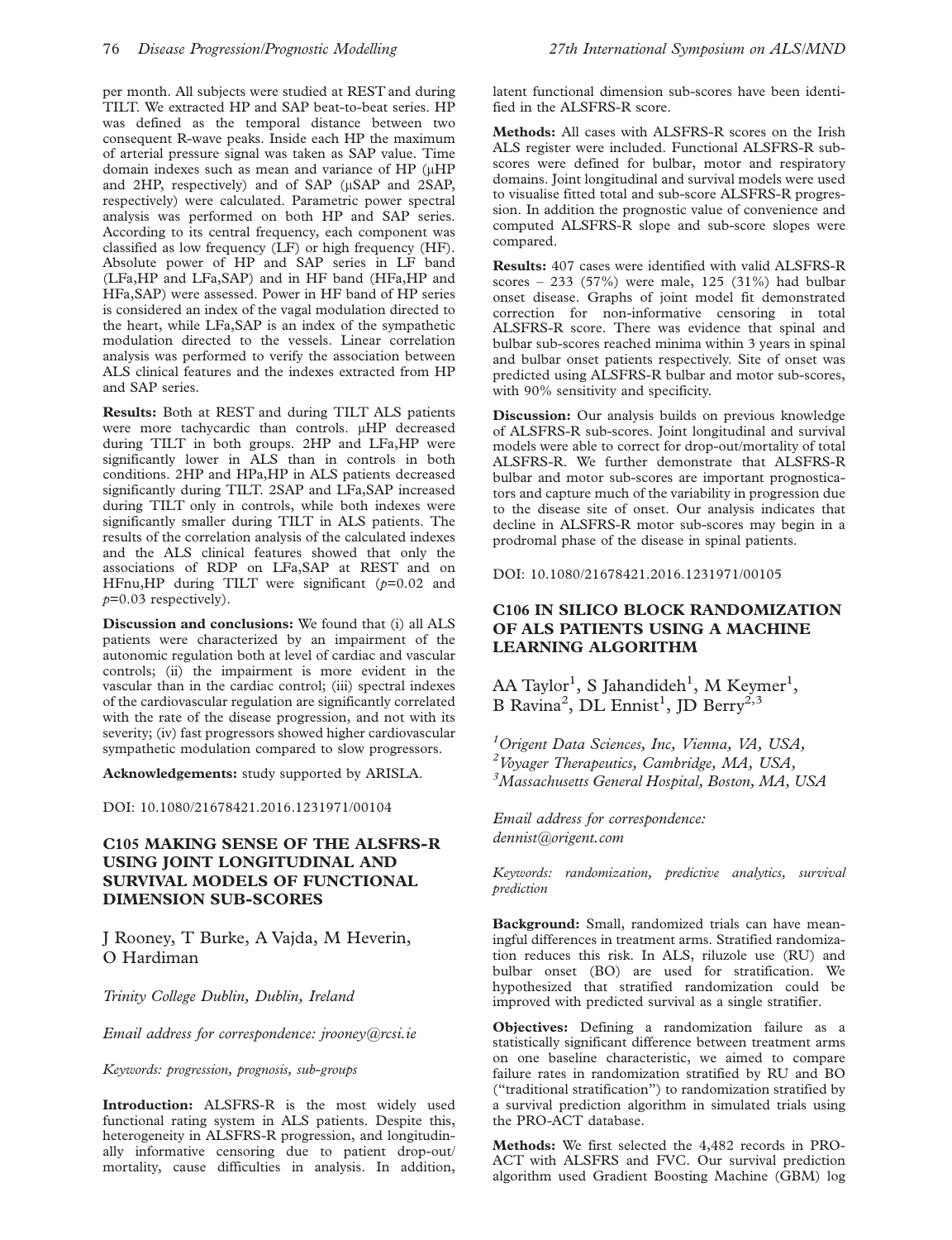likelihood of survival (GBM package in R) calculated from baseline patient characteristics. The 4,482 records were randomly divided into ten ( $n=$   $\sim$ 448) pools. To derive our survival prediction algorithm for each pool and avoid overfitting, we trained the model on records from the nine other pools. Thus, we created 10 algorithms - one to be applied to each pool. Each of the 10 pools was further divided into 2, 4, 7 or 10 virtual trials, with 224, 112, 64 or 44 records, respectively. For the smallest virtual trials  $(n=44)$ , this yielded 100 iterations (10 pools with 10 virtual trials). Survival predictions were made for each patient. The resulting log likelihoods were used to assign a percentile rank to each patient record within a virtual trial. Randomization strata were created based on these percentiles. In order to identify the best split for strata, four schema were explored: (i) < 20th percentile, 20–90th, and >90th; (ii) < 25th percentile, 25–75th, and >75th; (iii) $<$ 33rd, 33–66th, and  $>$ 66th; and (iv) $<$ 50th and 450th percentiles. Patient records were randomized to one of two trial arms using 100 randomization schedules. For comparison, the same virtual trials were randomized using traditional stratification (RU/BO). Rates of randomization failure were compared in the traditional stratification and each of the four stratification schema using the algorithm.

Results: Survival algorithm stratification had fewer failures than traditional stratification. Of the four algorithm stratification schemas, the  $<$ 25th, 25–75th, and >75th appeared superior. The traditional stratification successfully randomized RU and BO, but the algorithm stratification failed less frequently overall. Furthermore, because this was an in silico experiment, patient outcomes were known and could be compared. The algorithm randomization demonstrated fewer failures when comparing outcome measures, including ALSFRS-R and FVC slopes and survival.

Conclusion: Using a survival prediction algorithm to stratify randomization appears more likely to create balanced randomization in small ALS trials.

Acknowledgements: Data used in the preparation of this presentation were obtained from the Pooled Resource Open-Access ALS Clinical Trials (PRO-ACT) Database. This research and presentation were funded by Voyager Therapeutics.

DOI: 10.1080/21678421.2016.1231971/00106

# C107 RATE OF CHANGE AND LINEARITY OF ALSFRS-R AND ITS SUBSCALES IN THE PRO-ACT DATABASE

N Thakore, E Pioro

Cleveland Clinic, Cleveland, OH, USA

Email address for correspondence: thakorn@ccf.org

Keywords: ALSFRS-R, PRO-ACT, DeltaFS

Background: The rate of change of ALSFRS-R is an important outcome in clinical trials. However, its linearity has been questioned. There is little information on relative rates of decline of subscores of ALSFRS-R.

Objective: The Pooled Resource Open-Access ALS Clinical Trials (PRO-ACT) database was examined to address the following: (1) to determine if trajectories of ALSFRS-R and its subscores are linear or curvilinear, and (2) to study differences in change of subscores, depending upon recorded site of onset, as markers of topographic spread.

Methods: Mixed models were fitted to obtain individual rates of decline, or ''post-slope''. For the total ALSFRS-R score, the correlation between rate of decline from onset of symptoms ("pre-slope") and post-slope was examined. Additional previously reported determinants of post-slope were confirmed. Models with linear and quadratic time terms were fitted to examine non-linearity for the total score and subscores. For each site of onset (bulbar, arm and leg), time to reach a 25% drop in each subscore (or a subscore of 9) was estimated from linear models using bootstrap.

Results: As of January 2016, PRO-ACT includes data from 10,723 individual patients pooled from 23 clinical trials. Of these, repeated scores and time from date of onset are available for ALSFRS-R in 3367 cases, bulbar, fine motor, and gross motor subscores in 6116 cases, and respiratory subscore in 3,065 cases. Mean ALSFRS-R post-slope was  $-0.99$  points/month (SD 0.71). Although the pre-slope had a highly significant effect on post-slope, the correlation was modest (0.4). Post-slope was steeper with bulbar-onset disease  $(-0.24 \text{ point difference}).$ Respiratory subscore decline was less steep than that of other subscores. There was evidence of significant nonlinearity in trajectories of ALSFRS-R and each of its subscores, the effect being most striking for respiratory and motor subscores. ALSFRS-R trajectories were overall concave, although for the steepest tertile of pre-slope, they were slightly convex. Subscore thresholds of 9 points were crossed at time point estimates in months, by site of onset in the following order: Bulbar-onset (bulbar 9.3, gross motor 18.4, fine motor 19, and respiratory 28.6); Armonset (fine motor 6.1, gross motor 17.5, bulbar 29, and respiratory 36.9); Leg-onset (gross motor 5.6, fine motor 19.3, respiratory 32.6, and bulbar 33.5).

Conclusion: Significant non-linearity in the decline of ALSFRS-R subscores over time is confirmed and has important implications for trial design. The pre-slope is an imperfect predictor of the post-slope. Evolving changes in subscores of ALSFRS-R recapitulate clinically observed topographical spread of ALS.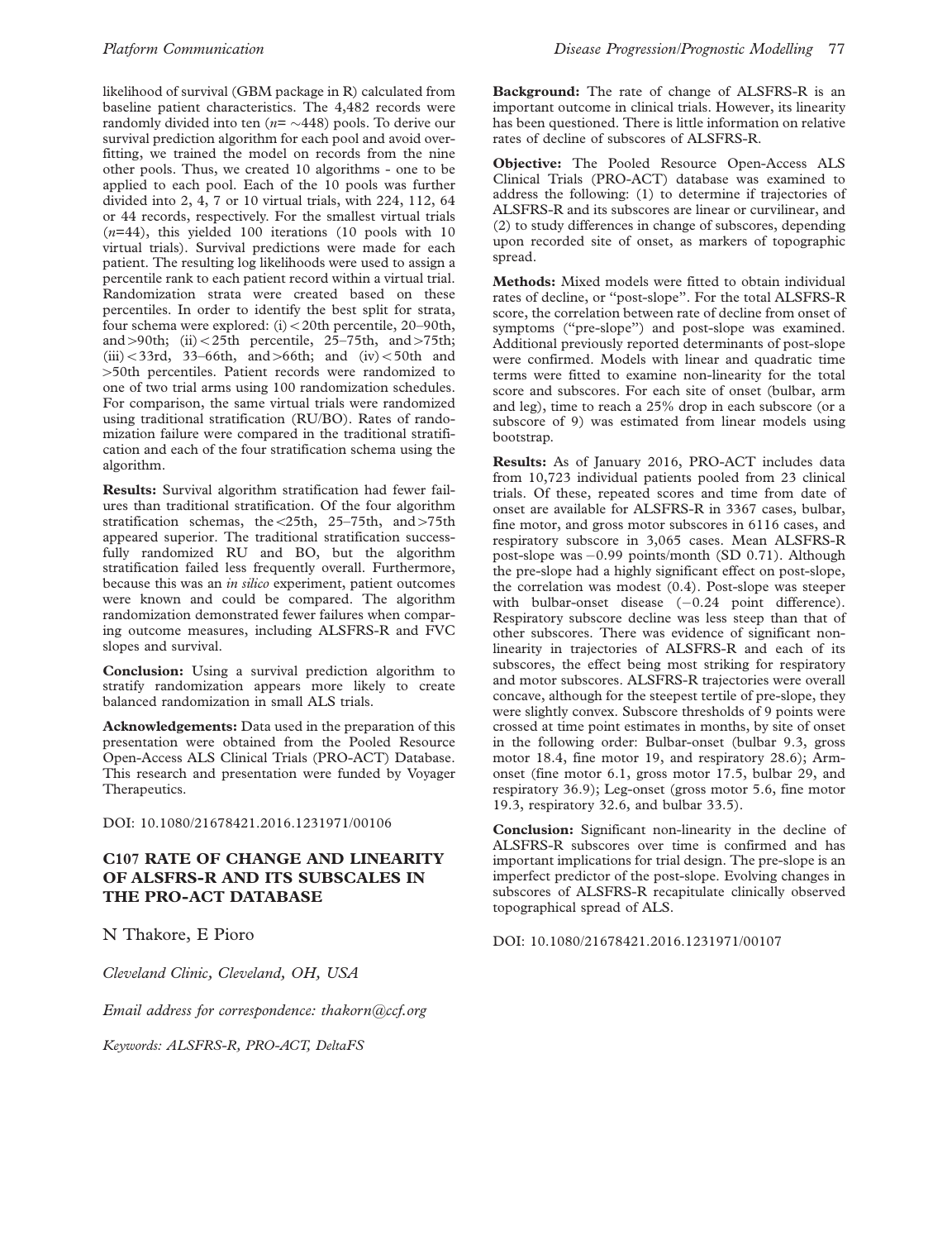# Session 11 Joint Closing Session

### C108 AIRLIE HOUSE ALS CLINICAL TRIALS GUIDELINES WORKSHOP 17-19 **MARCH 2016**

H Mitsumoto<sup>1</sup>, RG Miller<sup>2</sup>, BR Brooks<sup>3</sup>, G Gronseth<sup>4</sup>, M Benatar<sup>5</sup>, R Conwit<sup>6</sup>, A Gubitz<sup>6</sup>, L Bruijn<sup>7</sup>, V Cwik<sup>8</sup>, ME Cudkowicz<sup>9</sup>, AC Ludolph<sup>10</sup>, W Robberecht<sup>11</sup>, P Shaw<sup>12</sup>, V Silani<sup>13</sup>

<sup>1</sup>Columbia University Medical Center, New York, NY, USA, <sup>2</sup>California Pacific Medical Center, San Francisco, CA, USA, <sup>3</sup>Carolinas Healthcare System, Charlotte NC, USA, <sup>4</sup>University of Kansas Medical Center, Kansas City, KS, USA, <sup>5</sup>University of Miami Medical Center, Miami, FL, USA, 6 National Institute of Neurological Diseases and Stroke, Bethesda, MD, USA, <sup>7</sup>ALS Association, Washington, DC, USA, <sup>8</sup>Muscular Dystrophy Association, Chicago, IL, USA, <sup>9</sup>Massachusetts General Hospital, Boston, MA, USA, <sup>10</sup>University of Ulm, Ulm, Baden-Württemberg, Germany,<br><sup>11</sup>Catholic University of Leuven, Leuven, Brabant, Belgium, 12University of Sheffield, Sheffield, South Yorkshire, UK, <sup>13</sup>Universita<sup>'</sup> degli Studi di Milano, Milan, Italy

Email address for correspondence: benjamin.brooks@carolinashealthcare.org

Keywords: guidance, guidelines, regulatory science

Background: The genesis for the Airlie House ALS Clinical Trials Guidelines Workshop 2016 lay in marked variations in the approaches of the regulatory agencies: Food and Drug Administration (FDA-USA) (www.fda. gov) (1), European Medicines Agency (EMA-EU) (www.ema.europa.eu) (2,3), and Pharmaceuticals and Medical Devices Agency (PMDA-Japan) (www.pmda. go.jp/English) (4,5) in developing guideline recommendations for ALS clinical trials.

Methods: Each current ALS Clinical Trials guideline (6) was reviewed. Each current guideline was accepted as is, modified, or rejected by the key topic area group by voting using the Delphi Method. For each research question, the summarized background/evidence/rationale was presented at the Reporting Session of the Workshop. Proposed guideline/recommendation(s) to each research question were presented. After the Workshop, the final proposed guidelines will be posted on a secure website and the final voting process will be completed using the modified Delphi Method (a maximum of 2 weeks). The final guidelines will be provided (via website or e-mail) to the ALS community for public commentary. (This will be done between the second and third round of voting of the modified Delphi process. This will give the groups a chance to make changes in response to comments and revote on those changes).

Conclusions: In an effort to meet the gaps in developing treatments for ALS patients, an international meeting was convened at Airlie House, the seat of the original Consensus ALS Clinical Trials Guidelines (6). This project was designed to forge modern guidelines for clinical translational scientists, pharmaceutical, bioengineering and device companies, as well as regulatory agencies in the USA, Europe and Japan with an evidence-informed Expert Consensus Process reviewed independently by a Modified Delphi Method subsequent to the conference that was aired online.

#### References

- 1. FDA Summary and Comments of the February 25, 2013, Public Hearing re Considerations Regarding Food and Drug Administration Review and Regulation of Drugs for the Treatment of Amyotrophic Lateral Sclerosis. Posted 09/11/2014. Available at: www.regulations.gov/ #!documentDetail;D=FDA-2013-N-0035-0272
- 2. EMA, EU ALS Guideline on clinical investigation of medicinal products for the treatment of amyotrophic lateral sclerosis (ALS). Adopted Posted 11/19/2015. Available at: www.ema.europa.eu/docs/en\_GB/document\_library/ Scientific\_guideline/2015/12/WC500199241.pdf
- 3. EMA, EU Overview of comments received on 'Guideline on clinical investigation of medicinal products for the treatment of amyotrophic lateral sclerosis (ALS)' (EMA/531686/ 2015). Posted 01/28/2016. Available at: www.ema.europa.eu/docs/en\_GB/document\_library/ Overview\_of\_comments/2016/02/WC500200838.pdf
- 4. PMDA, Japan: Pharmaceuticals and Medical Devices New ALS Drug Approval. Posted 06/26/2015. Available at:
- www.pmda.go.jp/files/000208993.pdf 5. PMDA, Japan: Pharmaceuticals and Medical Devices Safety Information No 328. Posted 12/2015. Available at: https:// www.pmda.go.jp/files/000208994.pdf
- 6. Miller RG, Munsat TL, J Neurol Sci. 1999;169:2–12.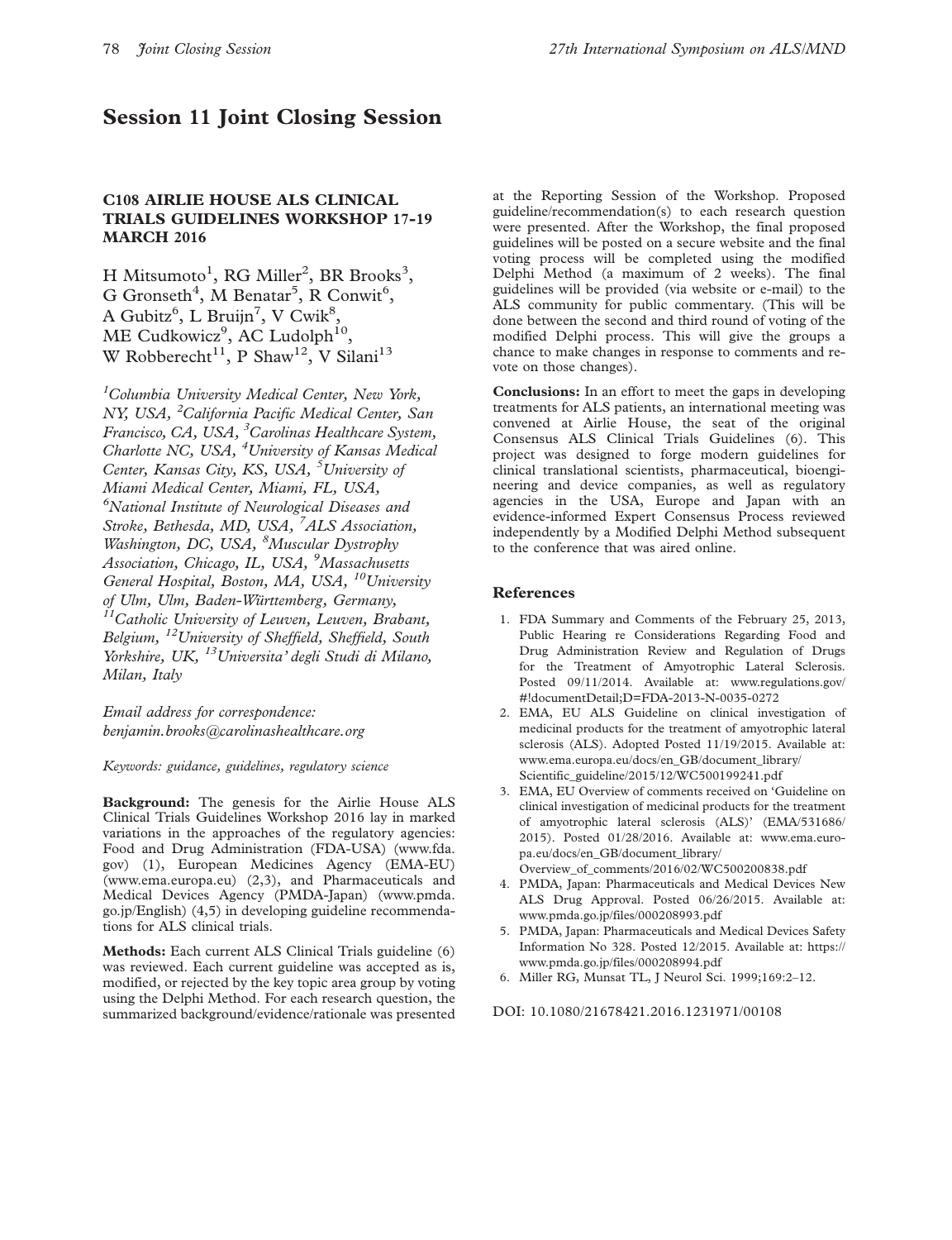MND DATA AT SCALE

# C109 ENTERING THE ERA OF PRECISION MEDICINE: REALIZING THE VALUE OF

#### W Hide

Sheffield Institute for Translational Neuroscience, Sheffield, UK

Email address for correspondence: winhide@sheffield.ac.uk

#### Keywords: precision medicine, biomarker, genomics

Precision medicine offers delivery of optimally targeted, precisely timed interventions tailored to an individual's molecular drivers of disease. Precision medicine as a concept is only just beginning to be considered for treating amyotrophic lateral sclerosis (ALS). ALS is a complex, multifactorial disease, compounded by biological complexity, genetic risk factors and heterogeneity in each individual's susceptibility and phenotype. For effective treatment interventions at population or individual level to be developed, unequivocal understanding of its clinical and biological complexities need to be established. There are significant challenges. Precision intervention requires that the there be a process of comprehensive risk assessment, clear definition of causative mutation, establishment of genetic risk, understanding of the interaction of genes with environment, and definition of latent pathophysiological processes. These then require testing in order to develop and provide tailored treatment. But current approaches to understand environmental and genetic risk are confounded by a lack of power, as single-center studies usually lack sufficient statistical power to assess environmental risk and genetic risk is limited to understanding of cases of familial ALS.

Large scale genomic assay of patients is offering the potential of new insight into this problem from the perspective of genetic variation at scale, but with such scale comes the challenge of managing hugely increased dataset sizes, together with the responsibility of sharing data and intellectual resources so that the most rapid progress possible can be achieved. The promise of precision medicine applied at the individual level needs to be met with the development of *de facto* de-personalization of scientific endeavour to highly co-ordinated collaborative consortia. Successfully pioneered by the Psychiatric Genomics Consortium which consists of united investigators around the world conducting metaand mega-analyses of genome-wide genomic data, the mega-consortium approach can yield startling numbers of genes that provide new insights into the mechanisms, coupled functional studies and rapid development of prototype interventions. The combination of individual groups or closed consortia into a truly coherent, open sharing community, so that the multiple facets of precision medicine approaches can be combined, remains the single most challenging hurdle to the realization of precision medicine for ALS.

We present a pilot project that embraces the consortium approach to support broad systems level analyses together with functional studies and genomic background to yield a promising prognostic biomarker for ALS.

DOI: 10.1080/21678421.2016.1231971/00109

#### C110 A PRECISION MEDICINE APPROACH TO ALS: WHAT WILL IT TAKE?

A Chio $1,2$ 

<sup>1</sup>'Rita Levi Montalcini' Department of Neuroscience, University of Turin, Turin, Italy, <sup>2</sup>Institute of Cognitive Sciences and Technologies, Rome, Italy

Email address for correspondence: adriano.chio@unito.it

Keywords: precision medicine, heterogeneity, genetics

ALS is a complex disease, with a large heterogeneity both in term of clinical features and pathogenetic mechanisms. The conceptual definition of ALS as a disease of the motor system (upper and lower motor neurons) does not hold anymore, after the observation of the involvement of other neuronal systems, in particular the frontotemporal areas, leading to various degrees of cognitive impairment, and the identification of the functional impairment of basal ganglia, at least in a subgroup of patients. ALS heterogeneity spreads over different domains, i.e. phenotype, genetics, molecular mechanisms, pathogenesis, with the possible single common denominator of TDP43 pathology. This complexity is a serious obstacle toward the identification of an effective cure for ALS.

How is it possible to have a rational approach to this complexity? Some clues derive from the demonstration that the Armitage-Doll model, originally proposed for carcinogenesis, also holds for ALS. According to this model, ALS can be explained by a 6-step process, i.e. a sequential series of 6 events that convert a healthy ''motor neuron-glia complex'' to a harmful ''tissue environment'' causing motor neurons death [\(1](#page-80-0)). In patients carrying a mutation of a gene related to ALS, the number of steps is reduced, proportionally to the penetrance of the specific gene, indicating that a genetic mutation shortens the "path" to motor neuron degeneration; however, also in presence of a strong genetic background, other factors, either genetic or environmental or both, are necessary to complete the degenerative process.

The challenge of the next years will be therefore to identify the factors that are involved in this sequential degenerative process. We have already a few clues, i.e. some ''minor'' genes that modify the phenotype of ALS, such as UNC13A, ATXN2 and CAMTA1; biochemical mechanisms, such as patients' lipid profile; environmental factors, such as cigarette smoking; but most of the mechanisms are still to be identified.

However, precision medicine is already a reality in ALS. The recent implementation of a phase 1B clinical trial on antisense oligonucleotides (ASO) in SOD1 patients represents the first step for a molecular targeted treatment at least in a subgroup of patients ([2\)](#page-80-0). A similar therapeutic approach is expected to start the next year for patients carrying the C9orf72 hexanucleotide expansion, which is